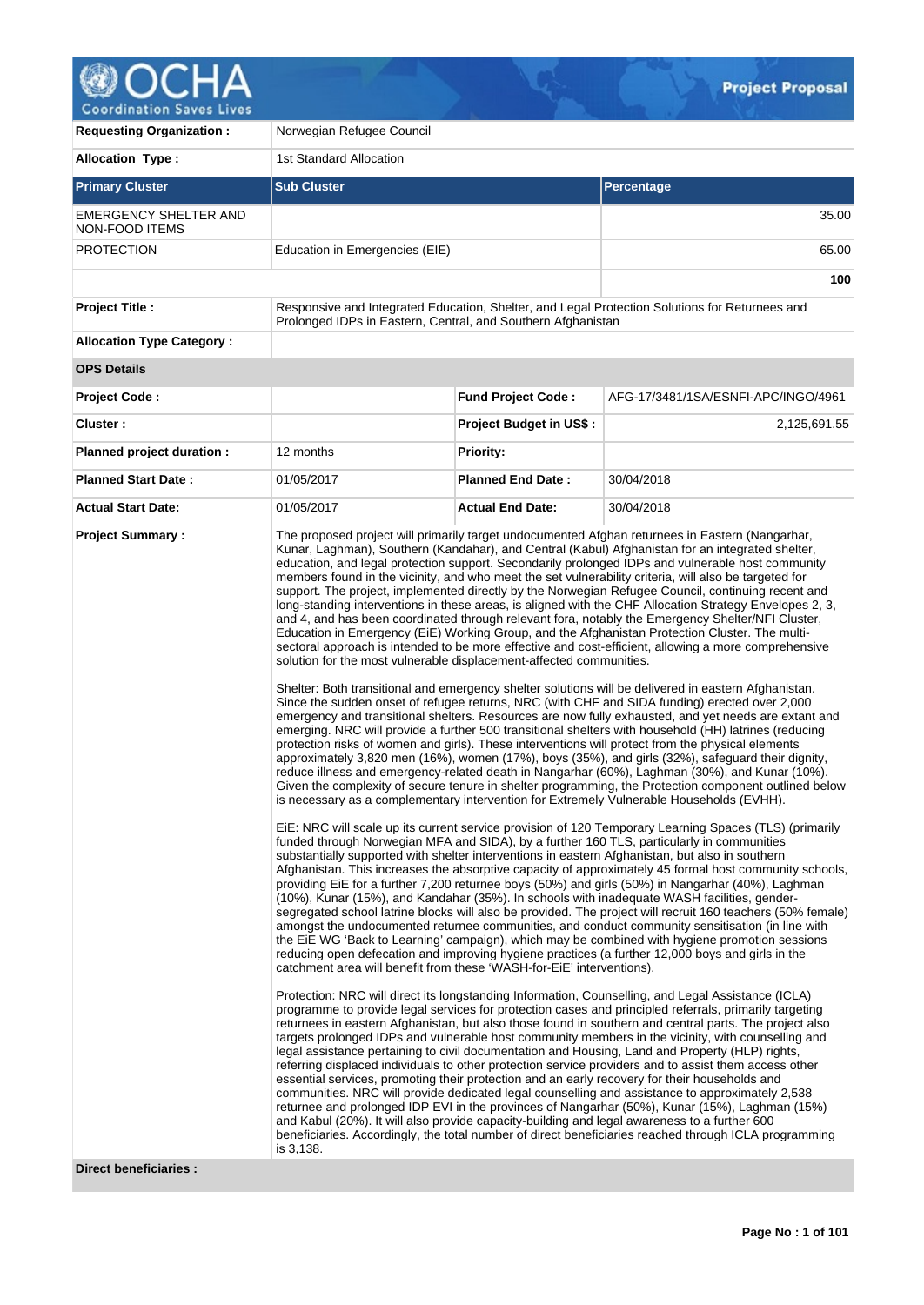| <b>Men</b>                  | <b>Women</b> | <b>Boys</b> | <b>Girls</b> | <b>Total</b> |
|-----------------------------|--------------|-------------|--------------|--------------|
| .540                        | 1,681        | 8,928       | 8,840        | 20,989       |
| <b>Other Beneficiaries:</b> |              |             |              |              |

| Beneficiary name            | <b>Men</b> | Women | <b>Boys</b> | <b>Girls</b> | <b>Total</b> |
|-----------------------------|------------|-------|-------------|--------------|--------------|
| Other                       | 521        | 817   | 4,980       | 5,549        | 11,867       |
| Internally Displaced People | 888        | 771   | 1.242       | 1,225        | 4,126        |
| <b>Host Communities</b>     | 131        | 93    | 2,064       | 2,066        | 4,354        |
| Refugees                    | 0          | 0     | 0           | 0            | $\Omega$     |

# **Indirect Beneficiaries :**

(Direct beneficiaries above - 'other' refers to returnees, undocumented primarily).

Indirect beneficiaries include local communities, who will be alleviated of some of the hosting burden and over-crowdedness of shelter conditions in Nangarhar, Kunar, and Laghman, as well as benefiting from a reduction in health and protection risks, which are increased when areas and utilities are overcrowded due to masses of persons residing in open areas. Indirect beneficiaries for the transitional shelter component (not emergency shelter) are estimated at a ratio of three host community families to each transitional shelter recipient (two neighbouring compounds and host compound owner), with an average family size of seven persons: 500 x  $3 \times 7 = 10,500$  indirect beneficiaries. Therefore, in total, 10,500 indirect beneficiaries are estimated for the Shelter components of this action.

For the EiE component, indirect beneficiaries are the parents of the EiE learners, teachers at host beneficiary schools, and P/DED personnel. An average of two school-age displaced boys and girls per household are estimated to benefit from the EiE TLS intervention, and an estimated 1.8 parents per household (i.e. 7,200 / 2 x 1.8), and therefore an additional 6,480 displaced parents are estimated as indirect beneficiaries of the action. At each of the estimated 45 supported schools, an average of 20 teachers is estimated, therefore 900 host community teachers are estimated as additional indirect beneficiaries. An estimated total of 40 Provincial Education Department and District Education Department staff are also anticipated to be supported as indirect beneficiaries. As sub-total, 7,420 indirect beneficiaries are estimated to the EiE activities.

In terms of Protection/ ICLA, ICLA's indirect beneficiaries include members of the community who will benefit from its community information sessions and also capacity building activities with informal justice 'duty bearers' such as Shura and Jirga members. With increased capacity and understanding of HLP and LCD rights, the decision-making abilities of these actors on protection issues related to all community members should be strengthened. This number is difficult to quantify, however, a conservative estimate of 100 community members per project site (listed below: 20) is included as primary indirect beneficiaries (i.e. 2,000), and wider community catchment areas of 2,000 adult members of the community (i.e. 40,000) are estimated. For the purpose of the total predicted number of indirect beneficiaries, only the 'primary' indirect beneficiaries are counted.

In total, therefore, it is estimated that the proposed project will assist a further 59,200 beneficiaries indirectly.

## **Catchment Population:**

The catchment population for this proposed project are the districts of Rodat, Kuz Kunar, Khogyani (Chamtala), Surkhrod,, Kama, Behsud (Nangarhar), Qarghaayee, Mehtarlam (Laghman), Asadabad, Narang, Khas Kunar, and Sawkai (Kunar) in the east; Arghandab, Daman, Panjawayee, Zhari and Dand Districts of Kandahar Province, as well as Loya Wala, Teri Ada, Kotal Morcha, Baghi Pol, Haji Azizi and Shuandam in Kandahar City. In Central, Bagram and Dehsabz Districts as well as Parwane, Sarake, Nasi Khasrow, Puli Company and Charahi Qamber informal settlements, as well as PD 8, 5, and 6, which are within the Kabul city boundary, and also PDs 12, 19, 21, and 22 which host high numbers of both prolonged IDPs and recent returnees.

#### **Link with allocation strategy :**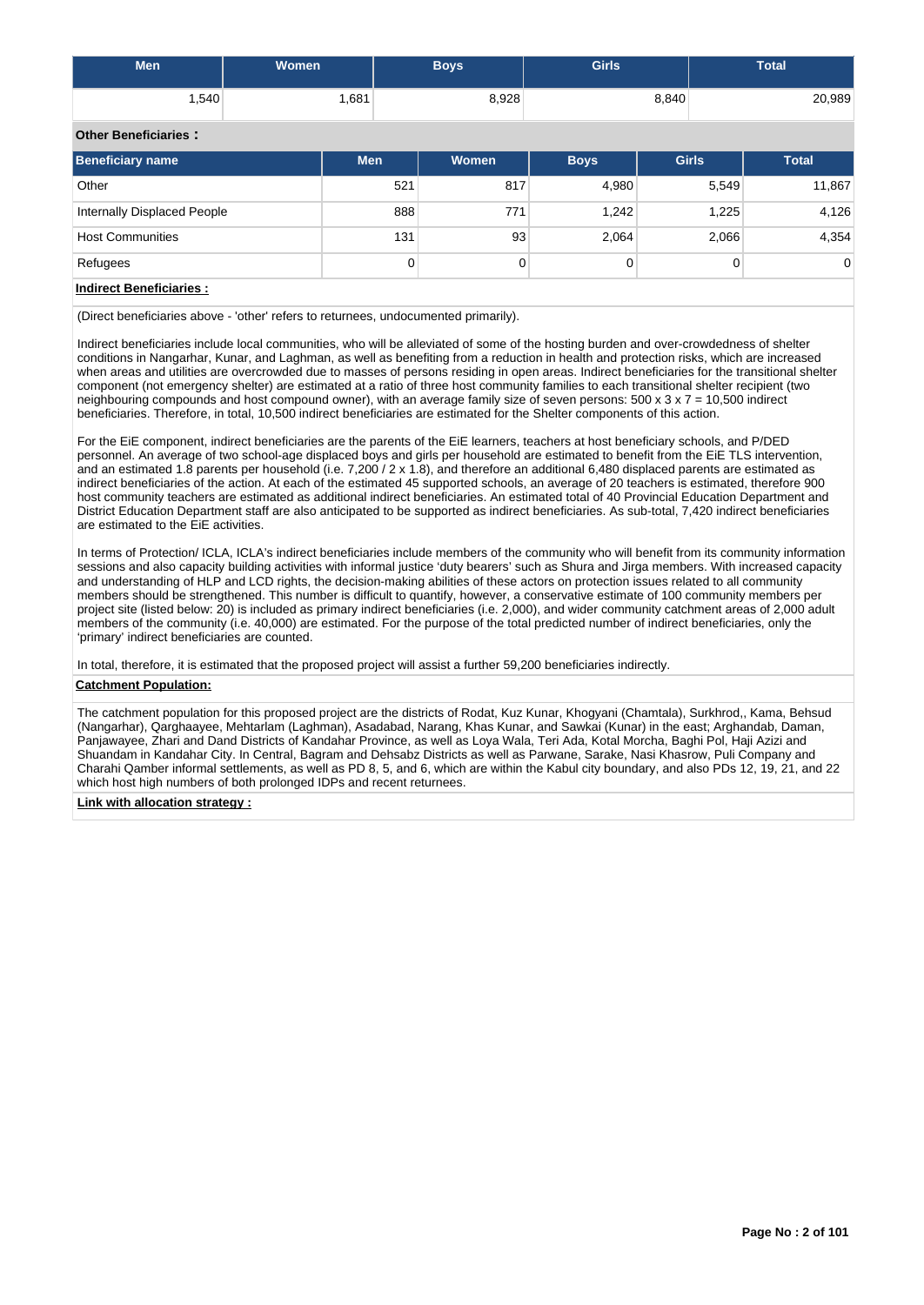The proposed project is conceptualised and designed to meet the need for the provision of live-saving assistance to Afghan returnees and prolonged IDPs in Eastern, Southern, and Central Afghanistan, in particular where high-returnee, mass-displacement, and cross-border movements were recorded. The protective nature of shelter erection and tenure security, the provision of temporary learning spaces where children can learn and play, and improved access to basic information, counselling, and legal assistance, as well as awareness raising hygiene information, are the key features of this action, all of which are in line with the 2017 CHF first standard allocation for Afghanistan. This is primarily in line with Envelope 2 of the allocation, but also to lesser extents with Envelope 3 (protection outreach services), and Envelope 4 (emergency stock replenishment and pre-positioning).The Allocation Strategy, as usual, is derived from the Humanitarian Response Plan (HRP), and the activities proposed are aligned with the overarching direction of HRP 2018. This is clearly outlined by sector/component below.

The shelter component of the proposed project is guided by the Humanitarian Needs Overview (HNO) as well as the HRP, and is to provide shelter solutions to address unmet humanitarian needs of undocumented refugee returnees from Pakistan, who have not already received relevant assistance packages and are living in sub-standard shelter conditions. The HRP recognised that shelter was identified as a priority need for the returnee population, but also to relieve the pressure placed on host communities. This component specifically contributes to the ES-NFI Objective 2 'Coordinated and timely ES-NFI response to returnees' and WASH Objective 2 'Ensure timely and adequate access to WASH services in situations (returnees transit points, health centers, therapeutic feeding centers, schools, etc.) affected by emergencies', as it's designed to provide emergency and transitional shelter support to vulnerable returnee households with gender responsive household latrines.

The ICLA component will aim to have prolonged IDPs as 50% of its beneficiaries under the standard indicator for Objective 2, with the remaining 50% being made up of protracted IDPs, returnees, and extremely vulnerable host communities members. Under Protection Objective 3, the key indicator chosen relates to community-based efforts to contribute to an environment enabling effective protection responses. Under this indicator, the project will engage with rights-holders and local decision-makers such as Shura, Jirga, and Community Development Council members, to build their capacity in dealing with and responding to protection cases related to HLP rights, and legal identity, including civil documentation.

The EiE Working Group has identified an urgent need to provide EiE services in Nangarhar and Kandahar through establishing more temporary learning spaces as well as providing returnee girls and boys with school supplies and to recruit and deploy additional teachers. In line with this identified need, and specifically contributing to Protection Objective 2 of Envelope 2, NRC will support increased access to EiE programmes in districts of Nangarhar and Kandahar, where education needs remain unmet and where the education service's capacity is limited/ overstretched and/or very little or no further capacity exists to absorb additional refugee returnee arrivals.

The proposal has been reviewed and is endorsed by the ES/NFI Cluster, Protection Cluster, and EiE Working Group. Please refer to Annexes 9 and 28 for a copy of the support letter from the Protection (for both EiE and ICLA) and ES/ NFI East Region Clusters.

#### **Sub-Grants to Implementing Partners :**

| <b>Partner Name</b>                                   |                             | <b>Partner Type</b>   |                             | <b>Budget in US\$</b> |                 |  |  |  |
|-------------------------------------------------------|-----------------------------|-----------------------|-----------------------------|-----------------------|-----------------|--|--|--|
|                                                       |                             |                       |                             |                       |                 |  |  |  |
| Other funding secured for the same project (to date): |                             |                       |                             |                       |                 |  |  |  |
|                                                       | <b>Other Funding Source</b> |                       | <b>Other Funding Amount</b> |                       |                 |  |  |  |
|                                                       |                             |                       |                             |                       |                 |  |  |  |
| Organization focal point:                             |                             |                       |                             |                       |                 |  |  |  |
| <b>Name</b>                                           | <b>Title</b>                | Email                 |                             |                       | Phone           |  |  |  |
| <b>William Carter</b>                                 | Head of Programme           | william.carter@nrc.no |                             |                       | +93 795 271 621 |  |  |  |
| Elelta Beyene                                         | <b>Grants Manager</b>       | elelta.beyene@nrc.no  |                             |                       | +93 799 297 403 |  |  |  |
| Ahmadzai Andar                                        | Finance Manager             | ahmadzai.andar@nrc.no |                             |                       | +93 708 828 213 |  |  |  |
| <b>BACKGROUND</b>                                     |                             |                       |                             |                       |                 |  |  |  |
| 1. Humanitarian context analysis                      |                             |                       |                             |                       |                 |  |  |  |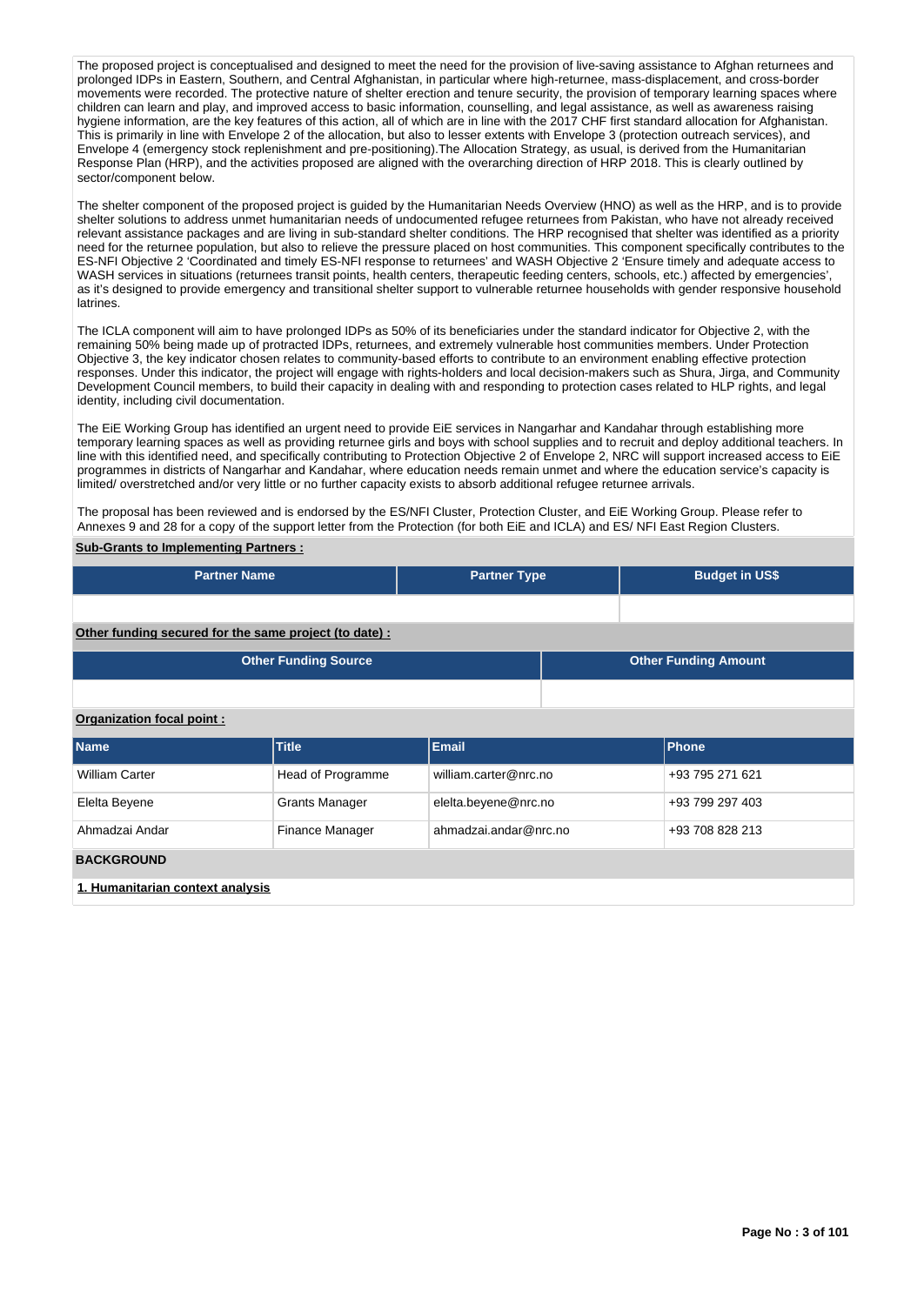Afghanistan has experienced a dramatic increase in Afghan returnees in 2016, returning from long-term displacement in Pakistan and Iran. Since mid-July 2016, the rate of returns of registered refugees and undocumented Afghans significantly increased, with more than half a million (618,291) refugees, deportees, and undocumented Afghans returning from Pakistan in 2016, mostly crossing through eastern Afghanistan. Over half of this number were children or youths under-18. 93% returned since July 2016, representing an increase of around 1,250% from January to June 2016. The rate of return (for both documented and undocumented refugee returnees) decelerated and ultimately ceased after the UNHCR Voluntary Repatriation (VolRep) programme was suspended in mid-December 2016.

Sources indicated that this return was characterised as 'spontaneous' (i.e. sudden, unplanned, and disorganised) and uninformed (even misinformed), with strong 'push' and 'pull' factors. Many families felt pushed to escape rapidly toughening living conditions in Pakistan, including IOM and UNHCR reports of detention, harassment, and eviction. Many returned to nothing, to a country that internally suffered intensifying armed conflict and worsening humanitarian indicators. Whilst some had been in the process of relocating, many have very weak or poor social support networks to rely upon, with limited access to information and low awareness of how to access basic services.

The Afghan government and UN agencies maintained a stern position against the formation of formal camps, with multiple pre-existing slum-like 'informal settlements' (from both prolonged IDPs and returnees) absorbing many of the most vulnerable families. As many as 48% of registered refugee returnees do not return to their province of origin, either settling in their initial post-arrival destination, or face secondary or tertiary displacement. The majority of undocumented returnees reportedly move to Kabul and Nangarhar (85% of undocumented returnees), where a substantial (but inadequate) humanitarian response is already mounted, whilst those crossing the Spin Boldak border (~13% of total undocumented caseload) mainly head to Kandahar in search of shelter, protection, and livelihood opportunities, where very limited assistance is provided.

This increase of undocumented returnees across eastern and southern provinces is already and will continue to place a significant strain on local resources and services, depleting coping mechanisms in under-served communities, which are in many cases already hosting a high numbers of new and protracted conflict-induced IDPs. The caseload, therefore, is characterized as a 'mixed' population – although undocumented returnees are often extremely vulnerable, conflict-induced IDPs in prolonged states of displacement, are also found in their vicinity with similar vulnerabilities.

Fundamentally, the recent mass return is a protection crisis, both in its genesis and its manifestation in Afghanistan. Overwhelming numbers of refugees felt forced to return, with little information, and no durable solutions available- leaving them with undignified and sub-standard shelter conditions (often under risky living conditions in multi-occupancy compounds, with little or no security of tenure and therefore threats of eviction and secondary displacement), no legal identity (and therefore limited access to basic services, employment prospects), and children who are now missing an opportunity for basic literacy and numeracy (and also exposed to further protection risks). This dynamic return is set to repeat this year, with little contextual differences, from 1 April, once the UNHCR VolRep programme resumes.

#### **2. Needs assessment**

The target groups of this intervention are primarily undocumented returnees (arriving from July 2016) and secondarily are conflict IDPs in prolonged states of displacement and other vulnerable host community members. Whilst an initial response to the mass return occurred primarily from August 2016, there are still extant needs. Moreover, as further returns are expected to resume from 1 April 2017. This project also includes a response to projected forthcoming figures- typical vulnerabilities are extrapolated from recent interventions.

Whilst general information is available through previous sources from multiple sources, specific assessment data is either already gathered or is currently being gathered. Previous assessments include: (A) Sept/Oct 2016 OCHA-led emergency assessment (supported strongly by NRC); (B) IOM socio-economic survey monitoring; (C) REACH 2016 prolonged IDP assessment; (D) Save the Children EiE rapid needs assessments; (E) NRC-Samuel Hall 2016 Returns Survey; (F) NRC-Samuel Hall 2017 Early Recovery Study of Greater Jalalabad Area; (G) 2017 NRC Gender Study of Transitional Shelters in Eastern Afghanistan; (H) NRC-Samuel Hall Study on Access to Tazkera and Civil Documentation in Afghanistan; and (I) ERM Emergency Assessments of Undocumented Returnees in Nangarhar and Kunar. These are largely annexed; their methodologies are clearly described in the prose, and supersede typical cluster assessment requirements. Summaries of salient details of these studies are outlined below.

NRC field staff also confirmed programmatic needs through primary assessments for Education in Eastern and Southern Afghanistan, and Legal Protection in Eastern, Central, and Southern Afghanistan- summaries of salient details are included below, but further details including methods are described in annexes. Due to space constraints in this document, further synoptic evaluation of the sources mentioned above and primary needs assessments is annexed (Annex 1).

1. (B) 49% of undocumented returnee families stated shelter was their primary need.

2. (F) In greater Jalalabad area, some 76% of undocumented returnee families share housing with other families (in comparison to 60% of host community families). Of those families that shared housing (both displaced and non-displaced) similar numbers of families were mixed (mean average = 3 families), but displaced families tended to share housing with unrelated families.

3. (F) 58% of undocumented returnee primary school aged boys (52%) and girls (64%) in greater Jalalabad area out of school, in comparison with host community boys (21%) and girls (35%).

4. (F) 34% of undocumented returnee families in greater Jalalabad area fear forced eviction (contrasting with 7% host community and 20% IDPs), and only 37% confirmed having land deed or lease agreement (contrasting with 67% of host community)

Gender Analysis: Lastly, but crucially, differing needs and vulnerabilities by gender must be acknowledged. A Gender Study of the previous CHF-NRC Transitional Shelter project was completed in March 2017, with a results workshop delivered through both ES/NFI Cluster and Gender in Humanitarian Action (GIHA) Task Force – the report is attached as Annex 2. Amongst many points of feedback (incorporated into this project design), it outlined the necessity of integrating household -level sanitation facilities, as the absence of which presented a serious protection risk for women and girls. For Education, one of the most prevalent gender-specific barriers to accessing education was the lack of gender-disaggregated sanitation facilities available in schools (lack of female teachers was less problematic, but still a factor). The structural barriers to displaced Afghan women's access to a legal identity or realisation of their HLP rights have been heavily profiled through NRC studies in 2016 and 2014 respectively; these are also attached (Annex 3 and Annex 4).

#### **3. Description Of Beneficiaries**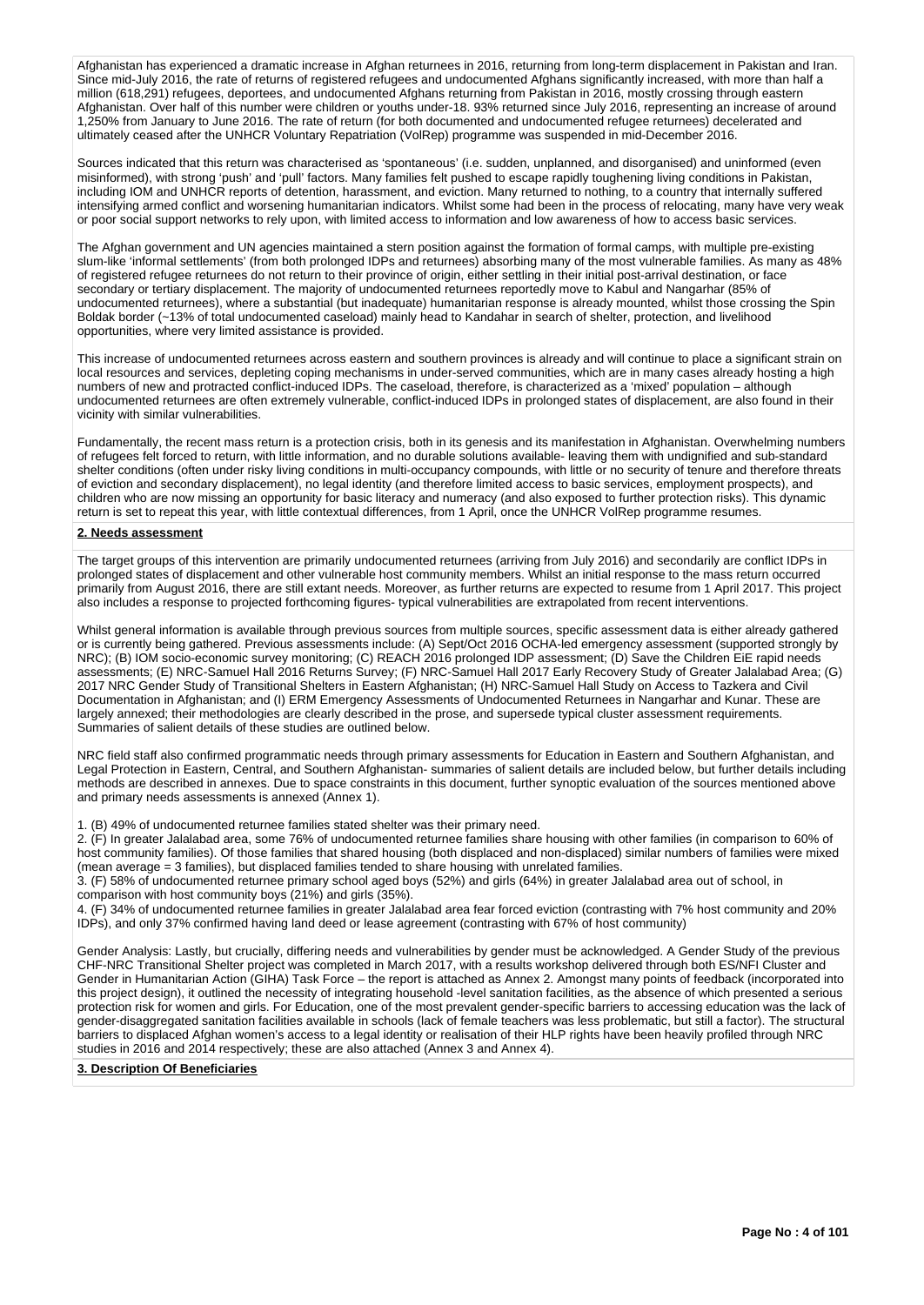The primary target group for this project is: undocumented Afghan returnees from Pakistan, since Jul 2016 until Mar 2018. Over 2016, 248,000 undocumented Afghans returned from Pakistan, mostly reporting to settle in Nangarhar (163,000), Kabul (30,000), Kunar (17,000), and Laghman (12,000). Derived from the Sep/Oct 2016 assessment data, the average undocumented returnee family size appears to be 7.64 members, but a mean average of families per HH is 1.47, hence average HH size is 11.3 members. This suggests some 22,000 HH or 32,300 undocumented returnee families returned from Pakistan in 2016. Current IOM projections outline 400,000 undocumented Afghans to return in 2017 (approx. 52,400 families or 35,300 HH), also potentially entering the southern Afghanistan border crossings in greater numbers this year too. Extrapolating from the large-scale HH-level emergency assessment conducted in Sep/ Oct 2016, the Sex, Age, and Diversity Disaggregation (SADD) of beneficiary target data for undocumented returnees approximates to:

• New-borns: 3% M; 3% F • U-5s: 13% M; 12% F

• 5-18: 19% M; 17% F

• >18: 16% M; 17% F

The slight irregularity in reduced numbers of adult males (usually more than females) is largely explained by the facts that: many returnees had their male family members detained in Pakistan still, or had moved to cities in search of employment.

In terms of other characteristics of the undocumented returnee caseload: 5% were female-headed household, and 1% were child-headed (an inaccurate measure was gained for proportion of elderly-headed). 14% of household included a person with disabilities (not necessarily head of household), and 22% of household included a member suffering from chronic health issues. 11% indicated pregnant women within the household, suggesting that there are by now up to 26% more newborns.

Of undocumented returnee households, only 22% of school-aged girls were attending school, whilst 30% of school-aged boys were enrolled. Estimating against the caseload, this approximates to 66,000 out-of-school undocumented returnee boys and girls (51:49) from the 2016 caseload, and a further 107,000 extrapolating from the projected 2017 caseload – there is limited data on registered returnee school attendance. This projection erroneously presumes school absorption capacity is unchanged.

The secondary target groups of beneficiaries for this action are collocated prolonged conflict IDPs, and other vulnerable host community members (for conflict sensitivity and principled aspects of the primary action). Prolonged IDPs are defined as those in a prolonged state of displacement between 6-36 months, of which there is a total (current) estimated population of 324,927 in Afghanistan, largely clustered around regional hubs. Average IDP families per household- 1.6. and average members per family- 6.3; therefore average members per HH: 10.6. For prolonged IDPs, SADD breakdown is:

• New-borns: 5% M; 4% F

- U-5s: 9% M; 11% F
- 5-18: 16% M; 16% F
- 18-50: 16% M; 15% F
- 50-65: 3% M; 3% F
- >65: 1% M; 1% F

Also, an average of 8% were reported to be female-headed household (in comparison to 5% in host communities), and 14% were reported as having a person with disabilities as head of household (in comparison to 7% in host communities). On average, 19% of prolonged IDPs reported they were returnees, with a higher ratio in central Afghanistan at 36%, with armed conflict and insecurity as the primary reason for displacement. This equates to approximately 60,500 prolonged IDPs as secondarily-displaced returnees.

The proposed interventions should, therefore, target 14% of out-of-school undocumented returnee boys and girls from the 2016 caseload for EiE, and 12% of undocumented returnee families who were living in rental conditions with already high debt burdens in Sep/ Oct 2016 (i.e. of high risk for eviction).

Further information on the beneficiary targeting and vulnerability criteria is at Annex

#### **4. Grant Request Justification**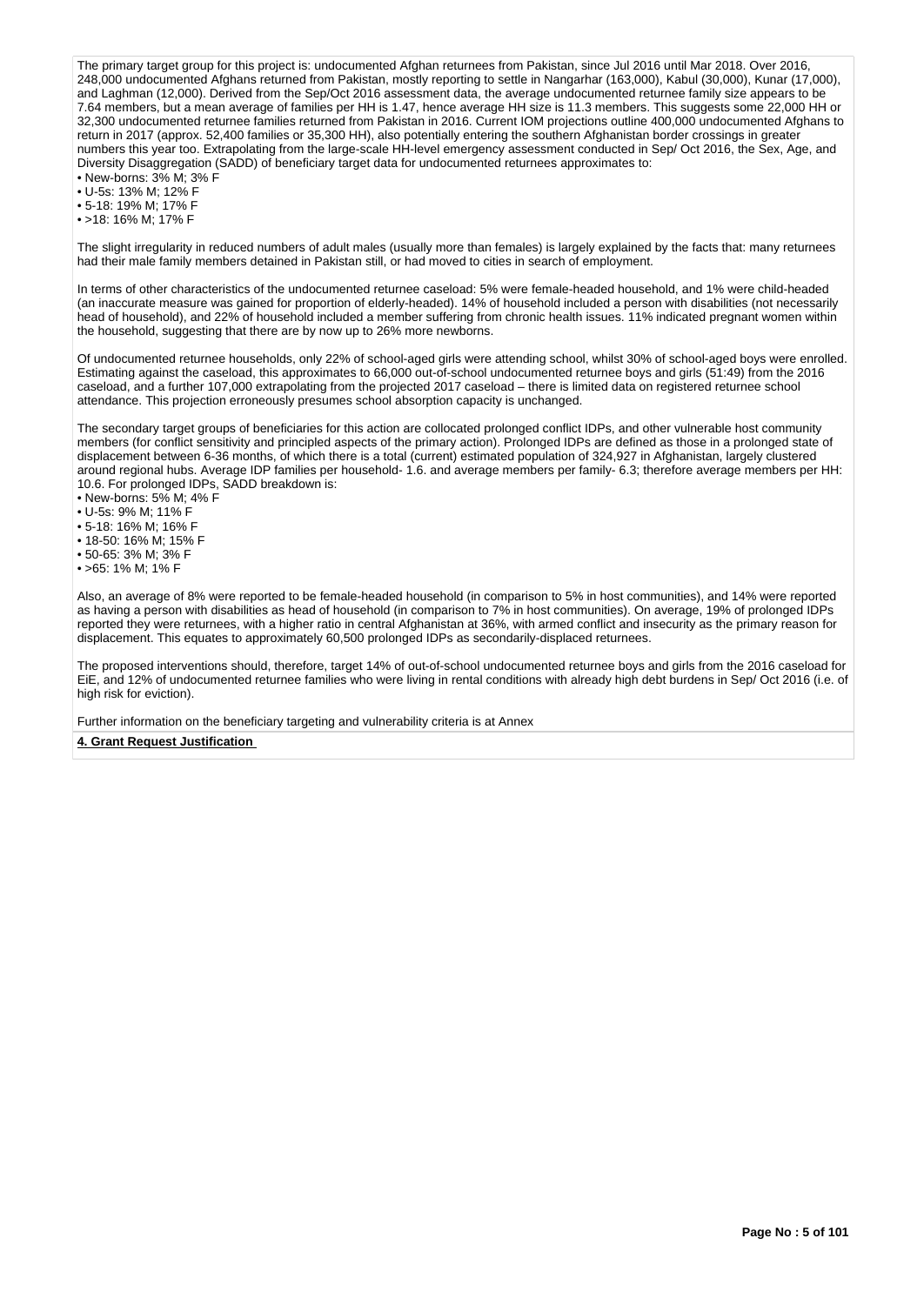Responding to the targeted beneficiaries' 'needs gap' outlined above, NRC is well-placed to deliver this action which achieves multiple humanitarian outcomes, as it largely continues and/or scales up pre-existing activities in geographic areas where we are currently programming, but require additional resourcing to respond to further needs. NRC also has robust technical track record for transitional shelter programming, Education in Emergencies, and Legal Protection.

The action uniquely offers an integrated approach to multi-sectoral humanitarian needs for returnee and collocated prolonged IDP households, primarily for shelter and educational needs, but also for legal protection and mainstreamed WASH needs too. As a combined proposal, there is added impact and value-for-money, arising from increased effectiveness (sectoral outcomes reinforce each other through synergy), efficiency and cost effectiveness (direct sharing of support costs), and also improved accountability to affected populations (different programme staff dealing with same communities, may increase information sharing, referrals, and accountability).

NRC has operational offices and direct programming in Nangarhar, Kandahar, and Kabul; senior management staff (including international staff) have visited project sites in all aforementioned provinces, including recently. In Eastern Afghanistan, NRC also maintains eight community outreach centres (operational since March 2017) specifically to assist returnee protection and early recovery, including in Kunar and Laghman.

The action does not necessitate start-up of projects in new areas, nor the recruitment of key technical or management staff, nor the procurement or supply of 'new' items, nor the inclusion of new programmatic modalities, and therefore risks of delayed or poor implementation are relatively low. Further, NRC's high programmatic quality in each sector is evident through track record:

Shelter: NRC (mostly Q4 2016) has erected over 950 emergency shelters for undocumented returnees (under SIDA RRM funds), and over 1,100 transitional shelters from UNOCHA-CHF financing; the only agency to offer transitional shelter Solutions. NRC is also undertaking a CHF-funded rapid shelter/ tenure assessment in eastern Afghanistan, as a second component to the Cash PDM Third Party Monitoring project NRC volunteered to undertake to enable the CHF cash-based response. Through CHF funds, NRC has also recently released a Gender Study to improve the transitional shelter programme in eastern Afghanistan (Annex 2).

Education: Already in eastern Afghanistan, through SIDA and NMFA funds, NRC established 120 temporary learning spaces for returnee boys and girls. However, before this, NRC also has operated 60 Accelerated Education Programme (AEP) multi-year classes in Nangarhar and Kunar (funded by ECHO) and 120 AEP classes in Kandahar (funded by NMFA), i.e. the same programmatic locations. NRC also operates a further 26 AEP classes in Kunduz, 26 ALP classes in Sar-e Pul, and 90 EiE classes in the refugee camps in Khost.

Protection: At present there are very few actors working on displaced persons' HLP as well as LCD rights in Afghanistan. A recent study revealed that NRC is the only actor providing legal assistance or counselling on civil documentation in Afghanistan and that in general the lack of support for civil documentation procedures constitutes a programme gap in humanitarian response among organisations working with protection (NRC, Access to Tazkera and Other Civil Documentation in Afghanistan, 2016). NRC is also the only actor to provide direct assistance to beneficiaries on HLP-related protection legal cases. Working on these types of cases, NRC is also in a strong position to refer other protection issues identified onto the appropriate service providers.

#### **5. Complementarity**

The proposed action complements previous, current and future NRC operations responding to returnee humanitarian needs, and also other similar programmatic activities in the target geographic areas.

Shelter Complementarity: The stockpile of emergency shelter kits can be utilised and delivered through NRC's normal Emergency Response and rapid shelter response modalities, particularly in eastern Afghanistan. NRC is a long-standing ECHO ERM partner, and also through SIDA funding distributed more than 950 emergency shelter kits to undocumented returnees primarily in Q4 2016. Furthermore, the transitional shelter programme will continue and scale-up NRC's current CHF-funded t-shelter response in eastern Afghanistan, but also respond to needs arising from the CHF-funded cash PDM and rapid shelter/ tenure assessment underway in East Region.

Protection Complementarity: The ICLA component of this project has significant synergies with other ICLA-related projects within NRC Afghanistan. It also works closely with other programme sectors within this project; for instance, some ICLA staff are embedded within the shelter team in the East to assist with HLP documentation and tenure security of undocumented returnees. ICLA also uses an internal referral system with the Education sector to ensure displaced boys and girls obtain the required civil documentation to have access to basic formal education. NRC's informal camp management- Urban Displacement Out of Camp (UDOC)- project in the East also allows ICLA to work from its community centres, and receive referrals through its community mobilisation workers. In addition to internal NRC complementarity, ICLA has a two-way Gender-based Violence (GBV) and HLP/ LCD referral matrix with key actors working on GBV in the South, Central, and East, including with the Organisation for Human Welfare, the International Medical Corps, the Directorate of Women's Affairs, the Afghanistan Independent Human Rights Commission, and Physiotherapy and Rehabilitation Services for Afghanistan (PARSA).

EiE Complementarity: With funding from the NMFA and SIDA, NRC has responded to the education needs of undocumented refugee returnees and host community children in Nangarhar Province through the implementation of EiE in 120 temporary learning centres (i.e. 45m2 all-purpose tents), the education projects in the East are supporting around 2,400 learners. The proposed action will thus benefit from experienced and trained project staff, and will build upon the lessons learned through the process of implementing existing projects. Additionally, the EiE component of the proposed action will become part and parcel of a more holistic response to the overall needs of the refugee returnees and vulnerable children and youth from host communities in Afghanistan. This project will be implemented in synergy with existing NRC's AEP in Nangarhar, Kunar, and Kandahar Provinces, and EiE actions in Khost, Kunar, Kabul, Kunduz, Sar-i-Pul, and Nangarhar. NRC will coordinate with other selected CHF-funded EiE partners for precise disaggregation of operational areas.

# **LOGICAL FRAMEWORK**

# **Overall project objective**

Ensure undocumented returnees, prolonged IDPs, and vulnerable displacement affected host communities receive responsive, integrated and gender-responsive protection solutions for basic education, shelter (emergency or transitional), legal identity and housing, land and property rights.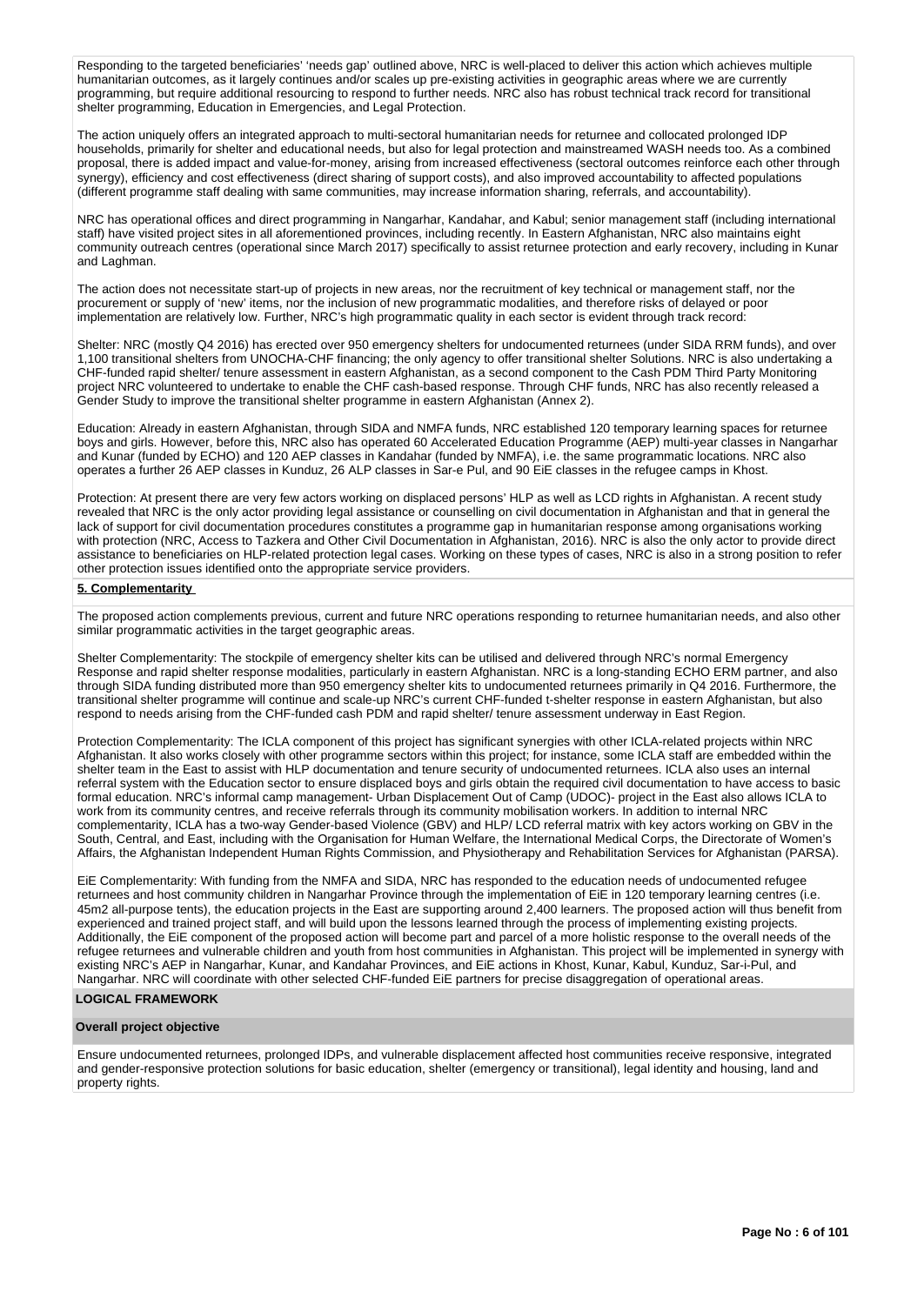| <b>EMERGENCY SHELTER AND NON-FOOD ITEMS</b>                         |                                                                                                                                                                                                     |                                 |  |  |  |  |  |  |
|---------------------------------------------------------------------|-----------------------------------------------------------------------------------------------------------------------------------------------------------------------------------------------------|---------------------------------|--|--|--|--|--|--|
| <b>Cluster objectives</b>                                           | <b>Strategic Response Plan (SRP) objectives</b>                                                                                                                                                     | <b>Percentage of activities</b> |  |  |  |  |  |  |
| Objective 2: Coordinated and timely ES-NFI<br>response to returnees | SO1: Immediate humanitarian needs of<br>shock affected populations are met -<br>including conflict and natural disaster<br>affected and IDPs, refugees and returning<br>Afghans from armed conflict | 100                             |  |  |  |  |  |  |

**Contribution to Cluster/Sector Objectives :** The proposed project directly contributes to the cluster objective 2: "coordinated and timely ES-NFI response to returnees, and more specifically to strategic objective 1- "Immediate humanitarian needs of shock affected populations are met - including conflict and natural disaster affected and IDPs, refugees and returning Afghans from armed conflict". This proposed project will contribute to meeting one of the basic needs of part of this caseload. The project's main objective is to improve living conditions of target groups thus ensuring they are adequately protected and their privacy and dignity is enhanced.

#### **Outcome 1**

22,600 affected women, girls, boys, and men have reduced instances of emergency-related deaths, injuries and illness due to displacement in a gender-responsive manner.

# **Output 1.1 Description**

11,300 affected women, girls, boys, and men living in over-crowded or open-shelter conditions are provided with appropriate transitional shelter solutions.

# **Assumptions & Risks**

Timely access to target communities during project implementation is not prevented by insecurity, interference, natural disaster or extreme weather conditions;

Community leaders and authorities support NRC activities;

Continued coordination with OCHA, DoRR and other emergency actors.

#### **Indicators**

|                 |                                                                                    |                                                                                                                                                    | <b>End cycle beneficiaries</b> |              |                   | <b>End</b><br>cycle |               |
|-----------------|------------------------------------------------------------------------------------|----------------------------------------------------------------------------------------------------------------------------------------------------|--------------------------------|--------------|-------------------|---------------------|---------------|
| Code            | <b>Cluster</b>                                                                     | Indicator                                                                                                                                          | <b>Men</b>                     | <b>Women</b> | <b>Boys Girls</b> |                     | <b>Target</b> |
| Indicator 1.1.1 | <b>EMERGENCY SHELTER</b><br>AND NON-FOOD ITEMS                                     | SA1-Envelope Two: Proportion of vulnerable<br>individuals affected receiving emergency shelter<br>support including tent package and cash for rent |                                |              |                   |                     | 100           |
|                 |                                                                                    | <b>Means of Verification:</b> Assessment reports; beneficiary list; distribution reports                                                           |                                |              |                   |                     |               |
| Indicator 1.1.2 | <b>EMERGENCY SHELTER</b><br>AND NON-FOOD ITEMS                                     | Number of displacement affected families<br>receiving transitional shelter solution with access<br>to a functioning sanitation facility            |                                |              |                   |                     | 500           |
|                 | <b>Means of Verification:</b> Beneficiary list; distribution/ construction reports |                                                                                                                                                    |                                |              |                   |                     |               |
| Indicator 1.1.3 | <b>EMERGENCY SHELTER</b><br>AND NON-FOOD ITEMS                                     | Number of families that benefitted from hygiene<br>awareness and promotion sessions as well as<br>distribution of hygiene kits                     |                                |              |                   |                     | 500           |
|                 |                                                                                    | <b>Means of Verification:</b> Kits procurement requests; distribution tracking sheets; acknowledgment reports; Post Distribution Monitoring        |                                |              |                   |                     |               |
| Indicator 1.1.4 | <b>EMERGENCY SHELTER</b><br>AND NON-FOOD ITEMS                                     | Number of tripartite agreements for access to land<br>facilitated                                                                                  |                                |              |                   |                     | 125           |
|                 |                                                                                    | <b>Means of Verification:</b> Field visit reports; tripartite agreement document copies                                                            |                                |              |                   |                     |               |

**Activities**

#### **Activity 1.1.1**

**Standard Activity : Emergency and transitional shelter support to vulnerable returnee households and host communities to sustain returnees through the winter months and alleviate pressures placed on hosting families. Projects proposing implementation of transitional shelter solutions must demonstrate assessed families are living in sub-standard shelter conditions (e.g. open shelter, over-crowdedness, unsafe/unprotective structures), have limited access to resources to construct their own shelters, and have access to land / secure tenure;**

Household level emergency assessment, beneficiary selection, and verification for transitional shelters and single family latrines.

NRC will target nine districts for full household-level emergency shelter assessments (Rodat, Kuz Kunar, Khogyani, Behsud, Surkhrod, (Nangarhar) Asadabad, Narang, and Sawkia (Kunar), and Qargha ee (Laghman) districts, with sex and age disaggregated data. HEAT/ ERM assessment tools will be used to verify beneficiary households and assess their other sectoral needs for further support through other complementary grants.

#### **Activity 1.1.2**

**Standard Activity : Emergency and transitional shelter support to vulnerable returnee households and host communities to sustain returnees through the winter months and alleviate pressures placed on hosting families. Projects proposing implementation of transitional shelter solutions must demonstrate assessed families are living in sub-standard shelter conditions (e.g. open shelter, over-crowdedness, unsafe/unprotective structures), have limited access to resources to construct their own shelters, and have access to land / secure tenure;**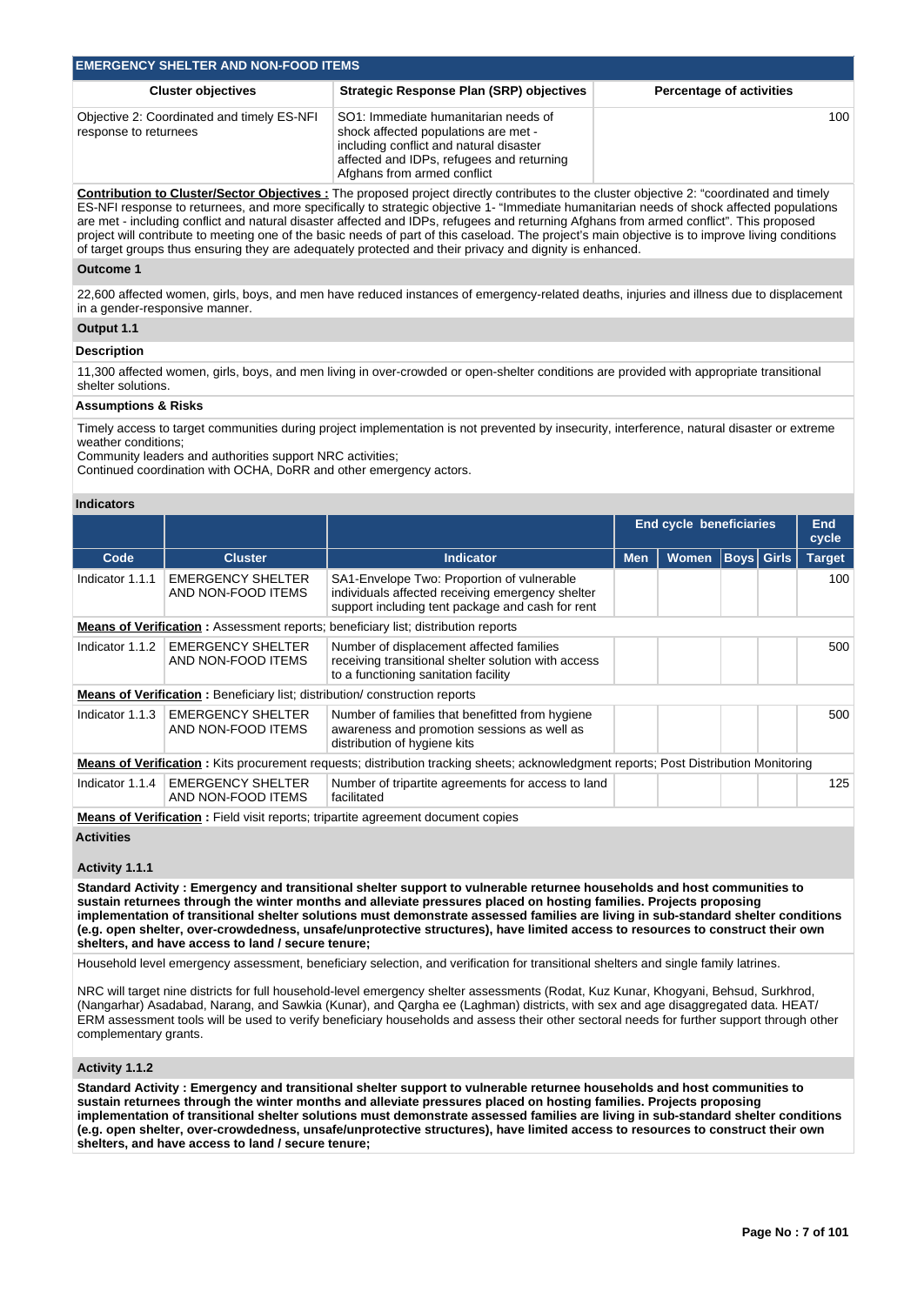Sensitisation of target beneficiaries.

Sensitization of target communities (outlining project objectives, implementation methodology, eligibility criteria, and selection criteria) conducted in each target location prior to provision of support- is necessary in preparation for beneficiary selection. Normal practice is for community mobilisers to conduct 'problem tree' activities with communities before moving into sensitisation of the proposed shelter project, this makes it easier to justify the use of eligibility criteria. It is also an opportunity for the community mobilisers to learn of the most vulnerable cases (families) within the community- this is normally most effective through the women's Shura.

These sessions will also identify, with specialist input from Community Liaison Officers from NRC's Information, Counselling, and Legal Assistance (ICLA) staff, issues linked to security of tenure and households with requirements for tripartite agreements to enable access to land for the period.

# **Activity 1.1.3**

**Standard Activity : Emergency and transitional shelter support to vulnerable returnee households and host communities to sustain returnees through the winter months and alleviate pressures placed on hosting families. Projects proposing implementation of transitional shelter solutions must demonstrate assessed families are living in sub-standard shelter conditions (e.g. open shelter, over-crowdedness, unsafe/unprotective structures), have limited access to resources to construct their own shelters, and have access to land / secure tenure;**

Facilitation of tripartite agreements for access to land, as necessary. The NRC ICLA team in the East will facilitate tripartite agreements to ensure Housing, Land, and Property (HLP) rights in terms of security of tenure.

# **Activity 1.1.4**

**Standard Activity : Emergency and transitional shelter support to vulnerable returnee households and host communities to sustain returnees through the winter months and alleviate pressures placed on hosting families. Projects proposing implementation of transitional shelter solutions must demonstrate assessed families are living in sub-standard shelter conditions (e.g. open shelter, over-crowdedness, unsafe/unprotective structures), have limited access to resources to construct their own shelters, and have access to land / secure tenure;**

Transitional shelter and single-family latrine assistance to all families.

1,000 transitional shelters, based upon a design of a 18m² (liveable space) (as per enclosed BoQ), and single-family latrines will be constructed with the assistance of the beneficiary family along with labour and transportation support.

Following feedback from current project beneficiaries that have received transitional shelters in Nangarhar, NRC will also provide building walls for the t-shelters in order to create the feeling of safety and provide further privacy, considering women and children are particularly vulnerable and exposed to protection risks in these settings. Recent project monitoring visits revealed that of the 48% of beneficiary households that have constructed walls themselves, 87% had taken out a loan to procure the construction materials.

#### **Activity 1.1.5**

**Standard Activity : Emergency and transitional shelter support to vulnerable returnee households and host communities to sustain returnees through the winter months and alleviate pressures placed on hosting families. Projects proposing implementation of transitional shelter solutions must demonstrate assessed families are living in sub-standard shelter conditions (e.g. open shelter, over-crowdedness, unsafe/unprotective structures), have limited access to resources to construct their own shelters, and have access to land / secure tenure;**

Awareness raising on sustainable hygiene practices and distribution of hygiene kits. As part of any durable shelter assistance, NRC always looks to provide access to sanitation facilities through the construction of a single family latrine for every shelter built. This is as health concern but more so as a gender consideration, as where household toilets do not exist, open defecation is often the norm - for women and girls this generally means outside of daylight hours.

To ensure the success of this intervention, NRC finds it necessary to provide the required hygiene items after hygiene promotion sessions are conducted. This is key as they are often considered non-essentials given the context of the displacement affected population. NRC will use its existing standardised hygiene training materials to raise awareness on proper hygiene and sanitation practices, which complies with UNICEF and RRD's standards.

#### **Activity 1.1.6**

**Standard Activity : Emergency and transitional shelter support to vulnerable returnee households and host communities to sustain returnees through the winter months and alleviate pressures placed on hosting families. Projects proposing implementation of transitional shelter solutions must demonstrate assessed families are living in sub-standard shelter conditions (e.g. open shelter, over-crowdedness, unsafe/unprotective structures), have limited access to resources to construct their own shelters, and have access to land / secure tenure;**

#### Post Distribution Monitoring (PDM).

NRC will carry out PDMs within one month of each cash assistance intervention sampling 10-15% of beneficiaries in each location. A tailored CHF-ERM PDM tool will be used to collect data on timeliness and effectiveness of transitional shelters, through one PDM exercise conducted in each of the targeted districts. The monitoring team will visit and collect data from a randomly sampled group of project beneficiaries. If insecurity or other access related issues significantly affect implementation of PDMs in some locations, NRC will call sampled beneficiaries and collect data remotely. In addition, the NRC shelter team will conduct a satisfaction assessment during implementation with 15% of the 1,000 beneficiary households (i.e. 150 households, with particular focus on extremely vulnerable undocumented returnee households).

**Additional Targets :**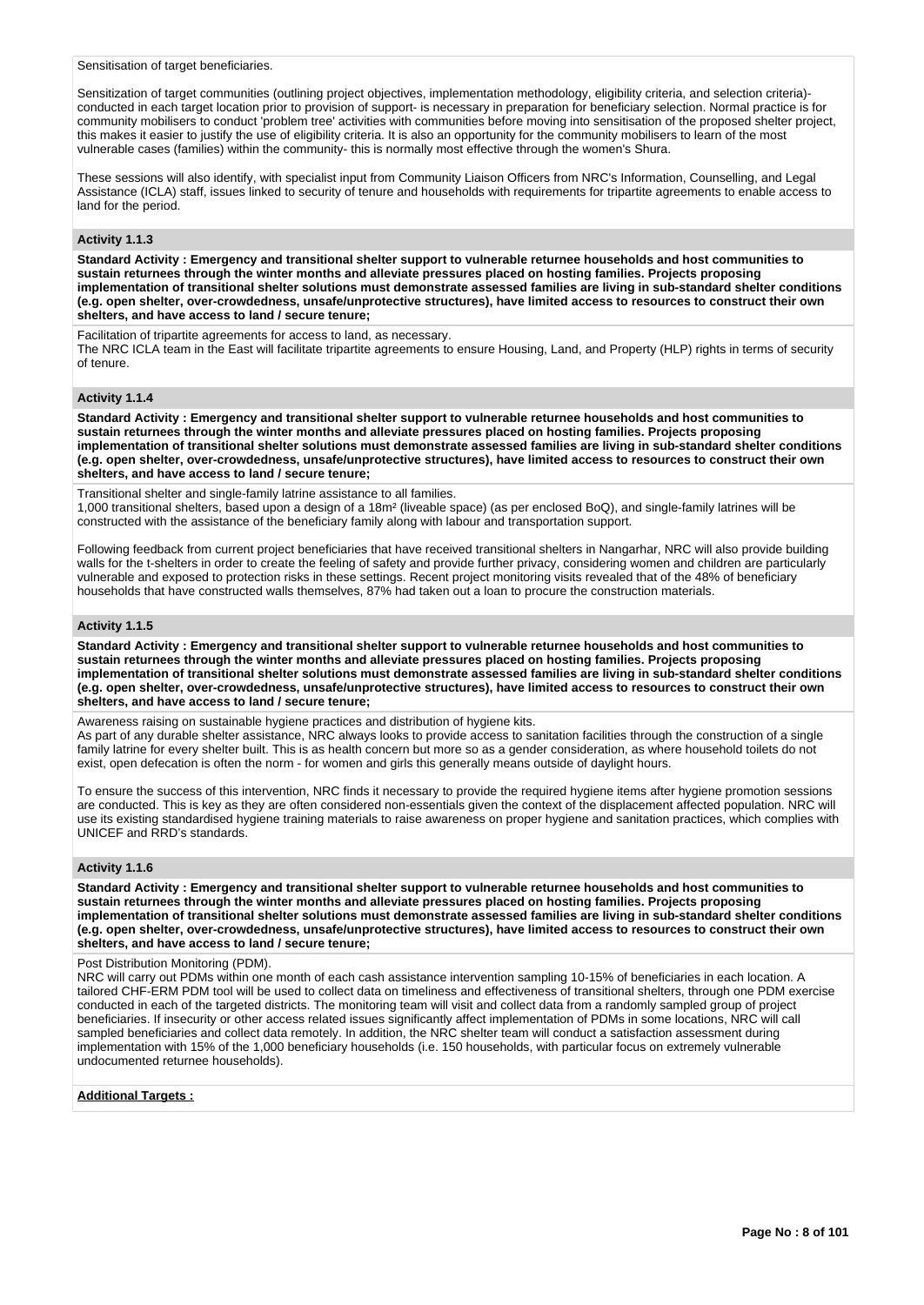| <b>PROTECTION</b>                                                                                                                                                                                                                       |                                                                                                                                                                                                     |                                 |
|-----------------------------------------------------------------------------------------------------------------------------------------------------------------------------------------------------------------------------------------|-----------------------------------------------------------------------------------------------------------------------------------------------------------------------------------------------------|---------------------------------|
| <b>Cluster objectives</b>                                                                                                                                                                                                               | <b>Strategic Response Plan (SRP) objectives</b>                                                                                                                                                     | <b>Percentage of activities</b> |
| Objective 2: Evolving protection concerns,<br>needs and violations are monitored.<br>analysed, and responded to upholding<br>fundamental rights and restoring the dignity<br>and well-being of vulnerable shock affected<br>populations | SO1: Immediate humanitarian needs of<br>shock affected populations are met -<br>including conflict and natural disaster<br>affected and IDPs, refugees and returning<br>Afghans from armed conflict | 70                              |
| Objective 3: Support the creation of a<br>protection-conducive environment to prevent<br>and mitigate protection risks, as well as<br>facilitate an effective response to protection<br>violations                                      | SO1: Immediate humanitarian needs of<br>shock affected populations are met -<br>including conflict and natural disaster<br>affected and IDPs, refugees and returning<br>Afghans from armed conflict | 30                              |

**Contribution to Cluster/Sector Objectives :** The proposed project directly contributes to Strategic Objective 1 of Cluster Objective 2: "Immediate humanitarian needs of shock affected populations are met - including conflict and natural disaster affected and IDPs, refugees and returning Afghans from armed conflict". It is designed to support establishment of temporary learning spaces, provision of learning materials, and recruitment of teachers in high-return areas of Nangarhar, Kunar, Laghman, and Kandahar Provinces. One of the project's main objective is ensure undocumented returnees and vulnerable host community children and youth receive the opportunity to develop academic and psychosocial skills through basic education in a protective environment.

The ICLA component of this project contributes to Protection Cluster Objectives 2 and 3, by responding to protection concerns and supporting the creation of a protection-conductive environment. The NRC ICLA programme specialises in two main aspects of protection, which are the focus of this project's activities. 1) Assisting displaced people claim and exercise their rights to housing, land, and property, including seeking adjudication through local justice systems for addressing violations of such rights. 2) Supporting displaced people secure legal identity, including through obtaining civil documentation. It works in these areas through direct assistance to displaced people, providing information services, counselling services, and legal assistance. Whilst focusing primarily on the two said areas of protection, the ICLA programme also refers beneficiaries both internally and externally to providers of essential services such as medical assistance, education, and shelter, as well as for cases of gender-based violence. ICLA also helps to create a protection-conducive environment by raising community awareness of these protection issues, and building the capacity of duty-bearers through training sessions to respond to these protection concerns.

# **Outcome 1**

Vulnerable, displaced returnee boys and girls have access to quality basic education in a protective and safe environment with adequate sanitation facilities.

# **Output 1.1**

# **Description**

7,200 returnees and vulnerable displacement-affected host communities' children receive the opportunity to develop academic and psychosocial skills through access to basic education.

### **Assumptions & Risks**

Security situation in and around project locations allows continued safe access to target populations and project locations. No further natural disasters, further conflict or other nexus of displacement aggravate the humanitarian situation. Key stakeholders remain supportive of NRC's EiE activities.

Materials are available locally to support formal schools supplies.

Beneficiaries remain willing and interested in participating in project activities and families allow their female children to attend education. Communities continue to agree to having locally accepted male teachers teach some of the classes for female learners. NRC is able to target girls' schools for class extension programmes.

# **Indicators**

|                 |                                                                               |                                                                                                                                        | End cycle beneficiaries |              |                   | <b>End</b><br>cycle |               |
|-----------------|-------------------------------------------------------------------------------|----------------------------------------------------------------------------------------------------------------------------------------|-------------------------|--------------|-------------------|---------------------|---------------|
| Code            | <b>Cluster</b>                                                                | <b>Indicator</b>                                                                                                                       | <b>Men</b>              | <b>Women</b> | <b>Boys Girls</b> |                     | <b>Target</b> |
| Indicator 1.1.1 | <b>PROTECTION</b>                                                             | SA1-Envelope Two: Number of TLCs/community<br>schools established in Nangarhar, Kabul and<br>Kandahar provinces                        |                         |              |                   |                     | 160           |
|                 | reports; list of beneficiary formal schools; P/DED verification letter/report | <b>Means of Verification</b> : Temporary learning space tents procurement requests; distribution tracking sheets; GRNs; acknowledgment |                         |              |                   |                     |               |
| Indicator 1.1.2 | <b>PROTECTION</b>                                                             | Number of children benefiting from safe and<br>equipped temporary learning spaces/ centres with<br>adequate WASH facilities            |                         |              |                   |                     | 7,200         |
|                 |                                                                               | <b>Means of Verification:</b> EiE classes enrolment list/ roster; class attendance sheets                                              |                         |              |                   |                     |               |
| Indicator 1.1.3 | <b>PROTECTION</b>                                                             | Number of EiE teachers recruited from amongst<br>the target community and benefited from training<br>on teaching methodologies         |                         |              |                   |                     | 160           |
|                 |                                                                               | Means of Verification: Teachers' contract; teachers master list/ roster; salaries sheets; attendance sheets; teaching training reports |                         |              |                   |                     |               |
|                 | Indicator 1.1.4   PROTECTION                                                  | Number of boys and girls receiving educational<br>learning and recreational kits                                                       |                         |              |                   |                     | 7,200         |
|                 |                                                                               | <b>Means of Verification:</b> Kits procurement requests; distribution tracking sheets; kits acknowledgment reports                     |                         |              |                   |                     |               |
| Indicator 1.1.5 | <b>PROTECTION</b>                                                             | % of enrolled learners who completed EiE classes<br>who pass placement test at target grade level                                      |                         |              |                   |                     | 75            |
|                 |                                                                               | Maana of Varification : EiE elecces enrolment list: evem ettendence sheete: list of test results                                       |                         |              |                   |                     |               |

**Means of Verification :** EiE classes enrolment list; exam attendance sheets; list of test results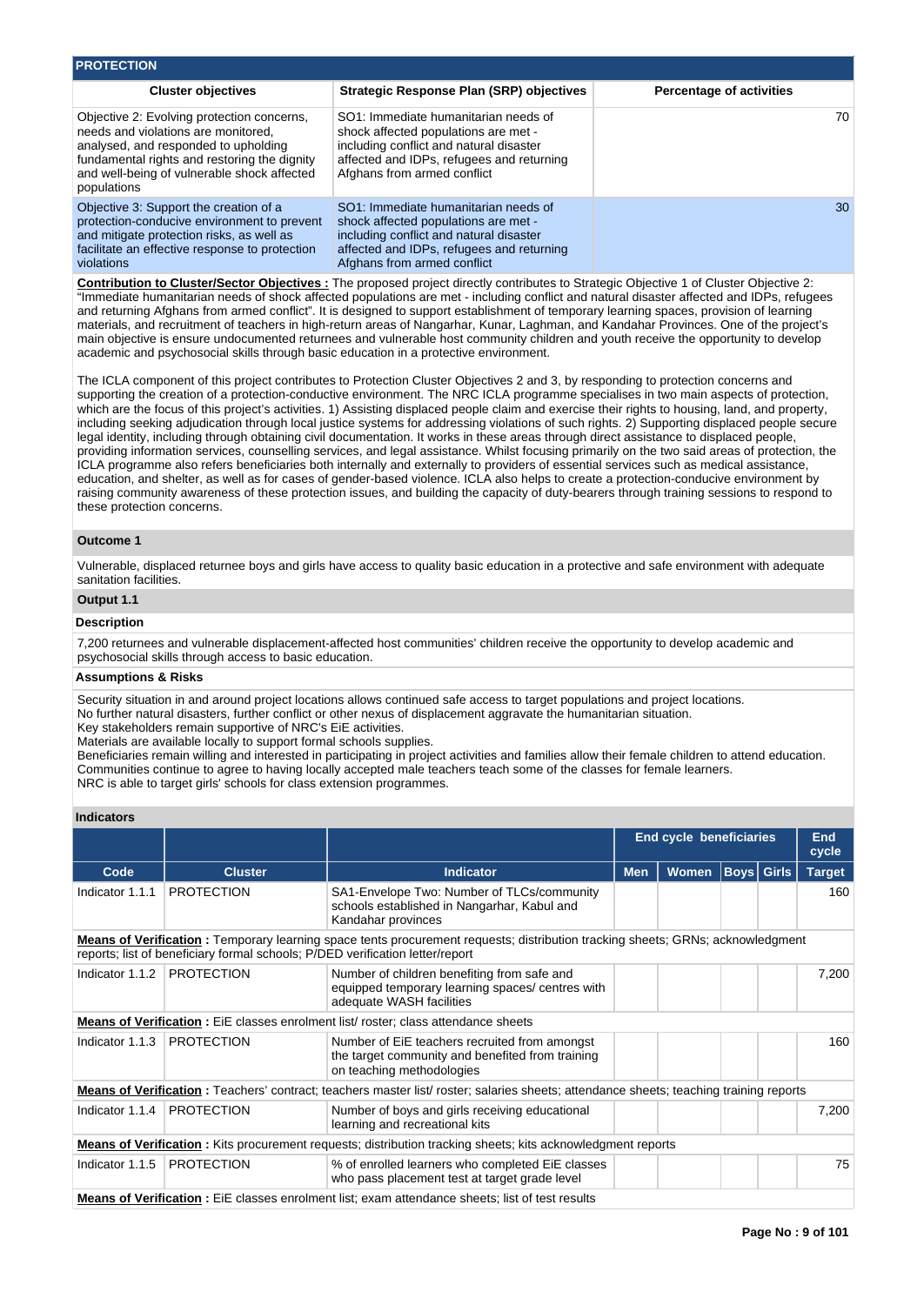| <b>PROTECTION</b><br>Indicator 1<br>16. | √% of EiE teachers who can correctly replicate key<br>skills and methods covered in teachers training | 80 |
|-----------------------------------------|-------------------------------------------------------------------------------------------------------|----|
|                                         |                                                                                                       |    |

**Means of Verification :** Pre and post training survey results

# **Activities**

#### **Activity 1.1.1**

#### **Standard Activity : Establishment of TLS/Community Based Schools in Nangarhar, Kabul and Kandahar, provision of learning materials and recruitment of teachers, particularly female teachers;**

#### Community awareness raising and enrolment campaigns.

Gender disaggregated community awareness raising campaigns will be conducted to provide more information about the project and enjoin returnee parents to keep sending their children to EiE classes. It will also facilitate the enrolment campaign for refugee returnee and host community children with particular emphasis on the importance of keeping female students in EiE classes. Female Community Mobilisers will also launch additional enrolment campaigns through house-to-house visits if deemed necessary.

# **Activity 1.1.2**

**Standard Activity : Establishment of TLS/Community Based Schools in Nangarhar, Kabul and Kandahar, provision of learning materials and recruitment of teachers, particularly female teachers;**

Selection of host community schools for classroom extension.

In accordance with Do No Harm principles, and to increase the absorption capacity of host community schools in the communities affected by the influx of the undocumented returnees, NRC will support around 45 formal MoE schools in Nangahar, Kunar, Laghman, and Kandahar Provinces to implement classroom extension programmes through TLS tents, benefiting at least 7,200 male and female students. The selection of the target beneficiary schools will be coordinated with the MoE's Provincial/ District Education Departments (P/DED). One of the main criteria of beneficiary schools selection is the schools' proximity to high-returnee areas. NRC and the P/DED will conduct a joint assessment of the prospective schools and submit the list of proposed schools to NRC. The NRC Education team will then validate/ triangulate the assessment results and agree with P/DED on the final list of target schools.

#### **Activity 1.1.3**

**Standard Activity : Establishment of TLS/Community Based Schools in Nangarhar, Kabul and Kandahar, provision of learning materials and recruitment of teachers, particularly female teachers;**

Setting up and running of the temporary EiE learning spaces.

In order to provide a supportive and protective environment for returnee and host community children to learn, whilst enabling formal schools in high-returnee areas to enrol new returnee caseloads, NRC will establish temporary learning spaces under tents in order to expand the absorptive capacity of formal schools. One of the main activities is the procurement, transportation, and distribution of the temporary learning centres (45m2 all-purpose tents) across beneficiary formal schools. These will be assessed and selected in close coordination with the PED/DED.

Initial procurement and replenishment of the consumable classroom and learning supplies (art materials, flip-chart, markers, inks, paste/glue, tapes, stationary, text books etc.) will also be made as part of the setting up of the classrooms.

#### **Activity 1.1.4**

**Standard Activity : Establishment of TLS/Community Based Schools in Nangarhar, Kabul and Kandahar, provision of learning materials and recruitment of teachers, particularly female teachers;**

Recruitment and capacity building of EiE teachers.

A total of 160 male and female teachers- preferably from the returnee community- with a ratio of 1 teacher per 45 children will be recruited and trained before commencement of the EiE classes. Under this project, NRC will deliver formal training packages as well as provide additional (on the job) semi-structure capacity building (training/ orientation/ mentoring) to the teachers to further strengthen their capacities to facilitate the EiE learning process (day to day EiE classes). Whilst NRC will take the lead in facilitating the training of the teachers, P/DED will be involved in monitoring and providing additional support as needed. In addition, recruitment of qualified female teachers and the provision of additional support through additional trainings (as needed) will be implemented to encourage more female teachers.

The teachers will be under NRC's employment contract and will be paid according to NRC's salary scale for community-based education staff.

# **Activity 1.1.5**

**Standard Activity : Establishment of TLS/Community Based Schools in Nangarhar, Kabul and Kandahar, provision of learning materials and recruitment of teachers, particularly female teachers;**

Procurement and distribution of classroom, teaching, and learning Kits.

The kits are composed of basic school supplies to be used by learners during the EiE classes, and most of the materials in the kits are of consumable nature. Please see attached BoQ for details.

Procurement will take place in accordance with NRC standard procurement procedures and distributed to learners benefiting from the temporary learning spaces.

# **Activity 1.1.6**

**Standard Activity : Establishment of TLS/Community Based Schools in Nangarhar, Kabul and Kandahar, provision of learning materials and recruitment of teachers, particularly female teachers;**

#### Post-distribution monitoring.

After the completion of the classes/ examinations, post-distribution monitoring exercises covering at least 10% of the students in each beneficiary formal school will be carried out within three months after distribution to gauge the utilization, quality, and appropriateness of the kits distributed.

#### **Output 1.2**

**Description**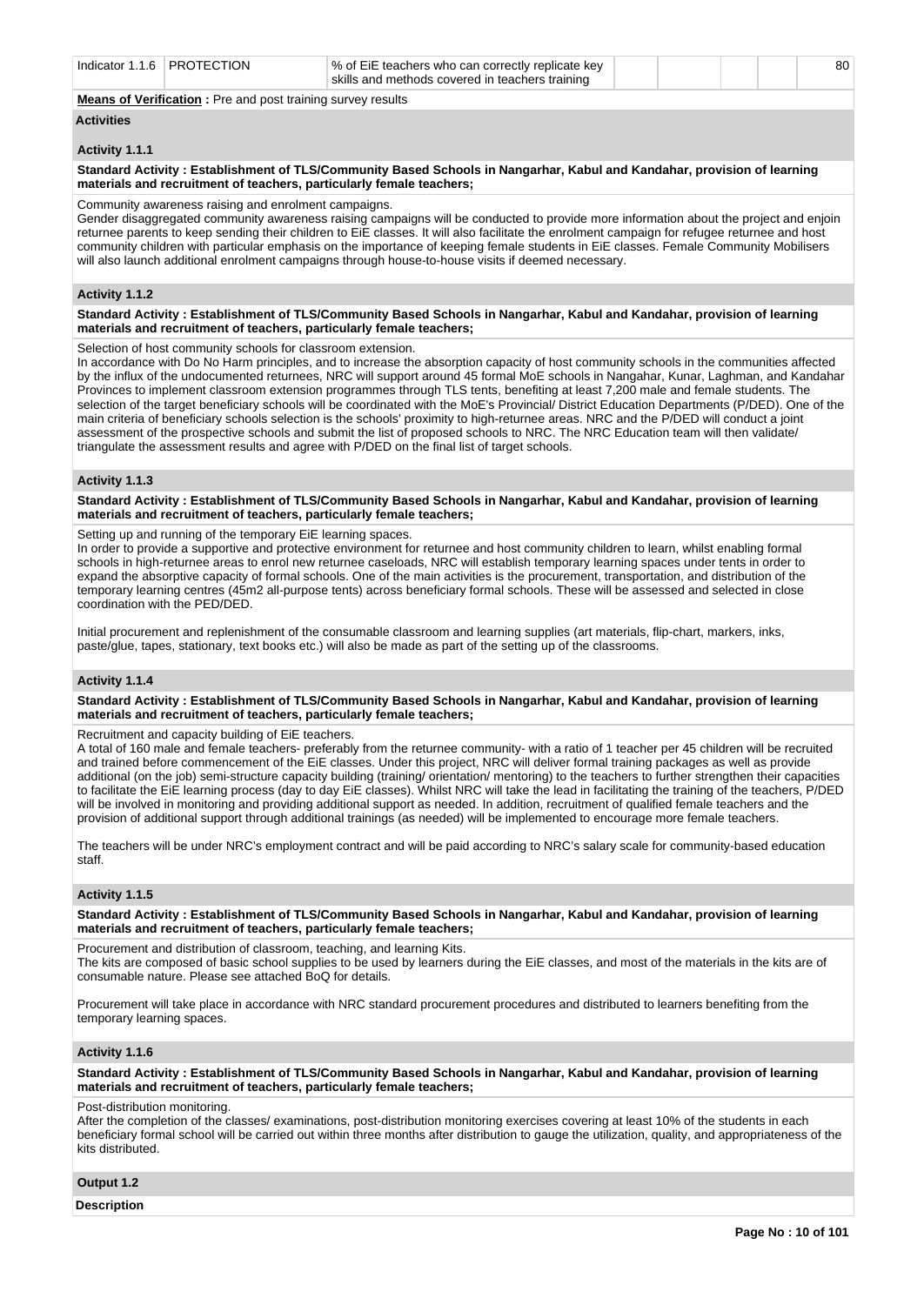School children and education personnel in Nangarhar and Kandahar have access to adequate, gender segregated latrines.

#### **Assumptions & Risks**

Security situation in and around project locations allows continued safe access to target populations and project locations. No further natural disasters, further conflict or other nexus of displacement aggravate the humanitarian situation. Key stakeholders remain supportive of NRC's WASH activities in schools hosting temporary learning spaces.

Borders/roads remain open to allow materials supply to markets.

Materials are available locally to support construction of WASH facilities.

Continued coordination with OCHA, DoRR and other emergency actors.

# **Indicators**

|                 |                                                                               |                                                                                                                                        |            | <b>End cycle beneficiaries</b> |                   | <b>End</b><br>cycle |
|-----------------|-------------------------------------------------------------------------------|----------------------------------------------------------------------------------------------------------------------------------------|------------|--------------------------------|-------------------|---------------------|
| Code            | <b>Cluster</b>                                                                | <b>Indicator</b>                                                                                                                       | <b>Men</b> | Women                          | <b>Boys</b> Girls | <b>Target</b>       |
| Indicator 1.2.1 | <b>PROTECTION</b>                                                             | SA1-Envelope Two: Number of TLCs/community<br>schools provided with learning materials in<br>Nangarhar, Kabul and Kandahar provinces   |            |                                |                   | 160                 |
|                 | reports; list of beneficiary formal schools; P/DED verification letter/report | <b>Means of Verification</b> : Temporary learning space tents procurement requests; distribution tracking sheets; GRNs; acknowledgment |            |                                |                   |                     |
| Indicator 1.2.2 | <b>PROTECTION</b>                                                             | Number of schoolchildren and education<br>personnel provided with access to gender<br>segregated latrines                              |            |                                |                   | 12,000              |
|                 |                                                                               | <b>Means of Verification:</b> Site monitoring; post-distribution monitoring; teachers and student records                              |            |                                |                   |                     |
| Indicator 1.2.3 | <b>PROTECTION</b>                                                             | Number of block latrines provided/rehabilitated in<br>EiE schools                                                                      |            |                                |                   | $12 \overline{ }$   |
|                 |                                                                               | <b>Means of Verification</b> : Site monitoring; post-distribution monitoring; handover certificates/ modality contract; project photos |            |                                |                   |                     |
| Indicator 1.2.4 | <b>PROTECTION</b>                                                             | Number of schoolchildren and education<br>personnel reached through hygiene promotion<br>awareness sessions                            |            |                                |                   | 12,000              |
|                 |                                                                               | <b>Means of Verification:</b> Attendance list and records; training module; training report                                            |            |                                |                   |                     |
| Indicator 1.2.5 | <b>PROTECTION</b>                                                             | % of EiE beneficiaries demonstrating improved<br>knowledge on hygiene practices after awareness<br>raising sessions                    |            |                                |                   | 75                  |

**Means of Verification : Pre and post KAP surveys** 

# **Activities**

#### **Activity 1.2.1**

**Standard Activity : Establishment of TLS/Community Based Schools in Nangarhar, Kabul and Kandahar, provision of learning materials and recruitment of teachers, particularly female teachers;**

Community sensitization on the planned project explaining design, modality, and implementation timeline. This stage will be used to agree upon locations for latrine blocks and designation of gender usage. As beneficiary schools will be formal MoE schools hosting temporary learning spaces, design and locations will be assessed and agreed with the Headmaster and P/DED technical department. Construction of WASH facilities will commence once all key stakeholders agree upon locations and design.

#### **Activity 1.2.2**

**Standard Activity : Establishment of TLS/Community Based Schools in Nangarhar, Kabul and Kandahar, provision of learning materials and recruitment of teachers, particularly female teachers;**

Procurement and delivery of construction materials.

The proposed project will provide 12 gender-segregated block latrines, some with access for People with Disability (PWD), at the governmental schools hosting the temporary learning spaces. The NRC WASH Engineer will complete PR approvals, supplier contacts, material delivery according to work plan, and material quality compliance, and assurance.

#### **Activity 1.2.3**

**Standard Activity : Establishment of TLS/Community Based Schools in Nangarhar, Kabul and Kandahar, provision of learning materials and recruitment of teachers, particularly female teachers;**

Establishment of review committees with representatives from NRC and DED technical team.

The review committee will be involved in latrine blocks location identification and training for construction of latrines. This will contribute to ensure the latrines are not built where they can contaminate ground water. In cooperation with the relevant P/DED, school headmasters, female teachers, and existing parent groups, the NRC WASH team will demarcate specific locations of foundations for EiE block latrines. With the help of community shuras/ representatives, recruitment of skilled and unskilled labourers from the returnee communities will take place.

# **Activity 1.2.4**

**Standard Activity : Establishment of TLS/Community Based Schools in Nangarhar, Kabul and Kandahar, provision of learning materials and recruitment of teachers, particularly female teachers;**

Construction/ rehabilitation, completion, and formal handover of 15 gender-segregated and protection-sensitive block latrines across formal schools hosting temporary learning spaces. NRC's M&E and WASH team will monitor pre-construction stages, progress of material delivery, and construction for latrines throughout the project period, whilst the handover of facilities will be coordinated with elders and line departments. The NRC M&E team will produce a handover report once the formal handover is completed.

#### **Activity 1.2.5**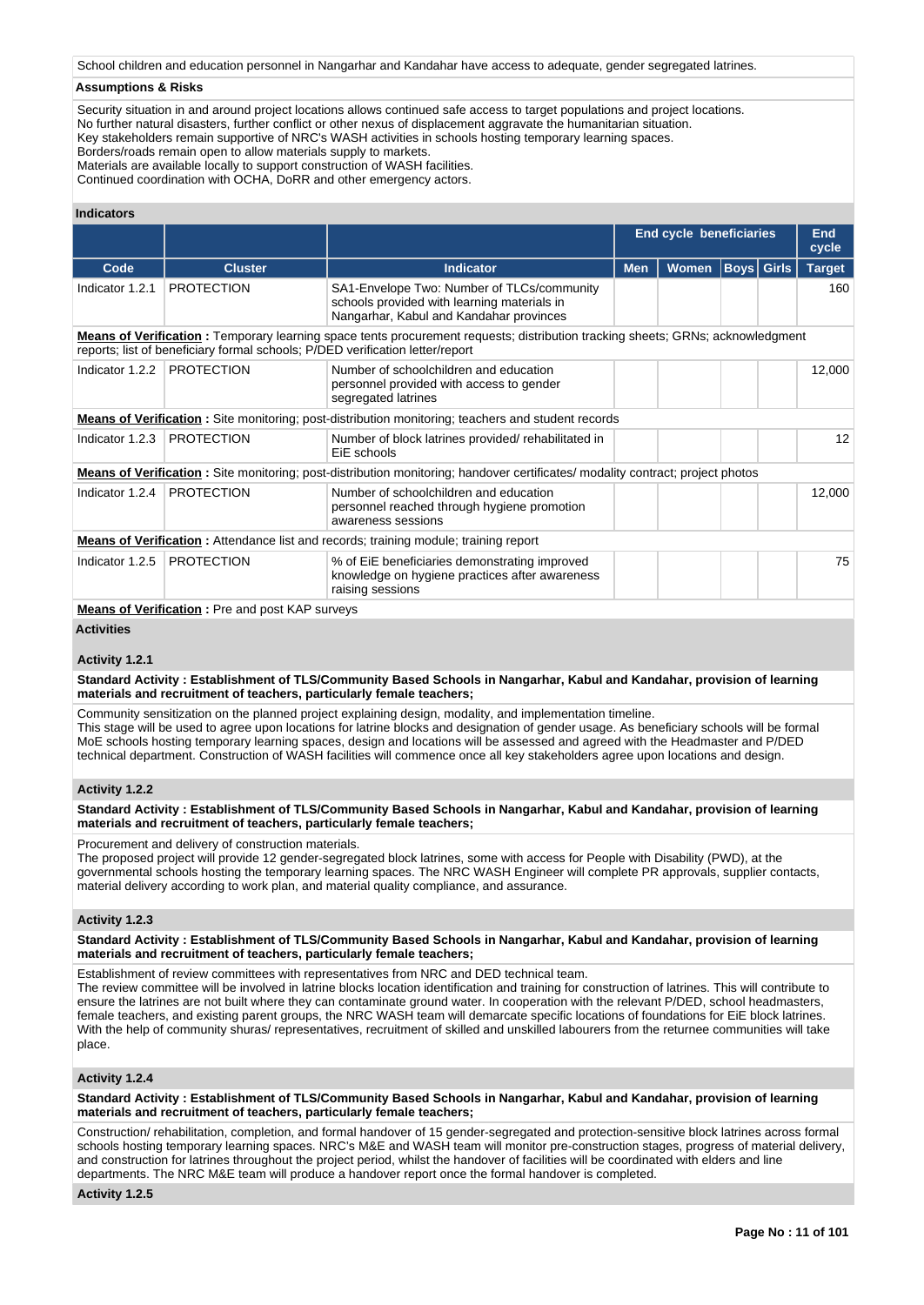#### **Standard Activity : Establishment of TLS/Community Based Schools in Nangarhar, Kabul and Kandahar, provision of learning materials and recruitment of teachers, particularly female teachers;**

#### Awareness raising on sustainable hygiene practices.

NRC's existing standardised hygiene training materials will be used to raise awareness on proper hygiene and sanitation practices, which complies with UNICEF and RRD's standards. The WASH team will prepare all the necessary materials and contents for delivery of hygiene promotion sessions to EiE teachers. The teachers will then cascade the trainings to the school children.

In addition, acknowledging the need to ensure availability of adequate hand washing facilities (with soap and clean water), and as access to safe water is essential to promote good hygiene practices, the NRC Education and WASH team will coordinate with other WASH actors in target areas to ensure adequate access to safe water and hygiene kits is available.

#### **Outcome 2**

Analyse and respond to evolving protection concerns, needs, and violations related to housing, land, and property and legal identity for prolonged IDPs, protracted IDPs, undocumented returnees, and vulnerable displacement affected host communities, particularly womenheaded households.

# **Output 2.1**

#### **Description**

2,538 target individuals resolve disputes and claim rights related to Housing, Land, and Property (HLP) and legal identity, including civil documentation (LCD)

# **Assumptions & Risks**

The legal system in Afghanistan will continue operating at least at the current level.

Host communities and displaced persons remain accepting of ICLA activities. Goodwill and trust is maintained or strengthened. The Ministry of Justice, relevant government departments, and community-based decision makers remain supportive of ICLA activities. The security situation does not deteriorate and affect programme access to target groups. Law and order situation remains stable.

#### **Indicators**

|                   |                   |                                                                                                                                                                                           | <b>End cycle beneficiaries</b> |       |              |              | <b>End</b><br>cycle |
|-------------------|-------------------|-------------------------------------------------------------------------------------------------------------------------------------------------------------------------------------------|--------------------------------|-------|--------------|--------------|---------------------|
| Code              | <b>Cluster</b>    | Indicator                                                                                                                                                                                 | <b>Men</b>                     | Women | $ $ Boys $ $ | <b>Girls</b> | <b>Target</b>       |
| Indicator 2.1.1   | <b>PROTECTION</b> | SA1-Envelope Three: Number of prolonged IDPs<br>(women, men, boys and girls) receiving mobile<br>outreach protection services, including principled<br>referrals and psychosocial support | 248                            | 236   | 372          | 385          | 1,241               |
|                   |                   | Means of Verification: Administration records; case in-take forms; case files; NRC ICLA database                                                                                          |                                |       |              |              |                     |
| Indicator 2.1.2   | <b>PROTECTION</b> | Number of people who received information<br>sessions on HLP, LCD, and essential services                                                                                                 |                                |       |              |              | 1,410               |
|                   |                   | Means of Verification: Monthly reports, meeting minutes; community feedback; daily administration records; NRC ICLA database                                                              |                                |       |              |              |                     |
| Indicator 2.1.3   | <b>PROTECTION</b> | Number of people who received counselling<br>services on HLP                                                                                                                              |                                |       |              |              | 230                 |
|                   |                   | <b>Means of Verification:</b> Administration records; case in-take forms; case files; NRC ICLA database                                                                                   |                                |       |              |              |                     |
| Indicator 2.1.4   | <b>PROTECTION</b> | Number of people who received counselling<br>services on LCD                                                                                                                              |                                |       |              |              | 100                 |
|                   |                   | <b>Means of Verification:</b> Administration records; case in-take forms; case files; NRC ICLA database                                                                                   |                                |       |              |              |                     |
| Indicator 2.1.5   | <b>PROTECTION</b> | Number of people who directly benefit from HLP<br>legal assistance cases                                                                                                                  |                                |       |              |              | 1,557               |
|                   |                   | <b>Means of Verification:</b> Administration records; case in-take forms; case files; NRC ICLA database                                                                                   |                                |       |              |              |                     |
| Indicator 2.1.6   | <b>PROTECTION</b> | Number of people who directly benefit from LCD<br>legal assistance cases                                                                                                                  |                                |       |              |              | 571                 |
|                   |                   | Means of Verification: Administration records; case in-take forms; case files; NRC ICLA database                                                                                          |                                |       |              |              |                     |
| Indicator 2.1.7   | <b>PROTECTION</b> | Number of people who receive referrals for<br>essential services                                                                                                                          |                                |       |              |              | 80                  |
|                   |                   | <b>Means of Verification:</b> Administration records; case in-take forms; case files; NRC ICLA database                                                                                   |                                |       |              |              |                     |
| <b>Activities</b> |                   |                                                                                                                                                                                           |                                |       |              |              |                     |

#### **Activity 2.1.1**

**Standard Activity : Mobile outreach protection services to women, men, girls and boys; principled referrals and psychosocial support to conflict affected people;**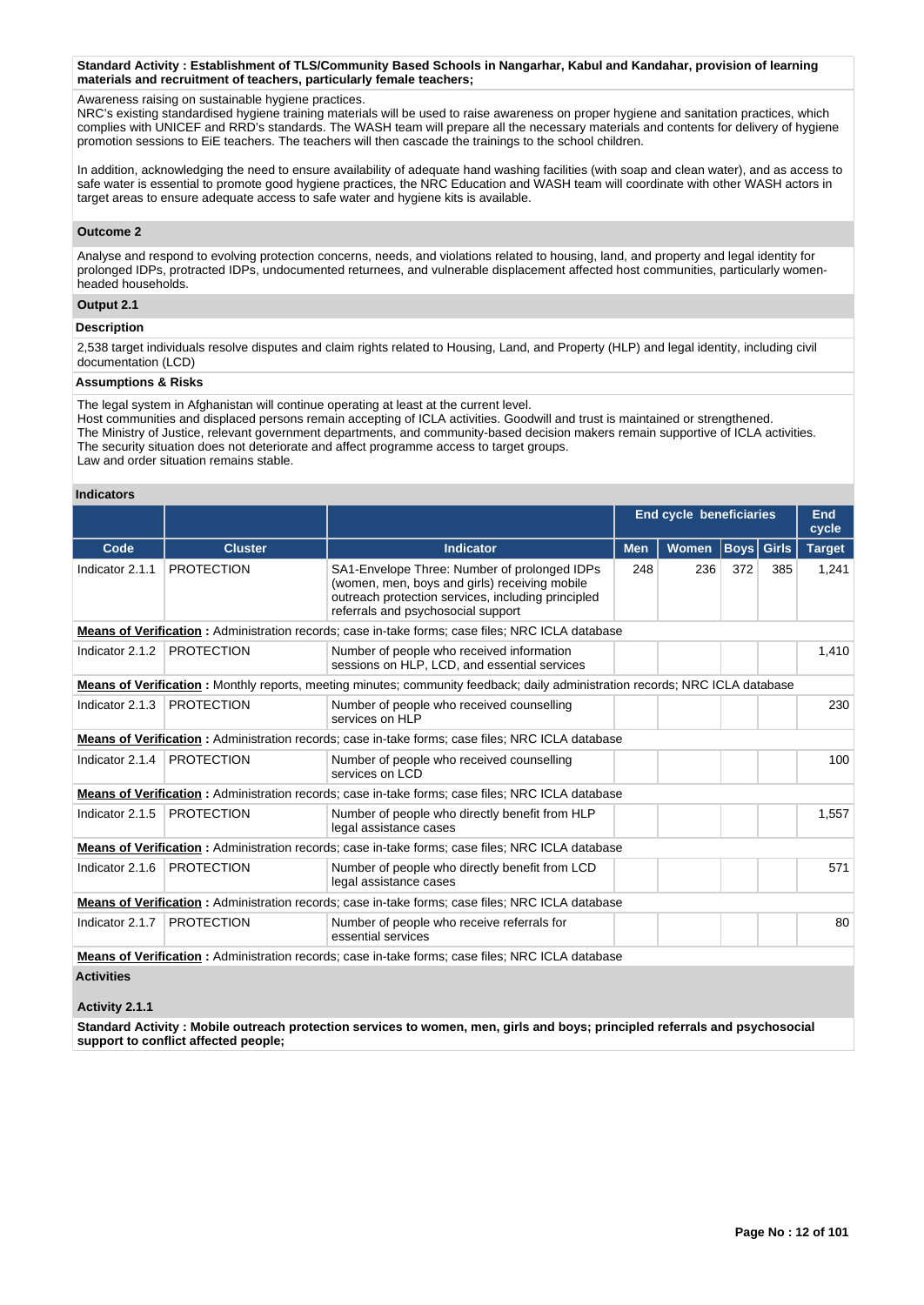#### Information services on protection rights.

For displaced women and men to understand their rights, to be aware that a protection violation has even occurred, and that they might be able to seek a solution or remedy, information provision or awareness raising is often needed to begin with. In relation to HLP, this includes providing information on women's inheritance rights under the Shari'a and national law, which many men and women often are not aware of. It also includes information on the right to adequate housing, and options for where and how to take cases for adjudication.

Information is disseminated in a number of ways, including brochures at border points and encashment centres and posters. These are almost always accompanied by a brief face-to-face explanation by female and male ICLA staff of NRC's work and ICLA's areas of focus in small groups in the community. Information provision or awareness-raising is also required with regards to legal identity and the impact of lacking civil documentation, especially for women, boys and girls, such as tazkera, birth, and marriage certificates.

ICLA, in its community visits, outreach missions, and work at community centres, will also provide information on how beneficiaries can access essential services, including in response to protection violations such as gender-based violence. They will also receive basic information on which organisations can help them with particular matters, and how they obtain assistance.

#### **Activity 2.1.2**

**Standard Activity : Mobile outreach protection services to women, men, girls and boys; principled referrals and psychosocial support to conflict affected people;**

Counselling on HLP rights and dispute resolution.

Counselling within the ICLA programme is the provision of advice and legal analysis specifically targeted to a case. It goes beyond merely generic information provision, but tailoring the information and analysis provided to the facts of a particular case. It empowers women and men beneficiaries to take action themselves, where this is possible. For HLP cases this means providing advice on the specific HLP case or set of rights the beneficiary is faced with, and what concrete steps they can take to deal with this protection concern. For women beneficiaries, this includes specific advice and assistance relating to the possible cultural. Legal, and social barriers faced by displaced women and girls trying to claim their HLP rights in Afghanistan.

#### **Activity 2.1.3**

**Standard Activity : Mobile outreach protection services to women, men, girls and boys; principled referrals and psychosocial support to conflict affected people;**

Counselling on legal identity, including civil documentation.

Counselling LCD cases means providing tailored information on how a client can obtain the particular form of civil documentation they seek, and the steps to go about it. This is normally carried out through explaining the more complex procedures and requirements for obtaining the civil documents and then referring the client to specific government departments who deal with such matters. For the most part, NRC will aim to empower beneficiaries to go ahead and claim their rights themselves as a result of counselling, though it will also explain and help to mitigate the specific barriers for women IDPs trying to obtain tazkera, or women headed-households. However, in cases of extreme vulnerability, where specific physical and cultural barriers may exist, including for women, elderly and disabled people, counselling may also lead to direct legal assistance.

# **Activity 2.1.4**

**Standard Activity : Mobile outreach protection services to women, men, girls and boys; principled referrals and psychosocial support to conflict affected people;**

#### Legal assistance for HLP cases.

As a modality, NRC uses legal assistance where the beneficiary is not able to fully action the case themselves for a variety of reasons. It thus entails a degree of direct assistance- whether accompanying a beneficiary to court, or representing them, providing written legal analysis to the court on their behalf, or filling out complicated forms. For a legal assistance, a legally trained Officer first registers and reviews a potential case. This includes assessing the acceptability of the case in terms of the vulnerability of the client and the nature of the claim. The client, together with ICLA staff, will then select the preferred legal process, that is formal or informal, and where appropriate, a combination of the two. NRC ICLA staff will then interview witnesses and/or verify documents in order to build a case. If a case is to be resolved through the traditional dispute resolution system – as if often preferred by women claimants – NRC will often directly approach the head of the target community Shura and stay involved as an advocate and advisor. The amount of time between registration and resolution of a case varies significantly depending on the type of case and the preferred legal process; for property law cases, this can be between two months to more than a year.

#### **Activity 2.1.5**

**Standard Activity : Mobile outreach protection services to women, men, girls and boys; principled referrals and psychosocial support to conflict affected people;**

#### Legal assistance for LCD cases.

In line with the framework described for HLP cases above, legal assistance is used where the beneficiary is not able to fully action the case themselves for a variety of reasons. In instances of LCD, this may involve ICLA staff helping illiterate beneficiaries to fill out complicated administrative forms and accompanying them to the Population Registration Department (PRD). In other cases, it involves direct advocacy and involvement at the local PRD to ensure staff are meeting their obligations under the legal framework for issuing tazkera, including to women, boys, and girls.

# **Activity 2.1.6**

**Standard Activity : Mobile outreach protection services to women, men, girls and boys; principled referrals and psychosocial support to conflict affected people;**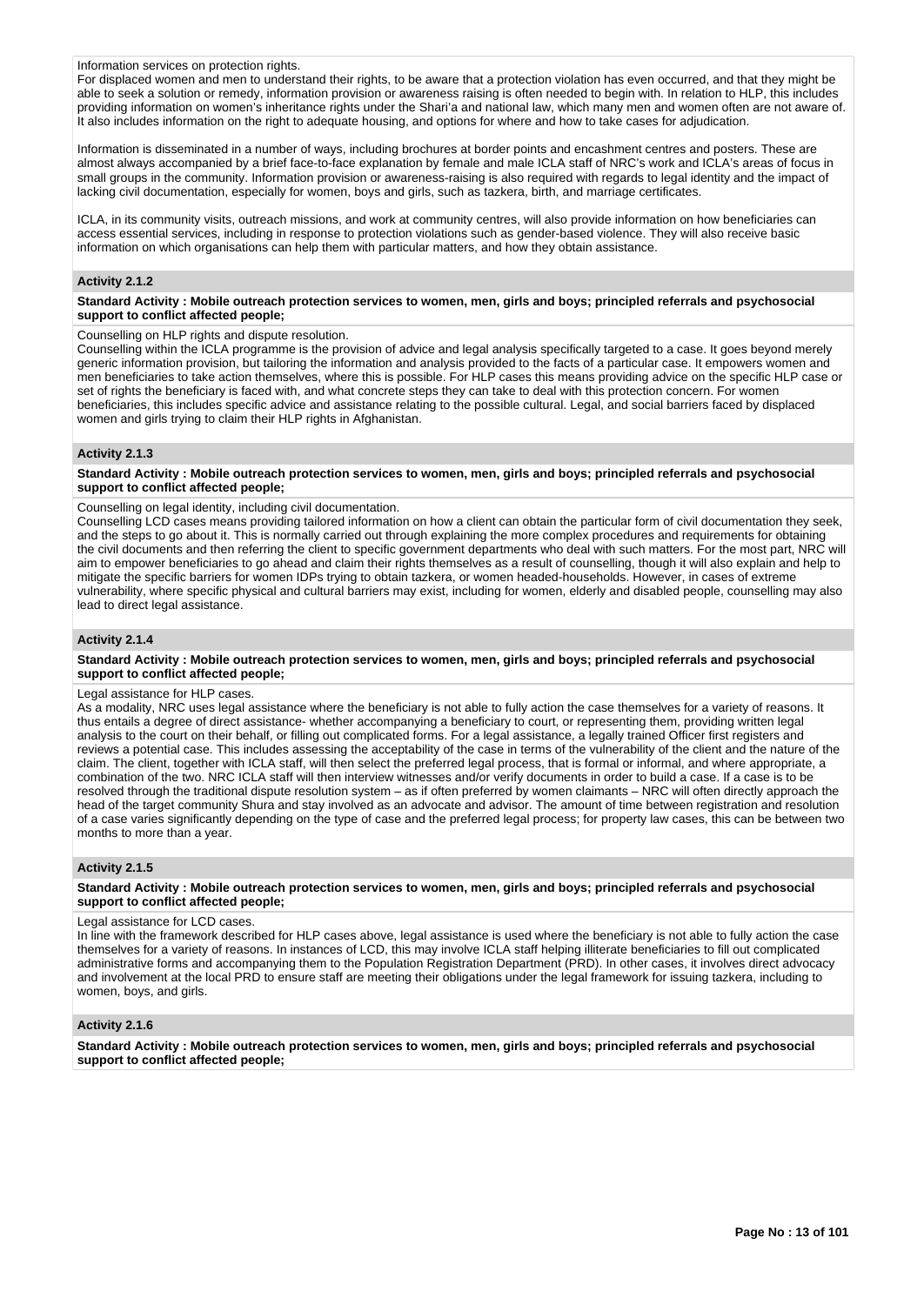#### Referrals for essential and protection services.

ICLA staff regularly make referrals to appropriate external providers, as well as internally to NRC's Shelter and Education teams. NRC's Emergency Response team, together with the ICLA and Shelter team map out external protection service providers for each operational area to form a referral matrix, particularly for individual protection assistance.

In addition, the NRC ICLA programme has developed a referral matrix with key GBV actors in the East region, given there is currently no active GBV sub-cluster there. This better enables ICLA staff to make referrals in such cases, but also for the other actors to refer HLP and LCD protection issues. The actors in this matrix include the Organisation for Human Welfare, the International Medical Corps, the Directorate of Women's Affairs, the Afghanistan Independent Human Rights Commission, and Physiotherapy and Rehabilitation Services for Afghanistan (PARSA). As per NRC's global Data Protection Policy, informed consent must be obtained before such referrals are made, and ICLA's legally trained staff take great care in maintain confidentiality of beneficiaries.

#### **Output 2.2**

# **Description**

Strengthen protection-conducive environment through increased capacity of 600 rights-holders, duty-bearers, and third party decisionmakers to understand HLP and LCD rights.

#### **Assumptions & Risks**

The legal system in Afghanistan will continue operating at least at the current level.

- Host communities and displaced persons remain accepting of ICLA activities. Goodwill and trust is maintained or strengthened.
- The Ministry of Justice, relevant government departments, and community-based decision makers remain supportive of ICLA activities. The security situation does not deteriorate and affect programme access to target groups.
- Law and order situation remains stable.

#### **Indicators**

|                   |                                                                         |                                                                                                                                                                                                           | End cycle beneficiaries |       |          | <b>End</b><br>cycle |               |
|-------------------|-------------------------------------------------------------------------|-----------------------------------------------------------------------------------------------------------------------------------------------------------------------------------------------------------|-------------------------|-------|----------|---------------------|---------------|
| Code              | <b>Cluster</b>                                                          | <b>Indicator</b>                                                                                                                                                                                          | <b>Men</b>              | Women |          | <b>Boys Girls</b>   | <b>Target</b> |
| Indicator 2.2.1   | <b>PROTECTION</b>                                                       | SA1-Envelope Three: Number of affected<br>individuals partaking in community-based<br>prevention and mitigation initiatives, contributing<br>to an environment enabling effective protection<br>responses | 360                     | 240   | $\Omega$ | 0                   | 600           |
|                   |                                                                         | <b>Means of Verification</b> : Training tracking lists; participants attendance list; ICLA database; pre and post training survey reports                                                                 |                         |       |          |                     |               |
| Indicator 2.2.2   | <b>PROTECTION</b>                                                       | Number of people receiving community<br>sensitization sessions                                                                                                                                            |                         |       |          |                     | 400           |
|                   | <b>Means of Verification: Administration records: NRC ICLA database</b> |                                                                                                                                                                                                           |                         |       |          |                     |               |
| Indicator 2.2.3   | <b>PROTECTION</b>                                                       | Number of people benefiting from training<br>services delivered on HLP, LCD, and essential<br>services                                                                                                    |                         |       |          |                     | 200           |
|                   |                                                                         | <b>Means of Verification:</b> Training tracking lists; participants attendance list; ICLA database; pre and post training survey reports                                                                  |                         |       |          |                     |               |
| Indicator $2.2.4$ | <b>PROTECTION</b>                                                       | % of training beneficiaries who competently<br>identify HLP and LCD rights and responsibilities                                                                                                           |                         |       |          |                     | 80            |
|                   |                                                                         | <b>Means of Verification</b> : Participants attendance list; ICLA database; pre and post training survey reports                                                                                          |                         |       |          |                     |               |
| $\blacksquare$    |                                                                         |                                                                                                                                                                                                           |                         |       |          |                     |               |

# **Activities**

# **Activity 2.2.1**

**Standard Activity : Mobile outreach protection services to women, men, girls and boys; principled referrals and psychosocial support to conflict affected people;**

Community sensitizations for rights-holders.

NRC provides what are called 'community sensitizations', a half to one-day course for male and women community members on a range of protection issues, including HLP, LCD, and access to essential services, all on the same occasion. These provide more detailed information and awareness than the short information sessions, including on women's inheritance rights. The community sensitization sessions are also used to identify potential participants or beneficiaries for further ICLA services.

#### **Activity 2.2.2**

**Standard Activity : Mobile outreach protection services to women, men, girls and boys; principled referrals and psychosocial support to conflict affected people;**

Training sessions for duty-bearers and third party decision-makers.

Another strategy NRC employs to support the creation of a protection-conducive environment for HLP and LCD protection cases is conducting training for members of state and informal systems, such as the Shura and Jirga, including women's shuras or Community Development Councils (CDCs). NRC provides training to these actors on HLP rights in order to increase understanding and enforcement of such rights in adjudication processes.

NRC's ICLA team will conduct one to three-day training sessions on HLP rights, with a strong focus on women's HLP rights, as well as advanced trainings over a three to five-day period. At times, LCD issues are also included in these trainings, particularly when participants are involved with the process of issuing tazkera (for example, staff from the Population Registration Department).

Surveys on participants' knowledge are conducted before and after the trainings to measure change and impact.

#### **Additional Targets :**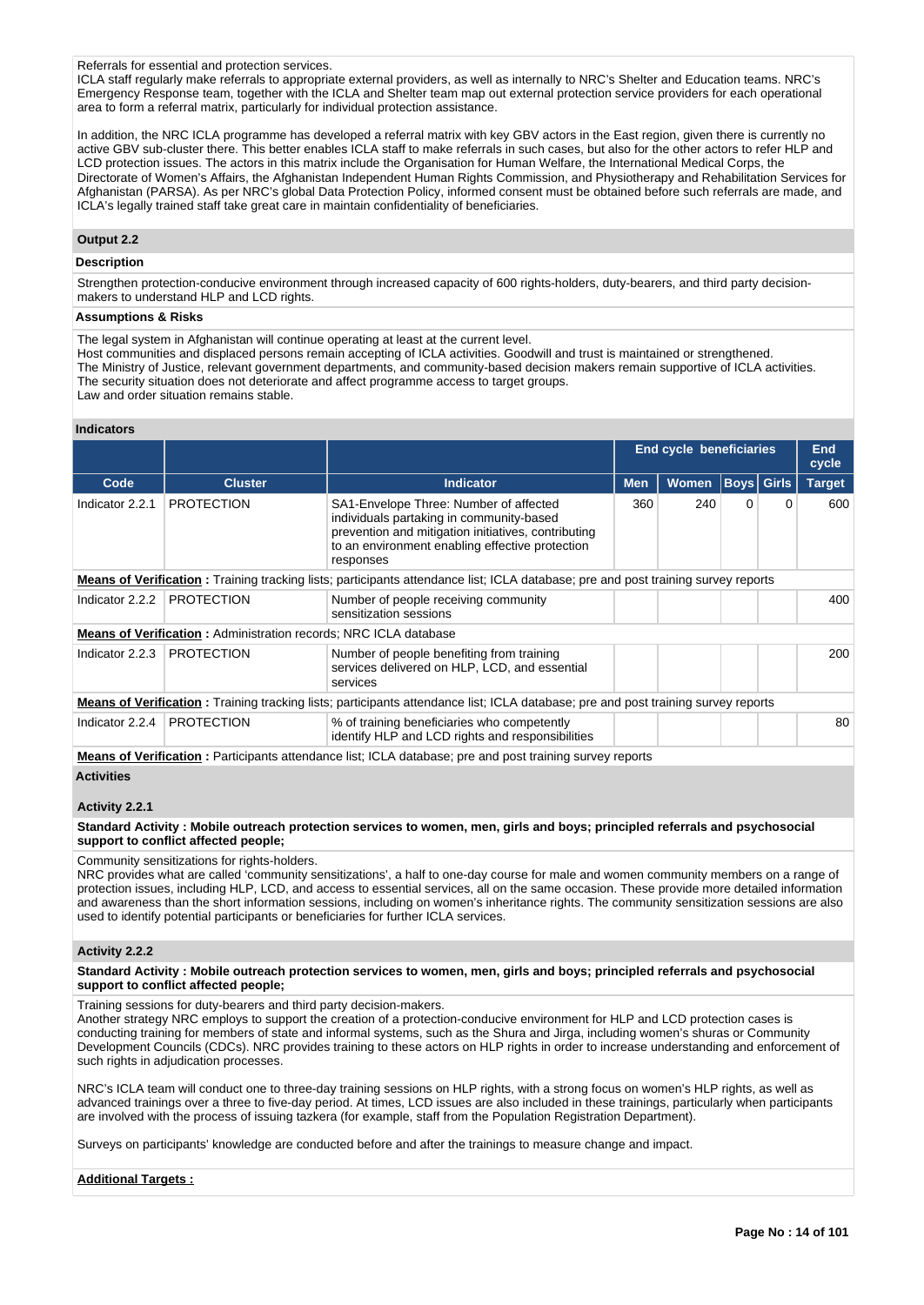# **Monitoring & Reporting plan**

NRC's approach to monitoring is shaped by NRC's Evaluation Policy, M&E Minimum Standards, and our Project Cycle Management. Each project, however, develops its own M&E framework, which comprises an indicator matrix that identifies roles and responsibilities, tools to be used and developed, how data is used, where it is stored, key dates in the project cycle, and how the data will be analysed and stored.

NRC Afghanistan directly implements programming in all geographic areas of this project, with permanent and well-established offices in Kabul, Jalalabad, and Kandahar, and also has community outreach centres in Kunar and in Laghman. Further, NRC has dedicated M&E Coordinators, Officers, and Assistants, to gather data independently from programme field staff.

Baseline will be collected as appropriate- particularly for shelter interventions, either using the HEAT form for emergency shelter provision, or the combined PDM and shelter/ tenure profiling tool for transitional shelter provision. Some of the activities, however, do not require further baseline assessment, as previous assessments and studies provide existing baseline indicators, including for legal protection and education in emergency.

As per NRC's internal monthly reporting cycles, both progress against activities and milestones is reflected in an internal dashboard (derived from project logframes), disaggregated by grant, area, and core competency (or 'sector'); these are produced by M&E staff and checked by field management/ coordination staff.

Project Managers are responsible for also undertaking monitoring visits, planned, and also ad hoc, to inspect field staff work and discuss feedback with beneficiaries and other stakeholders, more so to check veracity of reporting and implementation progress. Programme Specialists and the Head of Programme also undertake frequent field visits to provide feedback on the technical quality of work, and also to listen to beneficiaries and other stakeholders. For example, NRC Education Specialist has been making twice monthly visits to Nangarhar and monthly visits to Kunar to work with stakeholders, and ensure technical quality of programming on the range of EiE programmes.

Some remote monitoring is also applied internally, with ad hoc spot checks from M&E Coordinators in the Kabul Programme Unit to registered project beneficiaries, to corroborate field reports of implementation. This approximately occurs to a small sample of beneficiaries from each grant every quarter during implementation. For EiE programming, an internal dashboard is maintained for project monitoring purposes, including issues such as fluctuating class sizes, dropout rates, absenteeism, and teacher attendance, which is compiled on a monthly basis.

After project implementation, including distribution and erection of emergency shelters or siting and erection of transitional shelters, postdistribution monitoring will be conducted. Focus group discussions will be facilitated with a sample of key informants (both beneficiaries and other stakeholders) to gather feedback. A short After Action Review meeting will take place with key managers reflecting on the project's performance and impact; this exercise normally takes place directly after the grant is formally closed.

The NRC Grants Manager is responsible for compiling and submitting CHF periodic and final reports via the Grant Management System. As usual practice, NRC provides calling list data sets of project beneficiaries to facilitate remote call monitoring campaigns initiated by OCHA. NRC's M&E Unit, in collaboration with the Media Coordinator, will also work with field staff for visual documentation and also to capture human interest stories highlight the impacts of the project on the lives of vulnerable, displaced persons (with their informed consent), for communications materials.

# **Workplan**

| <b>Activitydescription</b>                                                                                                                                                                                                                                                                                                                                                                                                                                                                                                                                                                                                                                                                                                                                                                                                                                                     | Year |  |  | 5 |          | 8 | 9 |  |  |
|--------------------------------------------------------------------------------------------------------------------------------------------------------------------------------------------------------------------------------------------------------------------------------------------------------------------------------------------------------------------------------------------------------------------------------------------------------------------------------------------------------------------------------------------------------------------------------------------------------------------------------------------------------------------------------------------------------------------------------------------------------------------------------------------------------------------------------------------------------------------------------|------|--|--|---|----------|---|---|--|--|
| Activity 1.1.1: Community awareness raising and enrolment campaigns.<br>Gender disaggregated community awareness raising campaigns will be conducted                                                                                                                                                                                                                                                                                                                                                                                                                                                                                                                                                                                                                                                                                                                           | 2017 |  |  | X | ΙX.      |   |   |  |  |
| to provide more information about the project and enjoin returnee parents to keep<br>sending their children to EiE classes. It will also facilitate the enrolment campaign<br>for refugee returnee and host community children with particular emphasis on the<br>importance of keeping female students in EiE classes. Female Community<br>Mobilisers will also launch additional enrolment campaigns through house-to-<br>house visits if deemed necessary.<br>Activity 1.1.1: Household level emergency assessment, beneficiary selection, and                                                                                                                                                                                                                                                                                                                              | 2018 |  |  |   |          |   |   |  |  |
| verification for transitional shelters and single family latrines.                                                                                                                                                                                                                                                                                                                                                                                                                                                                                                                                                                                                                                                                                                                                                                                                             | 2017 |  |  | X | $\times$ |   |   |  |  |
| NRC will target nine districts for full household-level emergency shelter<br>assessments (Rodat, Kuz Kunar, Khogyani, Behsud, Surkhrod, (Nangarhar)<br>Asadabad, Narang, and Sawkia (Kunar), and Qargha ee (Laghman) districts, with<br>sex and age disaggregated data. HEAT/ERM assessment tools will be used to<br>verify beneficiary households and assess their other sectoral needs for further<br>support through other complementary grants.                                                                                                                                                                                                                                                                                                                                                                                                                            | 2018 |  |  |   |          |   |   |  |  |
| Activity 1.1.2: Selection of host community schools for classroom extension.<br>In accordance with Do No Harm principles, and to increase the absorption capacity                                                                                                                                                                                                                                                                                                                                                                                                                                                                                                                                                                                                                                                                                                              | 2017 |  |  | X | X        |   |   |  |  |
| of host community schools in the communities affected by the influx of the<br>undocumented returnees, NRC will support around 45 formal MoE schools in<br>Nangahar, Kunar, Laghman, and Kandahar Provinces to implement classroom<br>extension programmes through TLS tents, benefiting at least 7,200 male and<br>female students. The selection of the target beneficiary schools will be coordinated<br>with the MoE's Provincial/ District Education Departments (P/DED). One of the<br>main criteria of beneficiary schools selection is the schools' proximity to high-<br>returnee areas. NRC and the P/DED will conduct a joint assessment of the<br>prospective schools and submit the list of proposed schools to NRC. The NRC<br>Education team will then validate/ triangulate the assessment results and agree<br>with P/DED on the final list of target schools. | 2018 |  |  |   |          |   |   |  |  |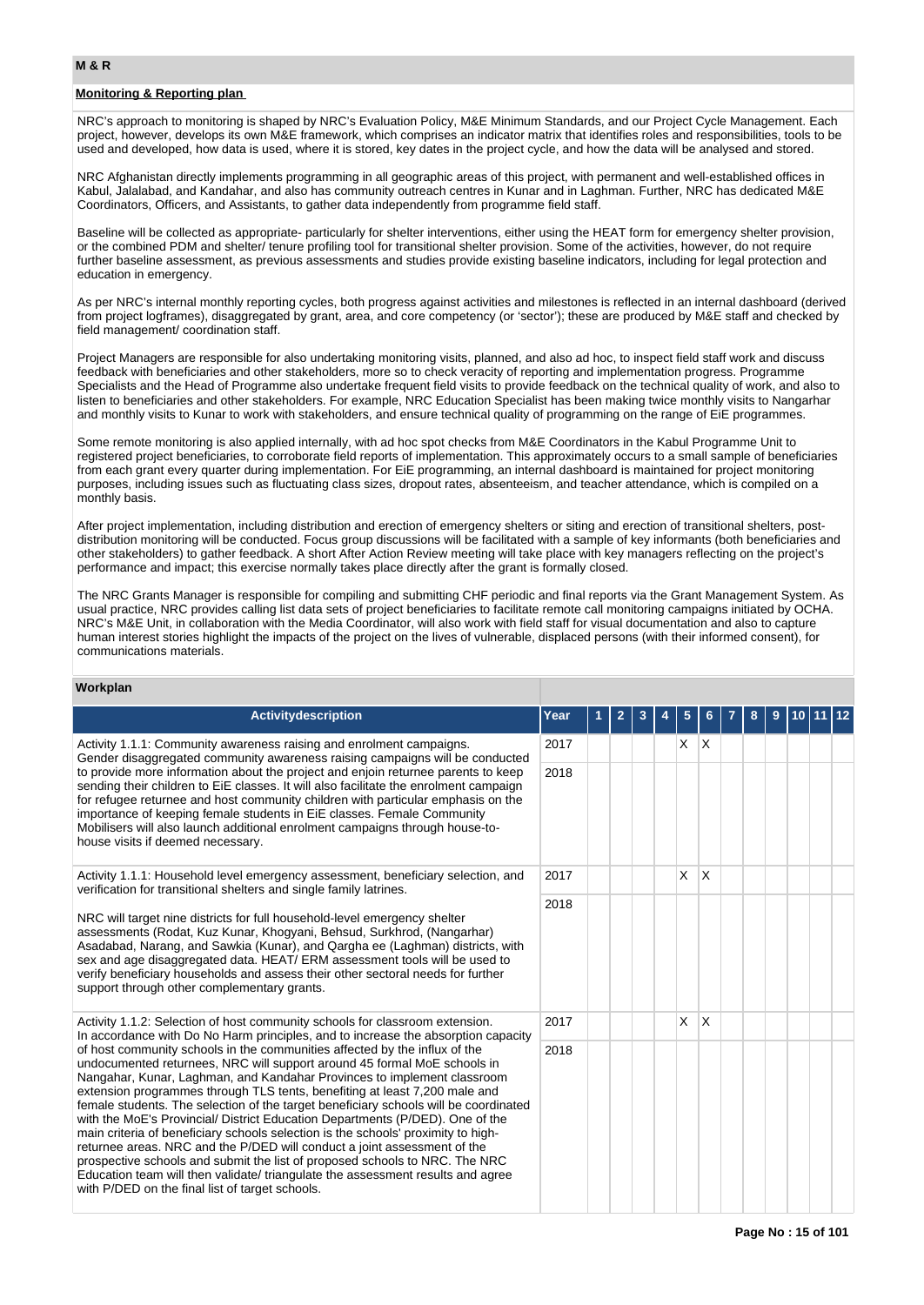| Activity 1.1.2: Sensitisation of target beneficiaries.                                                                                                                                                                                                                                                                                                                                                                                                                                                                                                                                                                                                                                                                                                                                                                                                                                      | 2017 |    |   |    |                         | X. | Х  |    |              |                                 |              |              |              |
|---------------------------------------------------------------------------------------------------------------------------------------------------------------------------------------------------------------------------------------------------------------------------------------------------------------------------------------------------------------------------------------------------------------------------------------------------------------------------------------------------------------------------------------------------------------------------------------------------------------------------------------------------------------------------------------------------------------------------------------------------------------------------------------------------------------------------------------------------------------------------------------------|------|----|---|----|-------------------------|----|----|----|--------------|---------------------------------|--------------|--------------|--------------|
| Sensitization of target communities (outlining project objectives, implementation<br>methodology, eligibility criteria, and selection criteria)- conducted in each target<br>location prior to provision of support- is necessary in preparation for beneficiary<br>selection. Normal practice is for community mobilisers to conduct 'problem tree'<br>activities with communities before moving into sensitisation of the proposed shelter<br>project, this makes it easier to justify the use of eligibility criteria. It is also an<br>opportunity for the community mobilisers to learn of the most vulnerable cases<br>(families) within the community-this is normally most effective through the<br>women's Shura.                                                                                                                                                                  | 2018 |    |   |    |                         |    |    |    |              |                                 |              |              |              |
| These sessions will also identify, with specialist input from Community Liaison<br>Officers from NRC's Information, Counselling, and Legal Assistance (ICLA) staff,<br>issues linked to security of tenure and households with requirements for tripartite<br>agreements to enable access to land for the period.                                                                                                                                                                                                                                                                                                                                                                                                                                                                                                                                                                           |      |    |   |    |                         |    |    |    |              |                                 |              |              |              |
| Activity 1.1.3: Facilitation of tripartite agreements for access to land, as necessary.<br>The NRC ICLA team in the East will facilitate tripartite agreements to ensure                                                                                                                                                                                                                                                                                                                                                                                                                                                                                                                                                                                                                                                                                                                    | 2017 |    |   |    |                         |    | X  | X  |              |                                 |              |              |              |
| Housing, Land, and Property (HLP) rights in terms of security of tenure.                                                                                                                                                                                                                                                                                                                                                                                                                                                                                                                                                                                                                                                                                                                                                                                                                    | 2018 |    |   |    |                         |    |    |    |              |                                 |              |              |              |
| Activity 1.1.3: Setting up and running of the temporary EiE learning spaces.<br>In order to provide a supportive and protective environment for returnee and host                                                                                                                                                                                                                                                                                                                                                                                                                                                                                                                                                                                                                                                                                                                           | 2017 |    |   |    |                         | X  | X. | X. | $x \times$   |                                 | $\mathsf{X}$ | $\mathsf{X}$ | $\mathsf{X}$ |
| community children to learn, whilst enabling formal schools in high-returnee areas<br>to enrol new returnee caseloads, NRC will establish temporary learning spaces<br>under tents in order to expand the absorptive capacity of formal schools. One of<br>the main activities is the procurement, transportation, and distribution of the<br>temporary learning centres (45m2 all-purpose tents) across beneficiary formal<br>schools. These will be assessed and selected in close coordination with the<br>PED/DED.                                                                                                                                                                                                                                                                                                                                                                      | 2018 | X. | X | X. | $\mathsf{I} \mathsf{X}$ |    |    |    |              |                                 |              |              |              |
| Initial procurement and replenishment of the consumable classroom and learning<br>supplies (art materials, flip-chart, markers, inks, paste/glue, tapes, stationary, text<br>books etc.) will also be made as part of the setting up of the classrooms.                                                                                                                                                                                                                                                                                                                                                                                                                                                                                                                                                                                                                                     |      |    |   |    |                         |    |    |    |              |                                 |              |              |              |
| Activity 1.1.4: Recruitment and capacity building of EiE teachers.<br>A total of 160 male and female teachers- preferably from the returnee community-                                                                                                                                                                                                                                                                                                                                                                                                                                                                                                                                                                                                                                                                                                                                      | 2017 |    |   |    |                         | X  |    |    |              | $x \mid x \mid x \mid x \mid x$ |              | ΙX.          | $\mathsf{X}$ |
| with a ratio of 1 teacher per 45 children will be recruited and trained before<br>commencement of the EiE classes. Under this project, NRC will deliver formal<br>training packages as well as provide additional (on the job) semi-structure capacity<br>building (training/orientation/mentoring) to the teachers to further strengthen their<br>capacities to facilitate the EiE learning process (day to day EiE classes). Whilst<br>NRC will take the lead in facilitating the training of the teachers, P/DED will be<br>involved in monitoring and providing additional support as needed. In addition,<br>recruitment of qualified female teachers and the provision of additional support<br>through additional trainings (as needed) will be implemented to encourage more<br>female teachers.<br>The teachers will be under NRC's employment contract and will be paid according | 2018 | X  | X | X  | ΙX                      |    |    |    |              |                                 |              |              |              |
| to NRC's salary scale for community-based education staff.                                                                                                                                                                                                                                                                                                                                                                                                                                                                                                                                                                                                                                                                                                                                                                                                                                  |      |    |   |    |                         |    |    |    |              |                                 |              |              |              |
| Activity 1.1.4: Transitional shelter and single-family latrine assistance to all families.<br>1,000 transitional shelters, based upon a design of a 18m <sup>2</sup> (liveable space) (as per                                                                                                                                                                                                                                                                                                                                                                                                                                                                                                                                                                                                                                                                                               | 2017 |    |   |    |                         |    |    | X  | X.           | $\mathsf{X}$                    | <b>X</b>     | $\mathsf{X}$ |              |
| enclosed BoQ), and single-family latrines will be constructed with the assistance of<br>the beneficiary family along with labour and transportation support.                                                                                                                                                                                                                                                                                                                                                                                                                                                                                                                                                                                                                                                                                                                                | 2018 |    |   |    |                         |    |    |    |              |                                 |              |              |              |
| Following feedback from current project beneficiaries that have received<br>transitional shelters in Nangarhar, NRC will also provide building walls for the t-<br>shelters in order to create the feeling of safety and provide further privacy,<br>considering women and children are particularly vulnerable and exposed to<br>protection risks in these settings. Recent project monitoring visits revealed that of<br>the 48% of beneficiary households that have constructed walls themselves, 87%<br>had taken out a loan to procure the construction materials.                                                                                                                                                                                                                                                                                                                     |      |    |   |    |                         |    |    |    |              |                                 |              |              |              |
| Activity 1.1.5: Awareness raising on sustainable hygiene practices and distribution<br>of hygiene kits.                                                                                                                                                                                                                                                                                                                                                                                                                                                                                                                                                                                                                                                                                                                                                                                     | 2017 |    |   |    |                         |    |    | X  | $\mathsf{X}$ | ΙX.                             |              |              |              |
| As part of any durable shelter assistance, NRC always looks to provide access to<br>sanitation facilities through the construction of a single family latrine for every<br>shelter built. This is as health concern but more so as a gender consideration, as<br>where household toilets do not exist, open defecation is often the norm - for<br>women and girls this generally means outside of daylight hours.                                                                                                                                                                                                                                                                                                                                                                                                                                                                           | 2018 |    |   |    |                         |    |    |    |              |                                 |              |              |              |
| To ensure the success of this intervention, NRC finds it necessary to provide the<br>required hygiene items after hygiene promotion sessions are conducted. This is<br>key as they are often considered non-essentials given the context of the<br>displacement affected population. NRC will use its existing standardised hygiene<br>training materials to raise awareness on proper hygiene and sanitation practices,<br>which complies with UNICEF and RRD's standards.                                                                                                                                                                                                                                                                                                                                                                                                                 |      |    |   |    |                         |    |    |    |              |                                 |              |              |              |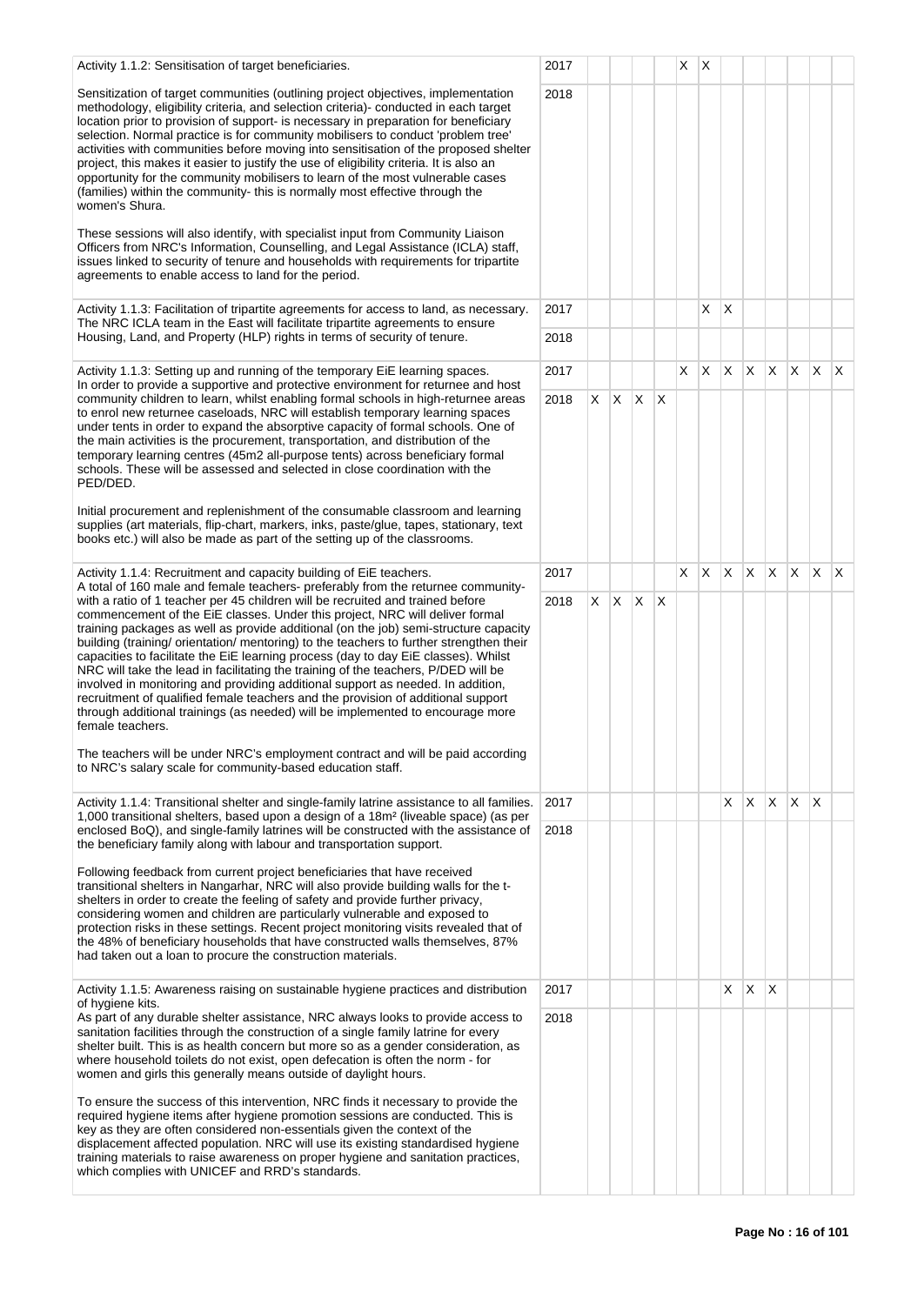| Activity 1.1.5: Procurement and distribution of classroom, teaching, and learning<br>Kits.                                                                                                                                                                                                                                                                                                                                                                                                                                                                                                                                                                                                                                                                                                                   | 2017 |   |              |   | X | $\mathsf{X}$ | $\mathsf{X}$ |              |              |              |             |     |
|--------------------------------------------------------------------------------------------------------------------------------------------------------------------------------------------------------------------------------------------------------------------------------------------------------------------------------------------------------------------------------------------------------------------------------------------------------------------------------------------------------------------------------------------------------------------------------------------------------------------------------------------------------------------------------------------------------------------------------------------------------------------------------------------------------------|------|---|--------------|---|---|--------------|--------------|--------------|--------------|--------------|-------------|-----|
| The kits are composed of basic school supplies to be used by learners during the<br>EIE classes, and most of the materials in the kits are of consumable nature. Please<br>see attached BoQ for details.                                                                                                                                                                                                                                                                                                                                                                                                                                                                                                                                                                                                     | 2018 |   |              |   |   |              |              |              |              |              |             |     |
| Procurement will take place in accordance with NRC standard procurement<br>procedures and distributed to learners benefiting from the temporary learning<br>spaces.                                                                                                                                                                                                                                                                                                                                                                                                                                                                                                                                                                                                                                          |      |   |              |   |   |              |              |              |              |              |             |     |
| Activity 1.1.6: Post Distribution Monitoring (PDM).<br>NRC will carry out PDMs within one month of each cash assistance intervention                                                                                                                                                                                                                                                                                                                                                                                                                                                                                                                                                                                                                                                                         | 2017 |   |              |   |   |              |              |              |              | X            | X           | IX. |
| sampling 10-15% of beneficiaries in each location. A tailored CHF-ERM PDM tool<br>will be used to collect data on timeliness and effectiveness of transitional shelters,<br>through one PDM exercise conducted in each of the targeted districts. The<br>monitoring team will visit and collect data from a randomly sampled group of<br>project beneficiaries. If insecurity or other access related issues significantly affect<br>implementation of PDMs in some locations, NRC will call sampled beneficiaries<br>and collect data remotely. In addition, the NRC shelter team will conduct a<br>satisfaction assessment during implementation with 15% of the 1,000 beneficiary<br>households (i.e. 150 households, with particular focus on extremely vulnerable<br>undocumented returnee households). | 2018 | X |              |   |   |              |              |              |              |              |             |     |
| Activity 1.1.6: Post-distribution monitoring.<br>After the completion of the classes/ examinations, post-distribution monitoring                                                                                                                                                                                                                                                                                                                                                                                                                                                                                                                                                                                                                                                                             | 2017 |   |              |   |   |              |              | X.           | $X$ $X$      |              | $ X $ $ X $ |     |
| exercises covering at least 10% of the students in each beneficiary formal school<br>will be carried out within three months after distribution to gauge the utilization,<br>quality, and appropriateness of the kits distributed.                                                                                                                                                                                                                                                                                                                                                                                                                                                                                                                                                                           | 2018 | X | $\mathsf{X}$ | X |   |              |              |              |              |              |             |     |
| Activity 1.2.1: Community sensitization on the planned project explaining design,                                                                                                                                                                                                                                                                                                                                                                                                                                                                                                                                                                                                                                                                                                                            | 2017 |   |              |   | X | X            |              |              |              |              |             |     |
| modality, and implementation timeline.<br>This stage will be used to agree upon locations for latrine blocks and designation<br>of gender usage. As beneficiary schools will be formal MoE schools hosting<br>temporary learning spaces, design and locations will be assessed and agreed with<br>the Headmaster and P/DED technical department. Construction of WASH facilities<br>will commence once all key stakeholders agree upon locations and design.                                                                                                                                                                                                                                                                                                                                                 | 2018 |   |              |   |   |              |              |              |              |              |             |     |
| Activity 1.2.2: Procurement and delivery of construction materials.                                                                                                                                                                                                                                                                                                                                                                                                                                                                                                                                                                                                                                                                                                                                          | 2017 |   |              |   | X | X            | $\times$     |              |              |              |             |     |
| The proposed project will provide 12 gender-segregated block latrines, some with<br>access for People with Disability (PWD), at the governmental schools hosting the<br>temporary learning spaces. The NRC WASH Engineer will complete PR approvals,<br>supplier contacts, material delivery according to work plan, and material quality<br>compliance, and assurance.                                                                                                                                                                                                                                                                                                                                                                                                                                      | 2018 |   |              |   |   |              |              |              |              |              |             |     |
| Activity 1.2.3: Establishment of review committees with representatives from NRC<br>and DED technical team.                                                                                                                                                                                                                                                                                                                                                                                                                                                                                                                                                                                                                                                                                                  | 2017 |   |              |   |   | X            | X.           | X            | $\mathsf{X}$ | ΙX.          |             |     |
| The review committee will be involved in latrine blocks location identification and<br>training for construction of latrines. This will contribute to ensure the latrines are not<br>built where they can contaminate ground water. In cooperation with the relevant<br>P/DED, school headmasters, female teachers, and existing parent groups, the<br>NRC WASH team will demarcate specific locations of foundations for EiE block<br>latrines. With the help of community shuras/ representatives, recruitment of skilled<br>and unskilled labourers from the returnee communities will take place.                                                                                                                                                                                                        | 2018 |   |              |   |   |              |              |              |              |              |             |     |
| Activity 1.2.4: Construction/rehabilitation, completion, and formal handover of 15<br>gender-segregated and protection-sensitive block latrines across formal schools                                                                                                                                                                                                                                                                                                                                                                                                                                                                                                                                                                                                                                        | 2017 |   |              |   |   |              | X            | X.           | X            | ΙX.          |             |     |
| hosting temporary learning spaces. NRC's M&E and WASH team will monitor pre-<br>construction stages, progress of material delivery, and construction for latrines<br>throughout the project period, whilst the handover of facilities will be coordinated<br>with elders and line departments. The NRC M&E team will produce a handover<br>report once the formal handover is completed.                                                                                                                                                                                                                                                                                                                                                                                                                     | 2018 |   |              |   |   |              |              |              |              |              |             |     |
| Activity 1.2.5: Awareness raising on sustainable hygiene practices.<br>NRC's existing standardised hygiene training materials will be used to raise                                                                                                                                                                                                                                                                                                                                                                                                                                                                                                                                                                                                                                                          | 2017 |   |              |   |   | X            | X            | $\mathsf{X}$ | X.           | $\mathsf{X}$ | ΙX          |     |
| awareness on proper hygiene and sanitation practices, which complies with<br>UNICEF and RRD's standards. The WASH team will prepare all the necessary<br>materials and contents for delivery of hygiene promotion sessions to EiE teachers.<br>The teachers will then cascade the trainings to the school children.                                                                                                                                                                                                                                                                                                                                                                                                                                                                                          | 2018 |   |              |   |   |              |              |              |              |              |             |     |
| In addition, acknowledging the need to ensure availability of adequate hand<br>washing facilities (with soap and clean water), and as access to safe water is<br>essential to promote good hygiene practices, the NRC Education and WASH team<br>will coordinate with other WASH actors in target areas to ensure adequate access<br>to safe water and hygiene kits is available.                                                                                                                                                                                                                                                                                                                                                                                                                            |      |   |              |   |   |              |              |              |              |              |             |     |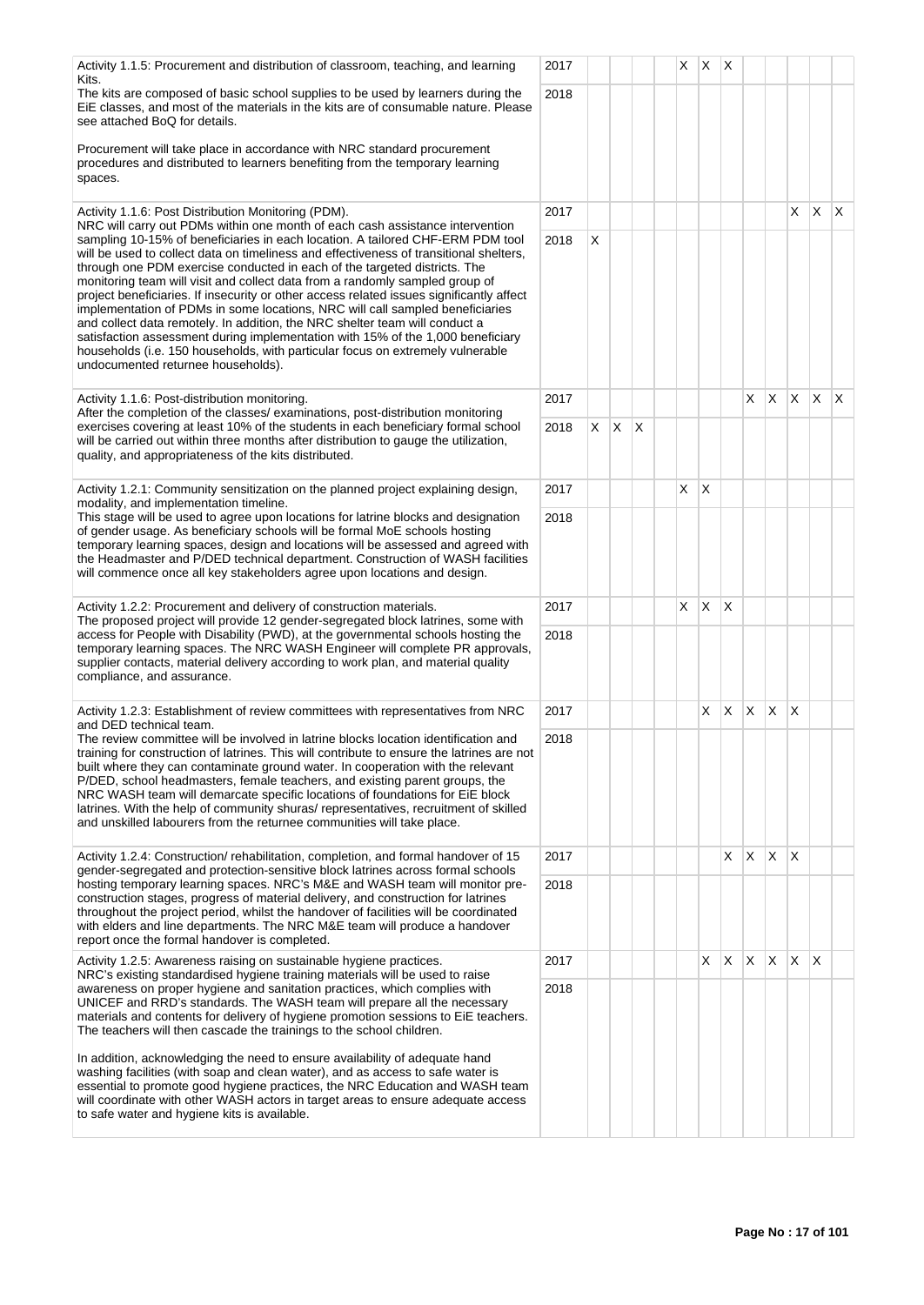| Activity 2.1.1: Information services on protection rights.<br>For displaced women and men to understand their rights, to be aware that a                                                                                                                                                                                                                                                                                                                                                                                                                                                                                                                                                                                                                                                                                                                                                                                                                                                                                                                                                                                                                                                                                                                                                             |      |    |                          |              |          | X. |   |     |    |     | $ X $ $ X $ $ X $ $ X $ $ X $   |              |              |
|------------------------------------------------------------------------------------------------------------------------------------------------------------------------------------------------------------------------------------------------------------------------------------------------------------------------------------------------------------------------------------------------------------------------------------------------------------------------------------------------------------------------------------------------------------------------------------------------------------------------------------------------------------------------------------------------------------------------------------------------------------------------------------------------------------------------------------------------------------------------------------------------------------------------------------------------------------------------------------------------------------------------------------------------------------------------------------------------------------------------------------------------------------------------------------------------------------------------------------------------------------------------------------------------------|------|----|--------------------------|--------------|----------|----|---|-----|----|-----|---------------------------------|--------------|--------------|
| protection violation has even occurred, and that they might be able to seek a<br>solution or remedy, information provision or awareness raising is often needed to<br>begin with. In relation to HLP, this includes providing information on women's<br>inheritance rights under the Shari'a and national law, which many men and women<br>often are not aware of. It also includes information on the right to adequate<br>housing, and options for where and how to take cases for adjudication.                                                                                                                                                                                                                                                                                                                                                                                                                                                                                                                                                                                                                                                                                                                                                                                                   | 2018 |    | $X$ $X$ $X$ $X$          |              |          |    |   |     |    |     |                                 |              |              |
| Information is disseminated in a number of ways, including brochures at border<br>points and encashment centres and posters. These are almost always<br>accompanied by a brief face-to-face explanation by female and male ICLA staff of<br>NRC's work and ICLA's areas of focus in small groups in the community.<br>Information provision or awareness-raising is also required with regards to legal<br>identity and the impact of lacking civil documentation, especially for women, boys<br>and girls, such as tazkera, birth, and marriage certificates.                                                                                                                                                                                                                                                                                                                                                                                                                                                                                                                                                                                                                                                                                                                                       |      |    |                          |              |          |    |   |     |    |     |                                 |              |              |
| ICLA, in its community visits, outreach missions, and work at community centres,<br>will also provide information on how beneficiaries can access essential services,<br>including in response to protection violations such as gender-based violence. They<br>will also receive basic information on which organisations can help them with<br>particular matters, and how they obtain assistance.                                                                                                                                                                                                                                                                                                                                                                                                                                                                                                                                                                                                                                                                                                                                                                                                                                                                                                  |      |    |                          |              |          |    |   |     |    |     |                                 |              |              |
| Activity 2.1.2: Counselling on HLP rights and dispute resolution.<br>Counselling within the ICLA programme is the provision of advice and legal                                                                                                                                                                                                                                                                                                                                                                                                                                                                                                                                                                                                                                                                                                                                                                                                                                                                                                                                                                                                                                                                                                                                                      | 2017 |    |                          |              |          | X  | Χ | X.  | X. | ΙX. | X                               | X.           | ΙX.          |
| analysis specifically targeted to a case. It goes beyond merely generic information<br>provision, but tailoring the information and analysis provided to the facts of a<br>particular case. It empowers women and men beneficiaries to take action<br>themselves, where this is possible. For HLP cases this means providing advice on<br>the specific HLP case or set of rights the beneficiary is faced with, and what<br>concrete steps they can take to deal with this protection concern. For women<br>beneficiaries, this includes specific advice and assistance relating to the possible<br>cultural. Legal, and social barriers faced by displaced women and girls trying to<br>claim their HLP rights in Afghanistan.                                                                                                                                                                                                                                                                                                                                                                                                                                                                                                                                                                      | 2018 | X. | X.                       | ΙX.          | X        |    |   |     |    |     |                                 |              |              |
| Activity 2.1.3: Counselling on legal identity, including civil documentation.<br>Counselling LCD cases means providing tailored information on how a client can                                                                                                                                                                                                                                                                                                                                                                                                                                                                                                                                                                                                                                                                                                                                                                                                                                                                                                                                                                                                                                                                                                                                      | 2017 |    |                          |              |          | X  | X | ΙX. | X. | X.  | $\mathsf{X}$                    | $\mathsf{X}$ | $\mathsf{X}$ |
| obtain the particular form of civil documentation they seek, and the steps to go<br>about it. This is normally carried out through explaining the more complex<br>procedures and requirements for obtaining the civil documents and then referring<br>the client to specific government departments who deal with such matters. For the<br>most part, NRC will aim to empower beneficiaries to go ahead and claim their<br>rights themselves as a result of counselling, though it will also explain and help to<br>mitigate the specific barriers for women IDPs trying to obtain tazkera, or women<br>headed-households. However, in cases of extreme vulnerability, where specific<br>physical and cultural barriers may exist, including for women, elderly and disabled<br>people, counselling may also lead to direct legal assistance.                                                                                                                                                                                                                                                                                                                                                                                                                                                        | 2018 | X. | $\mathsf{X}$             | X.           | X        |    |   |     |    |     |                                 |              |              |
| Activity 2.1.4: Legal assistance for HLP cases.<br>As a modality, NRC uses legal assistance where the beneficiary is not able to fully                                                                                                                                                                                                                                                                                                                                                                                                                                                                                                                                                                                                                                                                                                                                                                                                                                                                                                                                                                                                                                                                                                                                                               | 2017 |    |                          |              |          |    |   |     |    |     | $X$ $X$ $X$ $X$ $X$ $X$ $X$ $X$ |              |              |
| action the case themselves for a variety of reasons. It thus entails a degree of<br>direct assistance- whether accompanying a beneficiary to court, or representing<br>them, providing written legal analysis to the court on their behalf, or filling out<br>complicated forms. For a legal assistance, a legally trained Officer first registers<br>and reviews a potential case. This includes assessing the acceptability of the case<br>in terms of the vulnerability of the client and the nature of the claim. The client,<br>together with ICLA staff, will then select the preferred legal process, that is formal<br>or informal, and where appropriate, a combination of the two. NRC ICLA staff will<br>then interview witnesses and/or verify documents in order to build a case. If a case<br>is to be resolved through the traditional dispute resolution system $-$ as if often<br>preferred by women claimants – NRC will often directly approach the head of the<br>target community Shura and stay involved as an advocate and advisor. The<br>amount of time between registration and resolution of a case varies significantly<br>depending on the type of case and the preferred legal process; for property law<br>cases, this can be between two months to more than a year. | 2018 |    | $X \mid X \mid X \mid X$ |              |          |    |   |     |    |     |                                 |              |              |
| Activity 2.1.5: Legal assistance for LCD cases.<br>In line with the framework described for HLP cases above, legal assistance is used                                                                                                                                                                                                                                                                                                                                                                                                                                                                                                                                                                                                                                                                                                                                                                                                                                                                                                                                                                                                                                                                                                                                                                | 2017 |    |                          |              |          | X  | Χ | X.  | X  | X   | $\mathsf{X}$                    | ΙX.          | $\mathsf{X}$ |
| where the beneficiary is not able to fully action the case themselves for a variety of<br>reasons. In instances of LCD, this may involve ICLA staff helping illiterate<br>beneficiaries to fill out complicated administrative forms and accompanying them to<br>the Population Registration Department (PRD). In other cases, it involves direct<br>advocacy and involvement at the local PRD to ensure staff are meeting their<br>obligations under the legal framework for issuing tazkera, including to women,<br>boys, and girls.                                                                                                                                                                                                                                                                                                                                                                                                                                                                                                                                                                                                                                                                                                                                                               | 2018 | X. | X                        | $\mathsf{X}$ | $\times$ |    |   |     |    |     |                                 |              |              |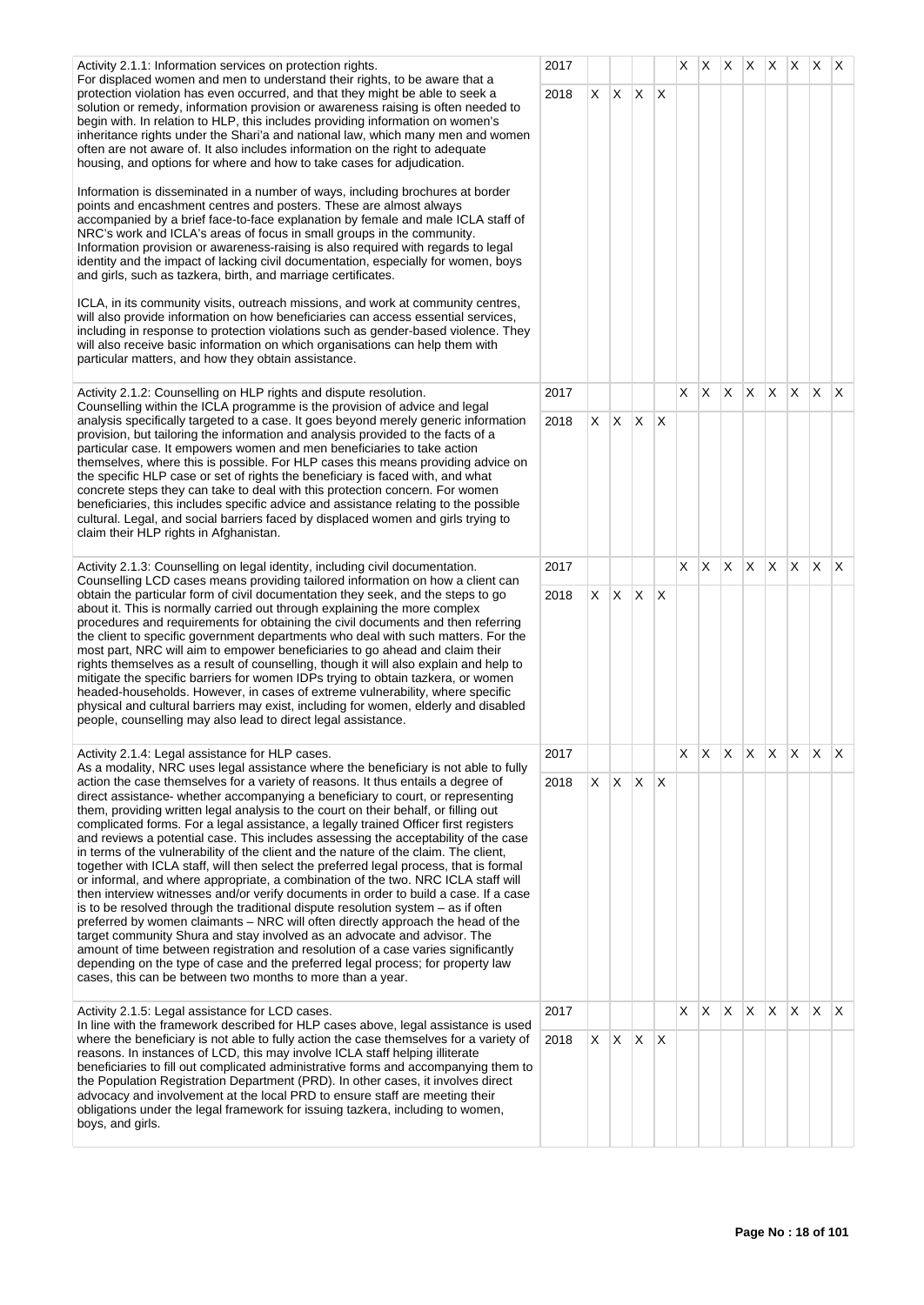| Activity 2.1.6: Referrals for essential and protection services.                                                                                                                                                                                                                                                                                                                                                                                                                                                                                                                                                                                                                                                                                                                                                           | 2017 |    |            |   |              | X. | X  |     |              | $X \mid X \mid X$ | ΙX. | $\times$ | $\mathsf{X}$ |
|----------------------------------------------------------------------------------------------------------------------------------------------------------------------------------------------------------------------------------------------------------------------------------------------------------------------------------------------------------------------------------------------------------------------------------------------------------------------------------------------------------------------------------------------------------------------------------------------------------------------------------------------------------------------------------------------------------------------------------------------------------------------------------------------------------------------------|------|----|------------|---|--------------|----|----|-----|--------------|-------------------|-----|----------|--------------|
| ICLA staff regularly make referrals to appropriate external providers, as well as<br>internally to NRC's Shelter and Education teams. NRC's Emergency Response<br>team, together with the ICLA and Shelter team map out external protection service<br>providers for each operational area to form a referral matrix, particularly for<br>individual protection assistance.                                                                                                                                                                                                                                                                                                                                                                                                                                                | 2018 | X. | <b>X</b>   | X | $\mathsf{X}$ |    |    |     |              |                   |     |          |              |
| In addition, the NRC ICLA programme has developed a referral matrix with key<br>GBV actors in the East region, given there is currently no active GBV sub-cluster<br>there. This better enables ICLA staff to make referrals in such cases, but also for<br>the other actors to refer HLP and LCD protection issues. The actors in this matrix<br>include the Organisation for Human Welfare, the International Medical Corps, the<br>Directorate of Women's Affairs, the Afghanistan Independent Human Rights<br>Commission, and Physiotherapy and Rehabilitation Services for Afghanistan<br>(PARSA). As per NRC's global Data Protection Policy, informed consent must be<br>obtained before such referrals are made, and ICLA's legally trained staff take great<br>care in maintain confidentiality of beneficiaries. |      |    |            |   |              |    |    |     |              |                   |     |          |              |
| Activity 2.2.1: Community sensitizations for rights-holders.                                                                                                                                                                                                                                                                                                                                                                                                                                                                                                                                                                                                                                                                                                                                                               | 2017 |    |            |   |              | X. | X. | ΙX. | $\mathsf{X}$ | $\mathsf{X}$      | X.  | ΙX.      | $\mathsf{X}$ |
| NRC provides what are called 'community sensitizations', a half to one-day course<br>for male and women community members on a range of protection issues,<br>including HLP, LCD, and access to essential services, all on the same occasion.<br>These provide more detailed information and awareness than the short information<br>sessions, including on women's inheritance rights. The community sensitization<br>sessions are also used to identify potential participants or beneficiaries for further<br><b>ICLA</b> services.                                                                                                                                                                                                                                                                                     | 2018 |    | $X \mid X$ | X |              |    |    |     |              |                   |     |          |              |
| Activity 2.2.2: Training sessions for duty-bearers and third party decision-makers.<br>Another strategy NRC employs to support the creation of a protection-conducive                                                                                                                                                                                                                                                                                                                                                                                                                                                                                                                                                                                                                                                      | 2017 |    |            |   |              | X. | X. | X.  | X.           | $\mathsf{X}$      | X.  | X        | $\mathsf{X}$ |
| environment for HLP and LCD protection cases is conducting training for members<br>of state and informal systems, such as the Shura and Jirga, including women's<br>shuras or Community Development Councils (CDCs). NRC provides training to<br>these actors on HLP rights in order to increase understanding and enforcement of<br>such rights in adjudication processes.                                                                                                                                                                                                                                                                                                                                                                                                                                                | 2018 | X. | X.         | X | ΙX.          |    |    |     |              |                   |     |          |              |
| NRC's ICLA team will conduct one to three-day training sessions on HLP rights,<br>with a strong focus on women's HLP rights, as well as advanced trainings over a<br>three to five-day period. At times, LCD issues are also included in these trainings,<br>particularly when participants are involved with the process of issuing tazkera (for<br>example, staff from the Population Registration Department).                                                                                                                                                                                                                                                                                                                                                                                                          |      |    |            |   |              |    |    |     |              |                   |     |          |              |
| Surveys on participants' knowledge are conducted before and after the trainings to<br>measure change and impact.                                                                                                                                                                                                                                                                                                                                                                                                                                                                                                                                                                                                                                                                                                           |      |    |            |   |              |    |    |     |              |                   |     |          |              |
| <b>OTHER INFO</b>                                                                                                                                                                                                                                                                                                                                                                                                                                                                                                                                                                                                                                                                                                                                                                                                          |      |    |            |   |              |    |    |     |              |                   |     |          |              |
| <b>Accountability to Affected Populations</b>                                                                                                                                                                                                                                                                                                                                                                                                                                                                                                                                                                                                                                                                                                                                                                              |      |    |            |   |              |    |    |     |              |                   |     |          |              |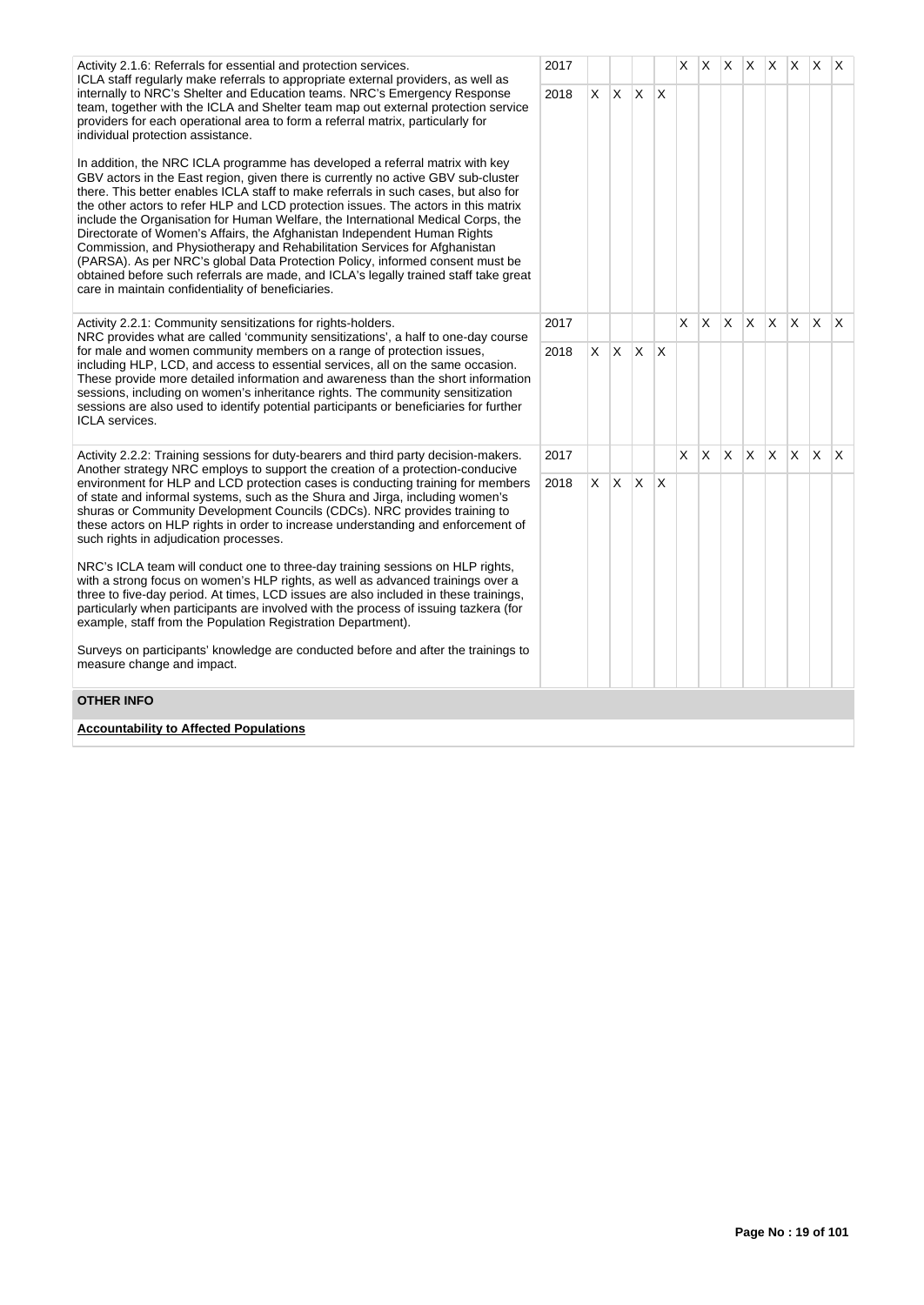Accountability to Affected Populations (AAP) is effectively part of Protection Mainstreaming, for which further information is included later in this proposal. In particular, this section outlines how the project commits to realising three of the four protection principles: Safety and Dignity of beneficiaries/ Do No Harm; and Accountability, through a Complaints and Feedback Mechanisms, and; Empowerment, through community engagement throughout the process.

The safety and dignity of beneficiaries is considered through differing standards of programme design or implementation, or adjustment thereof based upon feedback and reflection. Some of the main points which the project has been modified to include:

• Shelter

o Scrutinise and control the 'beneficiary contribution' aspect of cash-for-shelter programming, to avoid beneficiaries increasing their debt burden and/or recourse into negative coping strategies;

o Ensure land tenancy is documented or negotiated at project onset, and is explained to all adult household members, including women o Ensure personal safety and privacy measures, particularly in multi-occupancy households;

o Ensure that there are household-level sanitation facilities for every transitional shelter, which are also paired with hygiene promotion activities;

o Ensure technical feedback of wall construction on transitional shelters, if beneficiaries themselves decide to upgrade the shelter to a permanent structure.

• Education in Emergency

o Implement education considering Prevention of Sexual Exploitation and Abuse (PSEA) standards (yet to be contextualised);

o Ensure conflict sensitivity in EiE programming between displaced and host communities, which may also necessitate support for simple upgrading of current school facilities, through basic and low-cost school improvement plans;

o Ensure that WASH facilities are also expanded if TLS are attached to a formal school.

• Legal Protection

o Ensure confidentiality mechanisms and data privacy of ICLA cases;

o Ensure both local, formal, and informal justice actors are effectively sensitised to LCD and HLP rights frameworks, and are supportive of overcoming gender bias in access to justice in emergency situations;

o Ensure referrals to qualified protection staff occur.

How NRC will work with and be accessible to communities is also a key feature of AAP. NRC maintains on a regional level a feedback and complaint mechanism hotline and also a post-box to receive written complaints, as well as a 'whistle-blower; policy for violations of NRC's staff code of conduct. Research (SAVE 2016) indicates, however, that passive feedback collection systems are insufficient to elicit honest or representative beneficiary feedback, and therefore face-to-face meetings with senior managers is encouraged for all site visits, as well as to ensure a practical ratio of female field programming staff. In addition, the previous CHF-funded activity on Gender Assessment of Transitional Shelter programming revealed the value of engaging with female non-heads of housholds too, particularly to understand domestic issues of shelters, for which female household members spend disproportionately longer times inside. Such meetings are most likely to be arranged through the community Malik's wife.

Due to space limitations, further information is found in the Protection Mainstreaming section, and the combined Annex 6 on community engagement.

#### **Implementation Plan**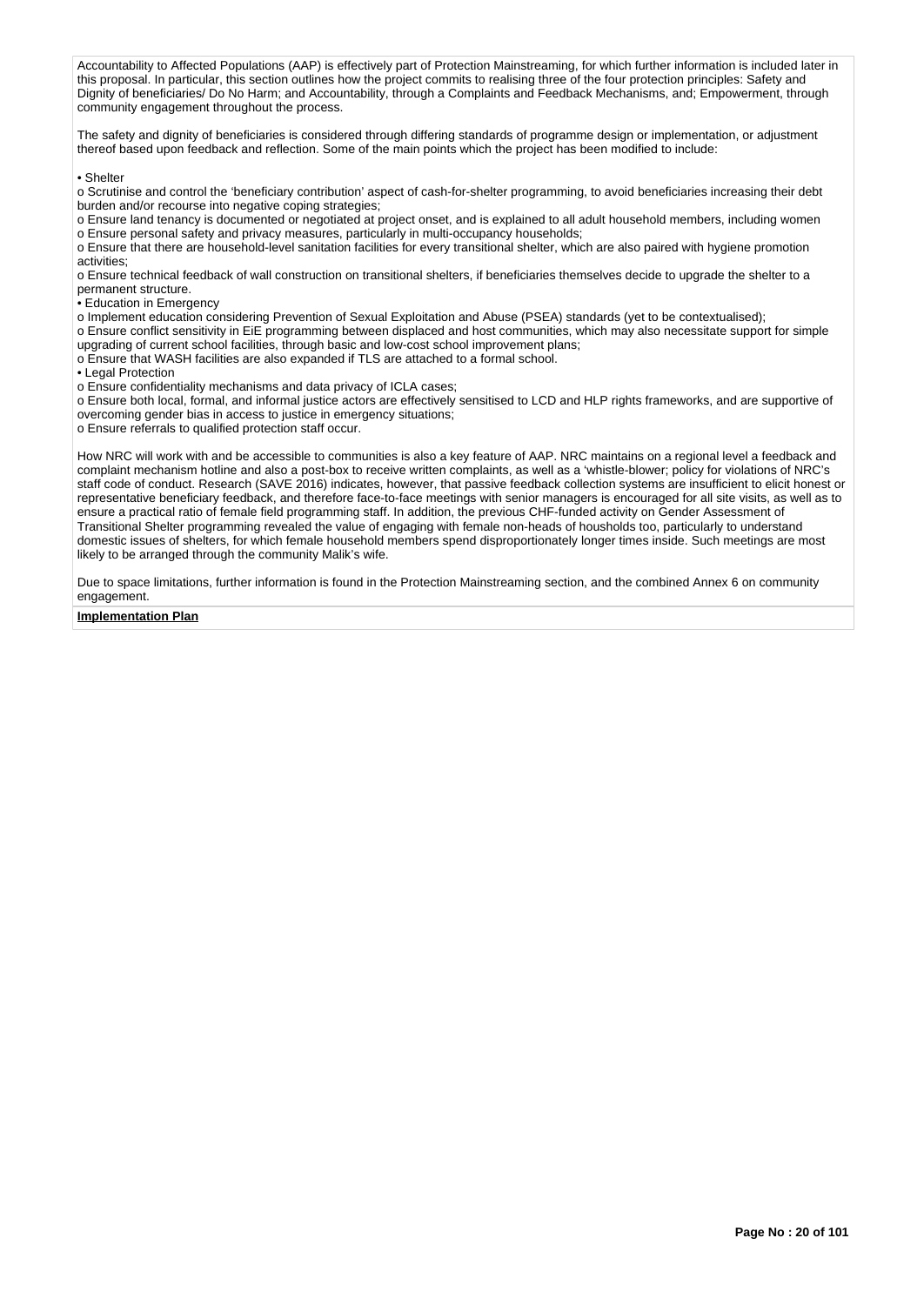This section outlines a) how the project management structure is configured; b) general approach to project cycle management.

#### Management Structure:

NRC globally utilises a formalised 'Matrix Management' approach, whereby line management and technical supervision reporting lines are separated. The Country Director is the most senior in-country figure, to whom the direct reports are: 4 x Area Managers, Head of Support, Head of Programme, Security Adviser, and Compliance Coordinator. Essentially, Area Managers and the field management structures and field programme staff are ultimately responsible for programme implementation, whilst the Head of Programme and the Programme and Protection Units are responsible for programme development, as well as management of quality (e.g. technical specialists, M&E, protection and gender mainstreaming), grants (development, donor relations, coordination, reporting), and advocacy (protection advocacy, other evidence-based advocacy, communications).

In this action, the Area Managers (AMs) for East, Central, and South Region are responsible for effective implementation, and budgetary control rests with them and the technical Project Managers (PMs) and Coordinators under them (Shelter/WASH, Education, ICLA). There are 3x AMs and 6x PMs involved in programmatic implementation. Fieldwork is generally carried out by Officer/Assistant level posts, who report to their respective PMs or deputised Coordinator. For teaching staff, NRC employs people from affected populations on communitybased worker contracts.

From the Programme Unit, 3 x Programme Specialists (Shelter, Education, ICLA) visit field offices and project sites and support/ discuss technical aspects to ensure not only that activities are being implemented, but rather that they are being implemented to the highest quality possible and that there is further support available for potential challenges arising during implementation. Programme Specialists are usually international, but also have a national Coordinator or Adviser partnered with them. The Head of Programme and/or Country Director will also make ad hoc field missions.

#### Approach to Implementation:

The activity work-plan by month is outlined above, and this section will not repeat the information provided there. Instead, this subsection further describes how the grant will be appropriately managed, and also how critical sub-activities may be implemented or approached, such as engagement with external stakeholders (particularly government) and/or staff 'on-boarding'.

NRC globally maintains an approach to Project Cycle Management, which includes minimum and optional actions at different stages of the programming cycle. The NRC PCM approach was last updated in 2016. In terms of successful implementation of this action, it should be noted that a Grant Opening Meeting (for information sharing and operational planning) and a series of Progress Review Meetings (to ensure project implementation is adjusted based on results, spending or context) will be scheduled (the latter on a quarterly basis), and eventually a Grant Closure Meeting (to reflect on the project, with a view to documentation, contribution to lessons learned, and to assign responsibilities for final report writing).

As part of the GOM, the procurement, recruitment, and spending plans are circulated by each PM. Security assessments will also be coordinated as necessary. NRC has conducted similar procurements (e.g. TLS tents) and recruitments (programme staff, community-based teachers) before and recently in Afghanistan, under procedures in line with NRCs procedures and sectoral/ cluster standards. No significant challenges or deviations are expected during the proposed project period.

In terms of programming, and owing to space limitations, some further aspects to specific and critical sub-activities, which require further explanation—specifically for Education and Protection (ICLA) are in Ann

#### **Coordination with other Organizations in project area**

| Name of the organization                            | Areas/activities of collaboration and rationale                                                                                                                                                                                                                                                                                |
|-----------------------------------------------------|--------------------------------------------------------------------------------------------------------------------------------------------------------------------------------------------------------------------------------------------------------------------------------------------------------------------------------|
| UN OCHA / Humanitarian Regional Team (HRT)          | At provincial level, NRC works closely with OCHA and attends HRT<br>and OCT meetings chaired by OCHA. These forums provide a<br>platform to facilitate planning and coordinate humanitarian response,<br>taking into consideration humanitarian actors' available resources.                                                   |
| Emergency Shelter / Non-Food Items (ES/NFI) Cluster | Led by UNHCR, NRC will continue to participate in cluster meetings<br>in Kabul, Jalalabad, and Kandahar, support development of SRP and<br>contribution to cluster reporting through sharing of information and<br>plans. NRC will provide cluster members with updates on project<br>implementation and any challenges faced. |
| Emergency Response Mechanism (ERM) Partners         | ERM partners may be coordinated to support on other sectoral<br>responses to household level needs that are identified through<br>assessment. In particular, the resources and expertise of WASH<br>actors, such as DACAAR, may be drawn upon.                                                                                 |
| Afghanistan Protection Cluster (APC)                | NRC ICLA team will provide direct principled protection referrals for<br>EVHH cases through the APC as necessary.                                                                                                                                                                                                              |
| Education in Emergencies (EiE) Working Group        | NRC Education staff will comply with agreed Ministry of Education<br>standards negotiated through EiE WG, and also ensure de-<br>confliction of EiE programming as possible with other EiE WG<br>partners funded through this action.                                                                                          |
| Department of Refugees & Returnees (DoRR)           | NRC will engage DoRR, for their oversight and monitoring as<br>necessary of Shelter beneficiaries.                                                                                                                                                                                                                             |
| Department of Education (PED)                       | NRC will engage Provincial and District Education Departments, for<br>their oversight and monitoring as necessary of selected host<br>community schools to which EIE TLS are annexed.                                                                                                                                          |
| <b>Environment Marker Of The Project</b>            |                                                                                                                                                                                                                                                                                                                                |
| B: Medium environmental impact with NO mitigation   |                                                                                                                                                                                                                                                                                                                                |
| <b>Gender Marker Of The Project</b>                 |                                                                                                                                                                                                                                                                                                                                |

2a-The project is designed to contribute significantly to gender equality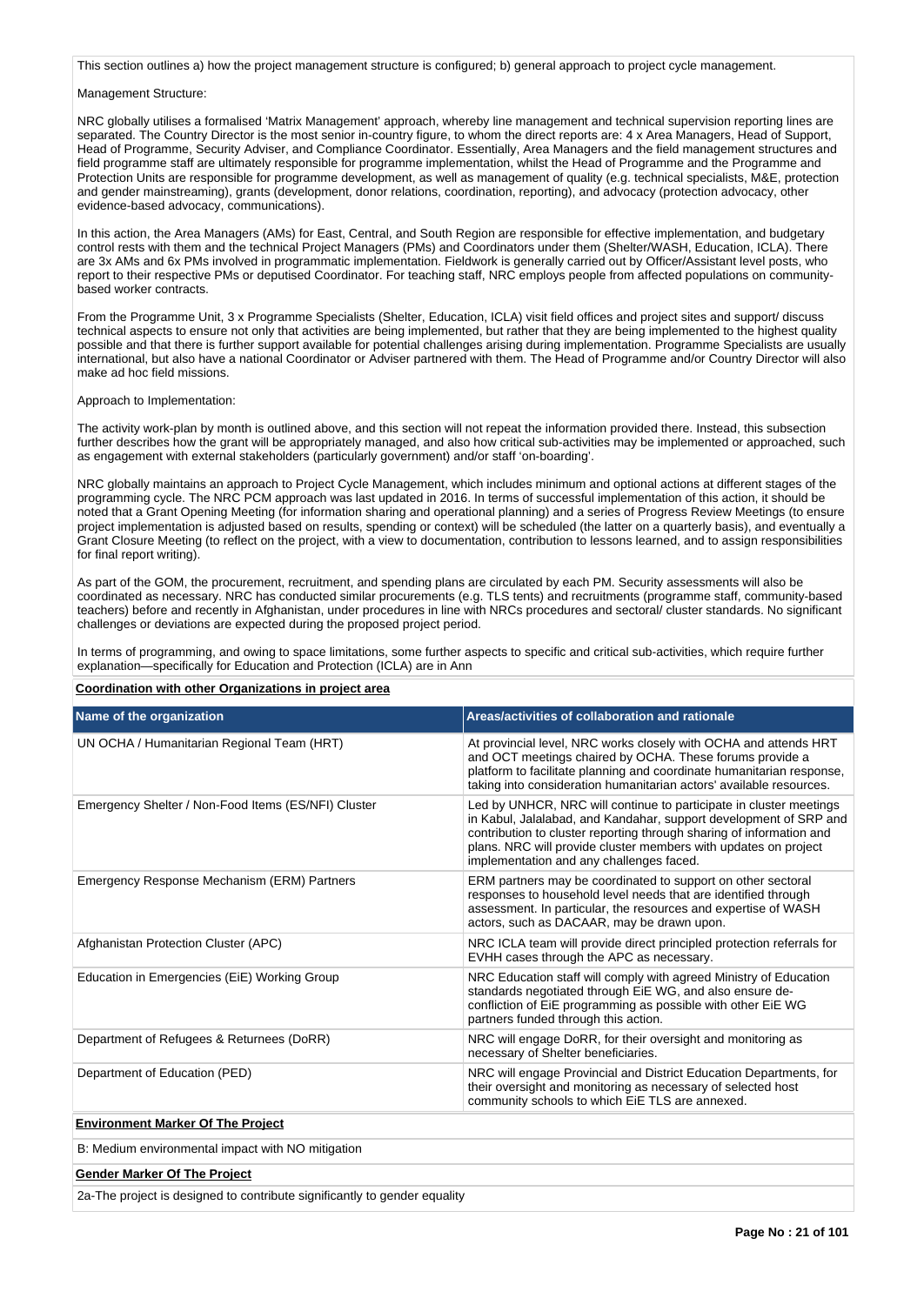#### **Justify Chosen Gender Marker Code**

As per the IASC guidance on Gender Marker, the proposed action is self-scored as 2(a); this section outlines how the Needs Analysis of the project has been gender sensitive, and how certain activities have been adapted in a gender-sensitive manner. It also outlines how the project outcomes are gender responsive:

- Needs Analysis: The description of beneficiaries and needs demonstrates a sex and age disaggregated breakdown for both the undocumented returnee and prolonged IDP target groups, highlighting in particular differing attitudes and practices towards (displaced) girls' education, and also protection risks. It also reflected on prior studies and assessments for legal protection as well as transitional shelters, in particular the systemic or structural barriers that affect women and girls' as transitional shelter beneficiaries, as well as their access to legal and civil documentation, and also the (often socio-cultural) problems they have in realising these rights.

- Adaptation of Activities: Beneficiary selection procedures have been designed to prioritise women and girls, along the lines of contextualised vulnerability criteria. Similarly, female field staff and teachers will be specifically employed or recruited, to ensure a strong line of communication for female beneficiaries, regardless of whether they are heads of household or not. Gender-disaggregated school sanitation facilities were also included as an activity to reduce risks that girls had lesser access to education because of this socio-cultural aspect. Further, following feedback from the 'Gender Study of Transitional Shelter Programming', the issuance of transitional shelters is now also adjusted to include household latrines as a concurrent activity, as women and girl household members spoke about their problems in protection risks, lack of dignity or feeling forced to practice open defecation if the shelters were provided without sanitation facilities, particularly given their lack of freedom of movement.

- Gender-Responsive outcomes: The Protection (ICLA) and EiE activities intend specifically to ensure disproportionately positive numbers of women and girls (against national averages) benefit from improved access to education and also improved realisation of their legal identities and HLP rights. The 'Gender Study of Transitional Shelter Programming' also revealed that practices of community engagement positively empower women by recognising the role they play in shelter construction and maintenance.

# **Protection Mainstreaming**

Some of the information pertaining to Protection Mainstreaming is included through both sections on Accountability to Affected Populations section (AAP) and Gender Marker, above. This section thus focuses on three of the four protection principles that were not fully covered in those aforementioned sections: Prioritising Safety, Promoting Meaningful Access, and Empowerment. To note, that appropriate guidance documents were referred to in shaping this, including:

- Minimum Inter-Agency Standards for Protection Mainstreaming (WVI);
- Disabilities among Refugees and Conflict-Affected Populations Resource Kit for Fieldworkers (WRC);
- Minimum Standards for Child Protection in Humanitarian Action (CPWG);
- GBV Guidelines (IASC);
- Common Humanitarian Standards and SPHERE;

- Global Protection Cluster Tip Sheets on Protection Mainstreaming by Sector (originally developed by NRC Afghanistan), particularly for Shelter, Education and Protection.

Prioritising Safety: It should be noted that NRC is active in terms of Protection Advocacy, particularly pertaining to the prioritisation of safety and dignity relevant to this. For example, ensuring the observation and respect of the 'Oslo Safe Schools Declaration' (which should further protect educational establishments from military or political usage), and also policy advocacy in terms of displaced women's access to civil documentation and HLP rights.

Meaningful Access: Some gender-specific aspects are mentioned before, but activities and implementation is also adjusted to include meaningful access for Persons With Disabilities (PWD) and elderly persons, but also other barriers (e.g. administrative). For shelter programming, the transitional shelter design does not require a foundation block, which can otherwise be problematic for persons with mobility constraints. Also, when PWD are heads of household but have female carers, NRC field staff will still be able to work with the household in a meaningful manner, given specific recruitment of female field staff. Inclusion of PWD as students in schools will need to be reviewed once the formal host schools are selected – inclusion of PWD may be included as a first discussion point once the school Parent-Teacher Associations first meet. Potential minor upgrades might also be included to improve accessibility into school (although this would only be the first of many steps, depending on the nature and number of PWD). In terms of administrative barriers, the EiE Working Group and MoE have already agreed a directive on the immediate inclusion of returnee children into formal schools without educational certificates and other documents for a 3-month period, until the documents are provided or a placement test is conducted. Whilst this still needs further work or implementation, the basis of reducing administrative barriers for displaced boys and girls to access primary education is already handled somewhat.

For further information regarding Protection Mainstreaming, please refer to the Accountability to Affected Populations (AAP) and Gender Marker sections above, and also to Annex 8 on Community Engagement and Empowerment.

#### **Country Specific Information**

**Safety and Security**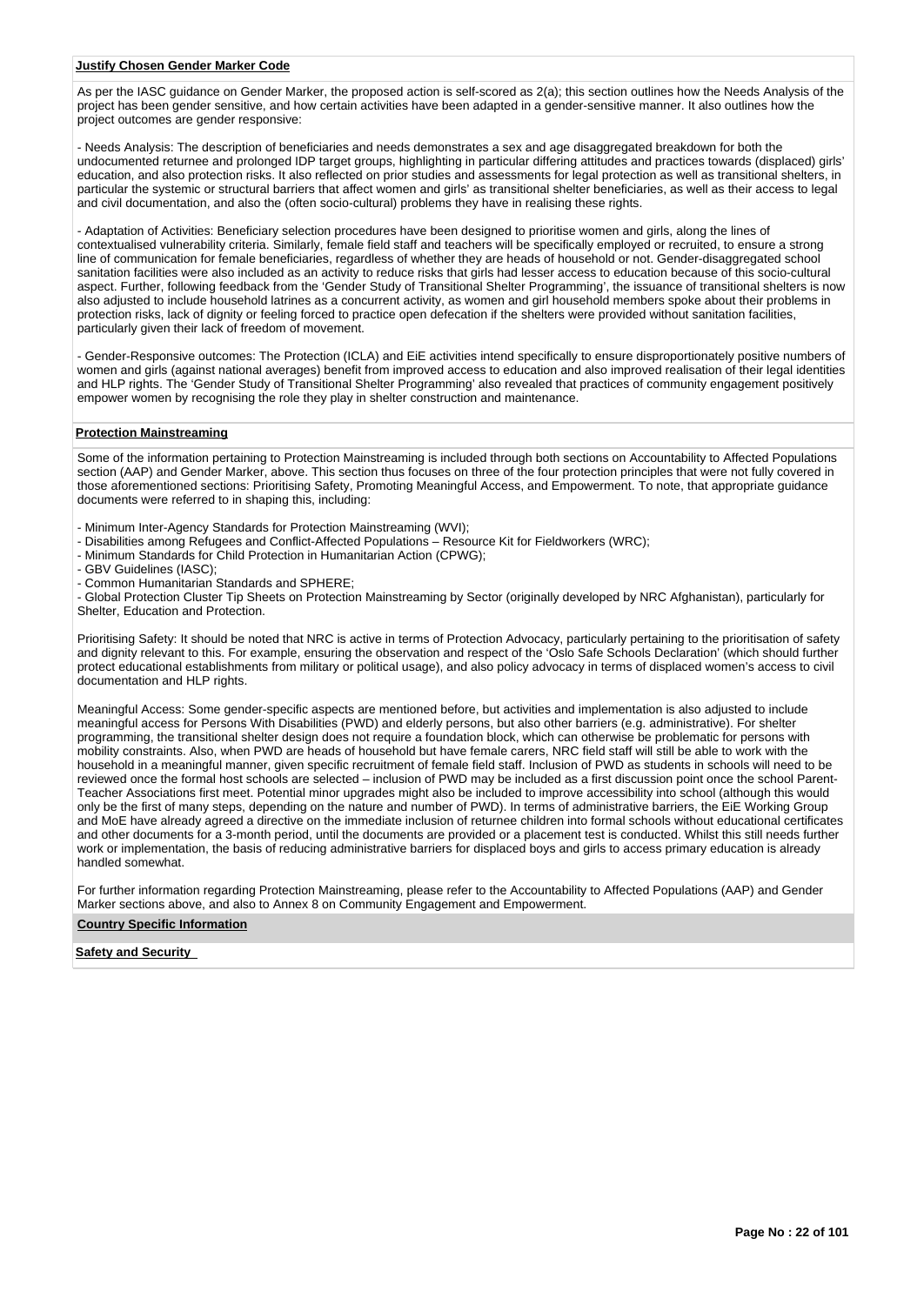The security situation in Afghanistan remains fragile, and as 2017 progresses, the humanitarian community expects a steady deterioration in the situation, given the current political discord and economic decline, and is therefore preparing for ever increasing unpredictability in the operating environment. The presence of foreign fighters, increased engagement from international military forces, and advances in the territorial control of armed groups (which some estimates put at 50% of the country) have given rise to increased conflict and economic uncertainty, which is likely to persist for the foreseeable future. NRC works in areas where the government cannot always effectively protect Afghan citizens. Combined with pervasive poverty, narcotics trafficking, rising criminality, insurgency, corruption, and traditional protection methods. NRC understands it will continue to face significant operational risks.

More specifically in Nangarhar, Kunar and Laghman there are specific risks of armed conflict, in particular from armed clashes (particularly in areas controlled by IS-aligned groups) in Kot and Dehbala Districts, and also cross-border shelling near border areas of Nangarhar and Kunar have also been a sporadic security risk. Military operations have also proved problematic towards educational infrastructure, such as a Feb mortar incident injuring students at a school in Laghman Province. In Kandahar, ANDSF have withdrawn from more remote districts, as they concentrate forces in more central districts.

The security strategy adopted differs slightly between sector, particularly between shelter and EiE programming, although ultimately it relies on a balance between protection and acceptance. Community sensitization, access negotiations, and field advocacy are key to risk mitigation and ensuring that the parties to the conflict understand and accept the work of NRC. In particular, negotiated access built on humanitarian principles must be at the centre of humanitarian endeavour. NRC will ensure the safety and security of its staff through the support of the security department in Jalalabad, Kandahar, and Kabul that works closely with key local stakeholders to monitor security and advise on mitigation measures to be taken. NRC regularly carries out security assessments to increase or maintain access to new and ongoing areas of operation.

Regular training also supports robust implementation of NRC Afghanistan's security management plan and Standard Operating Procedures. For international and certain national staff, multi-day hostile environment awareness training courses are mandatory, whilst for others, basic security and first aid training is required. Similarly, crisis management training for country and area offices, as well as participatory 'security risk analysis' workshops, further bolster security management. The performance of security management, along with other functional competencies, are evaluated in each country office thrice per year, on other areas such as provision of weekly security reports, incident management reports, pre-departure and arrival security briefings, field movement protocols, communications, contingency plans are all regularly reviewed in this process.

#### **Access**

NRC maintains an 'Access Strategy' tailored for the Afghanistan country office. This will continue to be revised according to the changing conflict dynamics, with the aim to ensure strategic and coherent efforts to maintain and gain local acceptance in areas of current or future operations. NRC's Access Advisor (also co-chair of Humanitarian Access Group), who is based in Kabul, frequently travels to field offices providing support to the development and implementation of NRC's Access Strategy in Afghanistan. S/he is further tasked with the responsibility of working with field teams to ensure contextual access challenges are proactively addressed thus, advancing NRC's efforts to ensure timely, appropriate, and effective humanitarian assistance. This usually involves the development and nurturing of contacts with key local stakeholders relevant to NRC's access approach. The NRC Access team also includes two national Humanitarian Access Coordinators- one focused on direct negotiations and strategy and the other focused on gender aspects of humanitarian access. Both positions spend considerable time in the field, training and mentoring staff, advising on engagement, and directly engaging with local actors.

The proposed activities will target communities in Eastern (Nangarhar, Kunar, and Laghman Provinces); Southern (Kandahar Province) and Central (Kabul) parts of the country which will continue both recent and long-standing interventions in these areas. To that end, NRC staff involved in field implementation can build on an existing organizational understanding of the local context to ensure acceptance and gain access to targeted communities in these areas. NRC staff will implement the programs directly, with few limits for senior staff to monitor the implementation of activities.

As some of the programming may be considered sensitive or even controversial in parts of the country (girls' education, female inheritance rights and housing, land and property rights), these activities will be conducted through relationship building in the community. ICLA work draws on relevant elements of Shari'a law, which engenders understanding with leadership and can serve as an entry point for securing acceptance in a community.

NRC is supporting the work of contingency planning to support Emergency Response Preparedness (ERP) in Afghanistan, and has partly supported shared costs for an Access Adviser for this express purpose. For this project, it is not anticipated that roads will be closed due to insecurity (NRC still maintains road access for senior, including international, staff to all field sites). However, to mitigate against such possible risks, localized procurement is undertaken to ensure that supply chains are not disrupted, particularly for the Transitional Shelters which are delivered in-kind.

#### **BUDGET**

| <b>Code</b> | <b>Budget Line Description</b>                                                                                                                                                                                                                                                                                                                                                                                                                                                                                                                                                                                                                                                                                                                                                                                         |   | D/S Quantity   | <b>Unit</b><br>cost | <b>Duration</b><br><b>Recurran</b><br>ce | $\frac{9}{6}$<br>charged<br>to CHF | <b>Total Cost</b> |
|-------------|------------------------------------------------------------------------------------------------------------------------------------------------------------------------------------------------------------------------------------------------------------------------------------------------------------------------------------------------------------------------------------------------------------------------------------------------------------------------------------------------------------------------------------------------------------------------------------------------------------------------------------------------------------------------------------------------------------------------------------------------------------------------------------------------------------------------|---|----------------|---------------------|------------------------------------------|------------------------------------|-------------------|
|             |                                                                                                                                                                                                                                                                                                                                                                                                                                                                                                                                                                                                                                                                                                                                                                                                                        |   |                |                     |                                          |                                    |                   |
|             | <b>Staff and Other Personnel Costs</b>                                                                                                                                                                                                                                                                                                                                                                                                                                                                                                                                                                                                                                                                                                                                                                                 |   |                |                     |                                          |                                    |                   |
| 1.1         | <b>ICLA Officer</b>                                                                                                                                                                                                                                                                                                                                                                                                                                                                                                                                                                                                                                                                                                                                                                                                    | D | 5 <sup>1</sup> | 1,006<br>.05        | 12                                       | 100.00                             | 60,363.00         |
|             | ICLA Officer (5x at 100% for 12x months based in Jalalabad and Kabul) will be responsible to provide on time and relevant free<br>counselling and legal assistance to ICLA clients through registration of Housing, Land and Property (HLP) legal cases in line with<br>Sharia law and State law. Salary is based on grade and includes basic pay of USD\$ 962, eid bonus of USD \$6 and medical<br>allowance of USD \$38 computed pro-rata in line with Afghani Labour laws and NRC HR policy. Total cost of USD\$ 60,363 over<br>12 months                                                                                                                                                                                                                                                                           |   |                |                     |                                          |                                    |                   |
| 1.2         | <b>ICLA Assistant</b>                                                                                                                                                                                                                                                                                                                                                                                                                                                                                                                                                                                                                                                                                                                                                                                                  | D | 2 <sup>1</sup> | 919.3<br>3          | 12                                       | 100.00                             | 22.063.92         |
|             | ICLA Assistant (2x at 100% for 12x months, based in Jalalabad and Kabul) will be responsible to conduct awarness sessions in<br>the community for retunees and IDPS and at UNHCR encashment center for returnees and will be providing counselling on target<br>group entitlements up on their request. They will also help target group individuals to obtain Legal Civil Documentation (LCD),<br>including Afghan identity cards (Tazkera), and referring cases of access to basic services to NRC core compentencies and as<br>well as to other stakeholders. Salary is based on grade and includes basic pay of USD\$ 875, eid bonus of USD\$ 6, and medical<br>allowance of USD\$ 38 computed pro-rata in line with Afghani Labour laws and NRC HR policy. Total cost of USD\$ 22,064 over<br>the project period. |   |                |                     |                                          |                                    |                   |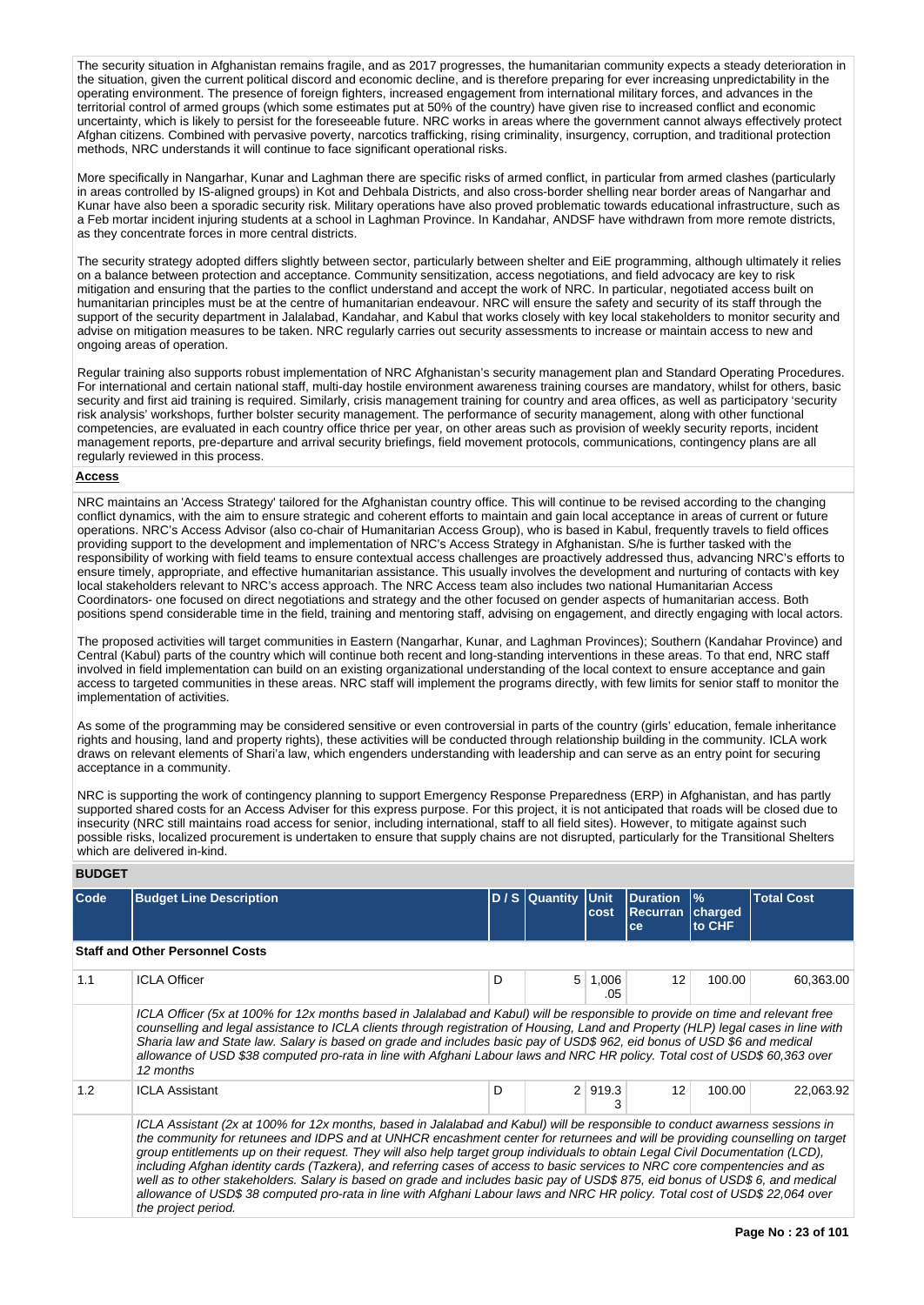| 1.3  | <b>ICLA Coordinator</b>                                                                                                                                                                                                                                                                                                                                                                                                                                                                                                                                                                                                                     | D |                | $1 \mid 1,508$<br>.00 | 12 | 100.00 | 18,096.00 |  |  |  |  |  |
|------|---------------------------------------------------------------------------------------------------------------------------------------------------------------------------------------------------------------------------------------------------------------------------------------------------------------------------------------------------------------------------------------------------------------------------------------------------------------------------------------------------------------------------------------------------------------------------------------------------------------------------------------------|---|----------------|-----------------------|----|--------|-----------|--|--|--|--|--|
|      | ICLA Coordinator (1 at 100% for 12x months, based in Jalalabad) will support the ICLA Project Manager to ensure quality<br>assistance is provided to ICLA beneficiaries. Will also be responsible for observing and leading field-based ICLA activities and<br>will be a backup for the ICLA PM when he is not present in the office. Salary is based on salary scale grade and includes basic<br>pay of USD \$1,464, eid bonus of USD\$ 6, and medical costs average USD \$38 computed pro-rata in line with Afghani Labour<br>laws and NRC HR policy. Total cost of USD\$ 18,096 over the project period.                                 |   |                |                       |    |        |           |  |  |  |  |  |
| 1.4  | Emergency / Shelter/WASH Project Manager                                                                                                                                                                                                                                                                                                                                                                                                                                                                                                                                                                                                    | D |                | $1 \mid 2,131$<br>.15 | 12 | 25.00  | 6,393.45  |  |  |  |  |  |
|      | The Emergency /Shelter/WASH Project Manager (1 at 25% for 12x months, based in Jalalabad) is responsible for overseeing all<br>NRC emergency and shelter (with WASH) operations across different provinces of East Afghanistan. Salary is based on salary<br>scale grade and includes basic pay of USD \$2,087, eid bonus of USD \$6, and medical costs average USD \$38 computed pro-<br>rata in line with Afghani Labour laws and NRC HR policy. Total cost of USD\$ 6,393 over the project period.                                                                                                                                       |   |                |                       |    |        |           |  |  |  |  |  |
| 1.5  | <b>Shelter Coordinator</b>                                                                                                                                                                                                                                                                                                                                                                                                                                                                                                                                                                                                                  | D |                | $2 \mid 1,507$<br>.86 | 12 | 41.66  | 15,076.19 |  |  |  |  |  |
|      | The Shelter Coordinator (2 at 41.66% for 12x months, 1x based in Kabul and 1x based in Jalalabad) is responsible for observing<br>and leading the field-based shelter activities and overseeing the construction work of all transitional shelters and erection of the<br>emergency ones. Salary is based on salary scale grade and includes basic pay of USD \$1,464, eid bonus of USD\$6, and<br>medical costs average USD \$38 computed pro-rata in line with Afghani Labour laws and NRC HR policy. Total cost of USD\$<br>15,076 over the project period.                                                                              |   |                |                       |    |        |           |  |  |  |  |  |
| 1.6  | <b>WASH Coordinator</b>                                                                                                                                                                                                                                                                                                                                                                                                                                                                                                                                                                                                                     | D |                | $2 \mid 1,507$<br>.86 | 12 | 37.50  | 13,570.74 |  |  |  |  |  |
|      | The WASH Coordinator (2 at 37.50% for 12x months, 1x based in Jalalabad and 1x based in Kabul) is responsible for observing<br>and leading the field-based WASH activities and overseeing the construction work of WASH facilities. Salary is based on salary<br>scale grade and includes basic pay of USD \$ 1,464, eid bonus of USD\$ 6, and medical costs average USD \$38 computed pro-<br>rata in line with Afghani Labour laws and NRC HR policy. Total cost of USD \$13,571 over the project period.                                                                                                                                 |   |                |                       |    |        |           |  |  |  |  |  |
| 1.7  | <b>Shelter Officer</b>                                                                                                                                                                                                                                                                                                                                                                                                                                                                                                                                                                                                                      | D |                | 3 995.3<br>2          | 12 | 77.78  | 27,869.76 |  |  |  |  |  |
|      | The Shelter Officer (3 at 77.78% for 12x months, based in Jalalabad) is responsible for supporting the Shelter Coordinator in<br>overseeing the construction work of transitional shelters and erection of emergency shelters. Salary is based on salary scale<br>grade and includes basic pay of USD\$ 951, eid bonus of USD\$ 6, and medical costs average USD \$38 computed pro-rata in line<br>with Afghani Labour laws and NRC HR policy. Total cost of USD\$ 27,870 over the project period.                                                                                                                                          |   |                |                       |    |        |           |  |  |  |  |  |
| 1.8  | WASH officer                                                                                                                                                                                                                                                                                                                                                                                                                                                                                                                                                                                                                                | D | 1 <sup>1</sup> | 995.2<br>0            | 12 | 66.67  | 7,962.00  |  |  |  |  |  |
|      | The WASH Officer (1 at 66.67% for 12x months, based in Jalalabad) will be responsible for supporting the WASH Coordinator<br>oversee WASH activities in schools as well as construction of single family latrines. Salary is based on salary scale grade and<br>includes basic pay of USD \$951, eid bonus of USD \$6, and medical costs average USD \$38 computed pro-rata in line with<br>Afghani Labour laws and NRC HR policy. Total cost of USD\$ 7,962 over the project period.                                                                                                                                                       |   |                |                       |    |        |           |  |  |  |  |  |
| 1.9  | <b>Shelter Assistant</b>                                                                                                                                                                                                                                                                                                                                                                                                                                                                                                                                                                                                                    | D |                | 10 706.8<br>9         | 12 | 66.67  | 56,554.03 |  |  |  |  |  |
|      | The Shelter Assistant (10 at 67% for 12x months, based in Jalalabad) will be responsible for supporting the Shelter Officers in<br>overseeing the construction work of all transitional shelters in addition to soft components of the intervention, i.e. beneficiary<br>selection, community mobilisations, training on construction methods etc. Salary is based on salary scale grade and includes<br>basic pay of USD \$663, eid bonus of USD \$6 and, medical costs average USD \$38 computed pro-rata in line with Afghani Labour<br>laws and NRC HR policy. Total cost of USD\$ 56,554 over the project period.                      |   |                |                       |    |        |           |  |  |  |  |  |
| 1.10 | <b>WASH Technical Assistant</b>                                                                                                                                                                                                                                                                                                                                                                                                                                                                                                                                                                                                             | D |                | 3 686.5<br>8          | 12 | 77.78  | 19,224.79 |  |  |  |  |  |
|      | The WASH Technical Assistant (1 at 77.78% for 12x months, based in Jalalabad) will be responsible for supporting the WASH<br>Officers in overseeing the construction work of household latrines, in addition to soft components of the intervention, i.e.<br>beneficiary selection, community mobilisations, hygiene promotion etc. Salary is based on salary scale grade and includes basic<br>pay of USD \$663, eid bonus of USD \$6 and, medical costs average USD \$38 computed pro-rata in line with Afghani Labour laws<br>and NRC HR policy. Total cost of USD\$ 19,225 over the project period.                                     |   |                |                       |    |        |           |  |  |  |  |  |
| 1.11 | <b>Education Officer</b>                                                                                                                                                                                                                                                                                                                                                                                                                                                                                                                                                                                                                    | D |                | 2   995.0<br>0        | 12 | 91.67  | 21,890.80 |  |  |  |  |  |
|      | The Education Officer (2x at 91.67% for 12x months, based in Jalalabad and Kandahar) will be responsible for the overall<br>implementation and coordination of the education activities at the field level under the direct supervision of the Education Project<br>Manager in each area. S/he will also be responsible for coordination with relevant stakeholders. Salary is based on salary scale<br>grade and includes basic pay of USD \$951, eid bonus of USD\$6, and medical costs average USD \$38 computed pro-rata in line<br>with Afghani Labour laws and NRC HR policy. Total cost of USD\$ 21,891 over the project period.     |   |                |                       |    |        |           |  |  |  |  |  |
| 1.12 | <b>Education Assistant</b>                                                                                                                                                                                                                                                                                                                                                                                                                                                                                                                                                                                                                  | D |                | 4 532.3<br>0          | 12 | 91.67  | 23,422.05 |  |  |  |  |  |
|      | The Education Assistants (4x at 91.67% for 12x months, based in Jalalabad and Kandahar) will be assisting the Education Officer<br>in implementation and coordination of the Education activities at the field level. Education Assistants will be working with formal<br>schools and DED to implement the project and also regularly supervise the project activities. Salary is based on salary scale<br>grade and includes basic pay of USD \$ 488, eid bonus of USD\$ 6 and medical costs average USD \$38 computed pro-rata in line<br>with Afghani Labour laws and NRC HR policy. Total cost of USD\$ 23,422 over the project period. |   |                |                       |    |        |           |  |  |  |  |  |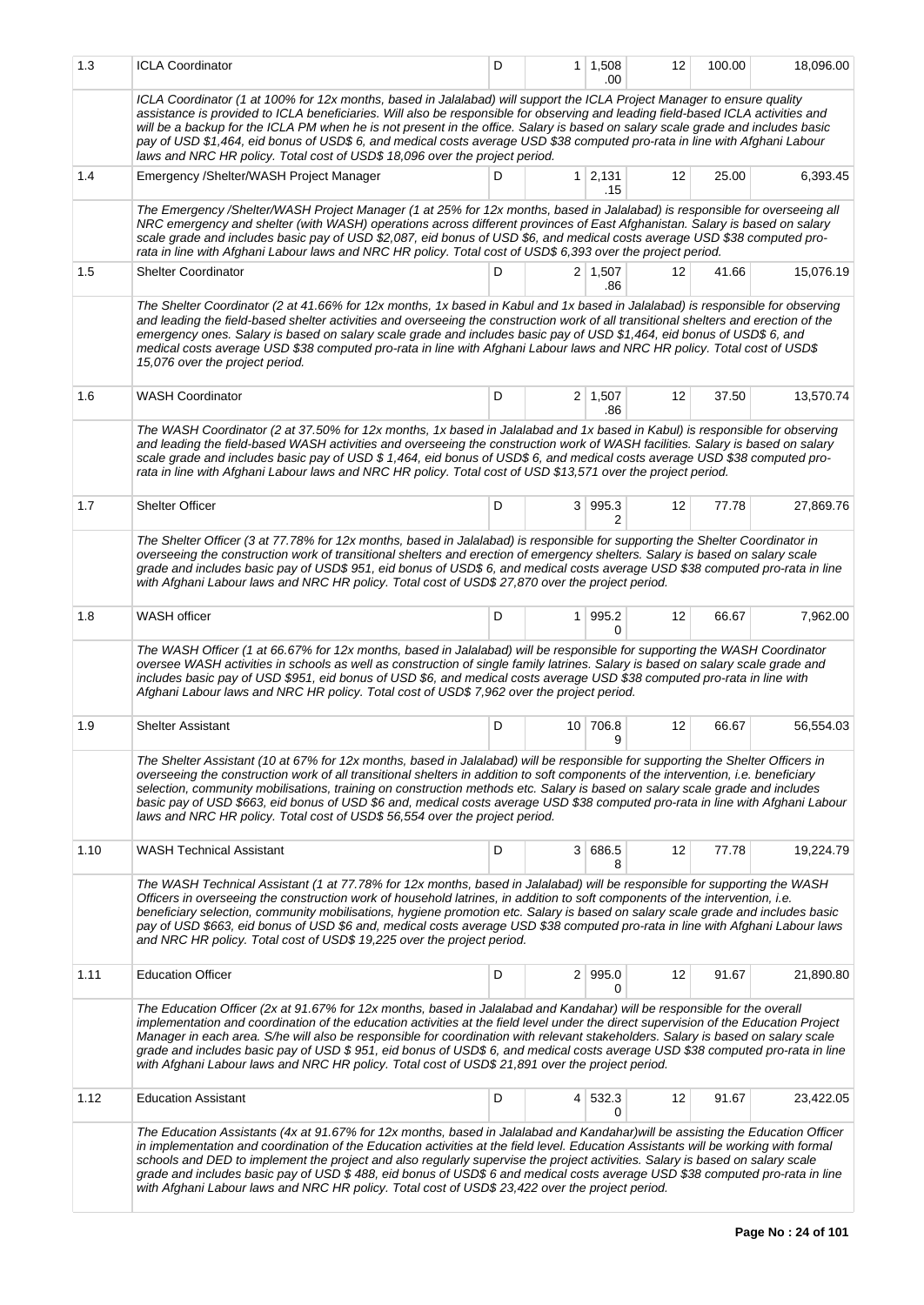| 1.13 | Education Project Manager- East and Central/South                                                                                                                                                                                                                                                                                                                                                                                                                                                                                                                                                                                                                                                                                                                                                                                                                                                                                                                                                             | D |                | $2 \mid 1,926$<br>.84 | 12 | 25.00  | 11,561.04  |  |  |  |  |  |
|------|---------------------------------------------------------------------------------------------------------------------------------------------------------------------------------------------------------------------------------------------------------------------------------------------------------------------------------------------------------------------------------------------------------------------------------------------------------------------------------------------------------------------------------------------------------------------------------------------------------------------------------------------------------------------------------------------------------------------------------------------------------------------------------------------------------------------------------------------------------------------------------------------------------------------------------------------------------------------------------------------------------------|---|----------------|-----------------------|----|--------|------------|--|--|--|--|--|
|      | The Education Project Manager (2x at 25% for 12x months, based in Jalalabad and Kabul/Kandahar (roving between Central<br>and South) will be responsible for the efficient and effective implementation of the education project in his/ her respective area.<br>The Education PM will be closely coordinating project activities with the Provincial Education Directorate (PED) and other key<br>stakeholders at the provincial level. The Education PM will be overseeing the education staff and their activities and will be<br>providing guidance and support to the staff for better implementation. Salary is based on salary scale grade and includes basic<br>pay of USD \$ 1,883, eid bonus of USD\$ 6, and medical costs average USD \$38 computed pro-rata in line with Afghani Labour<br>laws and NRC HR policy. Total cost of USD\$ 11,561 over the project period.                                                                                                                            |   |                |                       |    |        |            |  |  |  |  |  |
| 1.14 | Education in Emergency (EiE) Coordinator                                                                                                                                                                                                                                                                                                                                                                                                                                                                                                                                                                                                                                                                                                                                                                                                                                                                                                                                                                      | D |                | $1 \mid 1,507$<br>.90 | 12 | 33.33  | 6,031.00   |  |  |  |  |  |
|      | The Education in Emergency (EiE) Coordinator (1x at 33.33% for 12x months, roving) is responsible to provide technical support<br>to the different field offices that implement EiE activities. S/he also conducts regular support field visits to NRC's area and sub-<br>office, and represent NRC at the EiE WG meetings in Kabul from time to time. Salary is based on salary scale grade and includes<br>basic pay of USD \$ 1,464, eid bonus of USD\$ 6, and medical costs average USD \$38 computed pro-rata in line with Afghani<br>Labour laws and NRC HR policy. Total cost of USD\$ 6,031 over the project period.                                                                                                                                                                                                                                                                                                                                                                                  |   |                |                       |    |        |            |  |  |  |  |  |
| 1.15 | <b>Education Core Competency Specialist</b>                                                                                                                                                                                                                                                                                                                                                                                                                                                                                                                                                                                                                                                                                                                                                                                                                                                                                                                                                                   | D | 1 <sup>1</sup> | 2,370<br>.00          | 12 | 16.67  | 4,740.95   |  |  |  |  |  |
|      | The Education Core Competency Specialist (1x at 16.67% for 12x months, based in Kabul) is responsible for the overall quality<br>assurance of the project, including technical guidance on Education in Emergencies. The Specialist also provides programme<br>implementation support, development, and ensures compliance with project proposals and NRC guidelines. The Specialist is<br>responsible for leading Education's advocacy strategy and Education staff capacity building and incorporating key lessons from<br>implementation into staff development processes. Salary is based on salary scale grade and includes basic pay of USD \$2,326,<br>eid bonus of USD\$ 6, and medical costs average USD \$38 computed pro-rata in line with Afghani Labour laws, and NRC HR<br>policy. Total cost of USD\$ 4,741 over the project period.                                                                                                                                                           |   |                |                       |    |        |            |  |  |  |  |  |
| 1.16 | <b>EiE Teachers</b>                                                                                                                                                                                                                                                                                                                                                                                                                                                                                                                                                                                                                                                                                                                                                                                                                                                                                                                                                                                           | D |                | 160 122.1<br>1        | 10 | 100.00 | 195,376.00 |  |  |  |  |  |
|      | 210 EiE teachers (70 in Nangarhar, 16 in Laghman, 24 in Kunar, and 50 in Kandahar at 83.33% for 12 months. The teachers will<br>only be hired during the school period, which is a total of 10 months will be recruited and placed at existing formal schools to<br>provide education services to the children enrolled at schools from returnee, IDP, and host communities. Salary is based on<br>NRC's salary scale for community-based education staff of USD \$78, eid bonus of USD\$ 6, and medical costs average USD \$38<br>computed pro-rata in line with Afghani Labour laws and NRC HR policy. Total cost of USD \$195,376 over the project period.                                                                                                                                                                                                                                                                                                                                                 |   |                |                       |    |        |            |  |  |  |  |  |
| 1.17 | ICLA Core Competency Specialist                                                                                                                                                                                                                                                                                                                                                                                                                                                                                                                                                                                                                                                                                                                                                                                                                                                                                                                                                                               | D | 1 <sup>1</sup> | 8,567<br>.00          | 12 | 8.33   | 8,563.57   |  |  |  |  |  |
|      | ICLA Core Competency Specialist (1 at 8.33% for 12x month, based in Kabul) is responsible for the overall quality assurance of<br>the project, including technical guidance on housing, land and property as well as legal identity, including civil documentation.<br>The Specialist also provides programme implementation support, development, and ensures compliance with project proposals<br>and NRC guidelines. The Specialist is responsible for leading ICLA's advocacy strategy for displaced persons' rights and ICLA<br>staff capacity building and incorporating key lessons from implementation into staff development processes. Allocated cost<br>includes basic salary USD \$4,914 (57.5%) as per NRC International scale grades, hardship allowance of USD \$1,991 (23.5%)<br>and Afghanistan COLA USD \$1,659 (19%). Total cost of USD\$ 8,564 over 12 months.                                                                                                                            |   |                |                       |    |        |            |  |  |  |  |  |
| 1.18 | <b>Shelter Core Competency Specialist</b>                                                                                                                                                                                                                                                                                                                                                                                                                                                                                                                                                                                                                                                                                                                                                                                                                                                                                                                                                                     | D | 1              | 8,567<br>.00          | 12 | 8.33   | 8,563.57   |  |  |  |  |  |
|      | Shelter Core Competency Specialist (1 at 8.33% for 12x month, based in Kabul) is responsible for the overall quality assurance<br>of the project, including technical guidance on Transitional Shelter construction and Emergency Shelter provision. The Specialist<br>provides oversight and support for programme implementation, and will undertake monitoring spot-checks throughout the life<br>cycle of the intervention. The Specialist is responsible also for operationalising or exploring other aspects of NRC Afghanistan<br>Shelter Strategy, including cross-cutting themes on gender, protection and environmental mainstreaming, Shelter staff capacity<br>building, and incorporating key lessons from implementation into staff development processes. Allocated cost includes basic<br>salary USD \$5,268.50 (61.5%) as per NRC International scale grades, hardship allowance of USD \$1,991 (23.5%) and<br>Afghanistan COLA USD \$1,659 (19%). Total cost of USD\$ 8,564 over 12 months. |   |                |                       |    |        |            |  |  |  |  |  |
| 1.19 | International support staff - Kabul                                                                                                                                                                                                                                                                                                                                                                                                                                                                                                                                                                                                                                                                                                                                                                                                                                                                                                                                                                           | S |                | 8 9,197<br>.67        | 12 | 8.33   | 73,551.93  |  |  |  |  |  |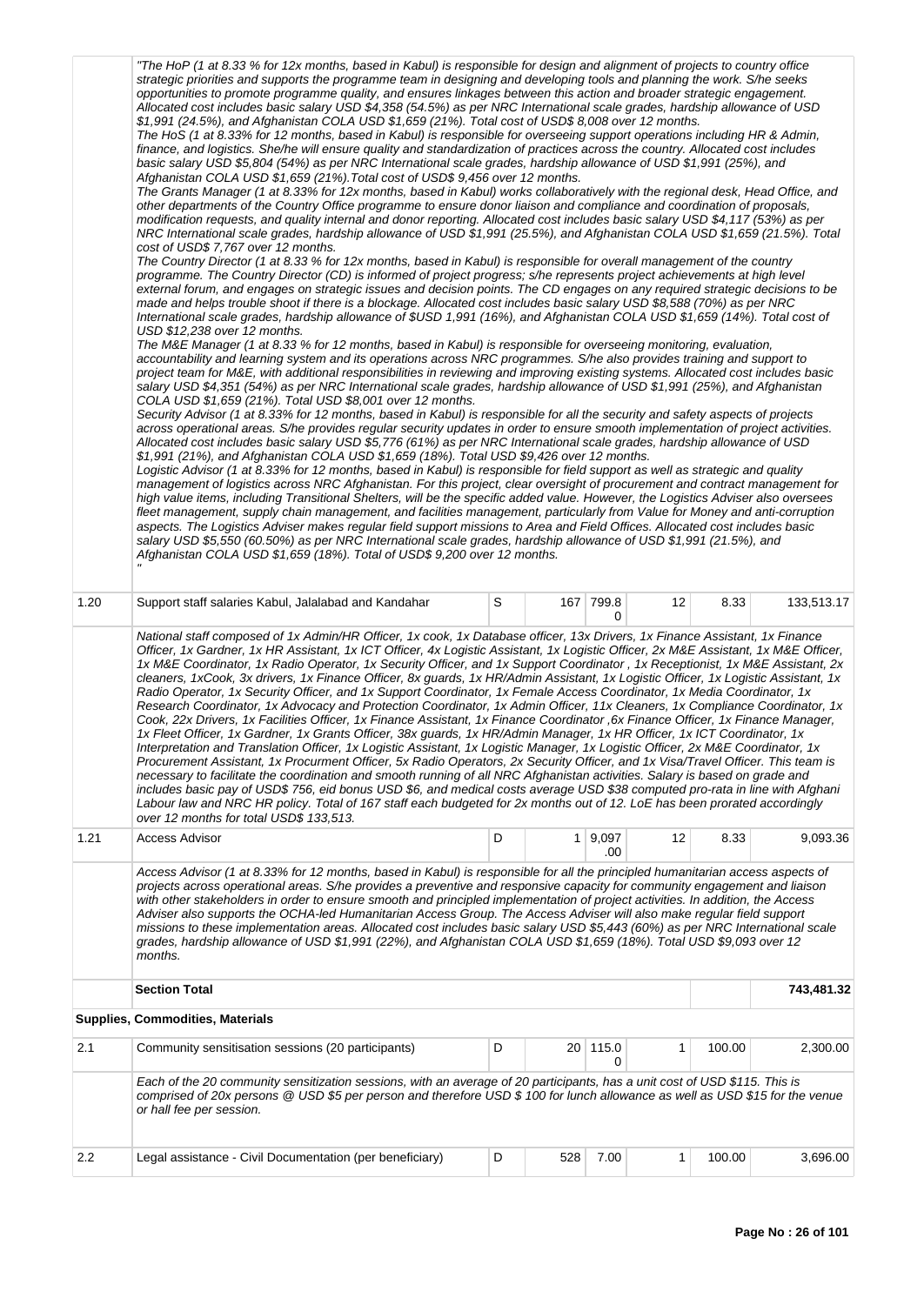|         | With an estimated 528 direct beneficiaries from civil documentation legal assistance, the cost per beneficiary is \$7. This is<br>comprised of documentation fees, photo fees, and when needed, transportation for the client to the local Population Registration<br>Department.                                                                                                                                                                                                                                                                                                                                                                                                                                                                                                                                                                                                                                                                                                                                        |   |      |                        |              |        |            |
|---------|--------------------------------------------------------------------------------------------------------------------------------------------------------------------------------------------------------------------------------------------------------------------------------------------------------------------------------------------------------------------------------------------------------------------------------------------------------------------------------------------------------------------------------------------------------------------------------------------------------------------------------------------------------------------------------------------------------------------------------------------------------------------------------------------------------------------------------------------------------------------------------------------------------------------------------------------------------------------------------------------------------------------------|---|------|------------------------|--------------|--------|------------|
| 2.3     | Legal assistance - HLP (per case)                                                                                                                                                                                                                                                                                                                                                                                                                                                                                                                                                                                                                                                                                                                                                                                                                                                                                                                                                                                        | D | 150  | 7.00                   | $\mathbf{1}$ | 100.00 | 1,050.00   |
|         | With 150 HLP cases, there is an average unit cost of \$7. For most beneficiaries, HLP legal assistance cases do not cost<br>anything. However for around 15% of clients, who meet our EVI criteria, and would not otherwise be able to continue their HLP<br>case, we provide them a one off payment. Per case this amount is \$45.                                                                                                                                                                                                                                                                                                                                                                                                                                                                                                                                                                                                                                                                                      |   |      |                        |              |        |            |
| 2.4     | HLP and LCD capacity building trainings                                                                                                                                                                                                                                                                                                                                                                                                                                                                                                                                                                                                                                                                                                                                                                                                                                                                                                                                                                                  | D |      | $10 \mid 1,348$<br>.20 | 1            | 100.00 | 13,482.00  |
|         | For 10 training sessions, each with an average of 20 participants, the average cost per training is \$1348. This is comprised of 1)<br>lunch and refreshment for each day of the training, 2) a hall/venue fee for each day of the training, and 3) transportation for all<br>participants. The individual cost of these 3 components varies slightly depending on the location of the training.                                                                                                                                                                                                                                                                                                                                                                                                                                                                                                                                                                                                                         |   |      |                        |              |        |            |
| 2.5     | ICLA printing material for trainings and information brochures                                                                                                                                                                                                                                                                                                                                                                                                                                                                                                                                                                                                                                                                                                                                                                                                                                                                                                                                                           | D | 2000 | 0.50                   | 1            | 100.00 | 1,000.00   |
|         | This cost is for 2,000 brochures, information sheets, handbooks and posters for trainings, information sessions and community<br>sensitization session. On average, the unit cost is \$0.5 per item.                                                                                                                                                                                                                                                                                                                                                                                                                                                                                                                                                                                                                                                                                                                                                                                                                     |   |      |                        |              |        |            |
| $2.6\,$ | Classroom kits                                                                                                                                                                                                                                                                                                                                                                                                                                                                                                                                                                                                                                                                                                                                                                                                                                                                                                                                                                                                           | D |      | 160 100.0<br>0         | 1            | 100.00 | 16,000.00  |
|         | Approximately 45 formal goverment schools hosting temporary learning centres (an average of 3.6 per school= 160) in<br>Nangarhar, Laghman, Kunar, and Kandahar Provinces will be provided with a classroom kit @ USD\$ 100, which includes a white<br>board, a table, and a chair for a teacher, trash bin, water cooler, progress sheet, duster, markers, ink for markers etc. A total of<br>USD \$16,000 over the project period.                                                                                                                                                                                                                                                                                                                                                                                                                                                                                                                                                                                      |   |      |                        |              |        |            |
| 2.7     | <b>Teaching kits</b>                                                                                                                                                                                                                                                                                                                                                                                                                                                                                                                                                                                                                                                                                                                                                                                                                                                                                                                                                                                                     | D |      | 160 20.00              | 1            | 100.00 | 3,200.00   |
|         | Approximately 45 formal goverment schools hosting temporary learning centres (an average of 3.6 per school= 160) in<br>Nangarhar, Laghman, Kunar, and Kandahar Provinces will be provided with a teaching kit @ USD\$20, which includes white<br>papers, diary, marker, pen, stationary carrier/bag etc for teachers. A total of USD \$3,200 over the project period.                                                                                                                                                                                                                                                                                                                                                                                                                                                                                                                                                                                                                                                    |   |      |                        |              |        |            |
| 2.8     | Learning kits                                                                                                                                                                                                                                                                                                                                                                                                                                                                                                                                                                                                                                                                                                                                                                                                                                                                                                                                                                                                            | D |      | 7200 10.00             | 1            | 100.00 | 72,000.00  |
|         | A total of 7,200 boys and girls learners benefiting from the TLS will be provided with a learning kit @ USD\$ 10 in Nangarhar,<br>Laghman, Kunar, and Kandahar Provinces. These kits, composed of bags, notebooks, pencils and pens, sharpener, notebooks<br>and other basic school supplies, will be utilized by the students in their daily classes. A total of USD\$ 72,00 over the project<br>period.                                                                                                                                                                                                                                                                                                                                                                                                                                                                                                                                                                                                                |   |      |                        |              |        |            |
| 2.9     | <b>Textbooks</b>                                                                                                                                                                                                                                                                                                                                                                                                                                                                                                                                                                                                                                                                                                                                                                                                                                                                                                                                                                                                         | D |      | 7200 10.00             | 1            | 100.00 | 72,000.00  |
|         | A total of 7,200 boys and girls learners benefiting from the TLS will be provided with textbooks @ USD\$ 10 per student in<br>Nangarhar, Laghman, Kunar, and Kandahar Provinces. These textbooks of different subjects are used as reference materials for<br>the classes based on the Afghan curriculum. A total of USD\$ 72,000 over the project period.                                                                                                                                                                                                                                                                                                                                                                                                                                                                                                                                                                                                                                                               |   |      |                        |              |        |            |
| 2.10    | Teachers training                                                                                                                                                                                                                                                                                                                                                                                                                                                                                                                                                                                                                                                                                                                                                                                                                                                                                                                                                                                                        | D |      | 160 20.00              | 1            | 100.00 | 3,200.00   |
|         | A total of 160 EiE teachers recruited under the project will be provided with capacity building trainings, including the pedagogy<br>techniques and classroom management to increase the capacities of the teachers to facilitate day-to-day EiE classes and<br>improve the overall learning process. The training is estimated to cost USD\$ 20/ teacher/ training session covering lunch,<br>refreshments, and training materials, including stationaries. A total of USD\$ 3,200 over the project period.                                                                                                                                                                                                                                                                                                                                                                                                                                                                                                             |   |      |                        |              |        |            |
| 2.11    | Temporary Learning Space (Tents)                                                                                                                                                                                                                                                                                                                                                                                                                                                                                                                                                                                                                                                                                                                                                                                                                                                                                                                                                                                         | D |      | 160 2,300<br>.00       | 1            | 100.00 | 368,000.00 |
|         | Approximately 45 formal goverment schools hosting temporary learning centres (an average of 3.6 per school= 160) in<br>Nangarhar, Laghman, Kunar, and Kandahar Provinces will be provided with 45m2 all-purpose family tents to be used as<br>temporary learning spaces. Specifications of the tents include: Outer Tent length and Width - 600 x 750cm, Central Height -<br>300cm, Wall Height - 211cm, Floor Surface - 45m2, Roof: 440gsm polyester cotton, water rot and UV proof, Wall: 320gsm<br>polyester cotton, water rot and UV proof, Material Bag and Mud flaps, 540gsm polyester cotton with PVC coating on both side,<br>Material Frame – Aluminum pipe 40 x 2 mm with steel cross pieces. Each tent costs USD\$ 2,300 (USD\$ 2,150 for tent and USD\$<br>150 for transportaion per tent). The unit cost is based on the market price of tents with the above specification as per NRC's<br>experience in procuring the same recently through other grants. A total of USD 368,000 over the project period. |   |      |                        |              |        |            |
| 2.12    | Transitional shelter (with latrine)                                                                                                                                                                                                                                                                                                                                                                                                                                                                                                                                                                                                                                                                                                                                                                                                                                                                                                                                                                                      | D |      | 500 726.0<br>0         | 1            | 100.00 | 363,000.00 |
|         | 500 transitional shelters based upon a design of a 18m <sup>2</sup> (liveable space) one room shelter with separate access (as per enclosed<br>BoQ). The annexed BoQ shows the average cost of the different materials for transitional shelter (with single family latrine)<br>construction as per signed supplier contracts during a similar shelter project (financed by the CHF) implemented in Q4 2016/ Q1<br>2017. A total of USD\$ 368,000 over the project period.                                                                                                                                                                                                                                                                                                                                                                                                                                                                                                                                               |   |      |                        |              |        |            |
| 2.13    | Hygiene kit                                                                                                                                                                                                                                                                                                                                                                                                                                                                                                                                                                                                                                                                                                                                                                                                                                                                                                                                                                                                              | D |      | 500 40.00              | 1            | 100.00 | 20,000.00  |
|         | Basic hygiene kits for shelter beneficiary households (500 x USD\$ 40). A detailed BoQ is found in the budget BoQ tab.                                                                                                                                                                                                                                                                                                                                                                                                                                                                                                                                                                                                                                                                                                                                                                                                                                                                                                   |   |      |                        |              |        |            |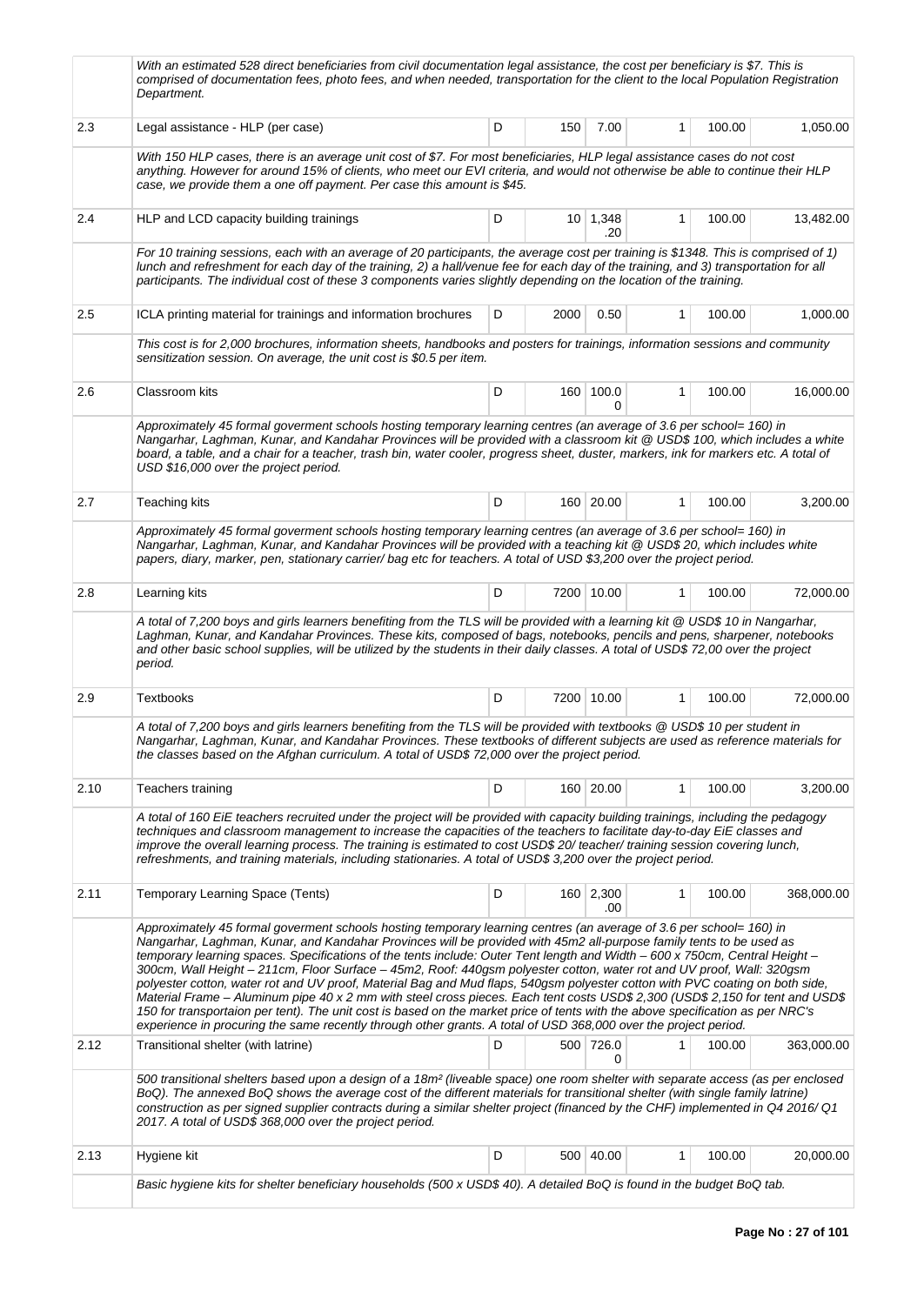|                  | <b>Section Total</b>                                                                                                                                                                                                                                                                                                                                                                                                                                                                                                                                                                                                                                                                                                                                                                                                                  |   |              |                         |              |        | 938,928.00 |
|------------------|---------------------------------------------------------------------------------------------------------------------------------------------------------------------------------------------------------------------------------------------------------------------------------------------------------------------------------------------------------------------------------------------------------------------------------------------------------------------------------------------------------------------------------------------------------------------------------------------------------------------------------------------------------------------------------------------------------------------------------------------------------------------------------------------------------------------------------------|---|--------------|-------------------------|--------------|--------|------------|
| <b>Equipment</b> |                                                                                                                                                                                                                                                                                                                                                                                                                                                                                                                                                                                                                                                                                                                                                                                                                                       |   |              |                         |              |        |            |
| 3.1              | Laptop and peripheral equipment                                                                                                                                                                                                                                                                                                                                                                                                                                                                                                                                                                                                                                                                                                                                                                                                       | S |              | 5 1,000<br>.00          | $\mathbf{1}$ | 100.00 | 5,000.00   |
|                  | 3x replacement laptops @USD\$1,000 each are sought for Kabul support office (1x for Education Core Competency Specialist, 1<br>x ICLA CC Specialist and 1 x Head of Support). Additional 2x laptops @USD 1,000 budgeted for East Area Manager and Support<br>Coordinator in Jalalabad Office. A total of USD \$5,000 over 12 months. Previous CHF budget cannot be used as they were<br>contributions to a shared cost, and replaced old or broken laptops for staff in key technical or management positions.                                                                                                                                                                                                                                                                                                                        |   |              |                         |              |        |            |
| 3.2              | Office equipment and furniture                                                                                                                                                                                                                                                                                                                                                                                                                                                                                                                                                                                                                                                                                                                                                                                                        | S |              | $1 \mid 1,500$<br>.00   | 1            | 100.00 | 1,500.00   |
|                  | Other office equipment and furniture items to be used by both programme and support staff in Jalalabad, and Kandahar offices<br>will be procured in line with NRC's asset replacement policy. These include 1x network printer @ USD \$1,000 for Kandahar and<br>5x revolving chairs @USD\$ 100 each for Jalalabad. The specifications will be in line with NRC policy/standards. A total of USD<br>\$1,500 over 12 months.                                                                                                                                                                                                                                                                                                                                                                                                           |   |              |                         |              |        |            |
| 3.3              | Photography equipment                                                                                                                                                                                                                                                                                                                                                                                                                                                                                                                                                                                                                                                                                                                                                                                                                 | S |              | $1 \mid 1,500$<br>.00   | $\mathbf{1}$ | 50.00  | 750.00     |
|                  | This allocation covers a contribution to standard audiovisual recording equipment for visual documentation and communication<br>purposes for NRC Afghanistan. NRC expects to provide 'success stories' to UNOCHA on a regular basis, acknowledge CHF<br>funding in media and social media, and make available visual stock gathered for the project.                                                                                                                                                                                                                                                                                                                                                                                                                                                                                  |   |              |                         |              |        |            |
|                  | <b>Section Total</b>                                                                                                                                                                                                                                                                                                                                                                                                                                                                                                                                                                                                                                                                                                                                                                                                                  |   |              |                         |              |        | 7.250.00   |
|                  | <b>Contractual Services</b>                                                                                                                                                                                                                                                                                                                                                                                                                                                                                                                                                                                                                                                                                                                                                                                                           |   |              |                         |              |        |            |
| 4.1              | Construction of block latrines                                                                                                                                                                                                                                                                                                                                                                                                                                                                                                                                                                                                                                                                                                                                                                                                        | D |              | $12 \mid 10,00$<br>0.00 | $\mathbf{1}$ | 100.00 | 120,000.00 |
|                  | 12 formal government schools hosting the temporary learning centres in Nangarhar and Kandahar Provinces will be provided<br>with block latrines (each block consists of 6-7 cells, this is the design agreed with by Ministry of Education nationally, and<br>previously shared with us by WASH Cluster.) each @ 10,000 to increase their absorptive capacity, whilst keeping hygiene and<br>protection into consideration. A total of USD\$ 120,000 over the project period.                                                                                                                                                                                                                                                                                                                                                         |   |              |                         |              |        |            |
| 4.2              | Communications                                                                                                                                                                                                                                                                                                                                                                                                                                                                                                                                                                                                                                                                                                                                                                                                                        | D |              | $1 \mid 2,000$<br>.00   | $\mathbf{1}$ | 100.00 | 2,000.00   |
|                  | This budget line covers costs incurred for communication, and advocacy materials, including development and printing of<br>community sensitization information for all three project components, including human interest stories with professional<br>photograpy for communications. NRC also expects to provide 'success stories' to UNOCHA on a regular basis, and make<br>available visual stock gathered for the project.A total of USD \$2,000 over 12 months.                                                                                                                                                                                                                                                                                                                                                                  |   |              |                         |              |        |            |
|                  | <b>Section Total</b>                                                                                                                                                                                                                                                                                                                                                                                                                                                                                                                                                                                                                                                                                                                                                                                                                  |   |              |                         |              |        | 122,000.00 |
| <b>Travel</b>    |                                                                                                                                                                                                                                                                                                                                                                                                                                                                                                                                                                                                                                                                                                                                                                                                                                       |   |              |                         |              |        |            |
| 5.1              | International travel                                                                                                                                                                                                                                                                                                                                                                                                                                                                                                                                                                                                                                                                                                                                                                                                                  | S |              | 3   1,900<br>.00        | 12           | 8.33   | 5,697.72   |
|                  | This covers the costs for Afghanistan-based staff when travelling overseas for programme related workshops, meetings, and/or<br>conferences organized by NRC Head Office on annual basis. The unit price is calculated considering an average round trip flight<br>cost to Bangkok (i.e. in order to consider the average distance from Afghanistan to Europe, to Middle East, and to Africa) plus<br>other travel expenses during a single trip, including accommodation, travel, visa costs, and per diem. These sessions are<br>organized to build the capacity of country-office staff and promote cross-country learning. These include ICT seminar, Global<br>programmes seminar, HR, Protection and Advocacy, HEAT (security) training, logistics seminar, global security seminar etc<br>Total of USD\$ 5,698 over 12 months. |   |              |                         |              |        |            |
| 5.2              | Domestic travel                                                                                                                                                                                                                                                                                                                                                                                                                                                                                                                                                                                                                                                                                                                                                                                                                       | D |              | 30 200.0<br>0           | 12           | 8.33   | 5,997.60   |
|                  | For Kabul-based and field staff supporting the project, they are expected to travel to the field offices for meetings, trainings,<br>assistance, and coordination. The M&E team will also carry out monitoring visits throught the project, hence increasing the travel<br>requirement. A total of 30 flights has been included @ USD \$200 each. A total cost of USD 5,998 over 12 months.                                                                                                                                                                                                                                                                                                                                                                                                                                           |   |              |                         |              |        |            |
| 5.3              | Domestic per diems                                                                                                                                                                                                                                                                                                                                                                                                                                                                                                                                                                                                                                                                                                                                                                                                                    | D |              | 70 50.00                | 12           | 8.33   | 3,498.60   |
|                  | For Kabul-based and field staff supporting the project, they are expected to travel to the field offices for meetings, trainings,<br>assistance, and coordination. The M&E team will also carry out monitoring visits throught the project, hence increasing the per<br>diem requirement. The unit cost of the perdiem is in line with NRC's HR procedures. A per diem of USD \$10 is provided per day<br>for food and other consumables + the average cost for accommodation is 3,000 AFS (=~\$40). A total cost of USD 3,499 over 12<br>months.                                                                                                                                                                                                                                                                                     |   |              |                         |              |        |            |
|                  | <b>Section Total</b>                                                                                                                                                                                                                                                                                                                                                                                                                                                                                                                                                                                                                                                                                                                                                                                                                  |   |              |                         |              |        | 15,193.92  |
|                  | <b>General Operating and Other Direct Costs</b>                                                                                                                                                                                                                                                                                                                                                                                                                                                                                                                                                                                                                                                                                                                                                                                       |   |              |                         |              |        |            |
| 7.1              | Rent of premises (office + guest house) Kabul Support Office                                                                                                                                                                                                                                                                                                                                                                                                                                                                                                                                                                                                                                                                                                                                                                          | S | $\mathbf{1}$ | 9,000<br>.00            | 12           | 25.00  | 27,000.00  |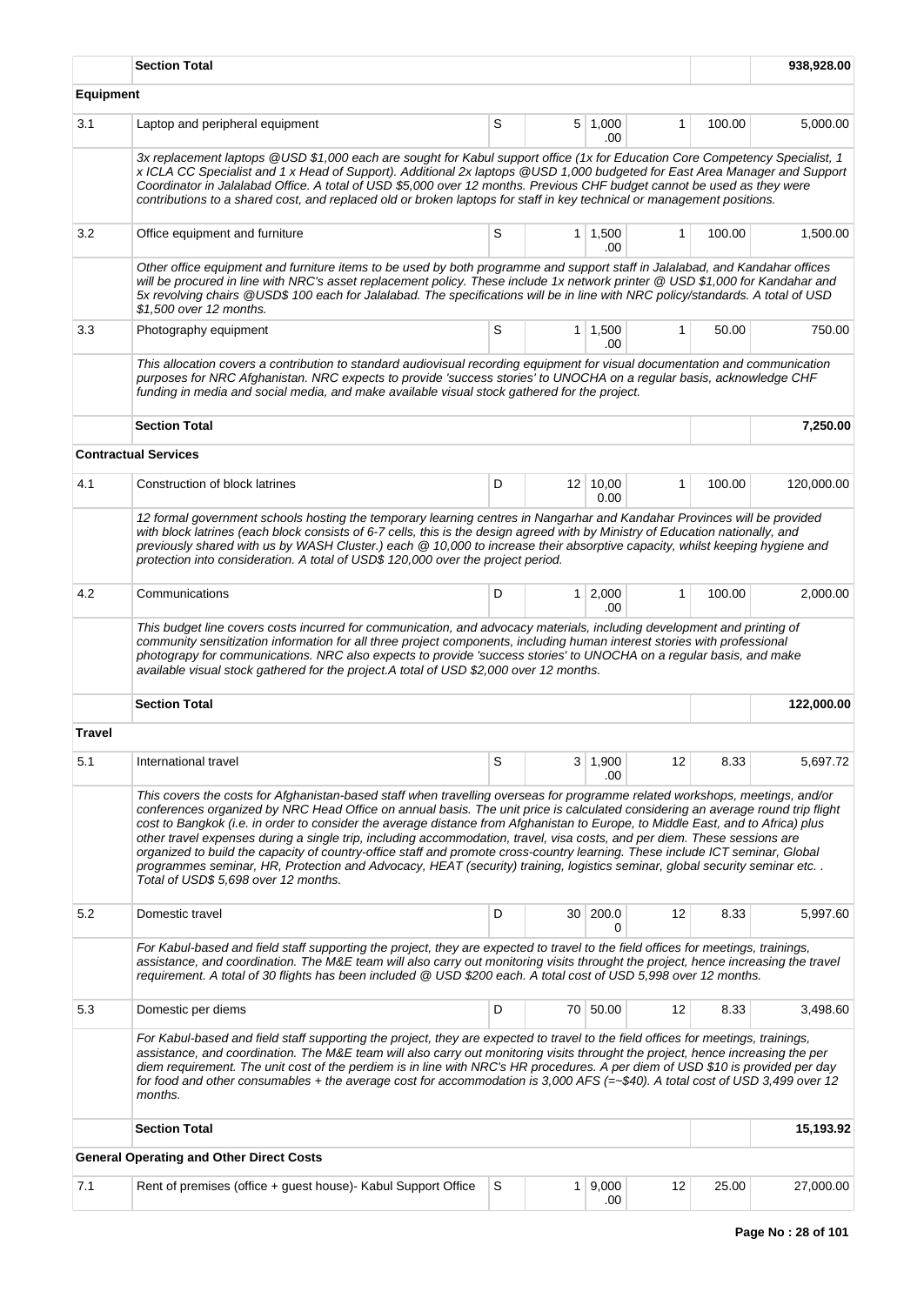|      | This covers a proportional allocation of Kabul Support office @ USD \$9,000/ month rental costs. The cost has been computed<br>and allocated to the proposed project based on monthly expenditure of USD\$ 9000 to cover three months cost. A total of USD\$<br>27,000 over the project period Please note, the monthly costs indicated above are the signed contract amount for both premises.                                                                                                                                                                                                                                                                                                                                                                                                                                                                                                                                     |   |  |                        |    |       |           |  |  |  |  |  |
|------|-------------------------------------------------------------------------------------------------------------------------------------------------------------------------------------------------------------------------------------------------------------------------------------------------------------------------------------------------------------------------------------------------------------------------------------------------------------------------------------------------------------------------------------------------------------------------------------------------------------------------------------------------------------------------------------------------------------------------------------------------------------------------------------------------------------------------------------------------------------------------------------------------------------------------------------|---|--|------------------------|----|-------|-----------|--|--|--|--|--|
| 7.2  | Electricity and power- Kabul Support Office                                                                                                                                                                                                                                                                                                                                                                                                                                                                                                                                                                                                                                                                                                                                                                                                                                                                                         | S |  | $1 \mid 7,000$<br>.00  | 12 | 8.33  | 6,997.20  |  |  |  |  |  |
|      | City power charges (USD \$3,478/month, Kabul support office) and fuel costs to run office generators (USD \$3,522/month, Kabul<br>support office). The cost has been computed and allocated to the proposed project based on the average monthly expenditure of<br>the Kabul support office at USD\$ 7,000/month (as per 2016 financial expenditure). The total cost of fuel for a year has been<br>estimated based on the consumption of previous years. A total of USD\$ 6,997 will be charged to this grant.                                                                                                                                                                                                                                                                                                                                                                                                                     |   |  |                        |    |       |           |  |  |  |  |  |
| 7.3  | Office safety and security- Kabul Support Office                                                                                                                                                                                                                                                                                                                                                                                                                                                                                                                                                                                                                                                                                                                                                                                                                                                                                    | S |  | $1 \mid 7,000$<br>.00  | 12 | 8.33  | 6,997.20  |  |  |  |  |  |
|      | This covers proportional costs of safety and security related expenditures for Kabul support office and 1x guest house to ensure<br>safety and security of staff. The average unit cost includes office and guest house security system improvements and upgrades<br>@ USD\$1,100 + maintenace and upgrade of safe rooms @ USD\$700 + replenishment of first aid and trauma kits as welll as fire<br>extinguishers @ USD \$900 + restocking of safe room food and non items @ USD \$100 = USD \$3,000. In addition, this budget<br>covers costs associated with safety and security related trainings for NRC Afghanistan senior staff across area offices= USD\$<br>4,000. A total of USD\$ 6,697 over the project period.                                                                                                                                                                                                         |   |  |                        |    |       |           |  |  |  |  |  |
| 7.4  | Rental of vehicles - Kabul Support Office                                                                                                                                                                                                                                                                                                                                                                                                                                                                                                                                                                                                                                                                                                                                                                                                                                                                                           | S |  | $1 \ 6,000$<br>.00     | 12 | 25.00 | 18,000.00 |  |  |  |  |  |
|      | Cost-sharing for 1 x additional armoured vehicle for NRC international staff movements in Kabul is required for this project, as<br>part of NRC's Security Management Plan, particularly in response to recent abduction trends. An estimated cost of \$6,000 per<br>month is budgeted, at 25% cost-share for 12 months. A total of USD \$18,000 over the 12-month project period is anticipated.                                                                                                                                                                                                                                                                                                                                                                                                                                                                                                                                   |   |  |                        |    |       |           |  |  |  |  |  |
| 7.5  | Repair and maintenance of premises, equipment, and<br>vehicles- Kabul Support Office                                                                                                                                                                                                                                                                                                                                                                                                                                                                                                                                                                                                                                                                                                                                                                                                                                                | S |  | $1 \mid 3,730$<br>.00  | 12 | 8.33  | 3,728.51  |  |  |  |  |  |
|      | Contribution towards building and equipment maintenance in office and guesthouse based on average monthly expenditure (USD<br>\$1,200= electricity @ USD\$ 540 + plumping @ USD\$ 540 + repair of doors and windows (e.g. locks) @ USD \$120). This has<br>been computed and allocated to proposed project based on an average monthly expenditure to cover one month Kabul support<br>office cost at USD \$1,200.<br>Contribution towards maintenance of 14x Kabul based vehicles and equipment based on an average monthly expenditure (USD<br>\$2,529= vehicle maintenance @ USD \$1,517.4 [USD \$108/ vehicle/ month] + maintenance of computer, copier, and printer<br>assets @ USD \$506 + maintenance of ACs and other electrical appliances @ USD \$506). This has been computed and allocated<br>to proposed project based on an average monthly expenditure to cover one months Kabul support office cost at USD \$2,529. |   |  |                        |    |       |           |  |  |  |  |  |
| 7.6  | A total of USD\$ 3,729 over the project period.<br>Office supplies + mobile phone top up cards- Kabul Support                                                                                                                                                                                                                                                                                                                                                                                                                                                                                                                                                                                                                                                                                                                                                                                                                       | S |  | 1 9,780                | 12 | 8.33  | 9,776.09  |  |  |  |  |  |
|      | Office<br>.00<br>This covers a proportional allocation of costs for office supplies based on an average monthly expenditure (USD \$6,000= office<br>stationary @ USD \$1,000 + IT consumables (including cartridges, toners) @ USD \$2,000 + hygiene and kitchen supplies @ USD<br>\$1,500 + misecellaneous costs (procurement of ad hoc office supply needs such as light bulbs) @ USD \$500). This has been<br>computed and allocated to proposed project based on an average monthly expenditure to cover one month Kabul support office<br>cost at USD\$ 6,000.<br>Mobile phone top-up cards for relevant staff communication computed at USD 35/month for 108 staff. However, this project will<br>only cover one month cost over the 12 months project period, totaling USD \$3,776.<br>A total of USD \$9,776 over 12 months.                                                                                                |   |  |                        |    |       |           |  |  |  |  |  |
| 7.7  | Internet services- Kabul Support Office                                                                                                                                                                                                                                                                                                                                                                                                                                                                                                                                                                                                                                                                                                                                                                                                                                                                                             | S |  | $3 \mid 1,150$         | 12 | 8.33  | 3,448.62  |  |  |  |  |  |
|      | .00<br>This covers a proportional allocation for expenses incurred towards maintaining internet services in the office + 2x guest houses<br>to facilitate the communication and transfer of information. This has been computed and allocated to proposed project based on<br>an average monthly expenditure to cover one month Kabul support office and 2x guesthouse internet cost at USD\$ 3,449. Please<br>note, a monthly cost of USD \$1,150 is the base contract amount for NRC Afghanistan, less additional charges dependent upon<br>usage.                                                                                                                                                                                                                                                                                                                                                                                |   |  |                        |    |       |           |  |  |  |  |  |
| 7.8  | Fuel vehicle - Kabul Support Office                                                                                                                                                                                                                                                                                                                                                                                                                                                                                                                                                                                                                                                                                                                                                                                                                                                                                                 | S |  | 14 347.0<br>0          | 12 | 8.33  | 4,856.06  |  |  |  |  |  |
|      | This includes proportional allocation for vehicle fuel for administrative and programme activities for the Kabul support office- this<br>will ensure that programme logistics run smoothly and that activities are not compromised by transportation related challenges.<br>This has been computed and allocated to proposed project based on an average monthly expenditure to cover one months<br>expenditure of 14x Kabul based vehicles $\textcircled{a}$ USD \$347/ vehicle/ month = USD\$ 4,856.                                                                                                                                                                                                                                                                                                                                                                                                                              |   |  |                        |    |       |           |  |  |  |  |  |
| 7.9  | Bank charges- Kabul Support Office                                                                                                                                                                                                                                                                                                                                                                                                                                                                                                                                                                                                                                                                                                                                                                                                                                                                                                  | S |  | $1 \quad 2,865$<br>.00 | 12 | 8.33  | 2,863.85  |  |  |  |  |  |
|      | This includes cost of monthly account maintenance fee, transaction fee, and fees related to in-country checking account and wire<br>transactions for funds transfer to the field, payroll, vendor, and partner payments check books etc. This has been computed and<br>allocated to proposed project based on an average monthly expenditure to cover one months Kabul support office cost at USD\$<br>2,864.                                                                                                                                                                                                                                                                                                                                                                                                                                                                                                                       |   |  |                        |    |       |           |  |  |  |  |  |
| 7.10 | Rent of premises (office +Warehouse) Jalalabad Area Office                                                                                                                                                                                                                                                                                                                                                                                                                                                                                                                                                                                                                                                                                                                                                                                                                                                                          | D |  | $1 \mid 3,300$<br>.00  | 12 | 8.33  | 3,298.68  |  |  |  |  |  |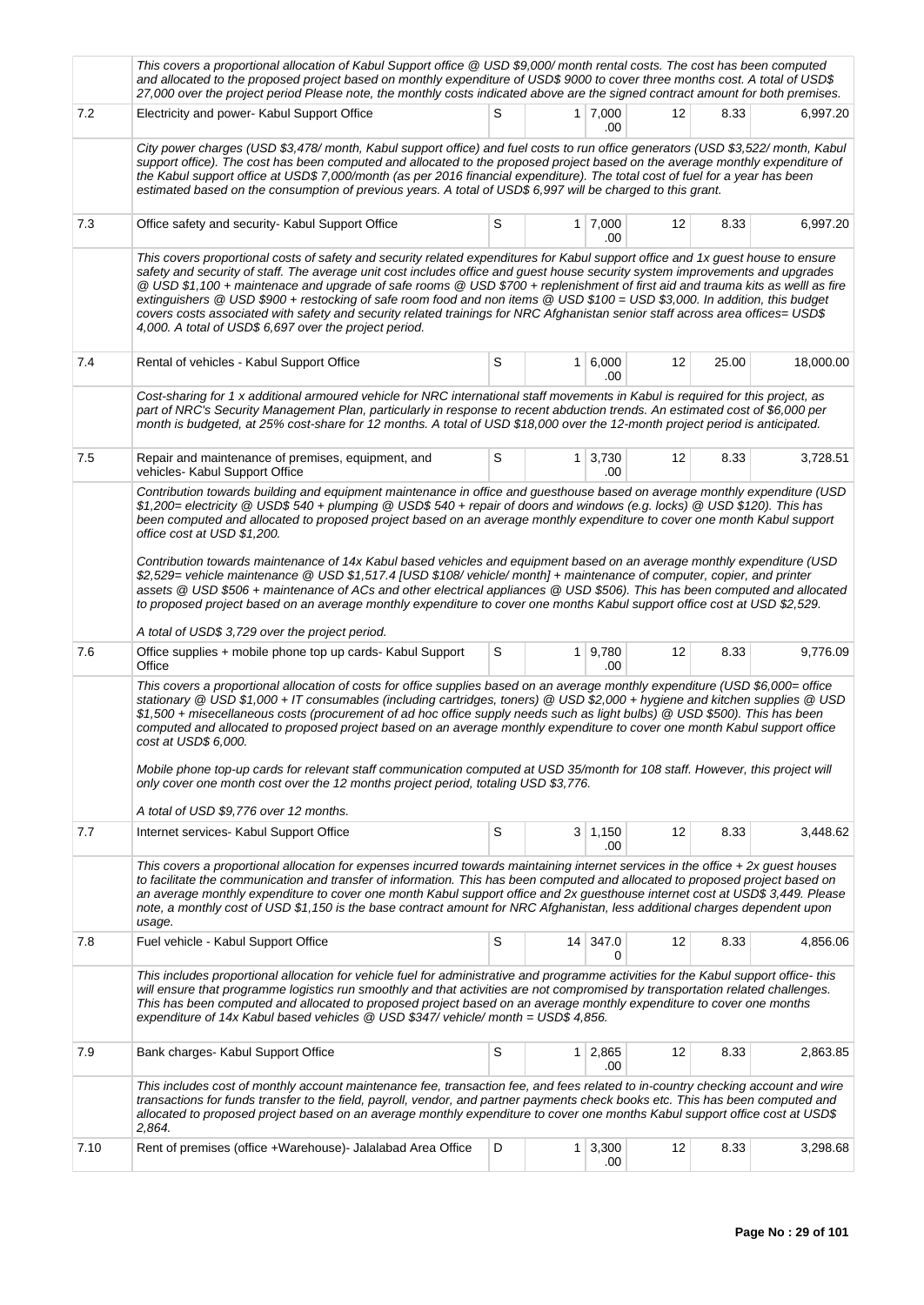|      | This covers a proportional allocation of Jalalabad office and warehouse at an average of @ USD \$3,300/ month rental costs. The<br>cost has been computed and allocated to the proposed project based on average expenditure of USD \$3,300 to cover 3 months<br>cost. A total of USD \$9,900 will charged to this grant. Please note, the monthly costs indicated above is the signed contract<br>amount for the premises.                                                                                                                                                                                                                                                                            |   |                 |                       |    |       |           |  |  |  |  |  |
|------|--------------------------------------------------------------------------------------------------------------------------------------------------------------------------------------------------------------------------------------------------------------------------------------------------------------------------------------------------------------------------------------------------------------------------------------------------------------------------------------------------------------------------------------------------------------------------------------------------------------------------------------------------------------------------------------------------------|---|-----------------|-----------------------|----|-------|-----------|--|--|--|--|--|
| 7.11 | Electricity and power- Jalalabad Area Office                                                                                                                                                                                                                                                                                                                                                                                                                                                                                                                                                                                                                                                           | S |                 | $1 \mid 2,500$<br>.00 | 12 | 8.33  | 2,499.00  |  |  |  |  |  |
|      | City power charges (USD \$1,150/month, Kabul support office) and fuel costs to run office generators (USD \$1,350/month,<br>Jalalabad support office). The cost has been computed and allocated to the proposed project based on the average monthly<br>expenditure of the Jalalabad office at USD \$2,500/month (as per 2016 financial expenditure). The total cost of fuel for a year has<br>been estimated based on the consumption of previous years. A total of USD \$5,001 will be charged to this grant.                                                                                                                                                                                        |   |                 |                       |    |       |           |  |  |  |  |  |
| 7.12 | Repair and maintenance of premises, equipment, and<br>vehicles- Jalalabad Area Office                                                                                                                                                                                                                                                                                                                                                                                                                                                                                                                                                                                                                  | S |                 | $1 \mid 7,400$<br>.00 | 12 | 8.33  | 7,397.04  |  |  |  |  |  |
|      | Contribution towards premises maintenance in office and warehouse based on average monthly expenditure (USD \$1,000=<br>electricity @ USD\$450 + plumping @ USD\$450 + repair of doors and windows (e.g. locks) @ USD\$100). This has been<br>computed and allocated to proposed project based on an average monthly expenditure to cover one month Jalalabad office cost<br>at USD 1,000.<br>Contribution towards maintenance of 14x Jalalabad based vehicles and equipment based on an average monthly expenditure                                                                                                                                                                                   |   |                 |                       |    |       |           |  |  |  |  |  |
|      | (USD \$3,000= vehicle maintenance @ USD \$1,700 [USD \$121/ vehicle/ month] + maintenance of computer, copier, and printer<br>assets @ USD \$750 + maintenance of ACs and other electrical appliances @ USD \$950). This has been computed and allocated<br>to proposed project based on an average monthly expenditure to cover three month of Jalalabad office cost at USD \$6,397.<br>A total of USD\$ 7,397 over the project period.                                                                                                                                                                                                                                                               |   |                 |                       |    |       |           |  |  |  |  |  |
| 7.13 | Office supplies + mobile phone top up- Jalalabad Area Office                                                                                                                                                                                                                                                                                                                                                                                                                                                                                                                                                                                                                                           | D |                 | 1 4,155<br>.00        | 12 | 8.33  | 4,153.34  |  |  |  |  |  |
|      | This covers a proportional allocation of costs for office supplies based on an average monthly expenditure (USD \$3,000= office<br>stationary @ USD \$1,000 + IT consumables (including cartridges, toners) @ USD \$800 + hygiene and kitchen supplies @ USD<br>\$700 + miscellaneous costs (procurement of ad hoc office supply needs such as light bulbs) @ USD \$500). This has been<br>computed and allocated to proposed project based on an average monthly expenditure to cover one months Jalalabad office cost<br>at USD \$3,000.<br>Mobile phone top-up cards for relevant staff communication computed at USD \$35/month for 33 staff for one month. Total of USD<br>\$1,155 for 12 months. |   |                 |                       |    |       |           |  |  |  |  |  |
|      | Total of USD \$4,153 over the project period.                                                                                                                                                                                                                                                                                                                                                                                                                                                                                                                                                                                                                                                          |   |                 |                       |    |       |           |  |  |  |  |  |
| 7.14 | Internet services- Jalalabad Area Office                                                                                                                                                                                                                                                                                                                                                                                                                                                                                                                                                                                                                                                               | S |                 | $1 \mid 1,300$<br>.00 | 12 | 8.33  | 1,299.48  |  |  |  |  |  |
|      | This covers a proportional allocation for expenses incurred towards maintaining internet services in the office to facilitate the<br>communication and transfer of information. This has been computed and allocated to proposed project based on an average<br>monthly expenditure to cover two months Jalalabad support office cost at USD\$ 1,300/month. Please note, a monthly cost of<br>USD \$1,300 is the contract amount for NRC Afghanistan Jalalabad office. Total of USD \$1,299 for one month.                                                                                                                                                                                             |   |                 |                       |    |       |           |  |  |  |  |  |
| 7.15 | Bank charges- Jalalabad Area Office                                                                                                                                                                                                                                                                                                                                                                                                                                                                                                                                                                                                                                                                    | S |                 | $1 \mid 2,383$<br>.00 | 12 | 8.33  | 2,382.05  |  |  |  |  |  |
|      | This includes cost of monthly account maintenance fee, transaction fee, and fees related to in-country checking account and wire<br>transactions for funds transfer to the suppliers, hawala charges, payroll, vendor, and partner payments check books etc. This has<br>been computed and allocated to proposed project based on an average monthly expenditure to cover 12 months proportional<br>bank charges for Jalalabad office at USD \$2,382.                                                                                                                                                                                                                                                  |   |                 |                       |    |       |           |  |  |  |  |  |
| 7.16 | Vehicle fuel - Jalalabad Area Office                                                                                                                                                                                                                                                                                                                                                                                                                                                                                                                                                                                                                                                                   | S |                 | 14 200.0<br>0         | 12 | 8.33  | 2,798.88  |  |  |  |  |  |
|      | This includes proportional allocation for vehicle fuel for administrative and programme activities for the Jalalabad office- this will<br>ensure that programme logistics run smoothly and that activities are not compromised by transportation related challenges. This<br>has been computed and allocated to proposed project based on an average monthly expenditure to cover one months<br>expenditure of 14x Jalalabad based vehicles @ approx. USD \$200/ vehicle/month = USD\$ 2,800 over the project period.                                                                                                                                                                                  |   |                 |                       |    |       |           |  |  |  |  |  |
| 7.17 | Vehicle rental - Jalalabad Area Office                                                                                                                                                                                                                                                                                                                                                                                                                                                                                                                                                                                                                                                                 | S | 22 <sub>1</sub> | 650.0<br>0            | 12 | 16.67 | 28,605.72 |  |  |  |  |  |
|      | This covers vehicle rent of 22x vehicles @ \$650/ vehicle with total amount USD \$28,606 over two months to facilitate programme<br>staff in field missions.                                                                                                                                                                                                                                                                                                                                                                                                                                                                                                                                           |   |                 |                       |    |       |           |  |  |  |  |  |
| 7.18 | Staff capacity building- Jalalabad Area Office                                                                                                                                                                                                                                                                                                                                                                                                                                                                                                                                                                                                                                                         | S | $\mathbf{1}$    | 2,000<br>.00          | 12 | 8.33  | 1,999.20  |  |  |  |  |  |
|      | This budget will cover the training costs for in-country capacity building trainings, technical or operational, for NRC staff in<br>Jalalabad, as identified in their capacity development plan. This has been computed and allocated to proposed project based on<br>an average monthly expenditure to cover one months expenditure. A total of USD\$ 1,999 over 12 months.                                                                                                                                                                                                                                                                                                                           |   |                 |                       |    |       |           |  |  |  |  |  |
| 7.19 | Rent of office premises- Kandahar Field Office                                                                                                                                                                                                                                                                                                                                                                                                                                                                                                                                                                                                                                                         | D |                 | $1 \mid 1,011$<br>.00 | 12 | 16.67 | 2,022.40  |  |  |  |  |  |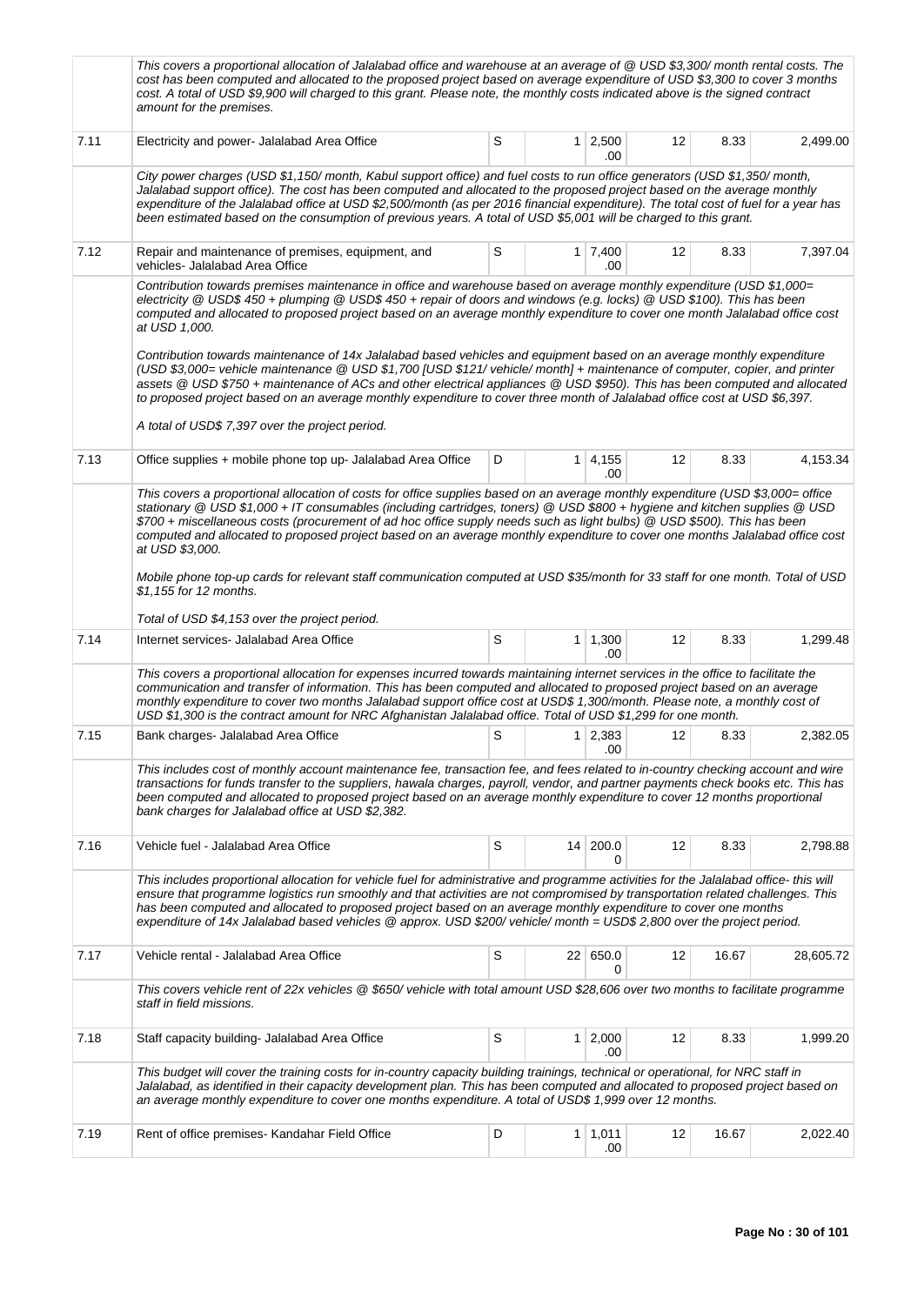|                          | This covers a proportional allocation of Kandahar office rent @ USD \$1,011/ month rental costs. The cost has been computed<br>and allocated to the proposed project based on monthly expenditure of the Kandahar area office at USD \$2,022 to cover two<br>months cost. Please note, the monthly cost indicated above is the signed contract amount for the premises.                                                                                                                                                                                                                                                                                                                                                                                                                                                                                     |    |                |                       |    |       |              |  |  |  |  |
|--------------------------|-------------------------------------------------------------------------------------------------------------------------------------------------------------------------------------------------------------------------------------------------------------------------------------------------------------------------------------------------------------------------------------------------------------------------------------------------------------------------------------------------------------------------------------------------------------------------------------------------------------------------------------------------------------------------------------------------------------------------------------------------------------------------------------------------------------------------------------------------------------|----|----------------|-----------------------|----|-------|--------------|--|--|--|--|
| 7.20                     | Electricity and power- Kandahar Field Office                                                                                                                                                                                                                                                                                                                                                                                                                                                                                                                                                                                                                                                                                                                                                                                                                | S  | 1 <sup>1</sup> | 2,887<br>.00          | 12 | 16.67 | 5,775.15     |  |  |  |  |
|                          | City power charges (USD \$1,415/month) and fuel costs to run office generators (USD \$1,472/month, Kabul support office). The<br>cost has been computed and allocated to the proposed project based on the average monthly expenditure of the Kandahar area<br>office at USD\$ 2,887/month (as per 2016 financial expenditure). The total cost of fuel for a year has been estimated based on the<br>consumption of previous years. A total of USD\$ 5,775 will be charged to this grant.                                                                                                                                                                                                                                                                                                                                                                   |    |                |                       |    |       |              |  |  |  |  |
| 7.21                     | Vehicle rent- Kandahar Field Office                                                                                                                                                                                                                                                                                                                                                                                                                                                                                                                                                                                                                                                                                                                                                                                                                         | 12 | 25.00          | 5,850.00              |    |       |              |  |  |  |  |
|                          | This includes a proportional allocation of 3x vehicle rental which will ensure that programme logistics run smoothly and that<br>activities are not compromised by transportation related challenges in Kandahar office. Total of USD 5,850 over 12 months.                                                                                                                                                                                                                                                                                                                                                                                                                                                                                                                                                                                                 |    |                |                       |    |       |              |  |  |  |  |
| 7.22                     | Repair and maintenance of premises, equipment, and<br>vehicles- Kandahar Area Office                                                                                                                                                                                                                                                                                                                                                                                                                                                                                                                                                                                                                                                                                                                                                                        | 12 | 16.67          | 2,106.42              |    |       |              |  |  |  |  |
|                          | Contribution towards building and equipment maintenance in office based on average monthly expenditure (USD \$752= electricity<br>@ USD\$339 + plumping @ USD\$338 + repair of doors and windows (e.g. locks) @ USD\$75). This has been computed and<br>allocated to proposed project based on an average monthly expenditure to cover two months Kandahar area office cost at USD<br>\$1,504.<br>Contribution towards maintenance of Kandahar office equipment based on an average monthly expenditure (USD \$301=<br>maintenance of computer, copier, and printer assets @ USD \$150 + maintenance of ACs and other electrical appliances @ USD<br>\$151). This has been computed and allocated to proposed project based on an average monthly expenditure to cover two<br>months cost at USD \$602.<br>A total of USD \$ 2,106 over the project period. |    |                |                       |    |       |              |  |  |  |  |
| 7.23                     | Office supplies + mobile phone top up- Kandahar Area Office                                                                                                                                                                                                                                                                                                                                                                                                                                                                                                                                                                                                                                                                                                                                                                                                 | S  |                | $1 \mid 1,567$<br>.00 | 12 | 16.67 | 3,134.63     |  |  |  |  |
|                          | This covers a proportional allocation of costs for office supplies based on an average monthly expenditure (USD \$902= office<br>stationary @ USD \$150 + IT consumables (including cartridges, toners) @ USD \$250 + hygiene and kitchen supplies @ USD<br>\$200 + misecellaneous costs (procurement of ad hoc office supply needs such as light bulbs) @ USD \$302). This has been<br>computed and allocated to proposed project based on an average monthly expenditure to cover two months Kandahar area office<br>cost at USD\$ 1,804.<br>Mobile phone top-up cards for relevant staff communication computed at USD \$35/month for 19 staff. However, this project will<br>only cover two months cost, totalling USD\$ 1,330.<br>A total of USD \$3,135 over the project period.                                                                      |    |                |                       |    |       |              |  |  |  |  |
| 7.24                     | Bank charges- Kandahar Field Office                                                                                                                                                                                                                                                                                                                                                                                                                                                                                                                                                                                                                                                                                                                                                                                                                         | S  | $\mathbf{1}$   | 361.0                 | 12 | 8.33  | 360.86       |  |  |  |  |
|                          | 0<br>This includes cost of monthly account maintenance fee, transaction fee, and fees related to in-country checking account and wire<br>transactions for funds transfer to the field, payroll, vendor, and partner payments check books etc. This has been computed and<br>allocated to proposed project based on an average monthly expenditure to cover one month Kandahar office cost at USD \$361.                                                                                                                                                                                                                                                                                                                                                                                                                                                     |    |                |                       |    |       |              |  |  |  |  |
| 7.25                     | Internet services- Kandahar Support Office                                                                                                                                                                                                                                                                                                                                                                                                                                                                                                                                                                                                                                                                                                                                                                                                                  | S  | 1 <sup>1</sup> | 808.0<br>0            | 12 | 25.00 | 2,424.00     |  |  |  |  |
|                          | This covers a proportional allocation for expenses incurred towards maintaining internet services in the office to facilitate the<br>communication and transfer of information. This has been computed and allocated to proposed project based on an average<br>monthly expenditure to cover three months Kandahar office cost at USD \$808. Please note, a monthly cost of USD \$808 is the<br>contract amount for the area office in Kandahar. A total of USD \$2,424 for 12 months.                                                                                                                                                                                                                                                                                                                                                                      |    |                |                       |    |       |              |  |  |  |  |
|                          | <b>Section Total</b>                                                                                                                                                                                                                                                                                                                                                                                                                                                                                                                                                                                                                                                                                                                                                                                                                                        |    |                |                       |    |       | 159,774.38   |  |  |  |  |
| <b>SubTotal</b>          |                                                                                                                                                                                                                                                                                                                                                                                                                                                                                                                                                                                                                                                                                                                                                                                                                                                             |    | 19,325.0<br>0  |                       |    |       | 1,986,627.62 |  |  |  |  |
| Direct                   |                                                                                                                                                                                                                                                                                                                                                                                                                                                                                                                                                                                                                                                                                                                                                                                                                                                             |    |                |                       |    |       | 1,622,164.84 |  |  |  |  |
| Support                  |                                                                                                                                                                                                                                                                                                                                                                                                                                                                                                                                                                                                                                                                                                                                                                                                                                                             |    |                |                       |    |       | 364,462.78   |  |  |  |  |
| <b>PSC Cost</b>          |                                                                                                                                                                                                                                                                                                                                                                                                                                                                                                                                                                                                                                                                                                                                                                                                                                                             |    |                |                       |    |       |              |  |  |  |  |
| <b>PSC Cost Percent</b>  |                                                                                                                                                                                                                                                                                                                                                                                                                                                                                                                                                                                                                                                                                                                                                                                                                                                             |    |                |                       |    |       | 7.00         |  |  |  |  |
| <b>PSC Amount</b>        |                                                                                                                                                                                                                                                                                                                                                                                                                                                                                                                                                                                                                                                                                                                                                                                                                                                             |    |                |                       |    |       | 139,063.93   |  |  |  |  |
| <b>Total Cost</b>        |                                                                                                                                                                                                                                                                                                                                                                                                                                                                                                                                                                                                                                                                                                                                                                                                                                                             |    |                |                       |    |       | 2,125,691.55 |  |  |  |  |
| <b>Project Locations</b> |                                                                                                                                                                                                                                                                                                                                                                                                                                                                                                                                                                                                                                                                                                                                                                                                                                                             |    |                |                       |    |       |              |  |  |  |  |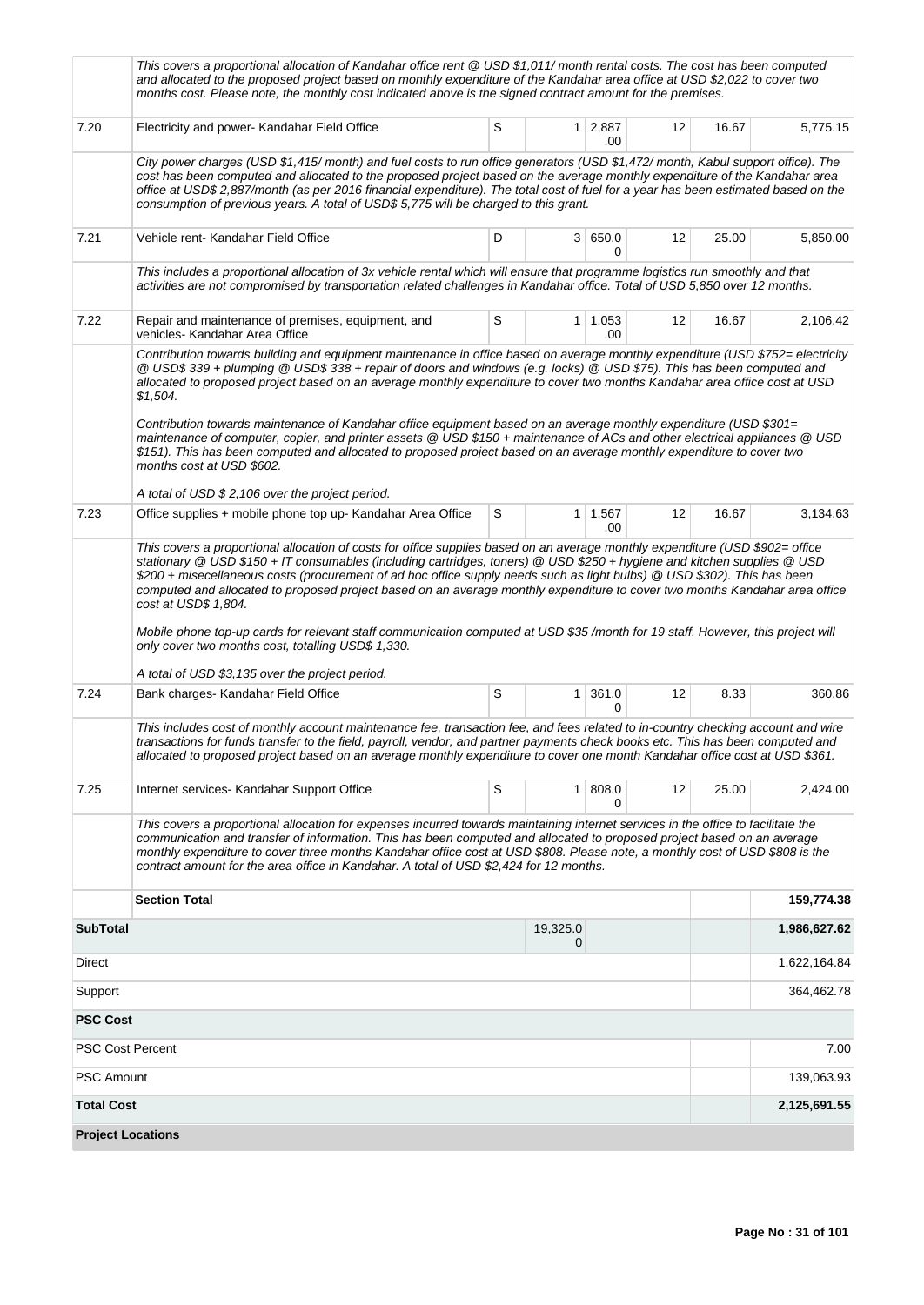| Women<br><b>Boys</b><br>Girls $\vert$<br><b>Total</b><br>Men<br>Kabul -> Kabul<br>63<br>97<br>1<br>60<br>94<br>314 Activity 2.1.1 : Information services on protection<br>rights.<br>For displaced women and men to understand<br>their rights, to be aware that a protection violation<br>has even occurred, and that they might be able<br>to seek a solution or remedy, information<br>provision or awareness raising is often needed to<br>begin with. In relation to HLP, this includes<br>providing information on women's inheritance<br>rights under the Shari'a and national law, which<br>many men and women often are not aware of. It<br>also includes information on the right to adequate<br>housing, and options for where and how to take<br>cases for adjudication.<br>Information is disseminated in a number of ways,<br>including brochures at border points and<br>encashment centres and posters. These are<br>almost always accompanied by a brief face-to-<br>face explanation by female and male ICLA staff<br>of NRC's work and ICLA's areas of focus in small<br>groups in the community. Information provision<br>or awareness-raising is also required with<br>regards to legal identity and the impact of lacking<br>civil documentation, especially for women, boys<br>and girls, such as tazkera, birth, and marriage<br>certificates.<br>ICLA, in its community visits, outreach missions,<br>and work at community centres, will also provide<br>information on how beneficiaries can access<br>essential services, including in response to<br>protection violations such as gender-based<br>violence. They will also receive basic information<br>on which organisations can help them with<br>particular matters, and how they obtain<br>assistance.<br>Activity 2.1.2 : Counselling on HLP rights and<br>dispute resolution.<br>Counselling within the ICLA programme is the<br>provision of advice and legal analysis specifically<br>targeted to a case. It goes beyond merely<br>generic information provision, but tailoring the<br>information and analysis provided to the facts of<br>a particular case. It empowers women and men<br>beneficiaries to take action themselves, where<br>this is possible. For HLP cases this means<br>providing advice on the specific HLP case or set<br>of rights the beneficiary is faced with, and what<br>concrete steps they can take to deal with this<br>protection concern. For women beneficiaries, this<br>includes specific advice and assistance relating<br>to the possible cultural. Legal, and social barriers<br>faced by displaced women and girls trying to<br>claim their HLP rights in Afghanistan.<br>Activity 2.1.3 : Counselling on legal identity,<br>including civil documentation.<br>Counselling LCD cases means providing tailored<br>information on how a client can obtain the<br>particular form of civil documentation they seek,<br>and the steps to go about it. This is normally<br>carried out through explaining the more complex<br>procedures and requirements for obtaining the<br>civil documents and then referring the client to<br>specific government departments who deal with<br>such matters. For the most part, NRC will aim to<br>empower beneficiaries to go ahead and claim<br>their rights themselves as a result of counselling,<br>though it will also explain and help to mitigate the<br>specific barriers for women IDPs trying to obtain<br>tazkera, or women headed-households.<br>However, in cases of extreme vulnerability, | <b>Location</b> | <b>Estimated</b><br>percentage<br>of budget<br>for each<br><b>location</b> | Estimated number of beneficiaries | for each location |  | <b>Activity Name</b> |
|--------------------------------------------------------------------------------------------------------------------------------------------------------------------------------------------------------------------------------------------------------------------------------------------------------------------------------------------------------------------------------------------------------------------------------------------------------------------------------------------------------------------------------------------------------------------------------------------------------------------------------------------------------------------------------------------------------------------------------------------------------------------------------------------------------------------------------------------------------------------------------------------------------------------------------------------------------------------------------------------------------------------------------------------------------------------------------------------------------------------------------------------------------------------------------------------------------------------------------------------------------------------------------------------------------------------------------------------------------------------------------------------------------------------------------------------------------------------------------------------------------------------------------------------------------------------------------------------------------------------------------------------------------------------------------------------------------------------------------------------------------------------------------------------------------------------------------------------------------------------------------------------------------------------------------------------------------------------------------------------------------------------------------------------------------------------------------------------------------------------------------------------------------------------------------------------------------------------------------------------------------------------------------------------------------------------------------------------------------------------------------------------------------------------------------------------------------------------------------------------------------------------------------------------------------------------------------------------------------------------------------------------------------------------------------------------------------------------------------------------------------------------------------------------------------------------------------------------------------------------------------------------------------------------------------------------------------------------------------------------------------------------------------------------------------------------------------------------------------------------------------------------------------------------------------------------------------------------------------------------------------------------------------------------------------------------------------------------------------------------------------------------------------------------------------------------------------------------------------------------------------------------------------------------------------------------------|-----------------|----------------------------------------------------------------------------|-----------------------------------|-------------------|--|----------------------|
|                                                                                                                                                                                                                                                                                                                                                                                                                                                                                                                                                                                                                                                                                                                                                                                                                                                                                                                                                                                                                                                                                                                                                                                                                                                                                                                                                                                                                                                                                                                                                                                                                                                                                                                                                                                                                                                                                                                                                                                                                                                                                                                                                                                                                                                                                                                                                                                                                                                                                                                                                                                                                                                                                                                                                                                                                                                                                                                                                                                                                                                                                                                                                                                                                                                                                                                                                                                                                                                                                                                                                                          |                 |                                                                            |                                   |                   |  |                      |
|                                                                                                                                                                                                                                                                                                                                                                                                                                                                                                                                                                                                                                                                                                                                                                                                                                                                                                                                                                                                                                                                                                                                                                                                                                                                                                                                                                                                                                                                                                                                                                                                                                                                                                                                                                                                                                                                                                                                                                                                                                                                                                                                                                                                                                                                                                                                                                                                                                                                                                                                                                                                                                                                                                                                                                                                                                                                                                                                                                                                                                                                                                                                                                                                                                                                                                                                                                                                                                                                                                                                                                          |                 |                                                                            |                                   |                   |  |                      |
|                                                                                                                                                                                                                                                                                                                                                                                                                                                                                                                                                                                                                                                                                                                                                                                                                                                                                                                                                                                                                                                                                                                                                                                                                                                                                                                                                                                                                                                                                                                                                                                                                                                                                                                                                                                                                                                                                                                                                                                                                                                                                                                                                                                                                                                                                                                                                                                                                                                                                                                                                                                                                                                                                                                                                                                                                                                                                                                                                                                                                                                                                                                                                                                                                                                                                                                                                                                                                                                                                                                                                                          |                 |                                                                            |                                   |                   |  |                      |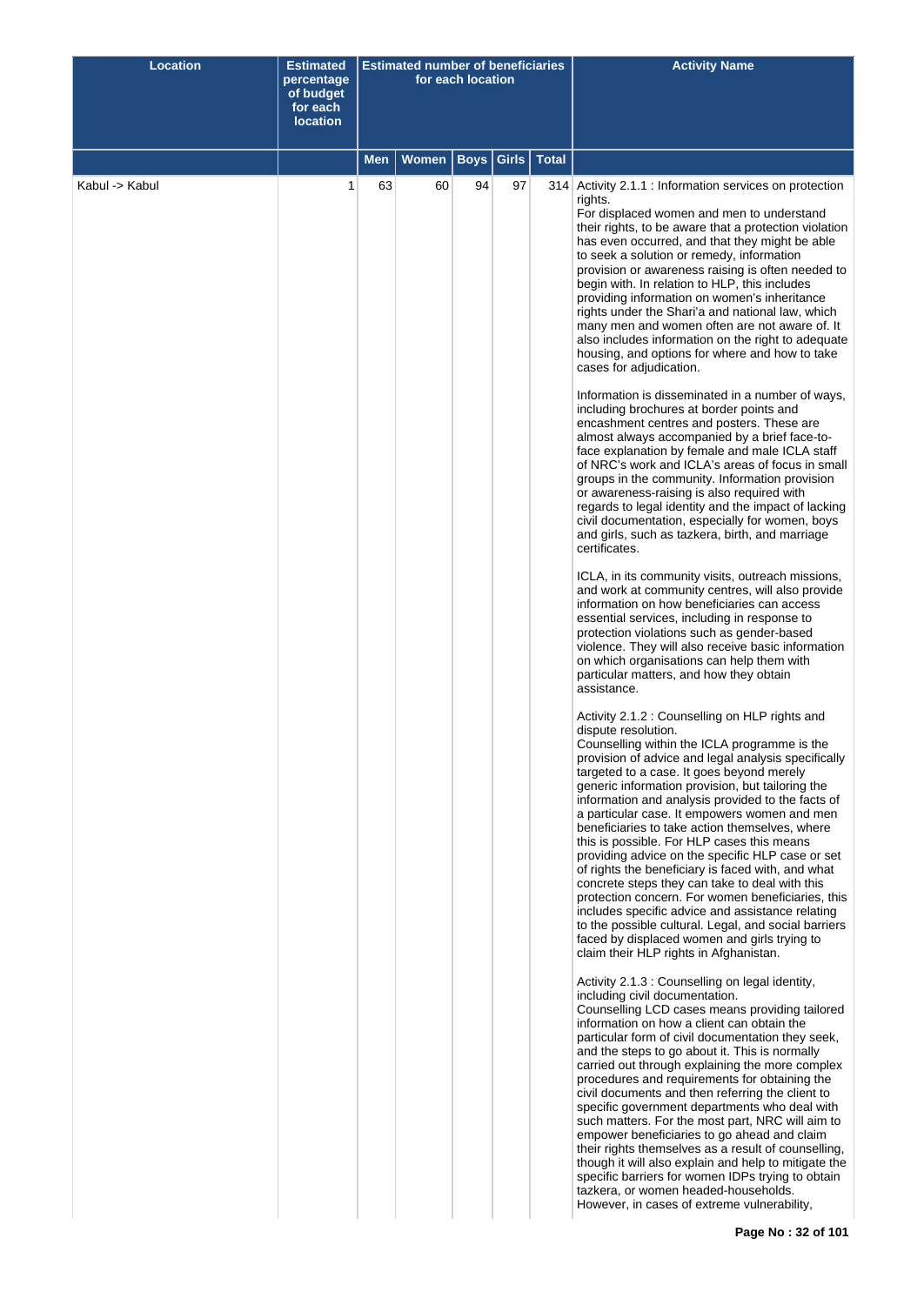where specific physical and cultural barriers may exist, including for women, elderly and disabled people, counselling may also lead to direct legal assistance.

Activity 2.1.4 : Legal assistance for HLP cases. As a modality, NRC uses legal assistance where the beneficiary is not able to fully action the case themselves for a variety of reasons. It thus entails a degree of direct assistance- whether accompanying a beneficiary to court, or representing them, providing written legal analysis to the court on their behalf, or filling out complicated forms. For a legal assistance, a legally trained Officer first registers and reviews a potential case. This includes assessing the acceptability of the case in terms of the vulnerability of the client and the nature of the claim. The client, together with ICLA staff, will then select the preferred legal process, that is formal or informal, and where appropriate, a combination of the two. NRC ICLA staff will then interview witnesses and/or verify documents in order to build a case. If a case is to be resolved through the traditional dispute resolution system – as if often preferred by women claimants – NRC will often directly approach the head of the target community Shura and stay involved as an advocate and advisor. The amount of time between registration and resolution of a case varies significantly depending on the type of case and the preferred legal process; for property law cases, this can be between two months to more than a year.

Activity 2.1.5 : Legal assistance for LCD cases. In line with the framework described for HLP cases above, legal assistance is used where the beneficiary is not able to fully action the case themselves for a variety of reasons. In instances of LCD, this may involve ICLA staff helping illiterate beneficiaries to fill out complicated administrative forms and accompanying them to the Population Registration Department (PRD). In other cases, it involves direct advocacy and involvement at the local PRD to ensure staff are meeting their obligations under the legal framework for issuing tazkera, including to women, boys, and girls.

Activity 2.1.6 : Referrals for essential and protection services.

ICLA staff regularly make referrals to appropriate external providers, as well as internally to NRC's Shelter and Education teams. NRC's Emergency Response team, together with the ICLA and Shelter team map out external protection service providers for each operational area to form a referral matrix, particularly for individual protection assistance.

In addition, the NRC ICLA programme has developed a referral matrix with key GBV actors in the East region, given there is currently no active GBV sub-cluster there. This better enables ICLA staff to make referrals in such cases, but also for the other actors to refer HLP and LCD protection issues. The actors in this matrix include the Organisation for Human Welfare, the International Medical Corps, the Directorate of Women's Affairs, the Afghanistan Independent Human Rights Commission, and Physiotherapy and Rehabilitation Services for Afghanistan (PARSA). As per NRC's global Data Protection Policy, informed consent must be obtained before such referrals are made, and ICLA's legally trained staff take great care in maintain confidentiality of beneficiaries.

Activity 2.2.1 : Community sensitizations for rights-holders. NRC provides what are called 'community

sensitizations', a half to one-day course for male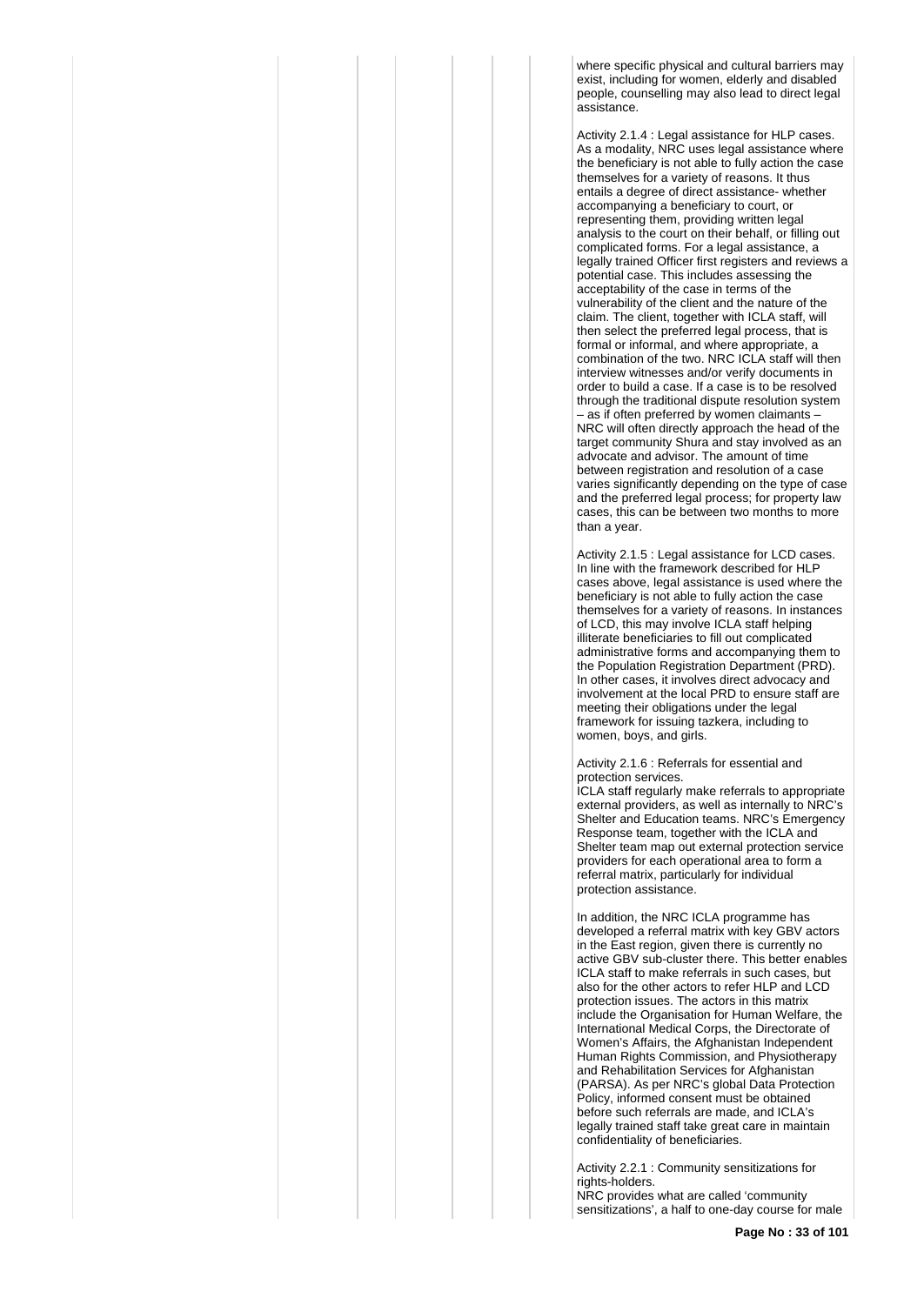|                  |              |    |    |    |    | and women community members on a range of<br>protection issues, including HLP, LCD, and<br>access to essential services, all on the same<br>occasion. These provide more detailed<br>information and awareness than the short<br>information sessions, including on women's<br>inheritance rights. The community sensitization<br>sessions are also used to identify potential<br>participants or beneficiaries for further ICLA<br>services.<br>Activity 2.2.2: Training sessions for duty-bearers<br>and third party decision-makers.<br>Another strategy NRC employs to support the<br>creation of a protection-conducive environment<br>for HLP and LCD protection cases is conducting<br>training for members of state and informal<br>systems, such as the Shura and Jirga, including<br>women's shuras or Community Development<br>Councils (CDCs). NRC provides training to these<br>actors on HLP rights in order to increase<br>understanding and enforcement of such rights in<br>adjudication processes.<br>NRC's ICLA team will conduct one to three-day<br>training sessions on HLP rights, with a strong<br>focus on women's HLP rights, as well as<br>advanced trainings over a three to five-day<br>period. At times, LCD issues are also included in<br>these trainings, particularly when participants are<br>involved with the process of issuing tazkera (for<br>example, staff from the Population Registration<br>Department).<br>Surveys on participants' knowledge are<br>conducted before and after the trainings to<br>measure change and impact.                                                                                                                                                                                                                                                                                                                                                                                |
|------------------|--------------|----|----|----|----|-------------------------------------------------------------------------------------------------------------------------------------------------------------------------------------------------------------------------------------------------------------------------------------------------------------------------------------------------------------------------------------------------------------------------------------------------------------------------------------------------------------------------------------------------------------------------------------------------------------------------------------------------------------------------------------------------------------------------------------------------------------------------------------------------------------------------------------------------------------------------------------------------------------------------------------------------------------------------------------------------------------------------------------------------------------------------------------------------------------------------------------------------------------------------------------------------------------------------------------------------------------------------------------------------------------------------------------------------------------------------------------------------------------------------------------------------------------------------------------------------------------------------------------------------------------------------------------------------------------------------------------------------------------------------------------------------------------------------------------------------------------------------------------------------------------------------------------------------------------------------------------------------------------------------------------------------------------|
| Kabul -> Bagrami | $\mathbf{1}$ | 63 | 60 | 94 | 97 | 314 Activity 2.1.1 : Information services on protection<br>rights.<br>For displaced women and men to understand<br>their rights, to be aware that a protection violation<br>has even occurred, and that they might be able<br>to seek a solution or remedy, information<br>provision or awareness raising is often needed to<br>begin with. In relation to HLP, this includes<br>providing information on women's inheritance<br>rights under the Shari'a and national law, which<br>many men and women often are not aware of. It<br>also includes information on the right to adequate<br>housing, and options for where and how to take<br>cases for adjudication.<br>Information is disseminated in a number of ways,<br>including brochures at border points and<br>encashment centres and posters. These are<br>almost always accompanied by a brief face-to-<br>face explanation by female and male ICLA staff<br>of NRC's work and ICLA's areas of focus in small<br>groups in the community. Information provision<br>or awareness-raising is also required with<br>regards to legal identity and the impact of lacking<br>civil documentation, especially for women, boys<br>and girls, such as tazkera, birth, and marriage<br>certificates.<br>ICLA, in its community visits, outreach missions,<br>and work at community centres, will also provide<br>information on how beneficiaries can access<br>essential services, including in response to<br>protection violations such as gender-based<br>violence. They will also receive basic information<br>on which organisations can help them with<br>particular matters, and how they obtain<br>assistance.<br>Activity 2.1.2 : Counselling on HLP rights and<br>dispute resolution.<br>Counselling within the ICLA programme is the<br>provision of advice and legal analysis specifically<br>targeted to a case. It goes beyond merely<br>generic information provision, but tailoring the |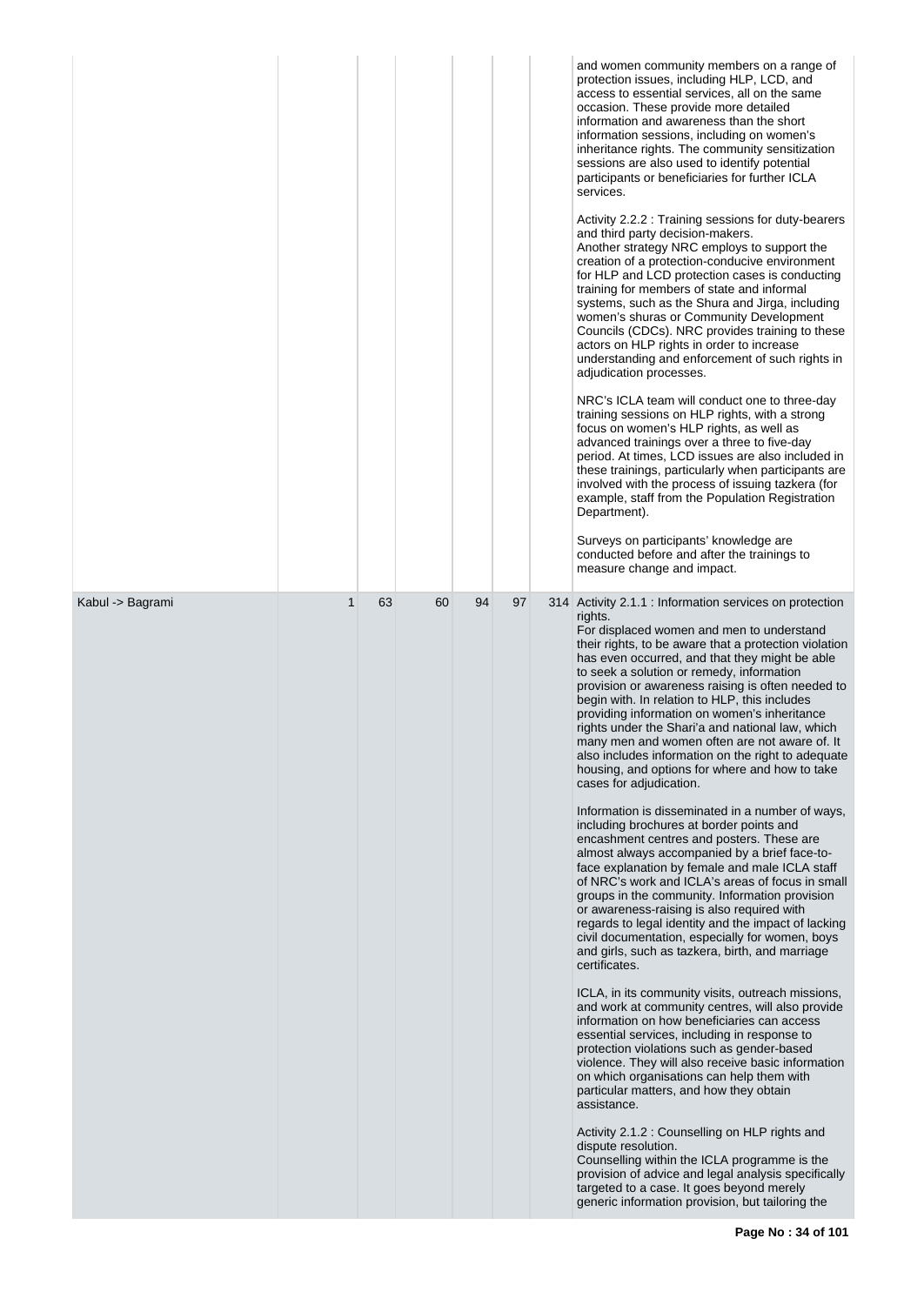information and analysis provided to the facts of a particular case. It empowers women and men beneficiaries to take action themselves, where this is possible. For HLP cases this means providing advice on the specific HLP case or set of rights the beneficiary is faced with, and what concrete steps they can take to deal with this protection concern. For women beneficiaries, this includes specific advice and assistance relating to the possible cultural. Legal, and social barriers faced by displaced women and girls trying to claim their HLP rights in Afghanistan.

Activity 2.1.3 : Counselling on legal identity, including civil documentation.

Counselling LCD cases means providing tailored information on how a client can obtain the particular form of civil documentation they seek, and the steps to go about it. This is normally carried out through explaining the more complex procedures and requirements for obtaining the civil documents and then referring the client to specific government departments who deal with such matters. For the most part, NRC will aim to empower beneficiaries to go ahead and claim their rights themselves as a result of counselling, though it will also explain and help to mitigate the specific barriers for women IDPs trying to obtain tazkera, or women headed-households. However, in cases of extreme vulnerability, where specific physical and cultural barriers may exist, including for women, elderly and disabled people, counselling may also lead to direct legal assistance.

Activity 2.1.4 : Legal assistance for HLP cases. As a modality, NRC uses legal assistance where the beneficiary is not able to fully action the case themselves for a variety of reasons. It thus entails a degree of direct assistance- whether accompanying a beneficiary to court, or representing them, providing written legal analysis to the court on their behalf, or filling out complicated forms. For a legal assistance, a legally trained Officer first registers and reviews a potential case. This includes assessing the acceptability of the case in terms of the vulnerability of the client and the nature of the claim. The client, together with ICLA staff, will then select the preferred legal process, that is formal or informal, and where appropriate, a combination of the two. NRC ICLA staff will then interview witnesses and/or verify documents in order to build a case. If a case is to be resolved through the traditional dispute resolution system – as if often preferred by women claimants – NRC will often directly approach the head of the target community Shura and stay involved as an advocate and advisor. The amount of time between registration and resolution of a case varies significantly depending on the type of case and the preferred legal process; for property law cases, this can be between two months to more than a year.

Activity 2.1.5 : Legal assistance for LCD cases. In line with the framework described for HLP cases above, legal assistance is used where the beneficiary is not able to fully action the case themselves for a variety of reasons. In instances of LCD, this may involve ICLA staff helping illiterate beneficiaries to fill out complicated administrative forms and accompanying them to the Population Registration Department (PRD). In other cases, it involves direct advocacy and involvement at the local PRD to ensure staff are meeting their obligations under the legal framework for issuing tazkera, including to women, boys, and girls.

Activity 2.1.6 : Referrals for essential and protection services. ICLA staff regularly make referrals to appropriate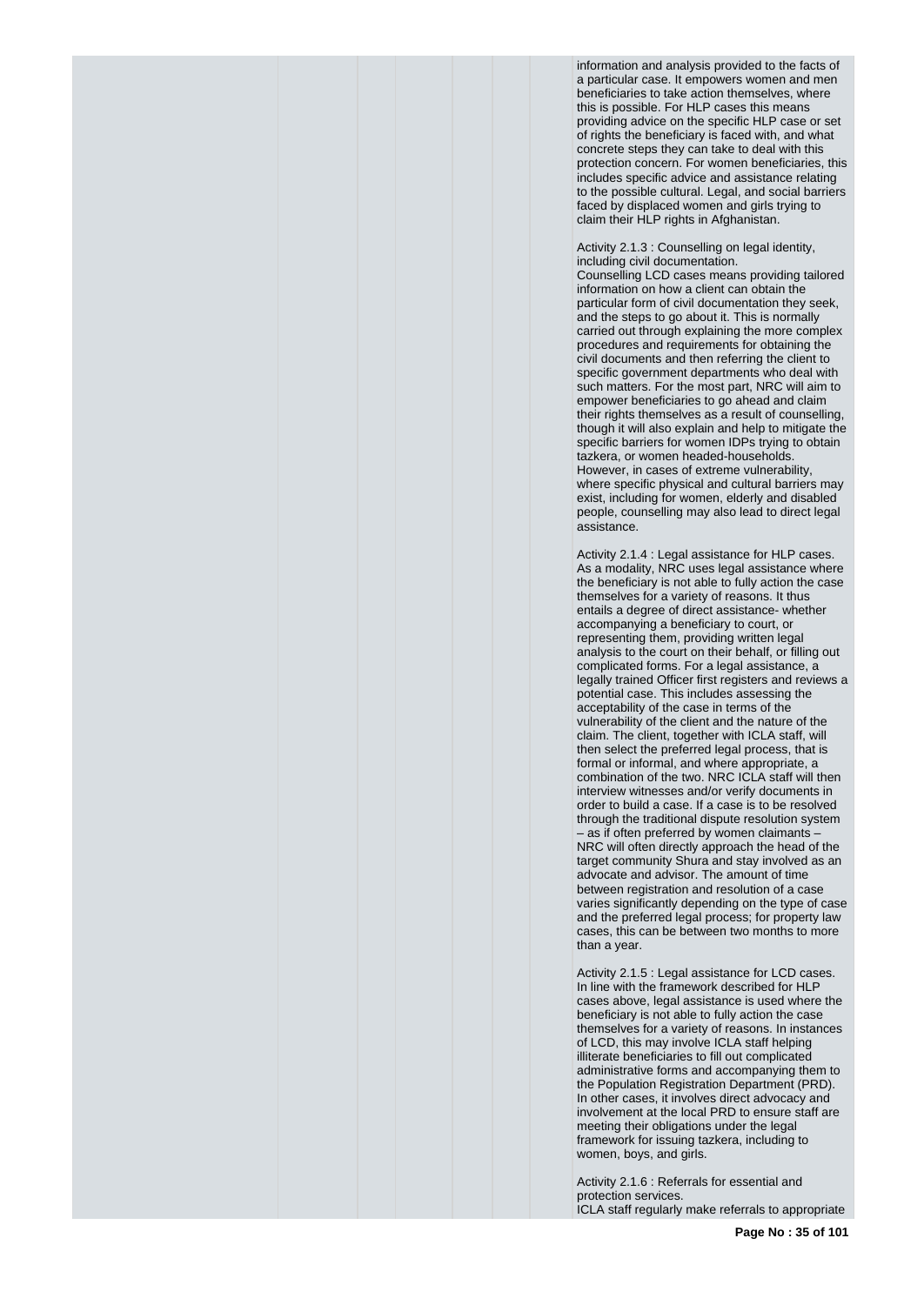external providers, as well as internally to NRC's Shelter and Education teams. NRC's Emergency Response team, together with the ICLA and Shelter team map out external protection service providers for each operational area to form a referral matrix, particularly for individual protection assistance.

In addition, the NRC ICLA programme has developed a referral matrix with key GBV actors in the East region, given there is currently no active GBV sub-cluster there. This better enables ICLA staff to make referrals in such cases, but also for the other actors to refer HLP and LCD protection issues. The actors in this matrix include the Organisation for Human Welfare, the International Medical Corps, the Directorate of Women's Affairs, the Afghanistan Independent Human Rights Commission, and Physiotherapy and Rehabilitation Services for Afghanistan (PARSA). As per NRC's global Data Protection Policy, informed consent must be obtained before such referrals are made, and ICLA's legally trained staff take great care in maintain confidentiality of beneficiaries.

Activity 2.2.1 : Community sensitizations for rights-holders.

NRC provides what are called 'community sensitizations', a half to one-day course for male and women community members on a range of protection issues, including HLP, LCD, and access to essential services, all on the same occasion. These provide more detailed information and awareness than the short information sessions, including on women's inheritance rights. The community sensitization sessions are also used to identify potential participants or beneficiaries for further ICLA services.

Activity 2.2.2 : Training sessions for duty-bearers and third party decision-makers. Another strategy NRC employs to support the creation of a protection-conducive environment for HLP and LCD protection cases is conducting training for members of state and informal systems, such as the Shura and Jirga, including women's shuras or Community Development Councils (CDCs). NRC provides training to these actors on HLP rights in order to increase understanding and enforcement of such rights in adjudication processes.

NRC's ICLA team will conduct one to three-day training sessions on HLP rights, with a strong focus on women's HLP rights, as well as advanced trainings over a three to five-day period. At times, LCD issues are also included in these trainings, particularly when participants are involved with the process of issuing tazkera (for example, staff from the Population Registration Department).

Surveys on participants' knowledge are conducted before and after the trainings to measure change and impact.

| Nangarhar -> Jalalabad | 2 | 63 | 60 | 94 | 97 | 314 Activity 2.1.1 : Information services on protection<br>rights.<br>For displaced women and men to understand<br>their rights, to be aware that a protection violation<br>has even occurred, and that they might be able<br>to seek a solution or remedy, information<br>provision or awareness raising is often needed to<br>begin with. In relation to HLP, this includes<br>providing information on women's inheritance<br>rights under the Shari'a and national law, which<br>many men and women often are not aware of. It<br>also includes information on the right to adequate<br>housing, and options for where and how to take<br>cases for adjudication. |
|------------------------|---|----|----|----|----|-----------------------------------------------------------------------------------------------------------------------------------------------------------------------------------------------------------------------------------------------------------------------------------------------------------------------------------------------------------------------------------------------------------------------------------------------------------------------------------------------------------------------------------------------------------------------------------------------------------------------------------------------------------------------|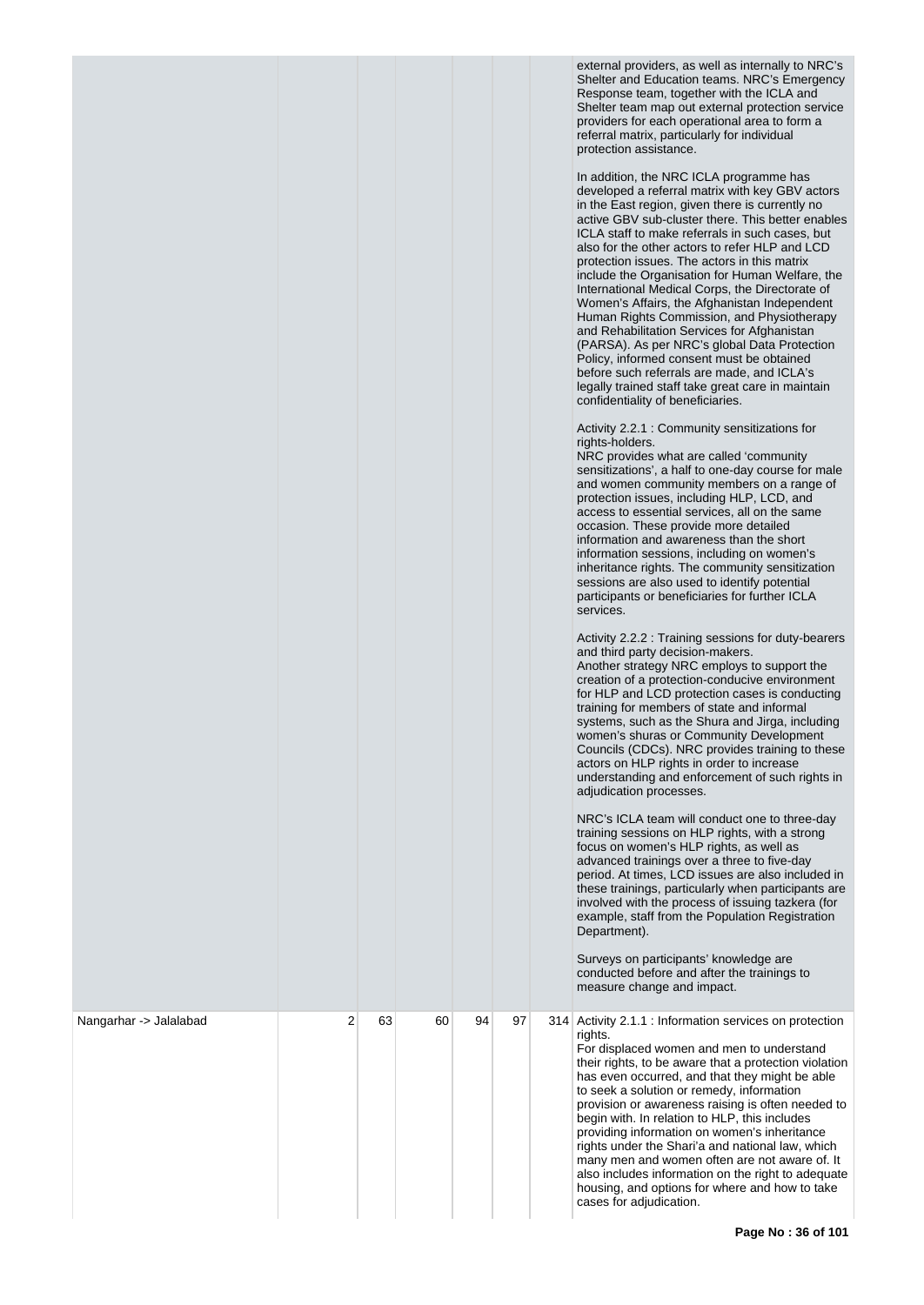Information is disseminated in a number of ways, including brochures at border points and encashment centres and posters. These are almost always accompanied by a brief face-toface explanation by female and male ICLA staff of NRC's work and ICLA's areas of focus in small groups in the community. Information provision or awareness-raising is also required with regards to legal identity and the impact of lacking civil documentation, especially for women, boys and girls, such as tazkera, birth, and marriage certificates.

ICLA, in its community visits, outreach missions, and work at community centres, will also provide information on how beneficiaries can access essential services, including in response to protection violations such as gender-based violence. They will also receive basic information on which organisations can help them with particular matters, and how they obtain assistance.

Activity 2.1.2 : Counselling on HLP rights and dispute resolution.

Counselling within the ICLA programme is the provision of advice and legal analysis specifically targeted to a case. It goes beyond merely generic information provision, but tailoring the information and analysis provided to the facts of a particular case. It empowers women and men beneficiaries to take action themselves, where this is possible. For HLP cases this means providing advice on the specific HLP case or set of rights the beneficiary is faced with, and what concrete steps they can take to deal with this protection concern. For women beneficiaries, this includes specific advice and assistance relating to the possible cultural. Legal, and social barriers faced by displaced women and girls trying to claim their HLP rights in Afghanistan.

Activity 2.1.3 : Counselling on legal identity, including civil documentation.

Counselling LCD cases means providing tailored information on how a client can obtain the particular form of civil documentation they seek, and the steps to go about it. This is normally carried out through explaining the more complex procedures and requirements for obtaining the civil documents and then referring the client to specific government departments who deal with such matters. For the most part, NRC will aim to empower beneficiaries to go ahead and claim their rights themselves as a result of counselling, though it will also explain and help to mitigate the specific barriers for women IDPs trying to obtain tazkera, or women headed-households. However, in cases of extreme vulnerability, where specific physical and cultural barriers may exist, including for women, elderly and disabled people, counselling may also lead to direct legal assistance.

Activity 2.1.4 : Legal assistance for HLP cases. As a modality, NRC uses legal assistance where the beneficiary is not able to fully action the case themselves for a variety of reasons. It thus entails a degree of direct assistance- whether accompanying a beneficiary to court, or representing them, providing written legal analysis to the court on their behalf, or filling out complicated forms. For a legal assistance, a legally trained Officer first registers and reviews a potential case. This includes assessing the acceptability of the case in terms of the vulnerability of the client and the nature of the claim. The client, together with ICLA staff, will then select the preferred legal process, that is formal or informal, and where appropriate, a combination of the two. NRC ICLA staff will then interview witnesses and/or verify documents in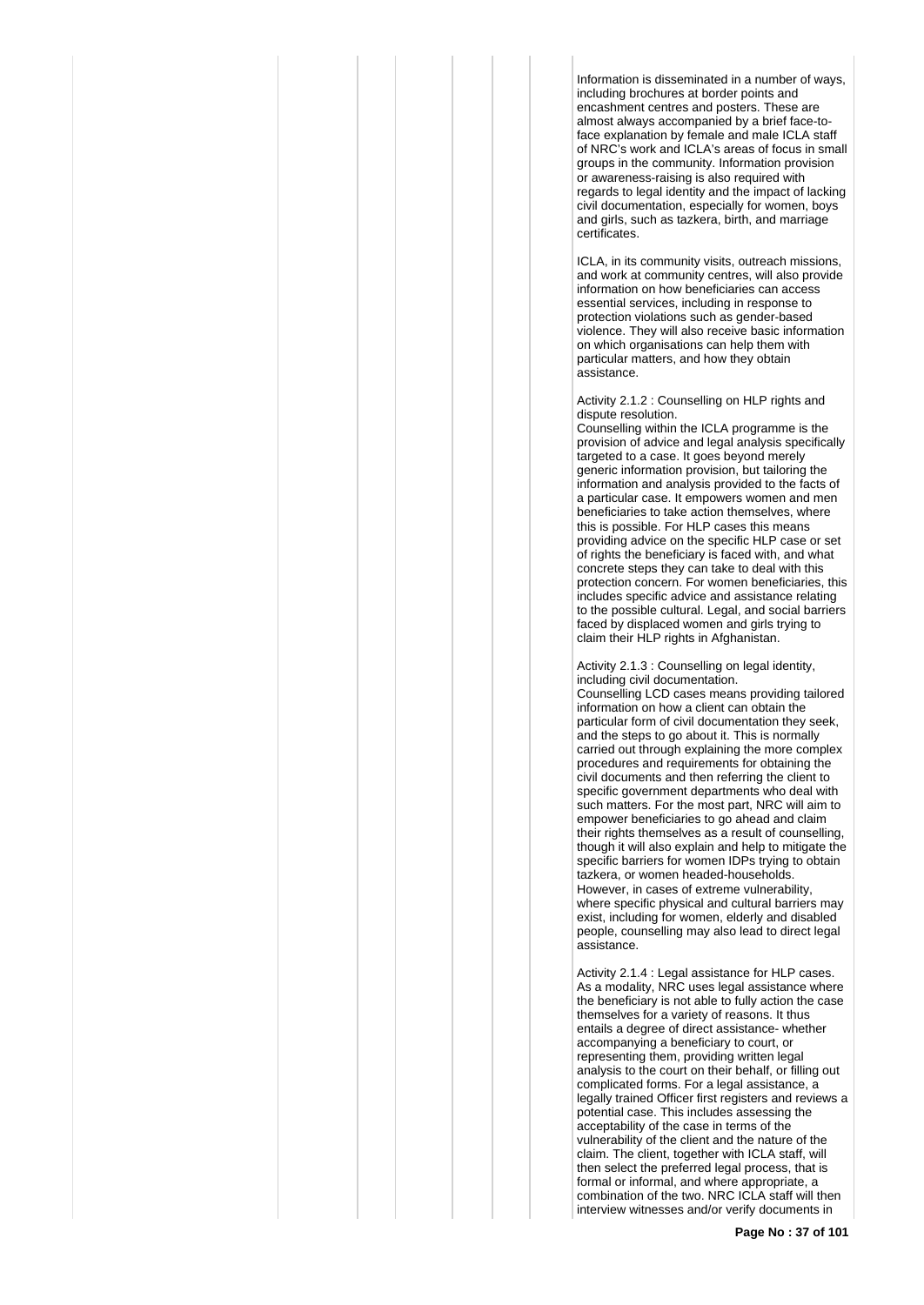order to build a case. If a case is to be resolved through the traditional dispute resolution system – as if often preferred by women claimants – NRC will often directly approach the head of the target community Shura and stay involved as an advocate and advisor. The amount of time between registration and resolution of a case varies significantly depending on the type of case and the preferred legal process; for property law cases, this can be between two months to more than a year.

Activity 2.1.5 : Legal assistance for LCD cases. In line with the framework described for HLP cases above, legal assistance is used where the beneficiary is not able to fully action the case themselves for a variety of reasons. In instances of LCD, this may involve ICLA staff helping illiterate beneficiaries to fill out complicated administrative forms and accompanying them to the Population Registration Department (PRD). In other cases, it involves direct advocacy and involvement at the local PRD to ensure staff are meeting their obligations under the legal framework for issuing tazkera, including to women, boys, and girls.

Activity 2.1.6 : Referrals for essential and protection services.

ICLA staff regularly make referrals to appropriate external providers, as well as internally to NRC's Shelter and Education teams. NRC's Emergency Response team, together with the ICLA and Shelter team map out external protection service providers for each operational area to form a referral matrix, particularly for individual protection assistance.

In addition, the NRC ICLA programme has developed a referral matrix with key GBV actors in the East region, given there is currently no active GBV sub-cluster there. This better enables ICLA staff to make referrals in such cases, but also for the other actors to refer HLP and LCD protection issues. The actors in this matrix include the Organisation for Human Welfare, the International Medical Corps, the Directorate of Women's Affairs, the Afghanistan Independent Human Rights Commission, and Physiotherapy and Rehabilitation Services for Afghanistan (PARSA). As per NRC's global Data Protection Policy, informed consent must be obtained before such referrals are made, and ICLA's legally trained staff take great care in maintain confidentiality of beneficiaries.

Activity 2.2.1 : Community sensitizations for rights-holders.

NRC provides what are called 'community sensitizations', a half to one-day course for male and women community members on a range of protection issues, including HLP, LCD, and access to essential services, all on the same occasion. These provide more detailed information and awareness than the short information sessions, including on women's inheritance rights. The community sensitization sessions are also used to identify potential participants or beneficiaries for further ICLA services.

Activity 2.2.2 : Training sessions for duty-bearers and third party decision-makers. Another strategy NRC employs to support the creation of a protection-conducive environment for HLP and LCD protection cases is conducting training for members of state and informal systems, such as the Shura and Jirga, including women's shuras or Community Development Councils (CDCs). NRC provides training to these actors on HLP rights in order to increase understanding and enforcement of such rights in adjudication processes.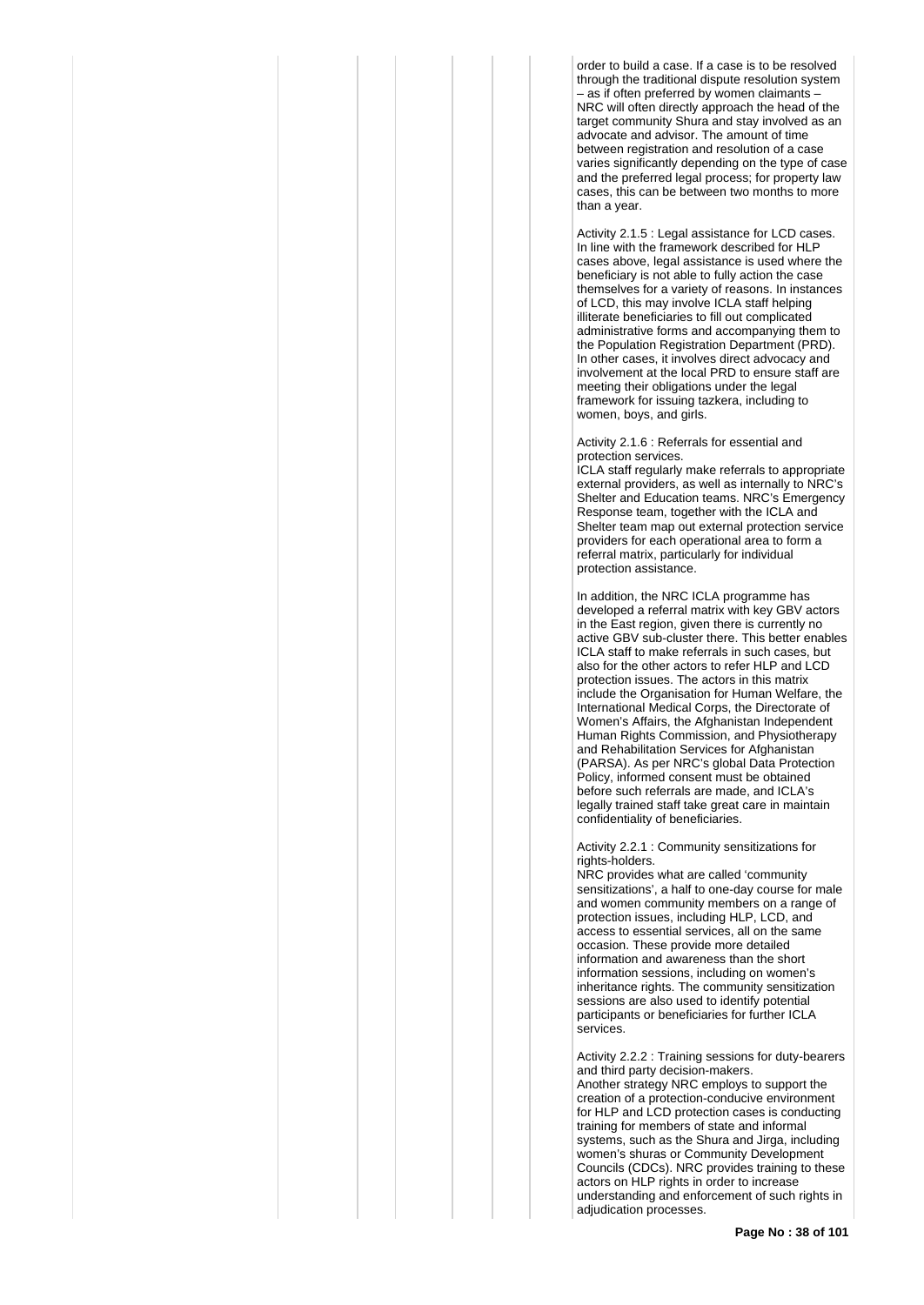|                     |    |     |                 |  | NRC's ICLA team will conduct one to three-day<br>training sessions on HLP rights, with a strong<br>focus on women's HLP rights, as well as<br>advanced trainings over a three to five-day<br>period. At times, LCD issues are also included in<br>these trainings, particularly when participants are<br>involved with the process of issuing tazkera (for<br>example, staff from the Population Registration<br>Department).<br>Surveys on participants' knowledge are<br>conducted before and after the trainings to<br>measure change and impact.                                                                                                                                                                                                                                                                                                                                                                                                                                                                                                                                                                                                                                                                                                                                                                                                                                                                                                                                                                                                                                                                                                                                                                                                                                                                                                                                                                                                                                                                                                                                                                                                                                                                                                                                                                                                                                                                                                                                                                                                                                                                                                                                                                                                                |
|---------------------|----|-----|-----------------|--|---------------------------------------------------------------------------------------------------------------------------------------------------------------------------------------------------------------------------------------------------------------------------------------------------------------------------------------------------------------------------------------------------------------------------------------------------------------------------------------------------------------------------------------------------------------------------------------------------------------------------------------------------------------------------------------------------------------------------------------------------------------------------------------------------------------------------------------------------------------------------------------------------------------------------------------------------------------------------------------------------------------------------------------------------------------------------------------------------------------------------------------------------------------------------------------------------------------------------------------------------------------------------------------------------------------------------------------------------------------------------------------------------------------------------------------------------------------------------------------------------------------------------------------------------------------------------------------------------------------------------------------------------------------------------------------------------------------------------------------------------------------------------------------------------------------------------------------------------------------------------------------------------------------------------------------------------------------------------------------------------------------------------------------------------------------------------------------------------------------------------------------------------------------------------------------------------------------------------------------------------------------------------------------------------------------------------------------------------------------------------------------------------------------------------------------------------------------------------------------------------------------------------------------------------------------------------------------------------------------------------------------------------------------------------------------------------------------------------------------------------------------------|
| Nangarhar -> Behsud | 15 | 167 | 192 1,240 1,234 |  | 2,833 Activity 1.1.1 : Community awareness raising and<br>enrolment campaigns.<br>Gender disaggregated community awareness<br>raising campaigns will be conducted to provide<br>more information about the project and enjoin<br>returnee parents to keep sending their children to<br>EiE classes. It will also facilitate the enrolment<br>campaign for refugee returnee and host<br>community children with particular emphasis on<br>the importance of keeping female students in EiE<br>classes. Female Community Mobilisers will also<br>launch additional enrolment campaigns through<br>house-to-house visits if deemed necessary.<br>Activity 1.1.1 : Household level emergency<br>assessment, beneficiary selection, and<br>verification for transitional shelters and single<br>family latrines.<br>NRC will target nine districts for full household-<br>level emergency shelter assessments (Rodat,<br>Kuz Kunar, Khogyani, Behsud, Surkhrod,<br>(Nangarhar) Asadabad, Narang, and Sawkia<br>(Kunar), and Qargha ee (Laghman) districts, with<br>sex and age disaggregated data. HEAT/ ERM<br>assessment tools will be used to verify<br>beneficiary households and assess their other<br>sectoral needs for further support through other<br>complementary grants.<br>Activity 1.1.2 : Sensitisation of target<br>beneficiaries.<br>Sensitization of target communities (outlining<br>project objectives, implementation methodology,<br>eligibility criteria, and selection criteria)-<br>conducted in each target location prior to<br>provision of support- is necessary in preparation<br>for beneficiary selection. Normal practice is for<br>community mobilisers to conduct 'problem tree'<br>activities with communities before moving into<br>sensitisation of the proposed shelter project, this<br>makes it easier to justify the use of eligibility<br>criteria. It is also an opportunity for the<br>community mobilisers to learn of the most<br>vulnerable cases (families) within the community-<br>this is normally most effective through the<br>women's Shura.<br>These sessions will also identify, with specialist<br>input from Community Liaison Officers from<br>NRC's Information, Counselling, and Legal<br>Assistance (ICLA) staff, issues linked to security<br>of tenure and households with requirements for<br>tripartite agreements to enable access to land for<br>the period.<br>Activity 1.1.2 : Selection of host community<br>schools for classroom extension.<br>In accordance with Do No Harm principles, and<br>to increase the absorption capacity of host<br>community schools in the communities affected<br>by the influx of the undocumented returnees,<br>NRC will support around 45 formal MoE schools |
|                     |    |     |                 |  | in Nangahar, Kunar, Laghman, and Kandahar<br>Provinces to implement classroom extension<br>programmes through TLS tents, benefiting at                                                                                                                                                                                                                                                                                                                                                                                                                                                                                                                                                                                                                                                                                                                                                                                                                                                                                                                                                                                                                                                                                                                                                                                                                                                                                                                                                                                                                                                                                                                                                                                                                                                                                                                                                                                                                                                                                                                                                                                                                                                                                                                                                                                                                                                                                                                                                                                                                                                                                                                                                                                                                              |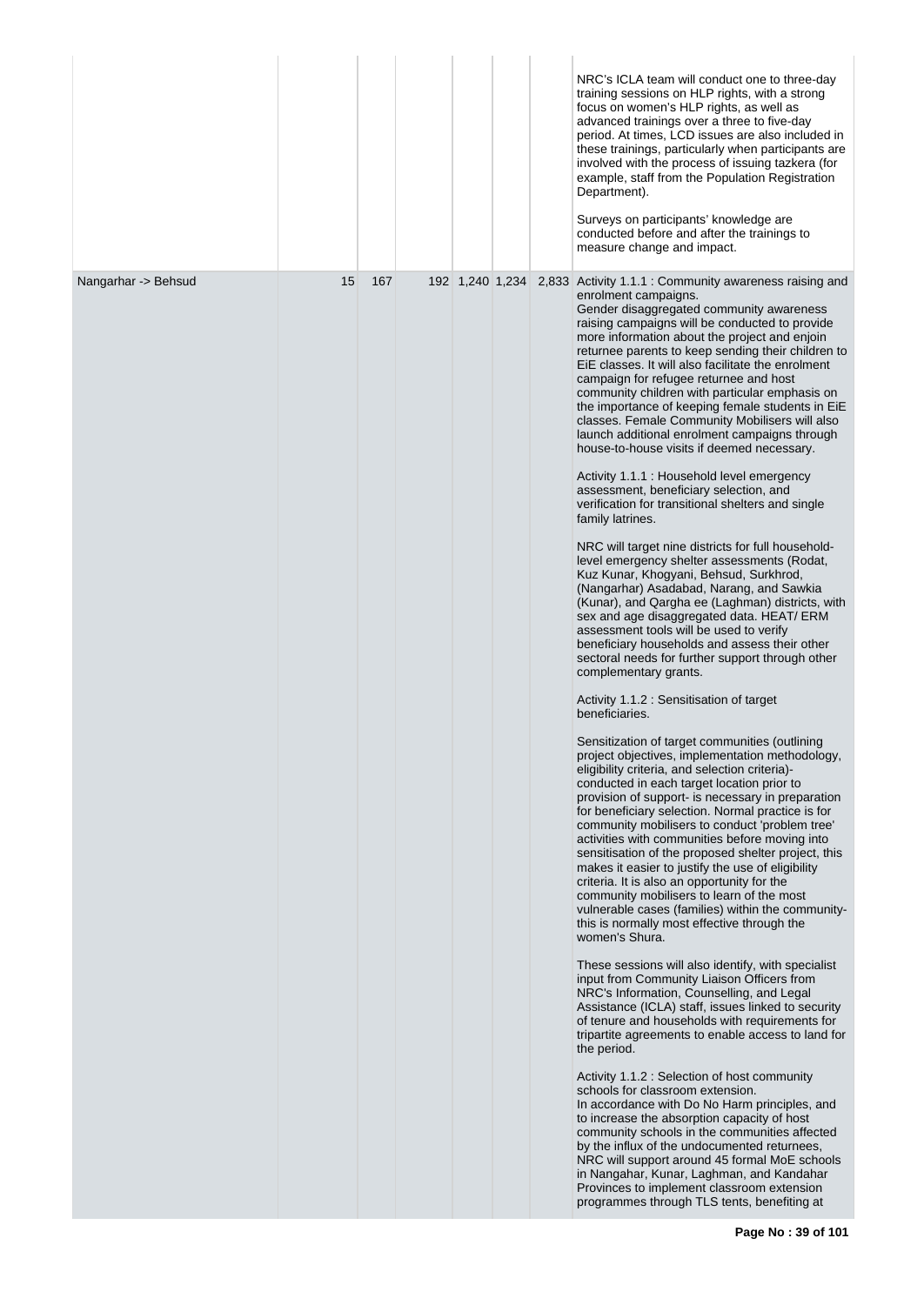least 7,200 male and female students. The selection of the target beneficiary schools will be coordinated with the MoE's Provincial/ District Education Departments (P/DED). One of the main criteria of beneficiary schools selection is the schools' proximity to high-returnee areas. NRC and the P/DED will conduct a joint assessment of the prospective schools and submit the list of proposed schools to NRC. The NRC Education team will then validate/ triangulate the assessment results and agree with P/DED on the final list of target schools.

Activity 1.1.3 : Setting up and running of the temporary EiE learning spaces. In order to provide a supportive and protective environment for returnee and host community children to learn, whilst enabling formal schools in high-returnee areas to enrol new returnee caseloads, NRC will establish temporary learning spaces under tents in order to expand the absorptive capacity of formal schools. One of the main activities is the procurement, transportation, and distribution of the temporary learning centres (45m2 all-purpose tents) across beneficiary formal schools. These will be assessed and selected in close coordination with the PED/DED.

Initial procurement and replenishment of the consumable classroom and learning supplies (art materials, flip-chart, markers, inks, paste/glue, tapes, stationary, text books etc.) will also be made as part of the setting up of the classrooms.

Activity 1.1.3 : Facilitation of tripartite agreements for access to land, as necessary. The NRC ICLA team in the East will facilitate tripartite agreements to ensure Housing, Land, and Property (HLP) rights in terms of security of tenure.

Activity 1.1.4 : Transitional shelter and singlefamily latrine assistance to all families. 1,000 transitional shelters, based upon a design of a 18m² (liveable space) (as per enclosed BoQ), and single-family latrines will be constructed with the assistance of the beneficiary family along with labour and transportation support.

Following feedback from current project beneficiaries that have received transitional shelters in Nangarhar, NRC will also provide building walls for the t-shelters in order to create the feeling of safety and provide further privacy, considering women and children are particularly vulnerable and exposed to protection risks in these settings. Recent project monitoring visits revealed that of the 48% of beneficiary households that have constructed walls themselves, 87% had taken out a loan to procure the construction materials.

Activity 1.1.4 : Recruitment and capacity building of EiE teachers.

A total of 160 male and female teacherspreferably from the returnee community- with a ratio of 1 teacher per 45 children will be recruited and trained before commencement of the EiE classes. Under this project, NRC will deliver formal training packages as well as provide additional (on the job) semi-structure capacity building (training/ orientation/ mentoring) to the teachers to further strengthen their capacities to facilitate the EiE learning process (day to day EiE classes). Whilst NRC will take the lead in facilitating the training of the teachers, P/DED will be involved in monitoring and providing additional support as needed. In addition, recruitment of qualified female teachers and the provision of additional support through additional trainings (as needed) will be implemented to encourage more female teachers.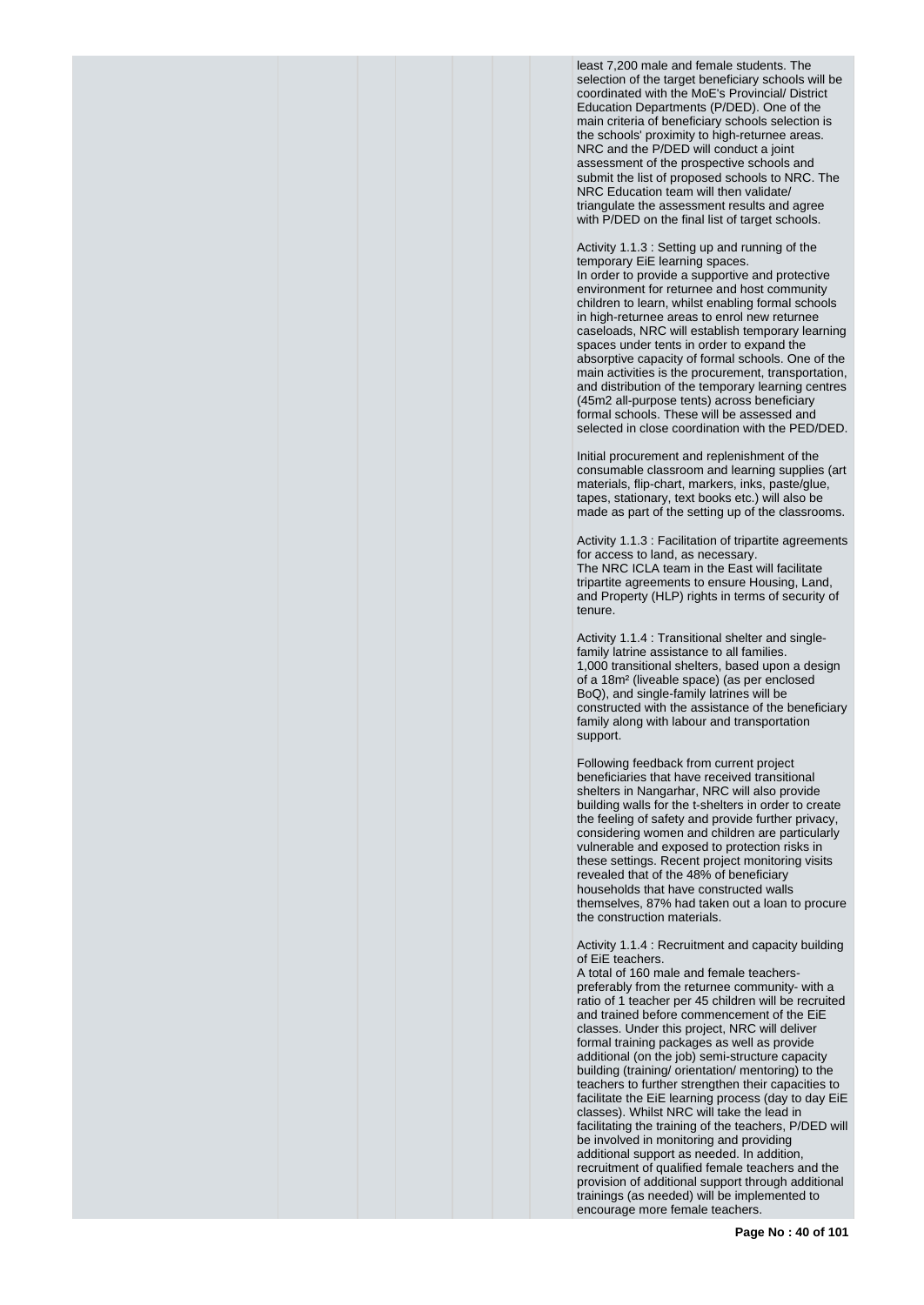The teachers will be under NRC's employment contract and will be paid according to NRC's salary scale for community-based education staff.

Activity 1.1.5 : Awareness raising on sustainable hygiene practices and distribution of hygiene kits.

As part of any durable shelter assistance, NRC always looks to provide access to sanitation facilities through the construction of a single family latrine for every shelter built. This is as health concern but more so as a gender consideration, as where household toilets do not exist, open defecation is often the norm - for women and girls this generally means outside of daylight hours.

To ensure the success of this intervention, NRC finds it necessary to provide the required hygiene items after hygiene promotion sessions are conducted. This is key as they are often considered non-essentials given the context of the displacement affected population. NRC will use its existing standardised hygiene training materials to raise awareness on proper hygiene and sanitation practices, which complies with UNICEF and RRD's standards.

Activity 1.1.5 : Procurement and distribution of classroom, teaching, and learning Kits. The kits are composed of basic school supplies to be used by learners during the EiE classes, and most of the materials in the kits are of consumable nature. Please see attached BoQ for details.

Procurement will take place in accordance with NRC standard procurement procedures and distributed to learners benefiting from the temporary learning spaces.

Activity 1.1.6 : Post-distribution monitoring. After the completion of the classes/ examinations, post-distribution monitoring exercises covering at least 10% of the students in each beneficiary formal school will be carried out within three months after distribution to gauge the utilization, quality, and appropriateness of the kits distributed.

Activity 1.1.6 : Post Distribution Monitoring (PDM).

NRC will carry out PDMs within one month of each cash assistance intervention sampling 10- 15% of beneficiaries in each location. A tailored CHF-ERM PDM tool will be used to collect data on timeliness and effectiveness of transitional shelters, through one PDM exercise conducted in each of the targeted districts. The monitoring team will visit and collect data from a randomly sampled group of project beneficiaries. If insecurity or other access related issues significantly affect implementation of PDMs in some locations, NRC will call sampled beneficiaries and collect data remotely. In addition, the NRC shelter team will conduct a satisfaction assessment during implementation with 15% of the 1,000 beneficiary households (i.e. 150 households, with particular focus on extremely vulnerable undocumented returnee households).

Activity 1.2.1 : Community sensitization on the planned project explaining design, modality, and implementation timeline.

This stage will be used to agree upon locations for latrine blocks and designation of gender usage. As beneficiary schools will be formal MoE schools hosting temporary learning spaces, design and locations will be assessed and agreed with the Headmaster and P/DED technical department. Construction of WASH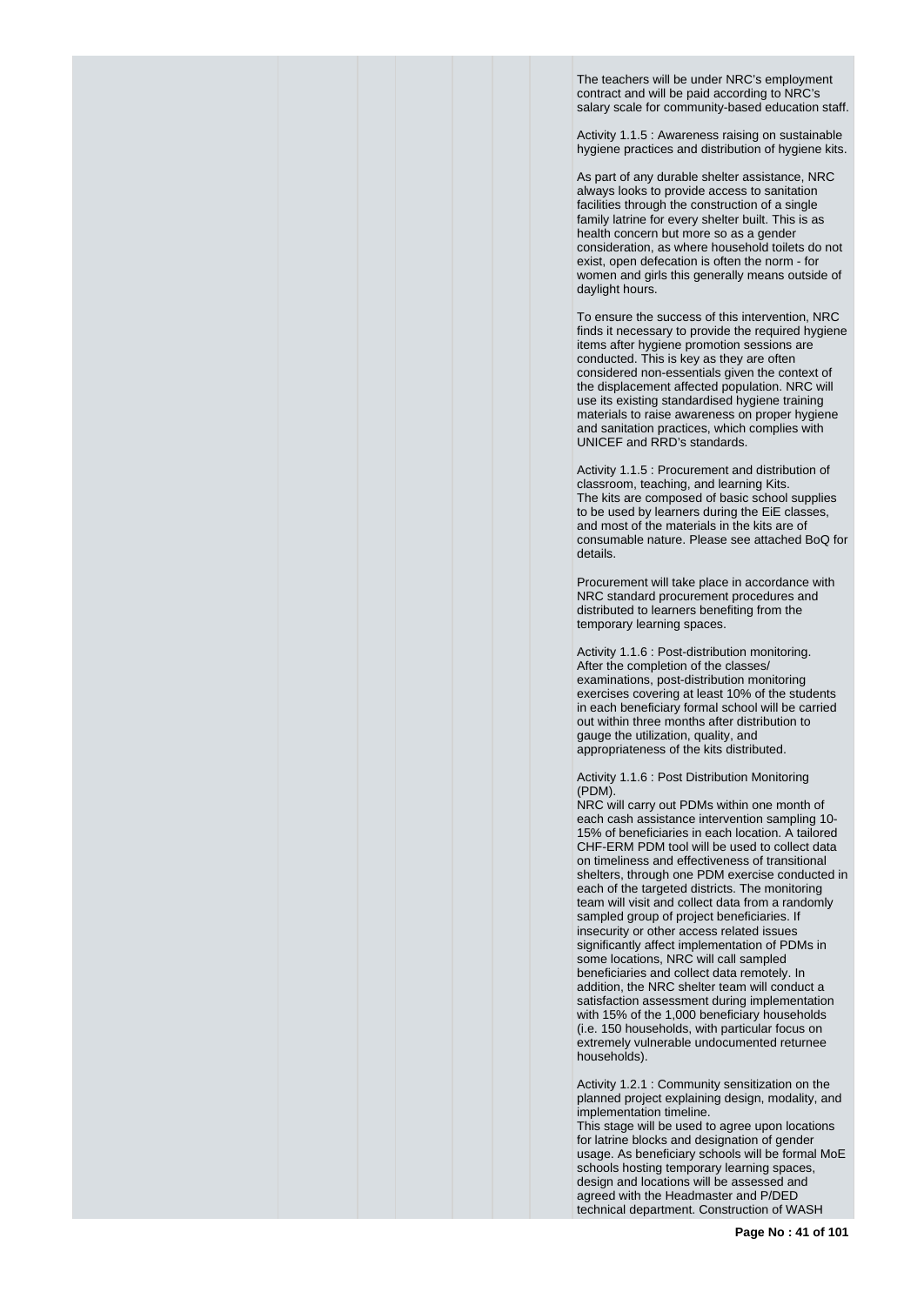facilities will commence once all key stakeholders agree upon locations and design.

Activity 1.2.2 : Procurement and delivery of construction materials.

The proposed project will provide 12 gendersegregated block latrines, some with access for People with Disability (PWD), at the governmental schools hosting the temporary learning spaces. The NRC WASH Engineer will complete PR approvals, supplier contacts, material delivery according to work plan, and material quality compliance, and assurance.

Activity 1.2.3 : Establishment of review committees with representatives from NRC and DED technical team.

The review committee will be involved in latrine blocks location identification and training for construction of latrines. This will contribute to ensure the latrines are not built where they can contaminate ground water. In cooperation with the relevant P/DED, school headmasters, female teachers, and existing parent groups, the NRC WASH team will demarcate specific locations of foundations for EiE block latrines. With the help of community shuras/ representatives, recruitment of skilled and unskilled labourers from the returnee communities will take place.

Activity 1.2.4 : Construction/ rehabilitation, completion, and formal handover of 15 gendersegregated and protection-sensitive block latrines across formal schools hosting temporary learning spaces. NRC's M&E and WASH team will monitor pre-construction stages, progress of material delivery, and construction for latrines throughout the project period, whilst the handover of facilities will be coordinated with elders and line departments. The NRC M&E team will produce a handover report once the formal handover is completed.

Activity 1.2.5 : Awareness raising on sustainable hygiene practices.

NRC's existing standardised hygiene training materials will be used to raise awareness on proper hygiene and sanitation practices, which complies with UNICEF and RRD's standards. The WASH team will prepare all the necessary materials and contents for delivery of hygiene promotion sessions to EiE teachers. The teachers will then cascade the trainings to the school children.

In addition, acknowledging the need to ensure availability of adequate hand washing facilities (with soap and clean water), and as access to safe water is essential to promote good hygiene practices, the NRC Education and WASH team will coordinate with other WASH actors in target areas to ensure adequate access to safe water and hygiene kits is available.

Activity 2.1.1 : Information services on protection rights.

For displaced women and men to understand their rights, to be aware that a protection violation has even occurred, and that they might be able to seek a solution or remedy, information provision or awareness raising is often needed to begin with. In relation to HLP, this includes providing information on women's inheritance rights under the Shari'a and national law, which many men and women often are not aware of. It also includes information on the right to adequate housing, and options for where and how to take cases for adjudication.

Information is disseminated in a number of ways, including brochures at border points and encashment centres and posters. These are almost always accompanied by a brief face-toface explanation by female and male ICLA staff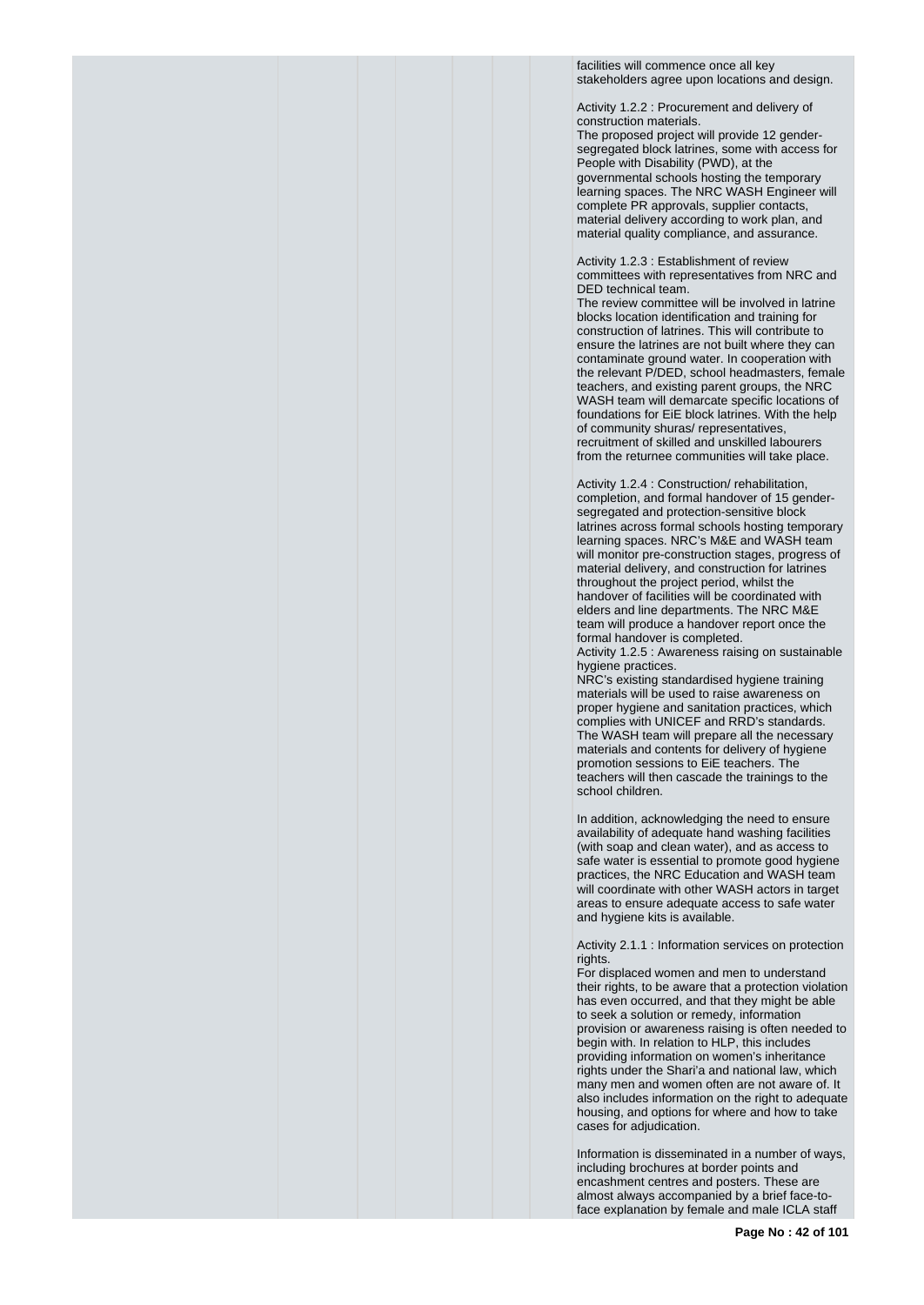|                       |    |     |     |     |     |       | of NRC's work and ICLA's areas of focus in small<br>groups in the community. Information provision<br>or awareness-raising is also required with<br>regards to legal identity and the impact of lacking<br>civil documentation, especially for women, boys<br>and girls, such as tazkera, birth, and marriage<br>certificates.<br>ICLA, in its community visits, outreach missions,<br>and work at community centres, will also provide<br>information on how beneficiaries can access<br>essential services, including in response to<br>protection violations such as gender-based<br>violence. They will also receive basic information<br>on which organisations can help them with<br>particular matters, and how they obtain<br>assistance.<br>Activity 2.1.2 : Counselling on HLP rights and<br>dispute resolution.<br>Counselling within the ICLA programme is the<br>provision of advice and legal analysis specifically<br>targeted to a case. It goes beyond merely<br>generic information provision, but tailoring the<br>information and analysis provided to the facts of<br>a particular case. It empowers women and men<br>beneficiaries to take action themselves, where<br>this is possible. For HLP cases this means<br>providing advice on the specific HLP case or set<br>of rights the beneficiary is faced with, and what<br>concrete steps they can take to deal with this<br>protection concern. For women beneficiaries, this<br>includes specific advice and assistance relating<br>to the possible cultural. Legal, and social barriers<br>faced by displaced women and girls trying to<br>claim their HLP rights in Afghanistan.<br>Activity 2.1.3 : Counselling on legal identity,<br>including civil documentation.<br>Counselling LCD cases means providing tailored<br>information on how a client can obtain the<br>particular form of civil documentation they seek,<br>and the steps to go about it. This is normally<br>carried out through explaining the more complex<br>procedures and requirements for obtaining the<br>civil documents and then referring the client to<br>specific government departments who deal with<br>such matters. For the most part, NRC will aim to<br>empower beneficiaries to go ahead and claim<br>their rights themselves as a result of counselling,<br>though it will also explain and help to mitigate the<br>specific barriers for women IDPs trying to obtain<br>tazkera, or women headed-households.<br>However, in cases of extreme vulnerability,<br>where specific physical and cultural barriers may<br>exist, including for women, elderly and disabled<br>people, counselling may also lead to direct legal<br>assistance. |
|-----------------------|----|-----|-----|-----|-----|-------|---------------------------------------------------------------------------------------------------------------------------------------------------------------------------------------------------------------------------------------------------------------------------------------------------------------------------------------------------------------------------------------------------------------------------------------------------------------------------------------------------------------------------------------------------------------------------------------------------------------------------------------------------------------------------------------------------------------------------------------------------------------------------------------------------------------------------------------------------------------------------------------------------------------------------------------------------------------------------------------------------------------------------------------------------------------------------------------------------------------------------------------------------------------------------------------------------------------------------------------------------------------------------------------------------------------------------------------------------------------------------------------------------------------------------------------------------------------------------------------------------------------------------------------------------------------------------------------------------------------------------------------------------------------------------------------------------------------------------------------------------------------------------------------------------------------------------------------------------------------------------------------------------------------------------------------------------------------------------------------------------------------------------------------------------------------------------------------------------------------------------------------------------------------------------------------------------------------------------------------------------------------------------------------------------------------------------------------------------------------------------------------------------------------------------------------------------------------------------------------------------------------------------------------------------------------------------------------------------------------------------------------------------------------------------------------------------------------|
| Nangarhar -> Surkhrod | 10 | 122 | 131 | 484 | 474 | 1,211 | Activity 1.1.1 : Community awareness raising and<br>enrolment campaigns.<br>Gender disaggregated community awareness<br>raising campaigns will be conducted to provide<br>more information about the project and enjoin<br>returnee parents to keep sending their children to<br>EiE classes. It will also facilitate the enrolment<br>campaign for refugee returnee and host<br>community children with particular emphasis on<br>the importance of keeping female students in EiE<br>classes. Female Community Mobilisers will also<br>launch additional enrolment campaigns through<br>house-to-house visits if deemed necessary.<br>Activity 1.1.1 : Household level emergency<br>assessment, beneficiary selection, and<br>verification for transitional shelters and single<br>family latrines.<br>NRC will target nine districts for full household-<br>level emergency shelter assessments (Rodat,<br>Kuz Kunar, Khogyani, Behsud, Surkhrod,<br>(Nangarhar) Asadabad, Narang, and Sawkia                                                                                                                                                                                                                                                                                                                                                                                                                                                                                                                                                                                                                                                                                                                                                                                                                                                                                                                                                                                                                                                                                                                                                                                                                                                                                                                                                                                                                                                                                                                                                                                                                                                                                                              |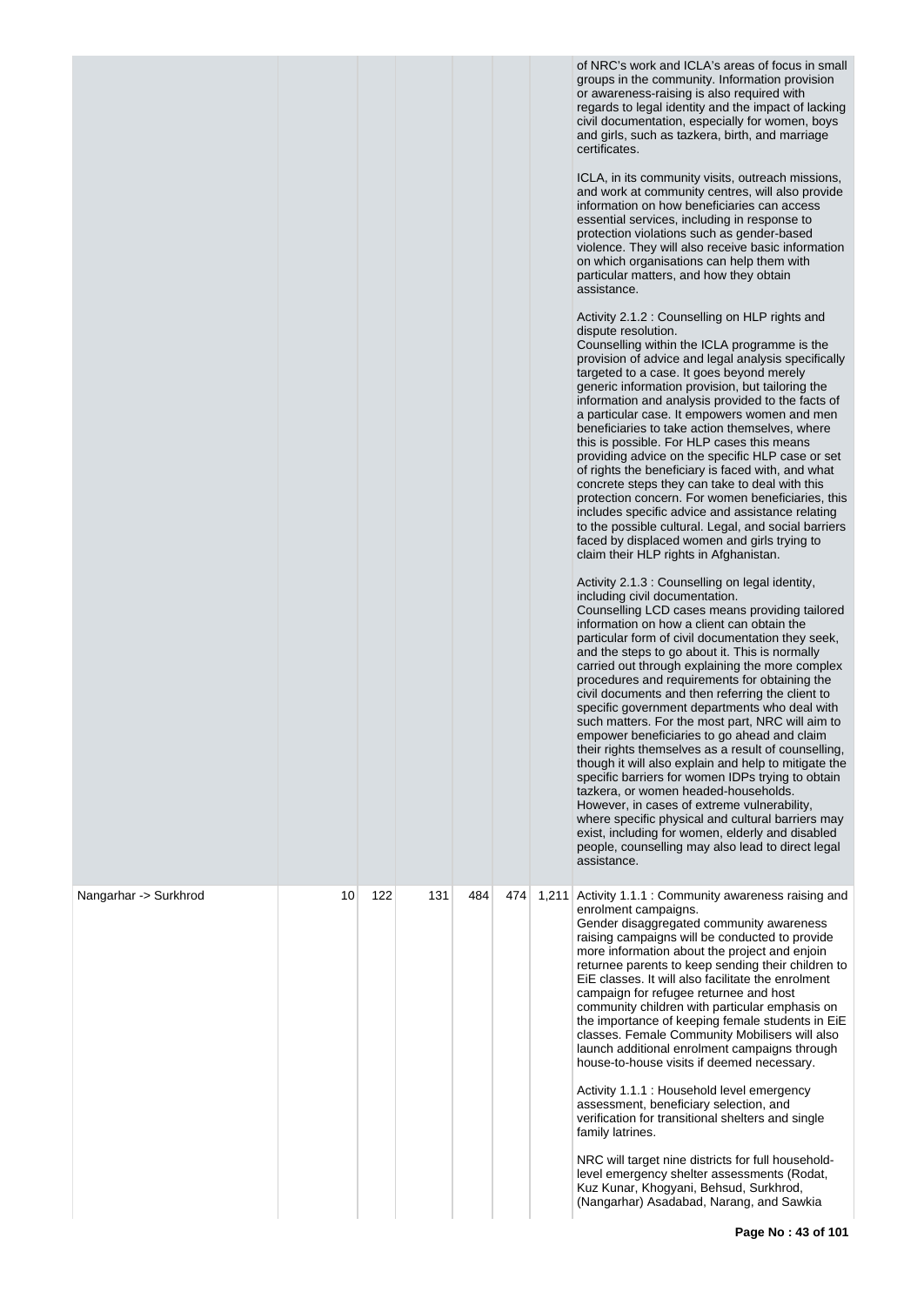(Kunar), and Qargha ee (Laghman) districts, with sex and age disaggregated data. HEAT/ ERM assessment tools will be used to verify beneficiary households and assess their other sectoral needs for further support through other complementary grants.

Activity 1.1.2 : Sensitisation of target beneficiaries.

Sensitization of target communities (outlining project objectives, implementation methodology, eligibility criteria, and selection criteria) conducted in each target location prior to provision of support- is necessary in preparation for beneficiary selection. Normal practice is for community mobilisers to conduct 'problem tree' activities with communities before moving into sensitisation of the proposed shelter project, this makes it easier to justify the use of eligibility criteria. It is also an opportunity for the community mobilisers to learn of the most vulnerable cases (families) within the communitythis is normally most effective through the women's Shura.

These sessions will also identify, with specialist input from Community Liaison Officers from NRC's Information, Counselling, and Legal Assistance (ICLA) staff, issues linked to security of tenure and households with requirements for tripartite agreements to enable access to land for the period.

Activity 1.1.2 : Selection of host community schools for classroom extension. In accordance with Do No Harm principles, and to increase the absorption capacity of host community schools in the communities affected by the influx of the undocumented returnees, NRC will support around 45 formal MoE schools in Nangahar, Kunar, Laghman, and Kandahar Provinces to implement classroom extension programmes through TLS tents, benefiting at least 7,200 male and female students. The selection of the target beneficiary schools will be coordinated with the MoE's Provincial/ District Education Departments (P/DED). One of the main criteria of beneficiary schools selection is the schools' proximity to high-returnee areas. NRC and the P/DED will conduct a joint assessment of the prospective schools and submit the list of proposed schools to NRC. The NRC Education team will then validate/ triangulate the assessment results and agree with P/DED on the final list of target schools.

Activity 1.1.3 : Setting up and running of the temporary EiE learning spaces.

In order to provide a supportive and protective environment for returnee and host community children to learn, whilst enabling formal schools in high-returnee areas to enrol new returnee caseloads, NRC will establish temporary learning spaces under tents in order to expand the absorptive capacity of formal schools. One of the main activities is the procurement, transportation, and distribution of the temporary learning centres (45m2 all-purpose tents) across beneficiary formal schools. These will be assessed and selected in close coordination with the PED/DED.

Initial procurement and replenishment of the consumable classroom and learning supplies (art materials, flip-chart, markers, inks, paste/glue, tapes, stationary, text books etc.) will also be made as part of the setting up of the classrooms.

Activity 1.1.3 : Facilitation of tripartite agreements for access to land, as necessary. The NRC ICLA team in the East will facilitate tripartite agreements to ensure Housing, Land, and Property (HLP) rights in terms of security of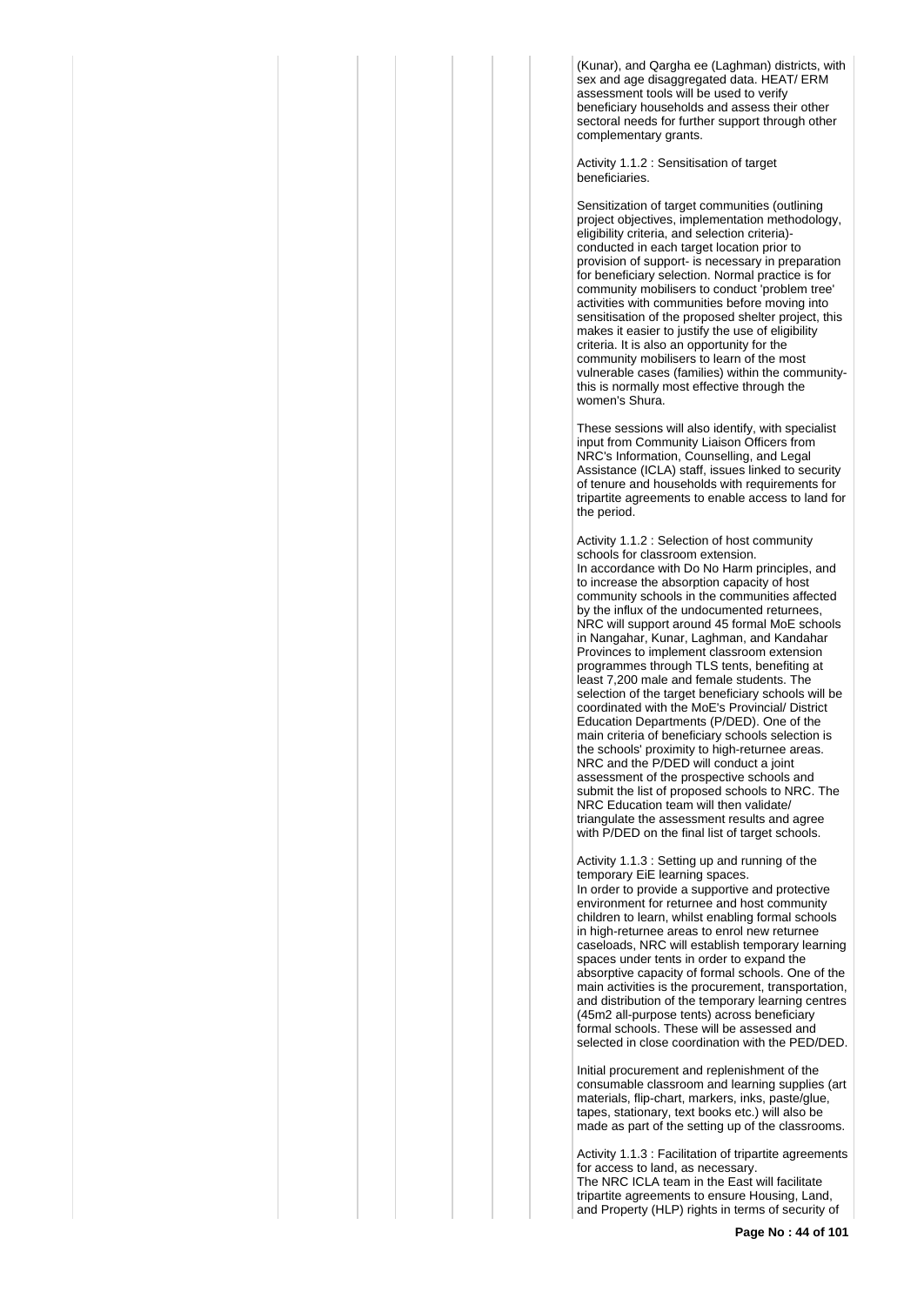# tenure.

Activity 1.1.4 : Transitional shelter and singlefamily latrine assistance to all families. 1,000 transitional shelters, based upon a design of a 18m² (liveable space) (as per enclosed BoQ), and single-family latrines will be constructed with the assistance of the beneficiary family along with labour and transportation support.

Following feedback from current project beneficiaries that have received transitional shelters in Nangarhar, NRC will also provide building walls for the t-shelters in order to create the feeling of safety and provide further privacy, considering women and children are particularly vulnerable and exposed to protection risks in these settings. Recent project monitoring visits revealed that of the 48% of beneficiary households that have constructed walls themselves, 87% had taken out a loan to procure the construction materials.

Activity 1.1.4 : Recruitment and capacity building of EiE teachers.

A total of 160 male and female teacherspreferably from the returnee community- with a ratio of 1 teacher per 45 children will be recruited and trained before commencement of the EiE classes. Under this project, NRC will deliver formal training packages as well as provide additional (on the job) semi-structure capacity building (training/ orientation/ mentoring) to the teachers to further strengthen their capacities to facilitate the EiE learning process (day to day EiE classes). Whilst NRC will take the lead in facilitating the training of the teachers, P/DED will be involved in monitoring and providing additional support as needed. In addition, recruitment of qualified female teachers and the provision of additional support through additional trainings (as needed) will be implemented to encourage more female teachers.

The teachers will be under NRC's employment contract and will be paid according to NRC's salary scale for community-based education staff.

Activity 1.1.5 : Awareness raising on sustainable hygiene practices and distribution of hygiene kits.

As part of any durable shelter assistance, NRC always looks to provide access to sanitation facilities through the construction of a single family latrine for every shelter built. This is as health concern but more so as a gender consideration, as where household toilets do not exist, open defecation is often the norm - for women and girls this generally means outside of daylight hours.

To ensure the success of this intervention, NRC finds it necessary to provide the required hygiene items after hygiene promotion sessions are conducted. This is key as they are often considered non-essentials given the context of the displacement affected population. NRC will use its existing standardised hygiene training materials to raise awareness on proper hygiene and sanitation practices, which complies with UNICEF and RRD's standards.

Activity 1.1.5 : Procurement and distribution of classroom, teaching, and learning Kits. The kits are composed of basic school supplies to be used by learners during the EiE classes, and most of the materials in the kits are of consumable nature. Please see attached BoQ for details.

Procurement will take place in accordance with NRC standard procurement procedures and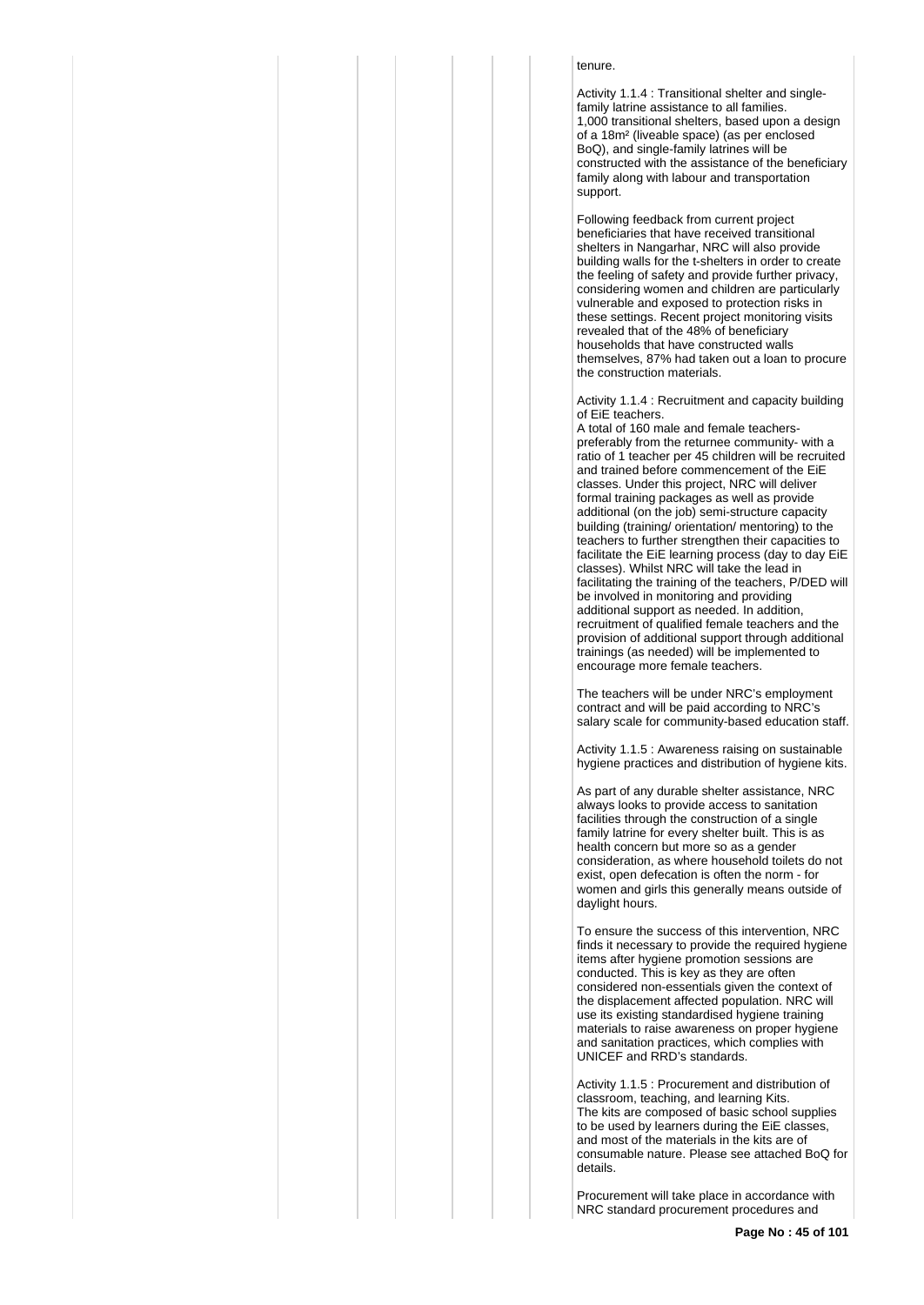distributed to learners benefiting from the temporary learning spaces.

Activity 1.1.6 : Post-distribution monitoring. After the completion of the classes/ examinations, post-distribution monitoring exercises covering at least 10% of the students in each beneficiary formal school will be carried out within three months after distribution to gauge the utilization, quality, and appropriateness of the kits distributed.

Activity 1.1.6 : Post Distribution Monitoring (PDM).

NRC will carry out PDMs within one month of each cash assistance intervention sampling 10- 15% of beneficiaries in each location. A tailored CHF-ERM PDM tool will be used to collect data on timeliness and effectiveness of transitional shelters, through one PDM exercise conducted in each of the targeted districts. The monitoring team will visit and collect data from a randomly sampled group of project beneficiaries. If insecurity or other access related issues significantly affect implementation of PDMs in some locations, NRC will call sampled beneficiaries and collect data remotely. In addition, the NRC shelter team will conduct a satisfaction assessment during implementation with 15% of the 1,000 beneficiary households (i.e. 150 households, with particular focus on extremely vulnerable undocumented returnee households).

Activity 1.2.1 : Community sensitization on the planned project explaining design, modality, and implementation timeline.

This stage will be used to agree upon locations for latrine blocks and designation of gender usage. As beneficiary schools will be formal MoE schools hosting temporary learning spaces, design and locations will be assessed and agreed with the Headmaster and P/DED technical department. Construction of WASH facilities will commence once all key stakeholders agree upon locations and design.

Activity 1.2.2 : Procurement and delivery of construction materials.

The proposed project will provide 12 gendersegregated block latrines, some with access for People with Disability (PWD), at the governmental schools hosting the temporary learning spaces. The NRC WASH Engineer will complete PR approvals, supplier contacts, material delivery according to work plan, and material quality compliance, and assurance.

Activity 1.2.3 : Establishment of review committees with representatives from NRC and DED technical team.

The review committee will be involved in latrine blocks location identification and training for construction of latrines. This will contribute to ensure the latrines are not built where they can contaminate ground water. In cooperation with the relevant P/DED, school headmasters, female teachers, and existing parent groups, the NRC WASH team will demarcate specific locations of foundations for EiE block latrines. With the help of community shuras/ representatives, recruitment of skilled and unskilled labourers from the returnee communities will take place.

Activity 1.2.4 : Construction/ rehabilitation, completion, and formal handover of 15 gendersegregated and protection-sensitive block latrines across formal schools hosting temporary learning spaces. NRC's M&E and WASH team will monitor pre-construction stages, progress of material delivery, and construction for latrines throughout the project period, whilst the handover of facilities will be coordinated with

**Page No : 46 of 101**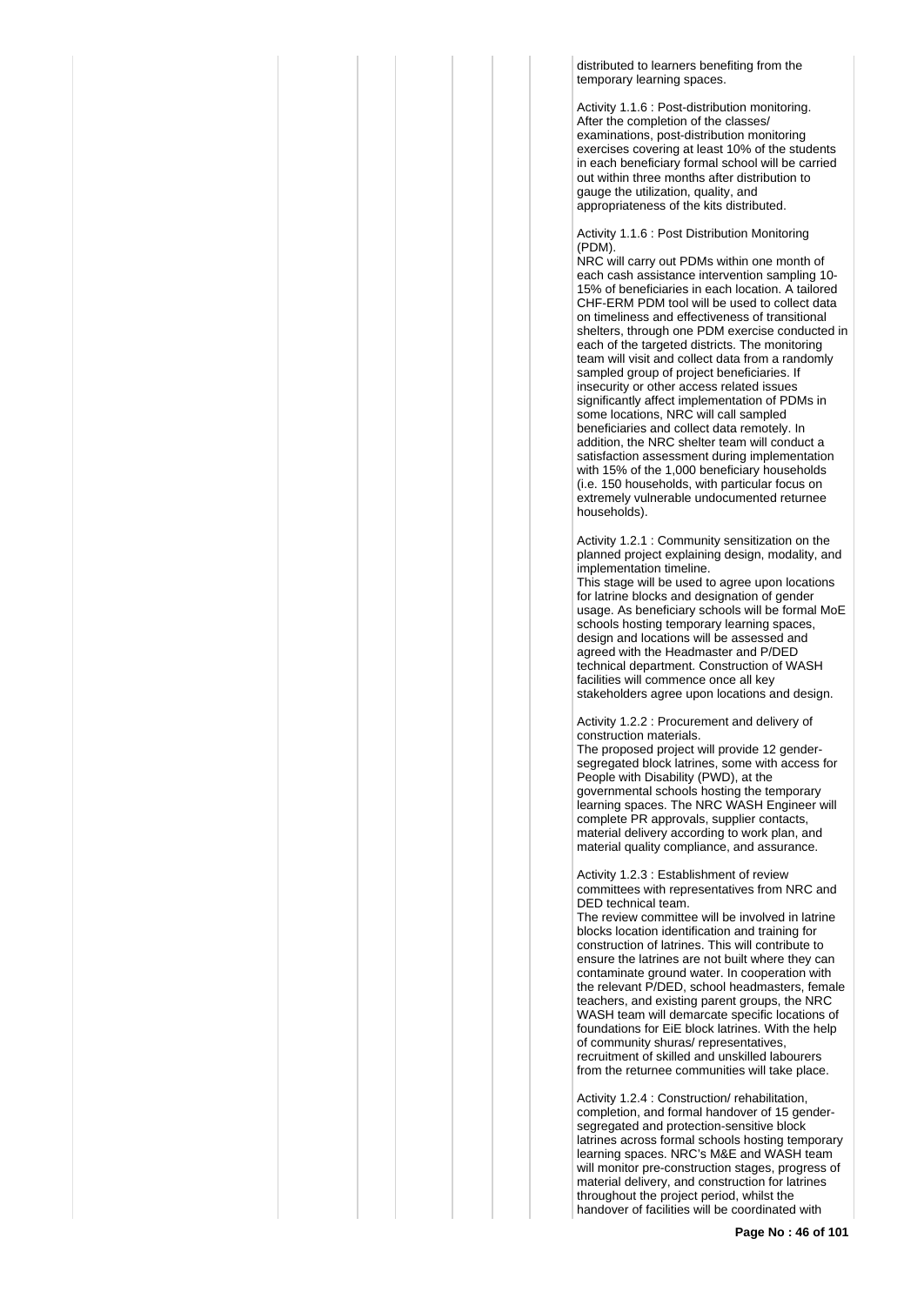elders and line departments. The NRC M&E team will produce a handover report once the formal handover is completed.

Activity 1.2.5 : Awareness raising on sustainable hygiene practices.

NRC's existing standardised hygiene training materials will be used to raise awareness on proper hygiene and sanitation practices, which complies with UNICEF and RRD's standards. The WASH team will prepare all the necessary materials and contents for delivery of hygiene promotion sessions to EiE teachers. The teachers will then cascade the trainings to the school children.

In addition, acknowledging the need to ensure availability of adequate hand washing facilities (with soap and clean water), and as access to safe water is essential to promote good hygiene practices, the NRC Education and WASH team will coordinate with other WASH actors in target areas to ensure adequate access to safe water and hygiene kits is available.

Activity 2.1.1 : Information services on protection rights.

For displaced women and men to understand their rights, to be aware that a protection violation has even occurred, and that they might be able to seek a solution or remedy, information provision or awareness raising is often needed to begin with. In relation to HLP, this includes providing information on women's inheritance rights under the Shari'a and national law, which many men and women often are not aware of. It also includes information on the right to adequate housing, and options for where and how to take cases for adjudication.

Information is disseminated in a number of ways, including brochures at border points and encashment centres and posters. These are almost always accompanied by a brief face-toface explanation by female and male ICLA staff of NRC's work and ICLA's areas of focus in small groups in the community. Information provision or awareness-raising is also required with regards to legal identity and the impact of lacking civil documentation, especially for women, boys and girls, such as tazkera, birth, and marriage certificates.

ICLA, in its community visits, outreach missions, and work at community centres, will also provide information on how beneficiaries can access essential services, including in response to protection violations such as gender-based violence. They will also receive basic information on which organisations can help them with particular matters, and how they obtain assistance.

## Activity 2.1.2 : Counselling on HLP rights and dispute resolution.

Counselling within the ICLA programme is the provision of advice and legal analysis specifically targeted to a case. It goes beyond merely generic information provision, but tailoring the information and analysis provided to the facts of a particular case. It empowers women and men beneficiaries to take action themselves, where this is possible. For HLP cases this means providing advice on the specific HLP case or set of rights the beneficiary is faced with, and what concrete steps they can take to deal with this protection concern. For women beneficiaries, this includes specific advice and assistance relating to the possible cultural. Legal, and social barriers faced by displaced women and girls trying to claim their HLP rights in Afghanistan.

Activity 2.1.3 : Counselling on legal identity, including civil documentation.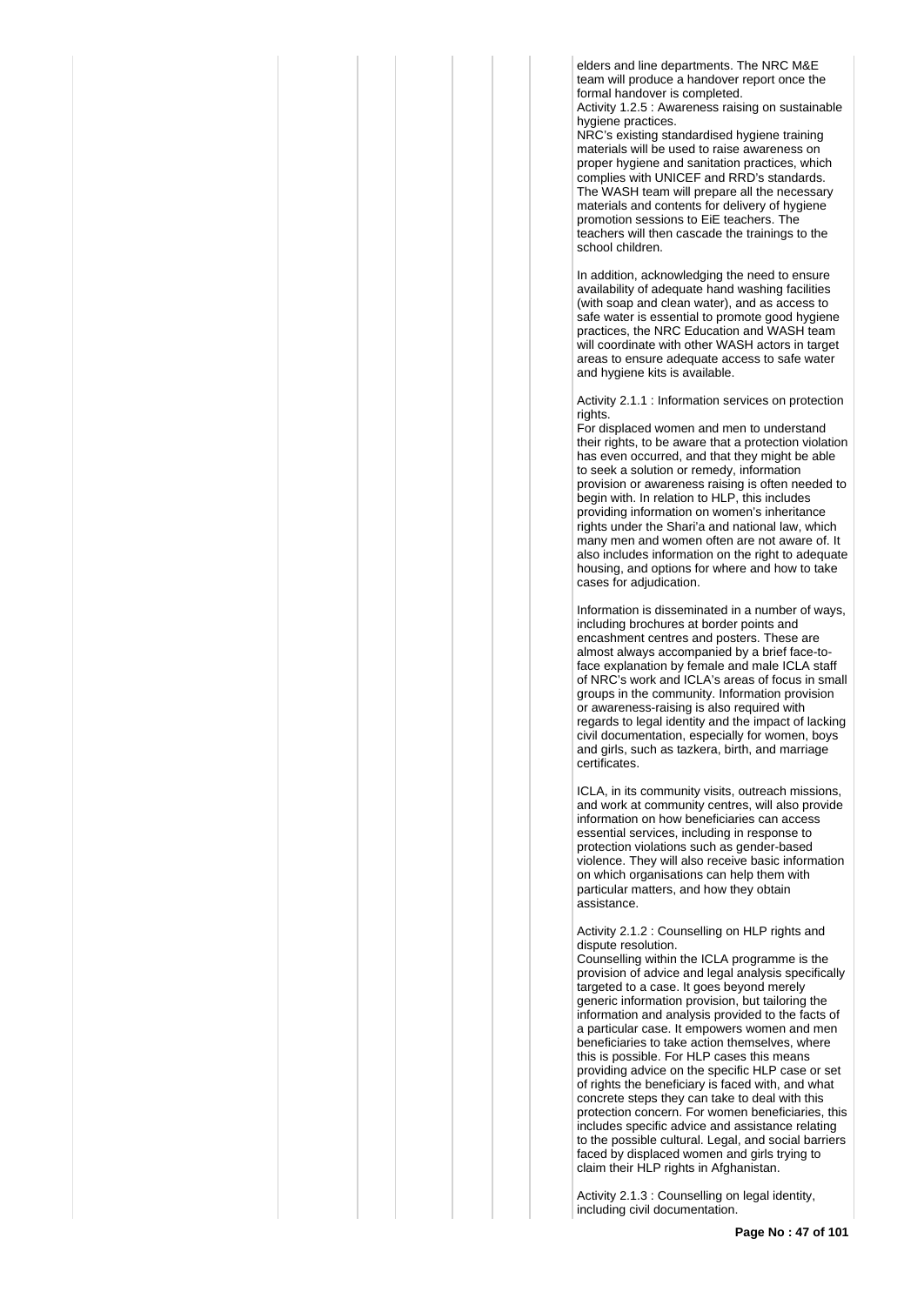|                       |   |     |     |     |     | Counselling LCD cases means providing tailored<br>information on how a client can obtain the<br>particular form of civil documentation they seek,<br>and the steps to go about it. This is normally<br>carried out through explaining the more complex<br>procedures and requirements for obtaining the<br>civil documents and then referring the client to<br>specific government departments who deal with<br>such matters. For the most part, NRC will aim to<br>empower beneficiaries to go ahead and claim<br>their rights themselves as a result of counselling,<br>though it will also explain and help to mitigate the<br>specific barriers for women IDPs trying to obtain<br>tazkera, or women headed-households.<br>However, in cases of extreme vulnerability,<br>where specific physical and cultural barriers may<br>exist, including for women, elderly and disabled<br>people, counselling may also lead to direct legal<br>assistance. |
|-----------------------|---|-----|-----|-----|-----|---------------------------------------------------------------------------------------------------------------------------------------------------------------------------------------------------------------------------------------------------------------------------------------------------------------------------------------------------------------------------------------------------------------------------------------------------------------------------------------------------------------------------------------------------------------------------------------------------------------------------------------------------------------------------------------------------------------------------------------------------------------------------------------------------------------------------------------------------------------------------------------------------------------------------------------------------------|
| Nangarhar -> Khogyani | 8 | 122 | 131 | 484 | 474 | 1,211 Activity 1.1.1 : Community awareness raising and<br>enrolment campaigns.<br>Gender disaggregated community awareness<br>raising campaigns will be conducted to provide<br>more information about the project and enjoin<br>returnee parents to keep sending their children to<br>EiE classes. It will also facilitate the enrolment<br>campaign for refugee returnee and host<br>community children with particular emphasis on<br>the importance of keeping female students in EiE<br>classes. Female Community Mobilisers will also<br>launch additional enrolment campaigns through<br>house-to-house visits if deemed necessary.<br>Activity 1.1.1 : Household level emergency<br>assessment, beneficiary selection, and                                                                                                                                                                                                                      |
|                       |   |     |     |     |     | verification for transitional shelters and single<br>family latrines.<br>NRC will target nine districts for full household-<br>level emergency shelter assessments (Rodat,<br>Kuz Kunar, Khogyani, Behsud, Surkhrod,<br>(Nangarhar) Asadabad, Narang, and Sawkia<br>(Kunar), and Qargha ee (Laghman) districts, with<br>sex and age disaggregated data. HEAT/ERM<br>assessment tools will be used to verify<br>beneficiary households and assess their other<br>sectoral needs for further support through other<br>complementary grants.<br>Activity 1.1.2 : Sensitisation of target                                                                                                                                                                                                                                                                                                                                                                   |
|                       |   |     |     |     |     | beneficiaries.<br>Sensitization of target communities (outlining<br>project objectives, implementation methodology,<br>eligibility criteria, and selection criteria)-<br>conducted in each target location prior to<br>provision of support- is necessary in preparation<br>for beneficiary selection. Normal practice is for<br>community mobilisers to conduct 'problem tree'<br>activities with communities before moving into<br>sensitisation of the proposed shelter project, this<br>makes it easier to justify the use of eligibility<br>criteria. It is also an opportunity for the<br>community mobilisers to learn of the most<br>vulnerable cases (families) within the community-<br>this is normally most effective through the<br>women's Shura.                                                                                                                                                                                         |
|                       |   |     |     |     |     | These sessions will also identify, with specialist<br>input from Community Liaison Officers from<br>NRC's Information, Counselling, and Legal<br>Assistance (ICLA) staff, issues linked to security<br>of tenure and households with requirements for<br>tripartite agreements to enable access to land for<br>the period.<br>Activity 1.1.2 : Selection of host community                                                                                                                                                                                                                                                                                                                                                                                                                                                                                                                                                                              |
|                       |   |     |     |     |     | schools for classroom extension.<br>In accordance with Do No Harm principles, and<br>to increase the absorption capacity of host<br>community schools in the communities affected                                                                                                                                                                                                                                                                                                                                                                                                                                                                                                                                                                                                                                                                                                                                                                       |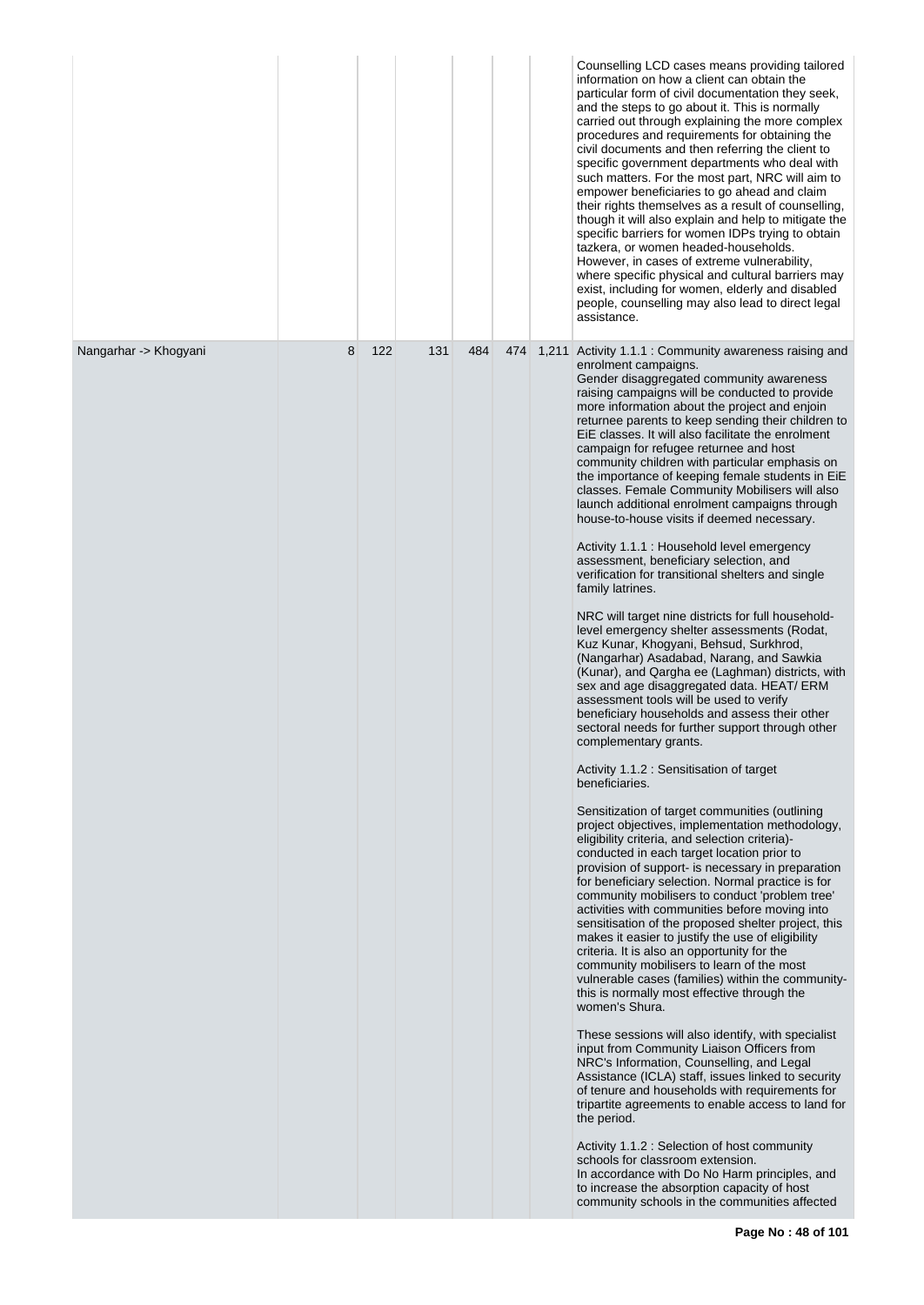by the influx of the undocumented returnees, NRC will support around 45 formal MoE schools in Nangahar, Kunar, Laghman, and Kandahar Provinces to implement classroom extension programmes through TLS tents, benefiting at least 7,200 male and female students. The selection of the target beneficiary schools will be coordinated with the MoE's Provincial/ District Education Departments (P/DED). One of the main criteria of beneficiary schools selection is the schools' proximity to high-returnee areas. NRC and the P/DED will conduct a joint assessment of the prospective schools and submit the list of proposed schools to NRC. The NRC Education team will then validate/ triangulate the assessment results and agree with P/DED on the final list of target schools.

Activity 1.1.3 : Setting up and running of the temporary EiE learning spaces. In order to provide a supportive and protective environment for returnee and host community children to learn, whilst enabling formal schools

in high-returnee areas to enrol new returnee caseloads, NRC will establish temporary learning spaces under tents in order to expand the absorptive capacity of formal schools. One of the main activities is the procurement, transportation, and distribution of the temporary learning centres (45m2 all-purpose tents) across beneficiary formal schools. These will be assessed and selected in close coordination with the PED/DED.

Initial procurement and replenishment of the consumable classroom and learning supplies (art materials, flip-chart, markers, inks, paste/glue, tapes, stationary, text books etc.) will also be made as part of the setting up of the classrooms.

Activity 1.1.3 : Facilitation of tripartite agreements for access to land, as necessary. The NRC ICLA team in the East will facilitate tripartite agreements to ensure Housing, Land, and Property (HLP) rights in terms of security of tenure.

Activity 1.1.4 : Transitional shelter and singlefamily latrine assistance to all families. 1,000 transitional shelters, based upon a design of a 18m² (liveable space) (as per enclosed BoQ), and single-family latrines will be constructed with the assistance of the beneficiary family along with labour and transportation support.

Following feedback from current project beneficiaries that have received transitional shelters in Nangarhar, NRC will also provide building walls for the t-shelters in order to create the feeling of safety and provide further privacy, considering women and children are particularly vulnerable and exposed to protection risks in these settings. Recent project monitoring visits revealed that of the 48% of beneficiary households that have constructed walls themselves, 87% had taken out a loan to procure the construction materials.

Activity 1.1.4 : Recruitment and capacity building of EiE teachers.

A total of 160 male and female teacherspreferably from the returnee community- with a ratio of 1 teacher per 45 children will be recruited and trained before commencement of the EiE classes. Under this project, NRC will deliver formal training packages as well as provide additional (on the job) semi-structure capacity building (training/ orientation/ mentoring) to the teachers to further strengthen their capacities to facilitate the EiE learning process (day to day EiE classes). Whilst NRC will take the lead in facilitating the training of the teachers, P/DED will be involved in monitoring and providing

**Page No : 49 of 101**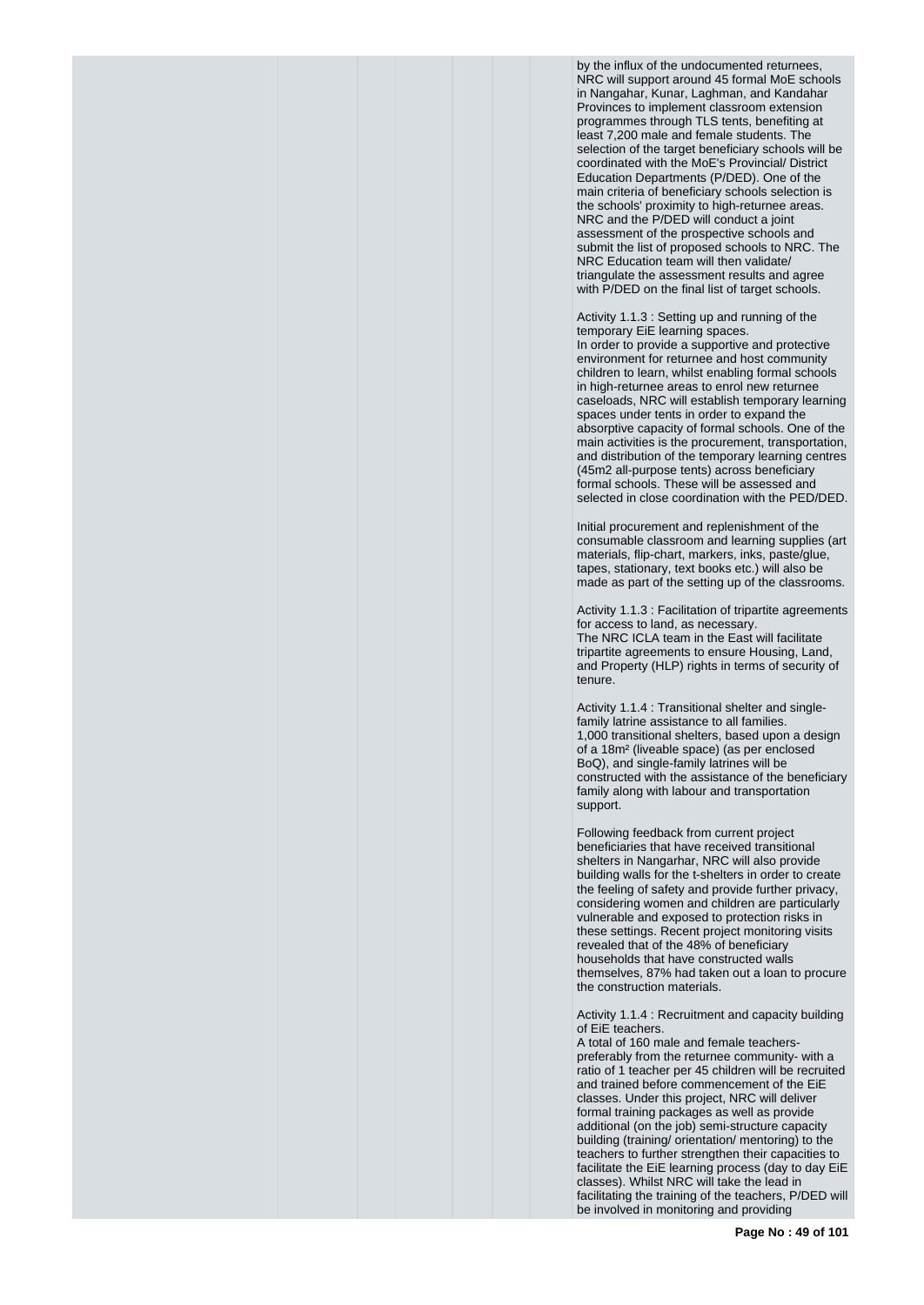additional support as needed. In addition, recruitment of qualified female teachers and the provision of additional support through additional trainings (as needed) will be implemented to encourage more female teachers.

The teachers will be under NRC's employment contract and will be paid according to NRC's salary scale for community-based education staff.

Activity 1.1.5 : Awareness raising on sustainable hygiene practices and distribution of hygiene kits.

As part of any durable shelter assistance, NRC always looks to provide access to sanitation facilities through the construction of a single family latrine for every shelter built. This is as health concern but more so as a gender consideration, as where household toilets do not exist, open defecation is often the norm - for women and girls this generally means outside of daylight hours.

To ensure the success of this intervention, NRC finds it necessary to provide the required hygiene items after hygiene promotion sessions are conducted. This is key as they are often considered non-essentials given the context of the displacement affected population. NRC will use its existing standardised hygiene training materials to raise awareness on proper hygiene and sanitation practices, which complies with UNICEF and RRD's standards.

Activity 1.1.5 : Procurement and distribution of classroom, teaching, and learning Kits. The kits are composed of basic school supplies to be used by learners during the EiE classes, and most of the materials in the kits are of consumable nature. Please see attached BoQ for details.

Procurement will take place in accordance with NRC standard procurement procedures and distributed to learners benefiting from the temporary learning spaces.

Activity 1.1.6 : Post-distribution monitoring. After the completion of the classes/ examinations, post-distribution monitoring exercises covering at least 10% of the students in each beneficiary formal school will be carried out within three months after distribution to gauge the utilization, quality, and appropriateness of the kits distributed.

Activity 1.1.6 : Post Distribution Monitoring (PDM).

NRC will carry out PDMs within one month of each cash assistance intervention sampling 10- 15% of beneficiaries in each location. A tailored CHF-ERM PDM tool will be used to collect data on timeliness and effectiveness of transitional shelters, through one PDM exercise conducted in each of the targeted districts. The monitoring team will visit and collect data from a randomly sampled group of project beneficiaries. If insecurity or other access related issues significantly affect implementation of PDMs in some locations, NRC will call sampled beneficiaries and collect data remotely. In addition, the NRC shelter team will conduct a satisfaction assessment during implementation with 15% of the 1,000 beneficiary households (i.e. 150 households, with particular focus on extremely vulnerable undocumented returnee households).

Activity 1.2.1 : Community sensitization on the planned project explaining design, modality, and implementation timeline.

This stage will be used to agree upon locations for latrine blocks and designation of gender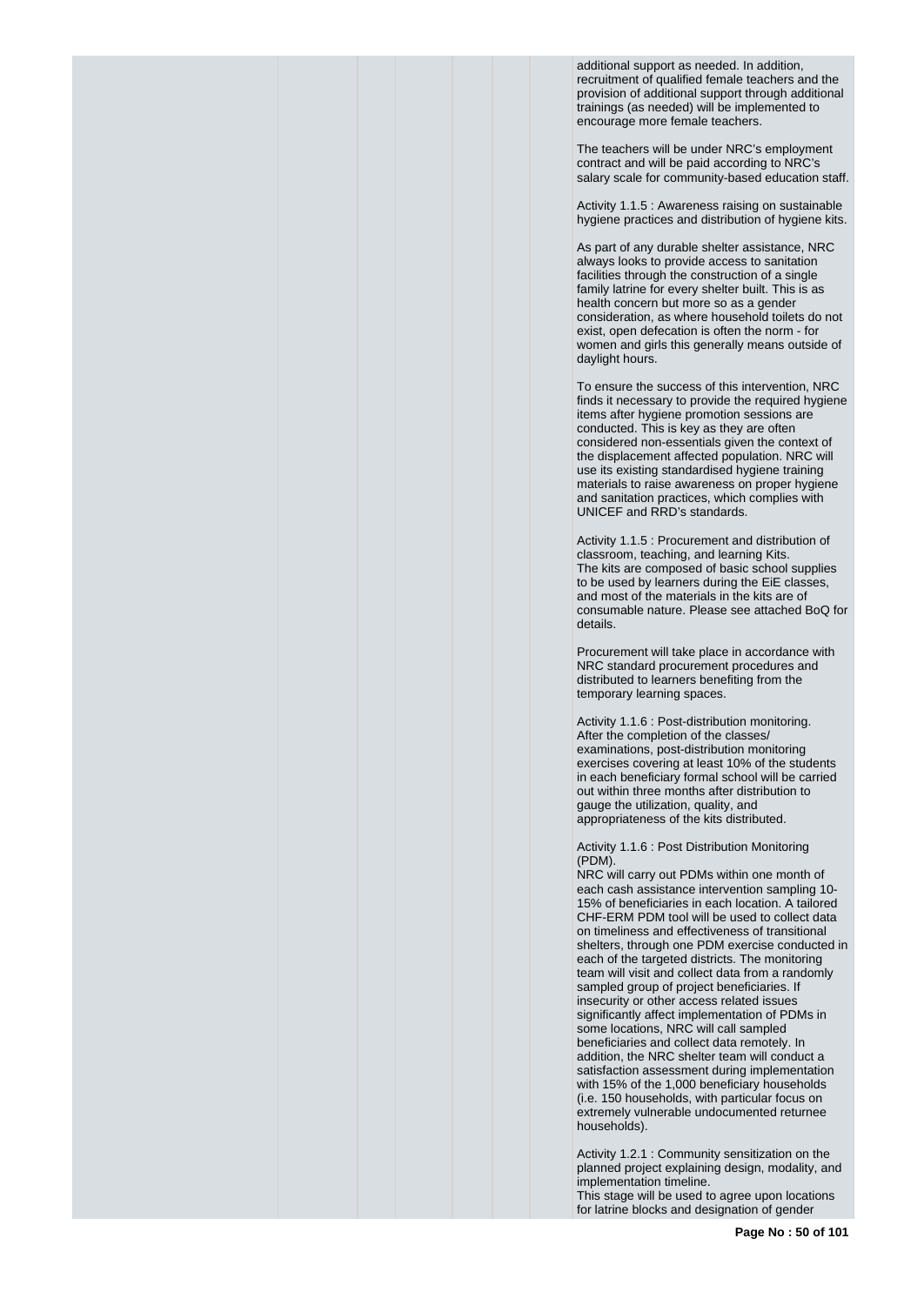usage. As beneficiary schools will be formal MoE schools hosting temporary learning spaces, design and locations will be assessed and agreed with the Headmaster and P/DED technical department. Construction of WASH facilities will commence once all key stakeholders agree upon locations and design.

Activity 1.2.2 : Procurement and delivery of construction materials.

The proposed project will provide 12 gendersegregated block latrines, some with access for People with Disability (PWD), at the governmental schools hosting the temporary learning spaces. The NRC WASH Engineer will complete PR approvals, supplier contacts, material delivery according to work plan, and material quality compliance, and assurance.

Activity 1.2.3 : Establishment of review committees with representatives from NRC and DED technical team.

The review committee will be involved in latrine blocks location identification and training for construction of latrines. This will contribute to ensure the latrines are not built where they can contaminate ground water. In cooperation with the relevant P/DED, school headmasters, female teachers, and existing parent groups, the NRC WASH team will demarcate specific locations of foundations for EiE block latrines. With the help of community shuras/ representatives, recruitment of skilled and unskilled labourers from the returnee communities will take place.

Activity 1.2.4 : Construction/ rehabilitation, completion, and formal handover of 15 gendersegregated and protection-sensitive block latrines across formal schools hosting temporary learning spaces. NRC's M&E and WASH team will monitor pre-construction stages, progress of material delivery, and construction for latrines throughout the project period, whilst the handover of facilities will be coordinated with elders and line departments. The NRC M&E team will produce a handover report once the formal handover is completed.

Activity 1.2.5 : Awareness raising on sustainable hygiene practices.

NRC's existing standardised hygiene training materials will be used to raise awareness on proper hygiene and sanitation practices, which complies with UNICEF and RRD's standards. The WASH team will prepare all the necessary materials and contents for delivery of hygiene promotion sessions to EiE teachers. The teachers will then cascade the trainings to the school children.

In addition, acknowledging the need to ensure availability of adequate hand washing facilities (with soap and clean water), and as access to safe water is essential to promote good hygiene practices, the NRC Education and WASH team will coordinate with other WASH actors in target areas to ensure adequate access to safe water and hygiene kits is available.

Activity 2.1.1 : Information services on protection rights.

For displaced women and men to understand their rights, to be aware that a protection violation has even occurred, and that they might be able to seek a solution or remedy, information provision or awareness raising is often needed to begin with. In relation to HLP, this includes providing information on women's inheritance rights under the Shari'a and national law, which many men and women often are not aware of. It also includes information on the right to adequate housing, and options for where and how to take cases for adjudication.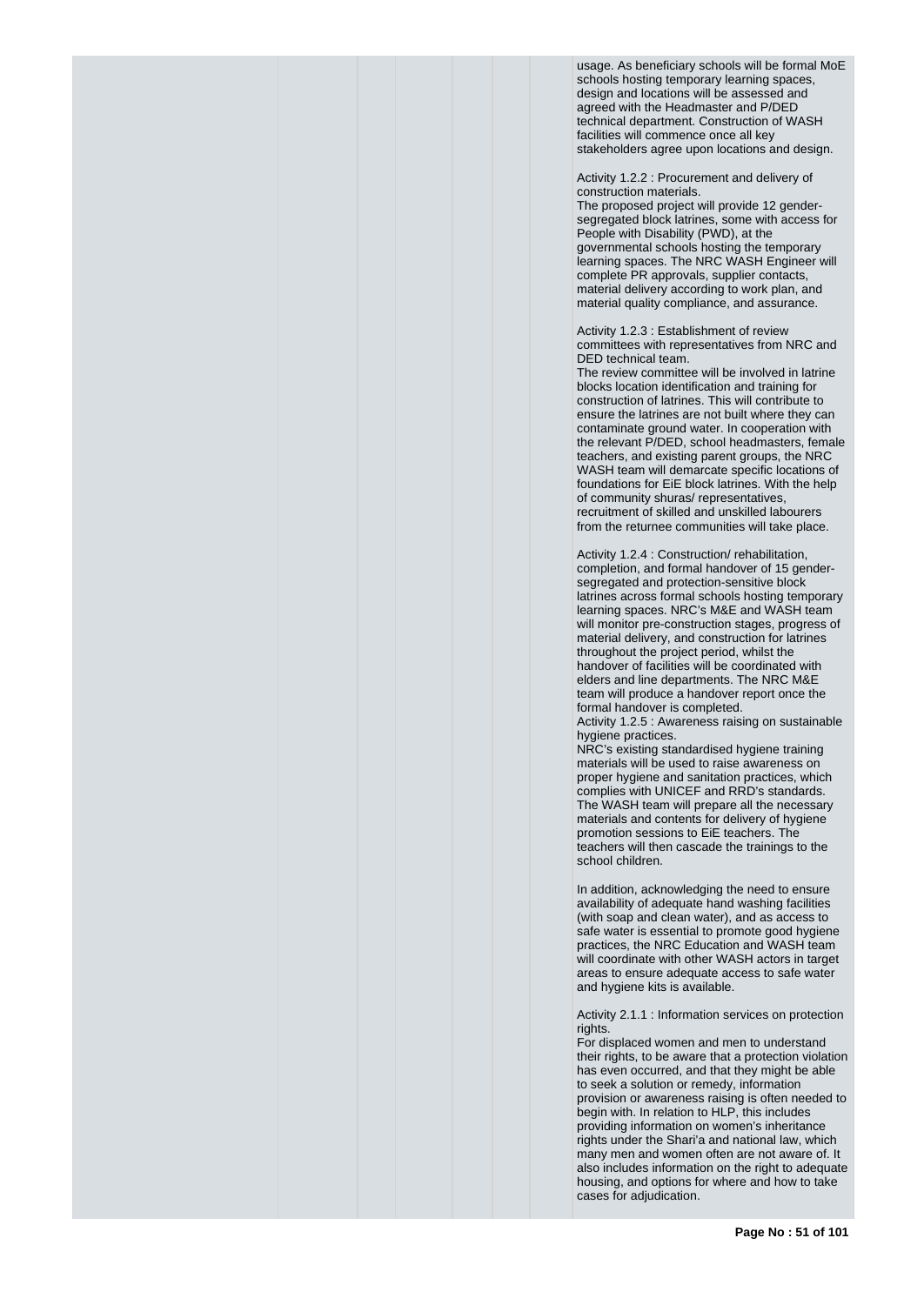|                    |   |     |     |     |     |       | Information is disseminated in a number of ways,<br>including brochures at border points and<br>encashment centres and posters. These are<br>almost always accompanied by a brief face-to-<br>face explanation by female and male ICLA staff<br>of NRC's work and ICLA's areas of focus in small<br>groups in the community. Information provision<br>or awareness-raising is also required with<br>regards to legal identity and the impact of lacking<br>civil documentation, especially for women, boys<br>and girls, such as tazkera, birth, and marriage<br>certificates.<br>ICLA, in its community visits, outreach missions,<br>and work at community centres, will also provide<br>information on how beneficiaries can access<br>essential services, including in response to<br>protection violations such as gender-based<br>violence. They will also receive basic information<br>on which organisations can help them with<br>particular matters, and how they obtain<br>assistance.<br>Activity 2.1.2 : Counselling on HLP rights and<br>dispute resolution.<br>Counselling within the ICLA programme is the<br>provision of advice and legal analysis specifically<br>targeted to a case. It goes beyond merely<br>generic information provision, but tailoring the<br>information and analysis provided to the facts of<br>a particular case. It empowers women and men<br>beneficiaries to take action themselves, where<br>this is possible. For HLP cases this means<br>providing advice on the specific HLP case or set<br>of rights the beneficiary is faced with, and what<br>concrete steps they can take to deal with this<br>protection concern. For women beneficiaries, this<br>includes specific advice and assistance relating<br>to the possible cultural. Legal, and social barriers<br>faced by displaced women and girls trying to<br>claim their HLP rights in Afghanistan.<br>Activity 2.1.3 : Counselling on legal identity,<br>including civil documentation.<br>Counselling LCD cases means providing tailored<br>information on how a client can obtain the<br>particular form of civil documentation they seek,<br>and the steps to go about it. This is normally<br>carried out through explaining the more complex<br>procedures and requirements for obtaining the<br>civil documents and then referring the client to<br>specific government departments who deal with<br>such matters. For the most part, NRC will aim to<br>empower beneficiaries to go ahead and claim<br>their rights themselves as a result of counselling,<br>though it will also explain and help to mitigate the<br>specific barriers for women IDPs trying to obtain<br>tazkera, or women headed-households.<br>However, in cases of extreme vulnerability,<br>where specific physical and cultural barriers may<br>exist, including for women, elderly and disabled<br>people, counselling may also lead to direct legal<br>assistance. |
|--------------------|---|-----|-----|-----|-----|-------|---------------------------------------------------------------------------------------------------------------------------------------------------------------------------------------------------------------------------------------------------------------------------------------------------------------------------------------------------------------------------------------------------------------------------------------------------------------------------------------------------------------------------------------------------------------------------------------------------------------------------------------------------------------------------------------------------------------------------------------------------------------------------------------------------------------------------------------------------------------------------------------------------------------------------------------------------------------------------------------------------------------------------------------------------------------------------------------------------------------------------------------------------------------------------------------------------------------------------------------------------------------------------------------------------------------------------------------------------------------------------------------------------------------------------------------------------------------------------------------------------------------------------------------------------------------------------------------------------------------------------------------------------------------------------------------------------------------------------------------------------------------------------------------------------------------------------------------------------------------------------------------------------------------------------------------------------------------------------------------------------------------------------------------------------------------------------------------------------------------------------------------------------------------------------------------------------------------------------------------------------------------------------------------------------------------------------------------------------------------------------------------------------------------------------------------------------------------------------------------------------------------------------------------------------------------------------------------------------------------------------------------------------------------------------------------------------------------------------------------------------------------------------------------------------------------------------------------------------------------------------------------------------------------------------------------------------------------|
| Nangarhar -> Rodat | 6 | 122 | 131 | 484 | 474 | 1,211 | Activity 1.1.1 : Community awareness raising and<br>enrolment campaigns.<br>Gender disaggregated community awareness<br>raising campaigns will be conducted to provide<br>more information about the project and enjoin<br>returnee parents to keep sending their children to<br>EiE classes. It will also facilitate the enrolment<br>campaign for refugee returnee and host<br>community children with particular emphasis on<br>the importance of keeping female students in EiE<br>classes. Female Community Mobilisers will also<br>launch additional enrolment campaigns through<br>house-to-house visits if deemed necessary.<br>Activity 1.1.1 : Household level emergency<br>assessment, beneficiary selection, and<br>verification for transitional shelters and single<br>family latrines.                                                                                                                                                                                                                                                                                                                                                                                                                                                                                                                                                                                                                                                                                                                                                                                                                                                                                                                                                                                                                                                                                                                                                                                                                                                                                                                                                                                                                                                                                                                                                                                                                                                                                                                                                                                                                                                                                                                                                                                                                                                                                                                                                         |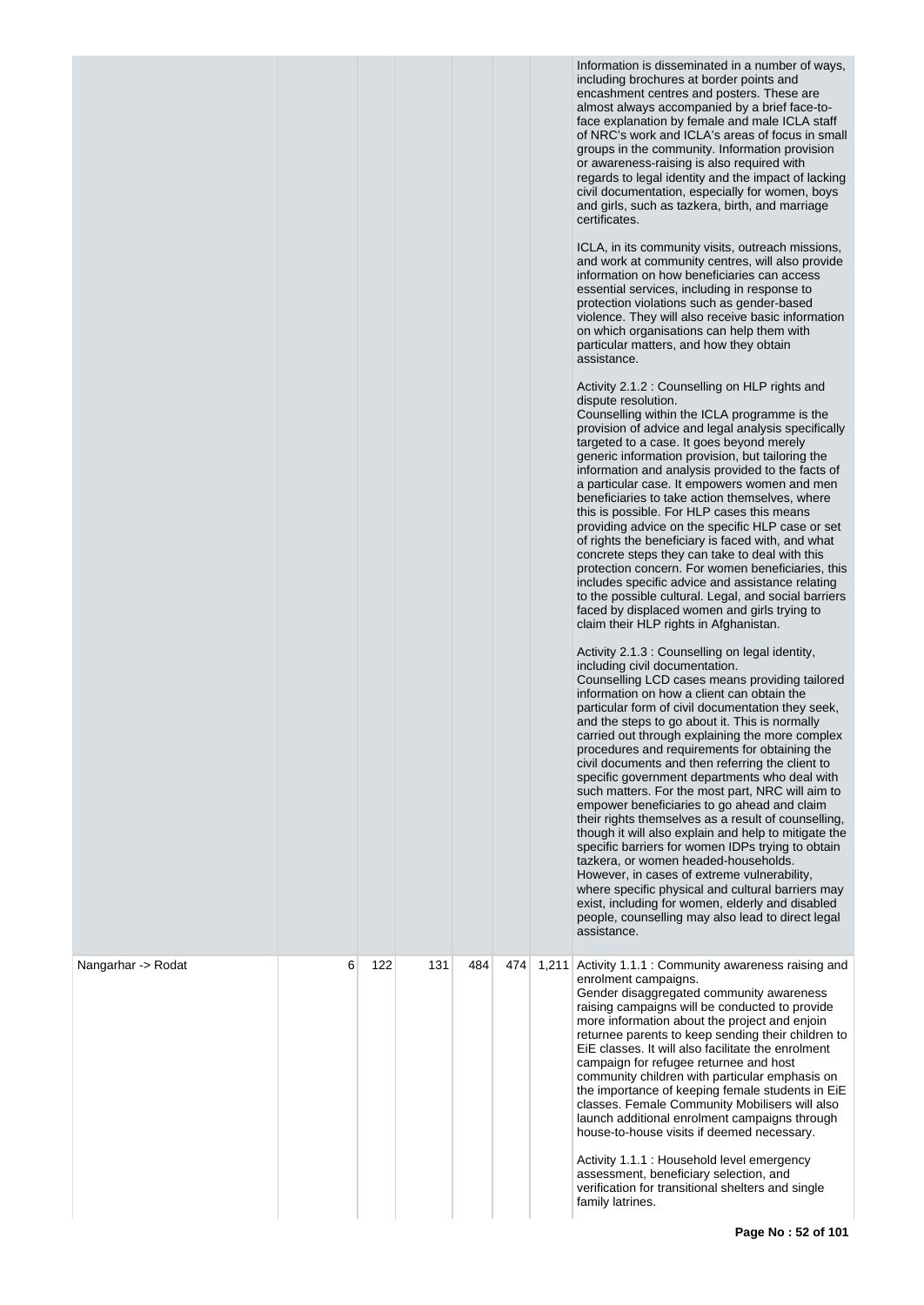NRC will target nine districts for full householdlevel emergency shelter assessments (Rodat, Kuz Kunar, Khogyani, Behsud, Surkhrod, (Nangarhar) Asadabad, Narang, and Sawkia (Kunar), and Qargha ee (Laghman) districts, with sex and age disaggregated data. HEAT/ ERM assessment tools will be used to verify beneficiary households and assess their other sectoral needs for further support through other complementary grants.

Activity 1.1.2 : Sensitisation of target beneficiaries.

Sensitization of target communities (outlining project objectives, implementation methodology, eligibility criteria, and selection criteria) conducted in each target location prior to provision of support- is necessary in preparation for beneficiary selection. Normal practice is for community mobilisers to conduct 'problem tree' activities with communities before moving into sensitisation of the proposed shelter project, this makes it easier to justify the use of eligibility criteria. It is also an opportunity for the community mobilisers to learn of the most vulnerable cases (families) within the communitythis is normally most effective through the women's Shura.

These sessions will also identify, with specialist input from Community Liaison Officers from NRC's Information, Counselling, and Legal Assistance (ICLA) staff, issues linked to security of tenure and households with requirements for tripartite agreements to enable access to land for the period.

Activity 1.1.2 : Selection of host community schools for classroom extension. In accordance with Do No Harm principles, and to increase the absorption capacity of host community schools in the communities affected by the influx of the undocumented returnees NRC will support around 45 formal MoE schools in Nangahar, Kunar, Laghman, and Kandahar Provinces to implement classroom extension programmes through TLS tents, benefiting at least 7,200 male and female students. The selection of the target beneficiary schools will be coordinated with the MoE's Provincial/ District Education Departments (P/DED). One of the main criteria of beneficiary schools selection is the schools' proximity to high-returnee areas. NRC and the P/DED will conduct a joint assessment of the prospective schools and submit the list of proposed schools to NRC. The NRC Education team will then validate/ triangulate the assessment results and agree with P/DED on the final list of target schools.

Activity 1.1.3 : Setting up and running of the temporary EiE learning spaces. In order to provide a supportive and protective environment for returnee and host community children to learn, whilst enabling formal schools in high-returnee areas to enrol new returnee caseloads, NRC will establish temporary learning spaces under tents in order to expand the absorptive capacity of formal schools. One of the main activities is the procurement, transportation, and distribution of the temporary learning centres (45m2 all-purpose tents) across beneficiary formal schools. These will be assessed and selected in close coordination with the PED/DED.

Initial procurement and replenishment of the consumable classroom and learning supplies (art materials, flip-chart, markers, inks, paste/glue, tapes, stationary, text books etc.) will also be made as part of the setting up of the classrooms.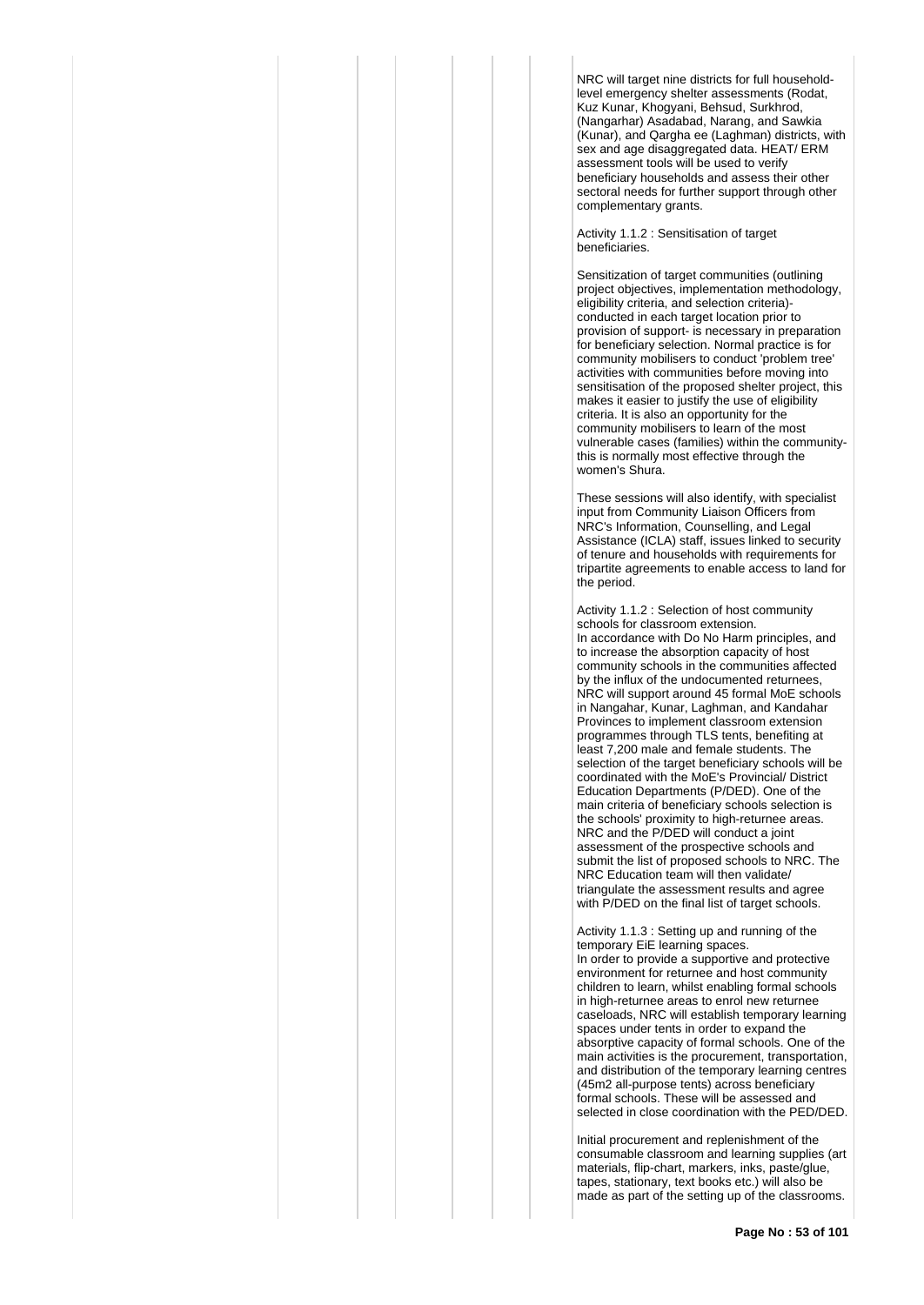Activity 1.1.3 : Facilitation of tripartite agreements for access to land, as necessary. The NRC ICLA team in the East will facilitate tripartite agreements to ensure Housing, Land, and Property (HLP) rights in terms of security of tenure.

Activity 1.1.4 : Transitional shelter and singlefamily latrine assistance to all families. 1,000 transitional shelters, based upon a design of a 18m² (liveable space) (as per enclosed BoQ), and single-family latrines will be constructed with the assistance of the beneficiary family along with labour and transportation support.

Following feedback from current project beneficiaries that have received transitional shelters in Nangarhar, NRC will also provide building walls for the t-shelters in order to create the feeling of safety and provide further privacy, considering women and children are particularly vulnerable and exposed to protection risks in these settings. Recent project monitoring visits revealed that of the 48% of beneficiary households that have constructed walls themselves, 87% had taken out a loan to procure the construction materials.

Activity 1.1.4 : Recruitment and capacity building of EiE teachers.

A total of 160 male and female teacherspreferably from the returnee community- with a ratio of 1 teacher per 45 children will be recruited and trained before commencement of the EiE classes. Under this project, NRC will deliver formal training packages as well as provide additional (on the job) semi-structure capacity building (training/ orientation/ mentoring) to the teachers to further strengthen their capacities to facilitate the EiE learning process (day to day EiE classes). Whilst NRC will take the lead in facilitating the training of the teachers, P/DED will be involved in monitoring and providing additional support as needed. In addition, recruitment of qualified female teachers and the provision of additional support through additional trainings (as needed) will be implemented to encourage more female teachers.

The teachers will be under NRC's employment contract and will be paid according to NRC's salary scale for community-based education staff.

Activity 1.1.5 : Awareness raising on sustainable hygiene practices and distribution of hygiene kits.

As part of any durable shelter assistance, NRC always looks to provide access to sanitation facilities through the construction of a single family latrine for every shelter built. This is as health concern but more so as a gender consideration, as where household toilets do not exist, open defecation is often the norm - for women and girls this generally means outside of daylight hours.

To ensure the success of this intervention, NRC finds it necessary to provide the required hygiene items after hygiene promotion sessions are conducted. This is key as they are often considered non-essentials given the context of the displacement affected population. NRC will use its existing standardised hygiene training materials to raise awareness on proper hygiene and sanitation practices, which complies with UNICEF and RRD's standards.

Activity 1.1.5 : Procurement and distribution of classroom, teaching, and learning Kits. The kits are composed of basic school supplies to be used by learners during the EiE classes, and most of the materials in the kits are of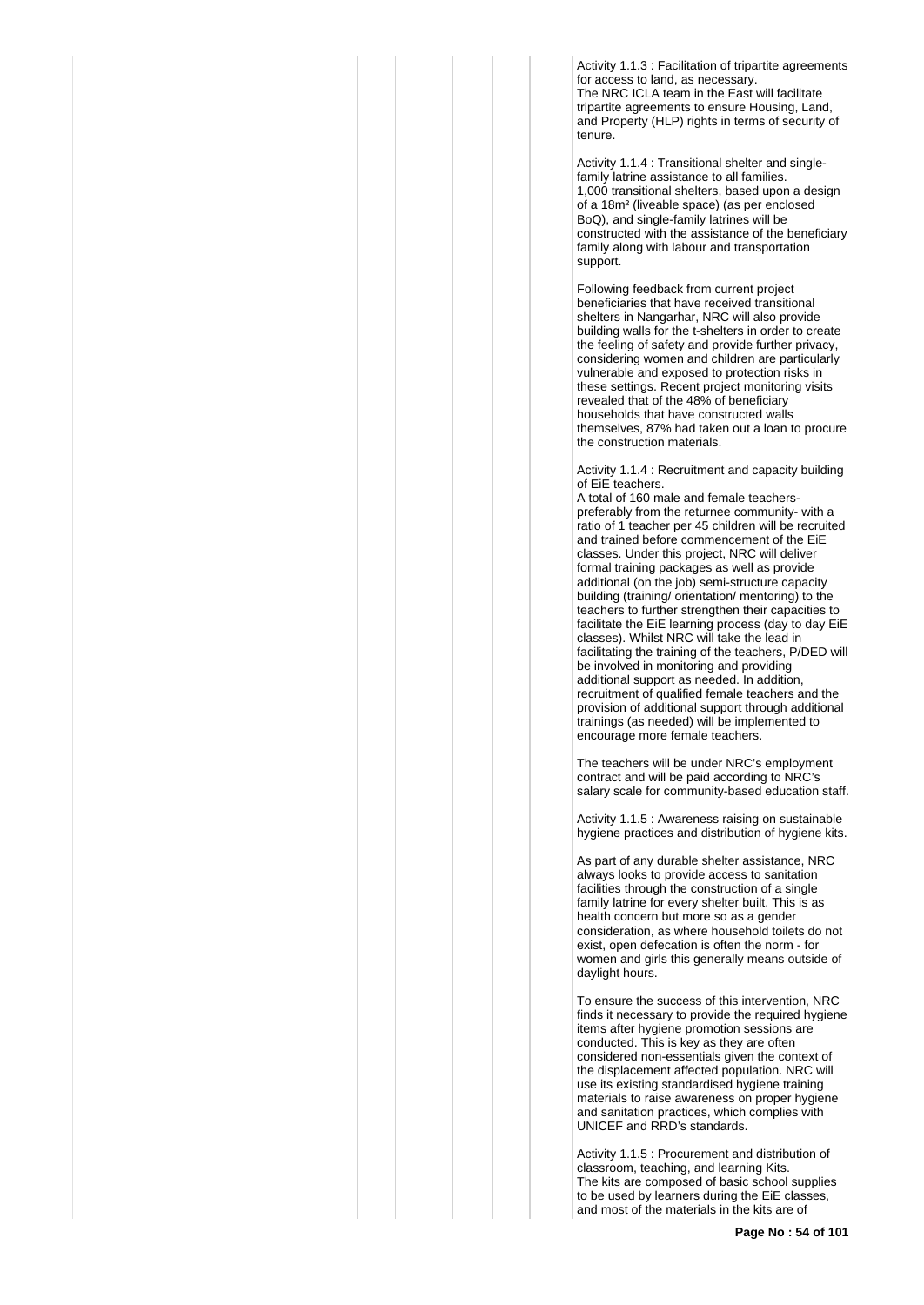consumable nature. Please see attached BoQ for details.

Procurement will take place in accordance with NRC standard procurement procedures and distributed to learners benefiting from the temporary learning spaces.

Activity 1.1.6 : Post-distribution monitoring. After the completion of the classes/ examinations, post-distribution monitoring exercises covering at least 10% of the students in each beneficiary formal school will be carried out within three months after distribution to gauge the utilization, quality, and appropriateness of the kits distributed.

Activity 1.1.6 : Post Distribution Monitoring (PDM).

NRC will carry out PDMs within one month of each cash assistance intervention sampling 10- 15% of beneficiaries in each location. A tailored CHF-ERM PDM tool will be used to collect data on timeliness and effectiveness of transitional shelters, through one PDM exercise conducted in each of the targeted districts. The monitoring team will visit and collect data from a randomly sampled group of project beneficiaries. If insecurity or other access related issues significantly affect implementation of PDMs in some locations, NRC will call sampled beneficiaries and collect data remotely. In addition, the NRC shelter team will conduct a satisfaction assessment during implementation with 15% of the 1,000 beneficiary households (i.e. 150 households, with particular focus on extremely vulnerable undocumented returnee households).

Activity 1.2.1 : Community sensitization on the planned project explaining design, modality, and implementation timeline.

This stage will be used to agree upon locations for latrine blocks and designation of gender usage. As beneficiary schools will be formal MoE schools hosting temporary learning spaces, design and locations will be assessed and agreed with the Headmaster and P/DED technical department. Construction of WASH facilities will commence once all key stakeholders agree upon locations and design.

#### Activity 1.2.2 : Procurement and delivery of construction materials.

The proposed project will provide 12 gendersegregated block latrines, some with access for People with Disability (PWD), at the governmental schools hosting the temporary learning spaces. The NRC WASH Engineer will complete PR approvals, supplier contacts, material delivery according to work plan, and material quality compliance, and assurance.

Activity 1.2.3 : Establishment of review committees with representatives from NRC and DED technical team.

The review committee will be involved in latrine blocks location identification and training for construction of latrines. This will contribute to ensure the latrines are not built where they can contaminate ground water. In cooperation with the relevant P/DED, school headmasters, female teachers, and existing parent groups, the NRC WASH team will demarcate specific locations of foundations for EiE block latrines. With the help of community shuras/ representatives, recruitment of skilled and unskilled labourers from the returnee communities will take place.

Activity 1.2.4 : Construction/ rehabilitation, completion, and formal handover of 15 gendersegregated and protection-sensitive block latrines across formal schools hosting temporary

**Page No : 55 of 101**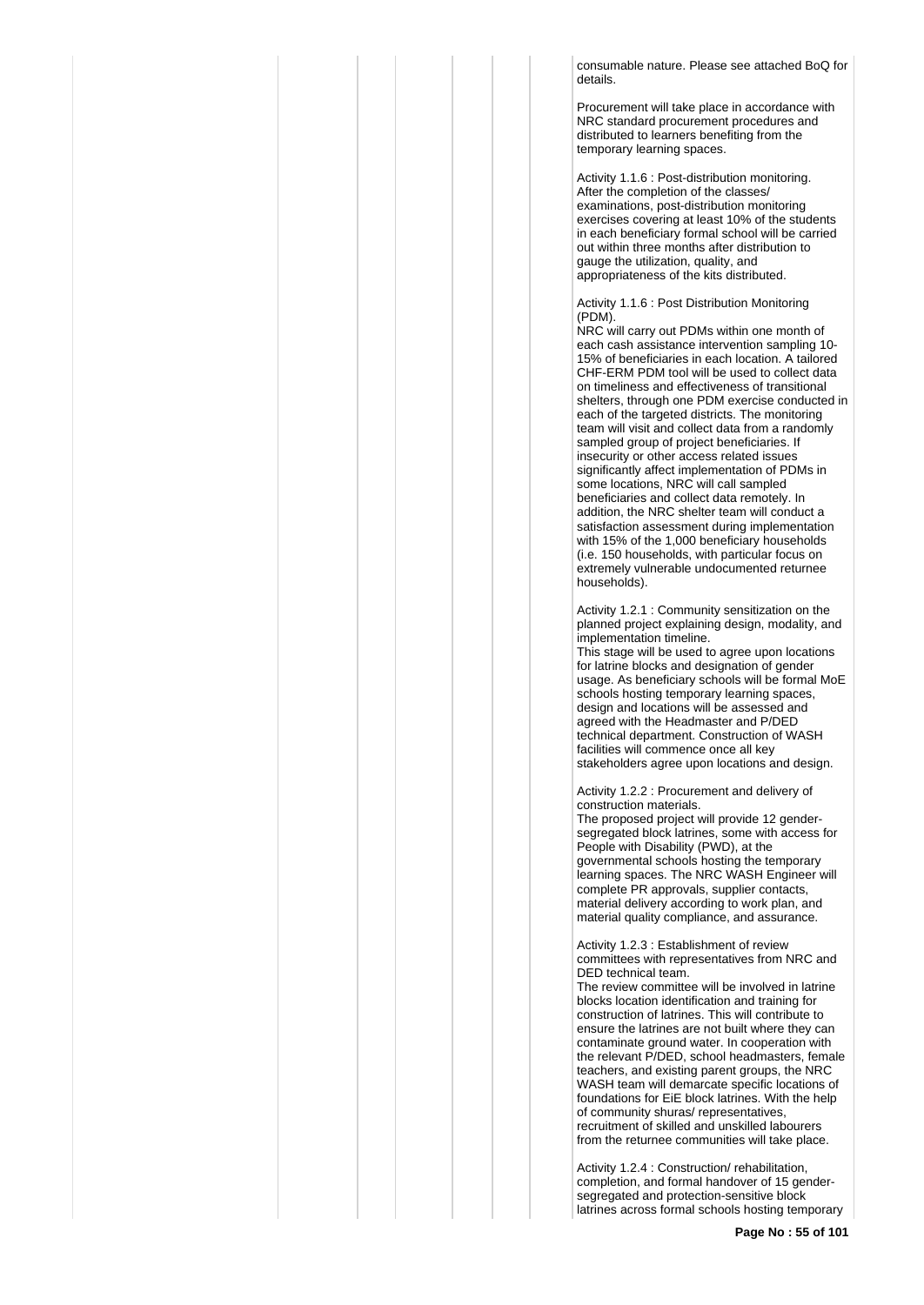learning spaces. NRC's M&E and WASH team will monitor pre-construction stages, progress of material delivery, and construction for latrines throughout the project period, whilst the handover of facilities will be coordinated with elders and line departments. The NRC M&E team will produce a handover report once the formal handover is completed.

Activity 1.2.5 : Awareness raising on sustainable hygiene practices.

NRC's existing standardised hygiene training materials will be used to raise awareness on proper hygiene and sanitation practices, which complies with UNICEF and RRD's standards. The WASH team will prepare all the necessary materials and contents for delivery of hygiene promotion sessions to EiE teachers. The teachers will then cascade the trainings to the school children.

In addition, acknowledging the need to ensure availability of adequate hand washing facilities (with soap and clean water), and as access to safe water is essential to promote good hygiene practices, the NRC Education and WASH team will coordinate with other WASH actors in target areas to ensure adequate access to safe water and hygiene kits is available.

Activity 2.1.1 : Information services on protection rights.

For displaced women and men to understand their rights, to be aware that a protection violation has even occurred, and that they might be able to seek a solution or remedy, information provision or awareness raising is often needed to begin with. In relation to HLP, this includes providing information on women's inheritance rights under the Shari'a and national law, which many men and women often are not aware of. It also includes information on the right to adequate housing, and options for where and how to take cases for adjudication.

Information is disseminated in a number of ways, including brochures at border points and encashment centres and posters. These are almost always accompanied by a brief face-toface explanation by female and male ICLA staff of NRC's work and ICLA's areas of focus in small groups in the community. Information provision or awareness-raising is also required with regards to legal identity and the impact of lacking civil documentation, especially for women, boys and girls, such as tazkera, birth, and marriage certificates.

ICLA, in its community visits, outreach missions, and work at community centres, will also provide information on how beneficiaries can access essential services, including in response to protection violations such as gender-based violence. They will also receive basic information on which organisations can help them with particular matters, and how they obtain assistance.

Activity 2.1.2 : Counselling on HLP rights and dispute resolution.

Counselling within the ICLA programme is the provision of advice and legal analysis specifically targeted to a case. It goes beyond merely generic information provision, but tailoring the information and analysis provided to the facts of a particular case. It empowers women and men beneficiaries to take action themselves, where this is possible. For HLP cases this means providing advice on the specific HLP case or set of rights the beneficiary is faced with, and what concrete steps they can take to deal with this protection concern. For women beneficiaries, this includes specific advice and assistance relating to the possible cultural. Legal, and social barriers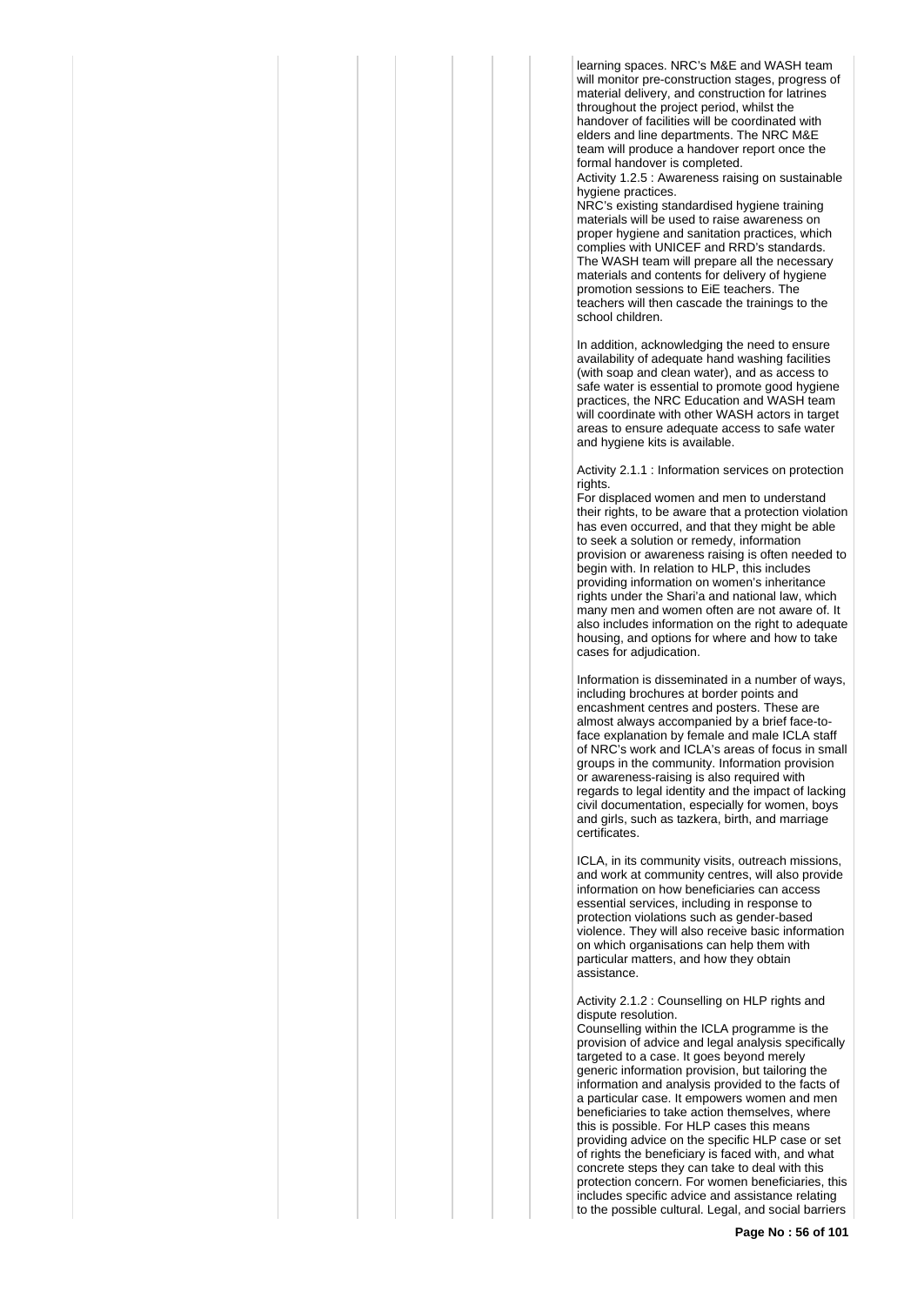|                   |   |    |    |     |     | faced by displaced women and girls trying to<br>claim their HLP rights in Afghanistan.<br>Activity 2.1.3 : Counselling on legal identity,<br>including civil documentation.<br>Counselling LCD cases means providing tailored<br>information on how a client can obtain the<br>particular form of civil documentation they seek,<br>and the steps to go about it. This is normally<br>carried out through explaining the more complex<br>procedures and requirements for obtaining the<br>civil documents and then referring the client to<br>specific government departments who deal with<br>such matters. For the most part, NRC will aim to<br>empower beneficiaries to go ahead and claim<br>their rights themselves as a result of counselling,<br>though it will also explain and help to mitigate the<br>specific barriers for women IDPs trying to obtain<br>tazkera, or women headed-households.<br>However, in cases of extreme vulnerability,<br>where specific physical and cultural barriers may<br>exist, including for women, elderly and disabled<br>people, counselling may also lead to direct legal<br>assistance.                                                                                                                                                                                                                                                                                                                                                                                                                                                                                                                                                                                                                                                                                                                                                                                                                                                                                                                                                                                                                                                                                                                                                                                                                                                                                     |
|-------------------|---|----|----|-----|-----|----------------------------------------------------------------------------------------------------------------------------------------------------------------------------------------------------------------------------------------------------------------------------------------------------------------------------------------------------------------------------------------------------------------------------------------------------------------------------------------------------------------------------------------------------------------------------------------------------------------------------------------------------------------------------------------------------------------------------------------------------------------------------------------------------------------------------------------------------------------------------------------------------------------------------------------------------------------------------------------------------------------------------------------------------------------------------------------------------------------------------------------------------------------------------------------------------------------------------------------------------------------------------------------------------------------------------------------------------------------------------------------------------------------------------------------------------------------------------------------------------------------------------------------------------------------------------------------------------------------------------------------------------------------------------------------------------------------------------------------------------------------------------------------------------------------------------------------------------------------------------------------------------------------------------------------------------------------------------------------------------------------------------------------------------------------------------------------------------------------------------------------------------------------------------------------------------------------------------------------------------------------------------------------------------------------------------------------------------------------------------------------------------------------------------|
| Nangarhar -> Kama | 4 | 77 | 83 | 385 | 383 | 928 Activity 1.1.1 : Community awareness raising and<br>enrolment campaigns.<br>Gender disaggregated community awareness<br>raising campaigns will be conducted to provide<br>more information about the project and enjoin<br>returnee parents to keep sending their children to<br>EiE classes. It will also facilitate the enrolment<br>campaign for refugee returnee and host<br>community children with particular emphasis on<br>the importance of keeping female students in EiE<br>classes. Female Community Mobilisers will also<br>launch additional enrolment campaigns through<br>house-to-house visits if deemed necessary.<br>Activity 1.1.1 : Household level emergency<br>assessment, beneficiary selection, and<br>verification for transitional shelters and single<br>family latrines.<br>NRC will target nine districts for full household-<br>level emergency shelter assessments (Rodat,<br>Kuz Kunar, Khogyani, Behsud, Surkhrod,<br>(Nangarhar) Asadabad, Narang, and Sawkia<br>(Kunar), and Qargha ee (Laghman) districts, with<br>sex and age disaggregated data. HEAT/ERM<br>assessment tools will be used to verify<br>beneficiary households and assess their other<br>sectoral needs for further support through other<br>complementary grants.<br>Activity 1.1.2 : Sensitisation of target<br>beneficiaries.<br>Sensitization of target communities (outlining<br>project objectives, implementation methodology,<br>eligibility criteria, and selection criteria)-<br>conducted in each target location prior to<br>provision of support- is necessary in preparation<br>for beneficiary selection. Normal practice is for<br>community mobilisers to conduct 'problem tree'<br>activities with communities before moving into<br>sensitisation of the proposed shelter project, this<br>makes it easier to justify the use of eligibility<br>criteria. It is also an opportunity for the<br>community mobilisers to learn of the most<br>vulnerable cases (families) within the community-<br>this is normally most effective through the<br>women's Shura.<br>These sessions will also identify, with specialist<br>input from Community Liaison Officers from<br>NRC's Information, Counselling, and Legal<br>Assistance (ICLA) staff, issues linked to security<br>of tenure and households with requirements for<br>tripartite agreements to enable access to land for<br>the period. |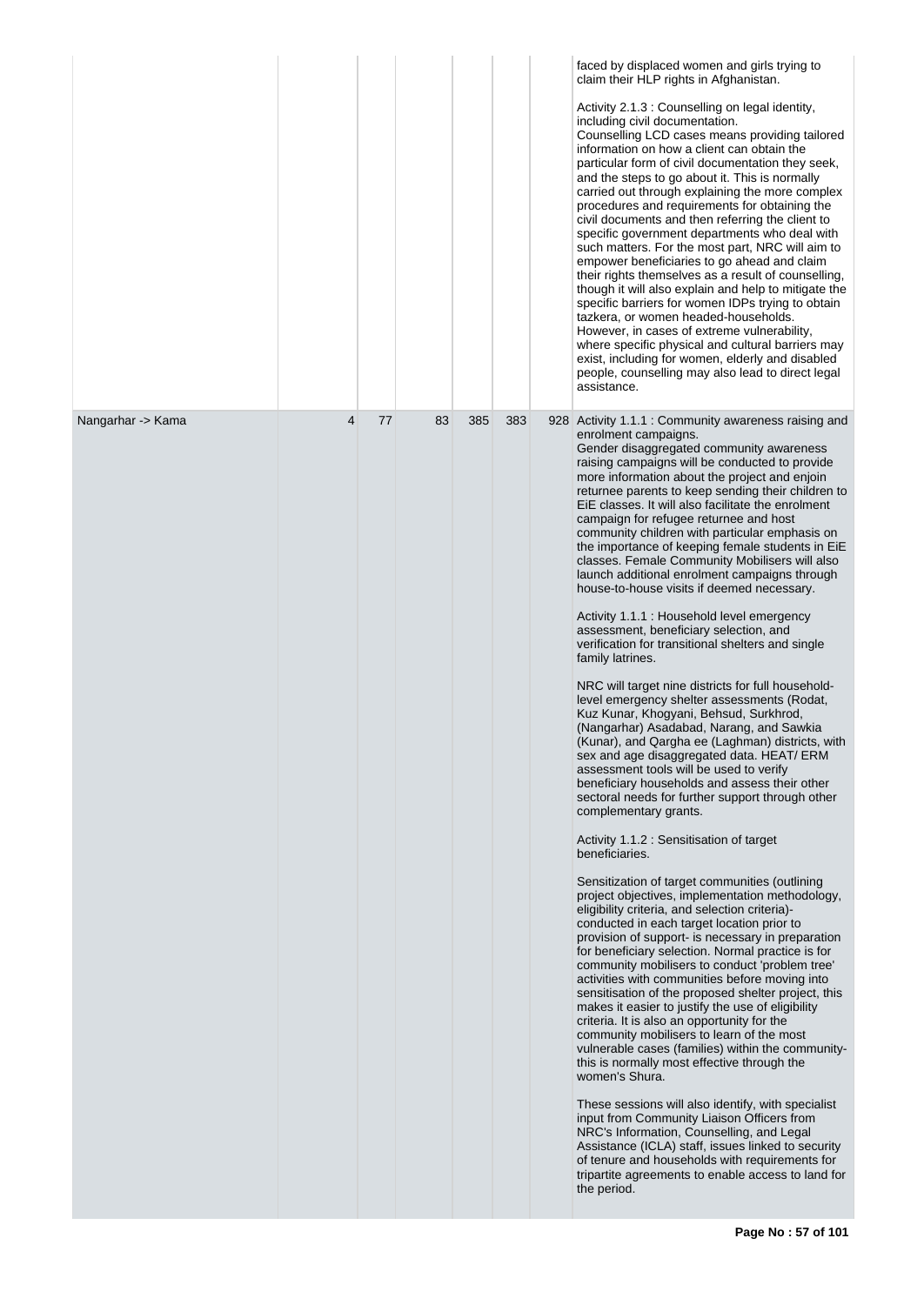Activity 1.1.2 : Selection of host community schools for classroom extension. In accordance with Do No Harm principles, and to increase the absorption capacity of host community schools in the communities affected by the influx of the undocumented returnees. NRC will support around 45 formal MoE schools in Nangahar, Kunar, Laghman, and Kandahar Provinces to implement classroom extension programmes through TLS tents, benefiting at least 7,200 male and female students. The selection of the target beneficiary schools will be coordinated with the MoE's Provincial/ District Education Departments (P/DED). One of the main criteria of beneficiary schools selection is the schools' proximity to high-returnee areas. NRC and the P/DED will conduct a joint assessment of the prospective schools and submit the list of proposed schools to NRC. The NRC Education team will then validate/ triangulate the assessment results and agree with P/DED on the final list of target schools.

Activity 1.1.3 : Setting up and running of the temporary EiE learning spaces. In order to provide a supportive and protective environment for returnee and host community children to learn, whilst enabling formal schools in high-returnee areas to enrol new returnee caseloads, NRC will establish temporary learning spaces under tents in order to expand the absorptive capacity of formal schools. One of the main activities is the procurement, transportation, and distribution of the temporary learning centres (45m2 all-purpose tents) across beneficiary formal schools. These will be assessed and selected in close coordination with the PED/DED.

Initial procurement and replenishment of the consumable classroom and learning supplies (art materials, flip-chart, markers, inks, paste/glue, tapes, stationary, text books etc.) will also be made as part of the setting up of the classrooms.

Activity 1.1.3 : Facilitation of tripartite agreements for access to land, as necessary. The NRC ICLA team in the East will facilitate tripartite agreements to ensure Housing, Land, and Property (HLP) rights in terms of security of tenure.

Activity 1.1.4 : Transitional shelter and singlefamily latrine assistance to all families. 1,000 transitional shelters, based upon a design of a 18m² (liveable space) (as per enclosed BoQ), and single-family latrines will be constructed with the assistance of the beneficiary family along with labour and transportation support.

Following feedback from current project beneficiaries that have received transitional shelters in Nangarhar, NRC will also provide building walls for the t-shelters in order to create the feeling of safety and provide further privacy, considering women and children are particularly vulnerable and exposed to protection risks in these settings. Recent project monitoring visits revealed that of the 48% of beneficiary households that have constructed walls themselves, 87% had taken out a loan to procure the construction materials.

Activity 1.1.4 : Recruitment and capacity building of EiE teachers.

A total of 160 male and female teacherspreferably from the returnee community- with a ratio of 1 teacher per 45 children will be recruited and trained before commencement of the EiE classes. Under this project, NRC will deliver formal training packages as well as provide additional (on the job) semi-structure capacity building (training/ orientation/ mentoring) to the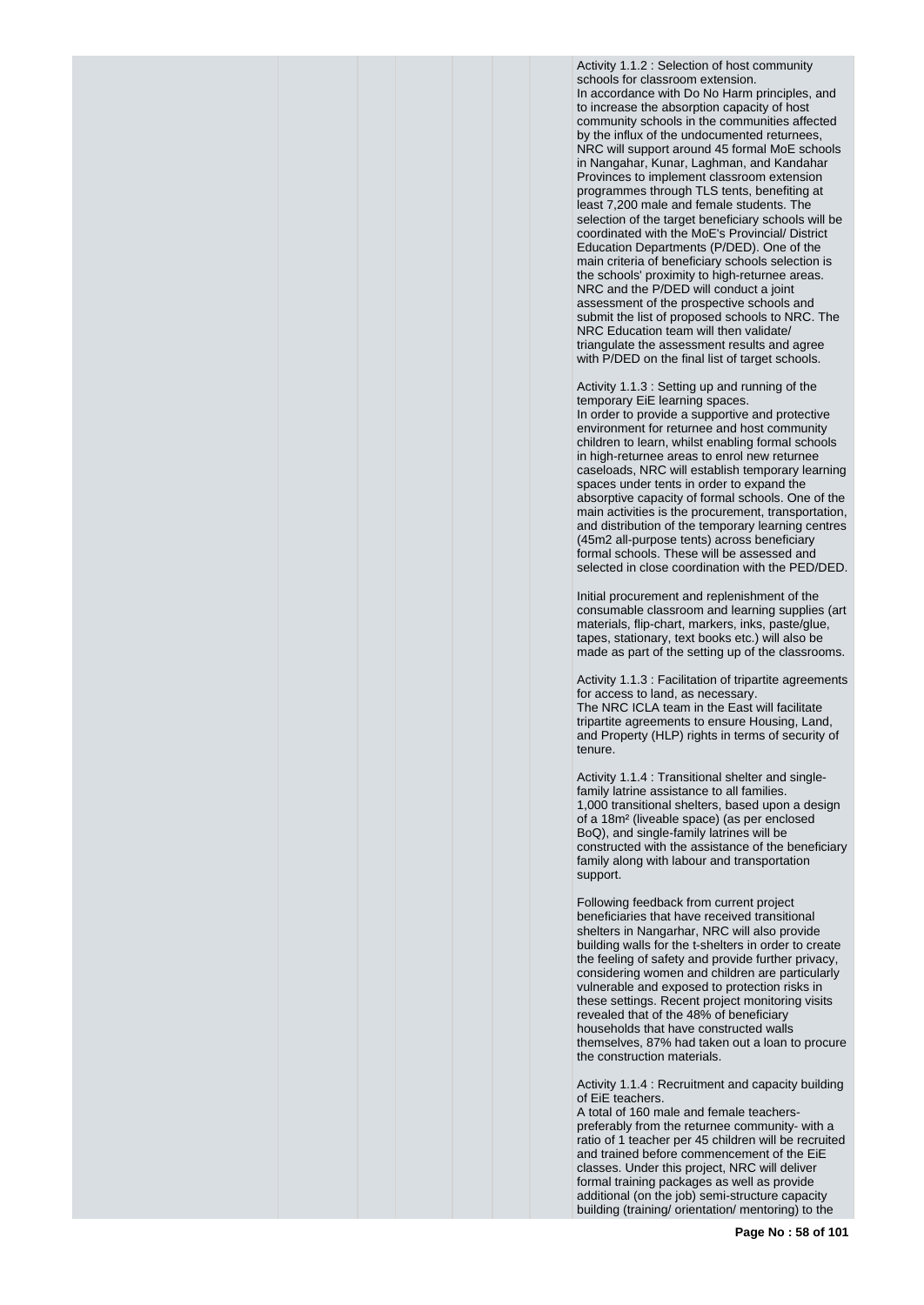teachers to further strengthen their capacities to facilitate the EiE learning process (day to day EiE classes). Whilst NRC will take the lead in facilitating the training of the teachers, P/DED will be involved in monitoring and providing additional support as needed. In addition, recruitment of qualified female teachers and the provision of additional support through additional trainings (as needed) will be implemented to encourage more female teachers.

The teachers will be under NRC's employment contract and will be paid according to NRC's salary scale for community-based education staff.

Activity 1.1.5 : Awareness raising on sustainable hygiene practices and distribution of hygiene kits.

As part of any durable shelter assistance, NRC always looks to provide access to sanitation facilities through the construction of a single family latrine for every shelter built. This is as health concern but more so as a gender consideration, as where household toilets do not exist, open defecation is often the norm - for women and girls this generally means outside of daylight hours.

To ensure the success of this intervention, NRC finds it necessary to provide the required hygiene items after hygiene promotion sessions are conducted. This is key as they are often considered non-essentials given the context of the displacement affected population. NRC will use its existing standardised hygiene training materials to raise awareness on proper hygiene and sanitation practices, which complies with UNICEF and RRD's standards.

Activity 1.1.5 : Procurement and distribution of classroom, teaching, and learning Kits. The kits are composed of basic school supplies to be used by learners during the EiE classes, and most of the materials in the kits are of consumable nature. Please see attached BoQ for details.

Procurement will take place in accordance with NRC standard procurement procedures and distributed to learners benefiting from the temporary learning spaces.

Activity 1.1.6 : Post-distribution monitoring. After the completion of the classes/ examinations, post-distribution monitoring exercises covering at least 10% of the students in each beneficiary formal school will be carried out within three months after distribution to gauge the utilization, quality, and appropriateness of the kits distributed.

Activity 1.1.6 : Post Distribution Monitoring (PDM).

NRC will carry out PDMs within one month of each cash assistance intervention sampling 10- 15% of beneficiaries in each location. A tailored CHF-ERM PDM tool will be used to collect data on timeliness and effectiveness of transitional shelters, through one PDM exercise conducted in each of the targeted districts. The monitoring team will visit and collect data from a randomly sampled group of project beneficiaries. If insecurity or other access related issues significantly affect implementation of PDMs in some locations, NRC will call sampled beneficiaries and collect data remotely. In addition, the NRC shelter team will conduct a satisfaction assessment during implementation with 15% of the 1,000 beneficiary households (i.e. 150 households, with particular focus on extremely vulnerable undocumented returnee households).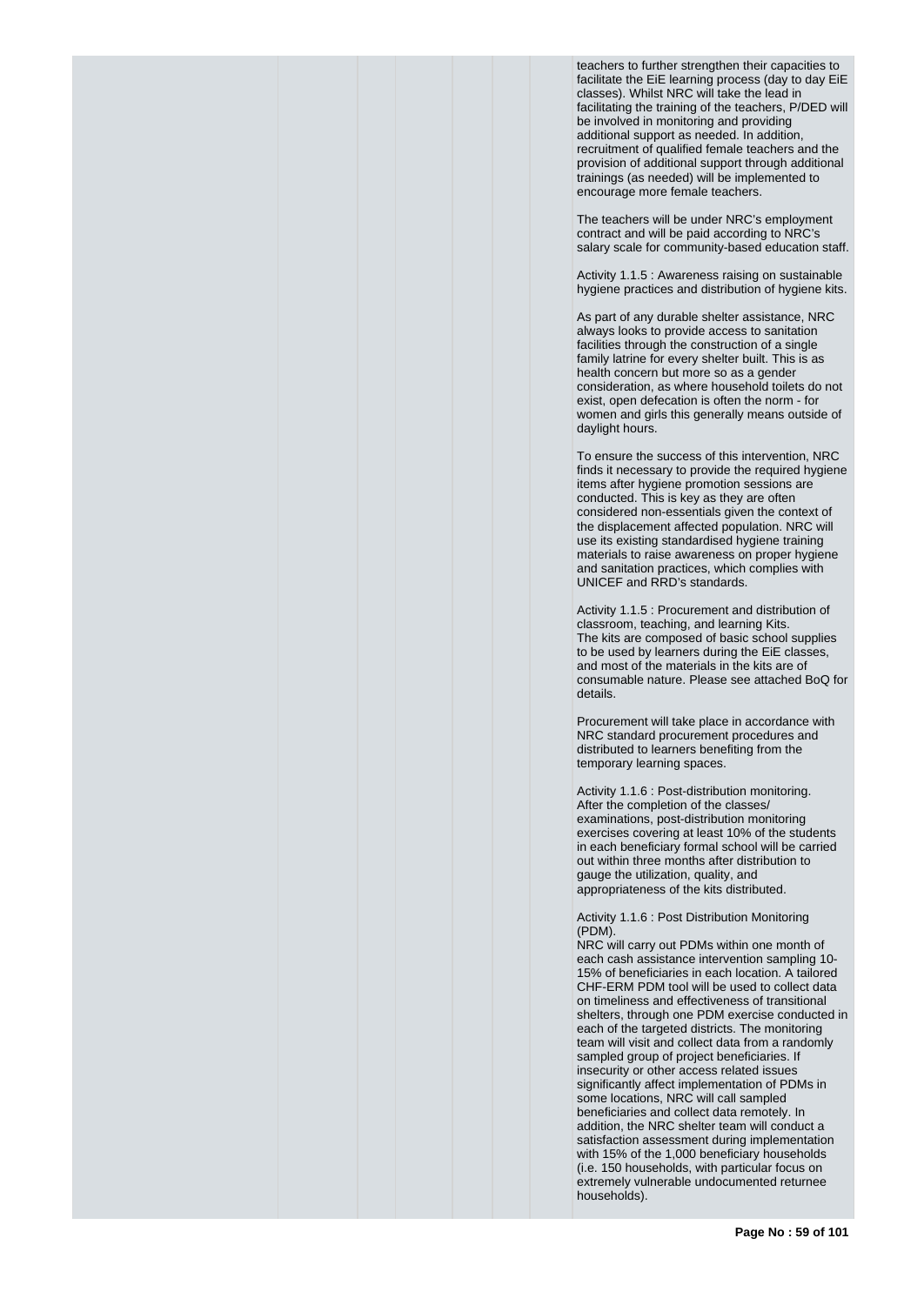Activity 1.2.1 : Community sensitization on the planned project explaining design, modality, and implementation timeline.

This stage will be used to agree upon locations for latrine blocks and designation of gender usage. As beneficiary schools will be formal MoE schools hosting temporary learning spaces, design and locations will be assessed and agreed with the Headmaster and P/DED technical department. Construction of WASH facilities will commence once all key stakeholders agree upon locations and design.

Activity 1.2.2 : Procurement and delivery of construction materials.

The proposed project will provide 12 gendersegregated block latrines, some with access for People with Disability (PWD), at the governmental schools hosting the temporary learning spaces. The NRC WASH Engineer will complete PR approvals, supplier contacts, material delivery according to work plan, and material quality compliance, and assurance.

Activity 1.2.3 : Establishment of review committees with representatives from NRC and DED technical team.

The review committee will be involved in latrine blocks location identification and training for construction of latrines. This will contribute to ensure the latrines are not built where they can contaminate ground water. In cooperation with the relevant P/DED, school headmasters, female teachers, and existing parent groups, the NRC WASH team will demarcate specific locations of foundations for EiE block latrines. With the help of community shuras/ representatives, recruitment of skilled and unskilled labourers from the returnee communities will take place.

Activity 1.2.4 : Construction/ rehabilitation, completion, and formal handover of 15 gendersegregated and protection-sensitive block latrines across formal schools hosting temporary learning spaces. NRC's M&E and WASH team will monitor pre-construction stages, progress of material delivery, and construction for latrines throughout the project period, whilst the handover of facilities will be coordinated with elders and line departments. The NRC M&E team will produce a handover report once the formal handover is completed.

Activity 1.2.5 : Awareness raising on sustainable hygiene practices.

NRC's existing standardised hygiene training materials will be used to raise awareness on proper hygiene and sanitation practices, which complies with UNICEF and RRD's standards. The WASH team will prepare all the necessary materials and contents for delivery of hygiene promotion sessions to EiE teachers. The teachers will then cascade the trainings to the school children.

In addition, acknowledging the need to ensure availability of adequate hand washing facilities (with soap and clean water), and as access to safe water is essential to promote good hygiene practices, the NRC Education and WASH team will coordinate with other WASH actors in target areas to ensure adequate access to safe water and hygiene kits is available.

Activity 2.1.1 : Information services on protection rights.

For displaced women and men to understand their rights, to be aware that a protection violation has even occurred, and that they might be able to seek a solution or remedy, information provision or awareness raising is often needed to begin with. In relation to HLP, this includes providing information on women's inheritance rights under the Shari'a and national law, which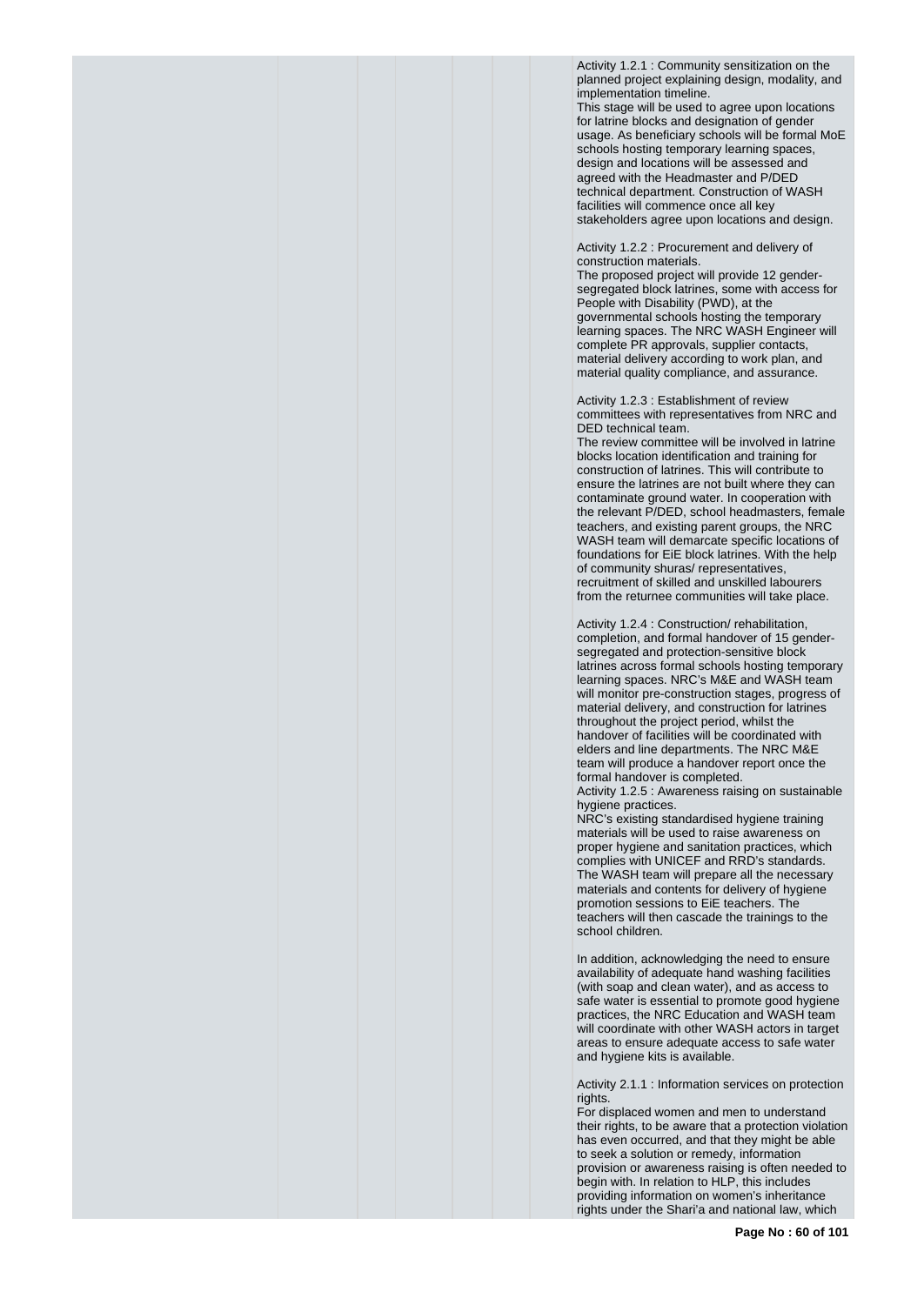many men and women often are not aware of. It also includes information on the right to adequate housing, and options for where and how to take cases for adjudication.

Information is disseminated in a number of ways, including brochures at border points and encashment centres and posters. These are almost always accompanied by a brief face-toface explanation by female and male ICLA staff of NRC's work and ICLA's areas of focus in small groups in the community. Information provision or awareness-raising is also required with regards to legal identity and the impact of lacking civil documentation, especially for women, boys and girls, such as tazkera, birth, and marriage certificates.

ICLA, in its community visits, outreach missions, and work at community centres, will also provide information on how beneficiaries can access essential services, including in response to protection violations such as gender-based violence. They will also receive basic information on which organisations can help them with particular matters, and how they obtain assistance.

#### Activity 2.1.2 : Counselling on HLP rights and dispute resolution.

Counselling within the ICLA programme is the provision of advice and legal analysis specifically targeted to a case. It goes beyond merely generic information provision, but tailoring the information and analysis provided to the facts of a particular case. It empowers women and men beneficiaries to take action themselves, where this is possible. For HLP cases this means providing advice on the specific HLP case or set of rights the beneficiary is faced with, and what concrete steps they can take to deal with this protection concern. For women beneficiaries, this includes specific advice and assistance relating to the possible cultural. Legal, and social barriers faced by displaced women and girls trying to claim their HLP rights in Afghanistan.

### Activity 2.1.3 : Counselling on legal identity, including civil documentation.

Counselling LCD cases means providing tailored information on how a client can obtain the particular form of civil documentation they seek, and the steps to go about it. This is normally carried out through explaining the more complex procedures and requirements for obtaining the civil documents and then referring the client to specific government departments who deal with such matters. For the most part, NRC will aim to empower beneficiaries to go ahead and claim their rights themselves as a result of counselling, though it will also explain and help to mitigate the specific barriers for women IDPs trying to obtain tazkera, or women headed-households. However, in cases of extreme vulnerability, where specific physical and cultural barriers may exist, including for women, elderly and disabled people, counselling may also lead to direct legal assistance.

| Nangarhar -> Kuzkunar | 8 | 122 | 131 | 484 | 474 | 1,211 | Activity 1.1.1 : Community awareness raising and<br>enrolment campaigns.<br>Gender disaggregated community awareness<br>raising campaigns will be conducted to provide<br>more information about the project and enjoin<br>returnee parents to keep sending their children to<br>EiE classes. It will also facilitate the enrolment<br>campaign for refugee returnee and host<br>community children with particular emphasis on<br>the importance of keeping female students in EiE<br>classes. Female Community Mobilisers will also<br>launch additional enrolment campaigns through<br>house-to-house visits if deemed necessary. |
|-----------------------|---|-----|-----|-----|-----|-------|--------------------------------------------------------------------------------------------------------------------------------------------------------------------------------------------------------------------------------------------------------------------------------------------------------------------------------------------------------------------------------------------------------------------------------------------------------------------------------------------------------------------------------------------------------------------------------------------------------------------------------------|
|                       |   |     |     |     |     |       |                                                                                                                                                                                                                                                                                                                                                                                                                                                                                                                                                                                                                                      |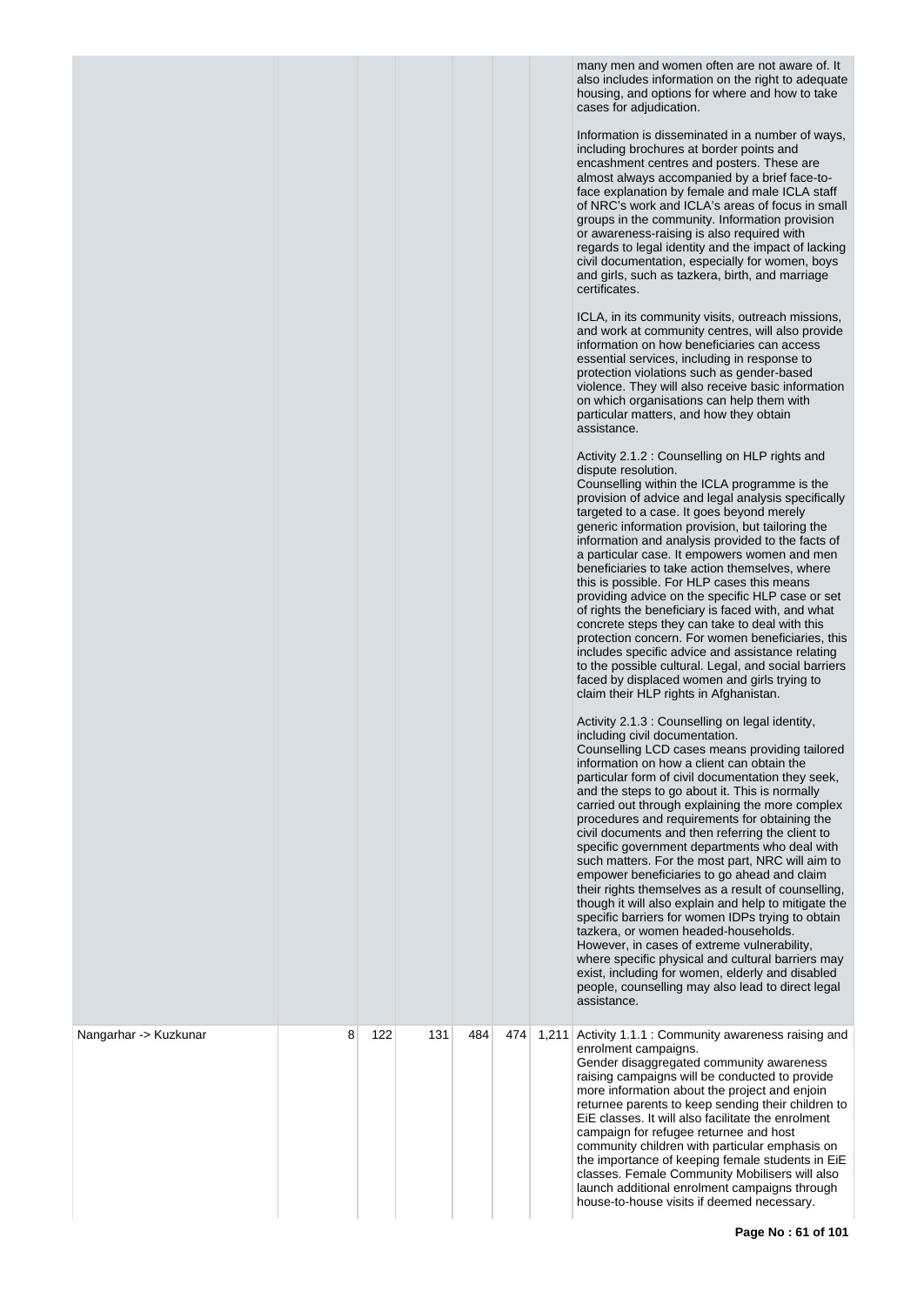Activity 1.1.1 : Household level emergency assessment, beneficiary selection, and verification for transitional shelters and single family latrines.

NRC will target nine districts for full householdlevel emergency shelter assessments (Rodat, Kuz Kunar, Khogyani, Behsud, Surkhrod, (Nangarhar) Asadabad, Narang, and Sawkia (Kunar), and Qargha ee (Laghman) districts, with sex and age disaggregated data. HEAT/ ERM assessment tools will be used to verify beneficiary households and assess their other sectoral needs for further support through other complementary grants.

Activity 1.1.2 : Sensitisation of target beneficiaries.

Sensitization of target communities (outlining project objectives, implementation methodology, eligibility criteria, and selection criteria) conducted in each target location prior to provision of support- is necessary in preparation for beneficiary selection. Normal practice is for community mobilisers to conduct 'problem tree' activities with communities before moving into sensitisation of the proposed shelter project, this makes it easier to justify the use of eligibility criteria. It is also an opportunity for the community mobilisers to learn of the most vulnerable cases (families) within the communitythis is normally most effective through the women's Shura.

These sessions will also identify, with specialist input from Community Liaison Officers from NRC's Information, Counselling, and Legal Assistance (ICLA) staff, issues linked to security of tenure and households with requirements for tripartite agreements to enable access to land for the period.

Activity 1.1.2 : Selection of host community schools for classroom extension. In accordance with Do No Harm principles, and to increase the absorption capacity of host community schools in the communities affected by the influx of the undocumented returnees, NRC will support around 45 formal MoE schools in Nangahar, Kunar, Laghman, and Kandahar Provinces to implement classroom extension programmes through TLS tents, benefiting at least 7,200 male and female students. The selection of the target beneficiary schools will be coordinated with the MoE's Provincial/ District Education Departments (P/DED). One of the main criteria of beneficiary schools selection is the schools' proximity to high-returnee areas. NRC and the P/DED will conduct a joint assessment of the prospective schools and submit the list of proposed schools to NRC. The NRC Education team will then validate/ triangulate the assessment results and agree with P/DED on the final list of target schools.

Activity 1.1.3 : Setting up and running of the temporary EiE learning spaces.

In order to provide a supportive and protective environment for returnee and host community children to learn, whilst enabling formal schools in high-returnee areas to enrol new returnee caseloads, NRC will establish temporary learning spaces under tents in order to expand the absorptive capacity of formal schools. One of the main activities is the procurement, transportation, and distribution of the temporary learning centres (45m2 all-purpose tents) across beneficiary formal schools. These will be assessed and selected in close coordination with the PED/DED.

Initial procurement and replenishment of the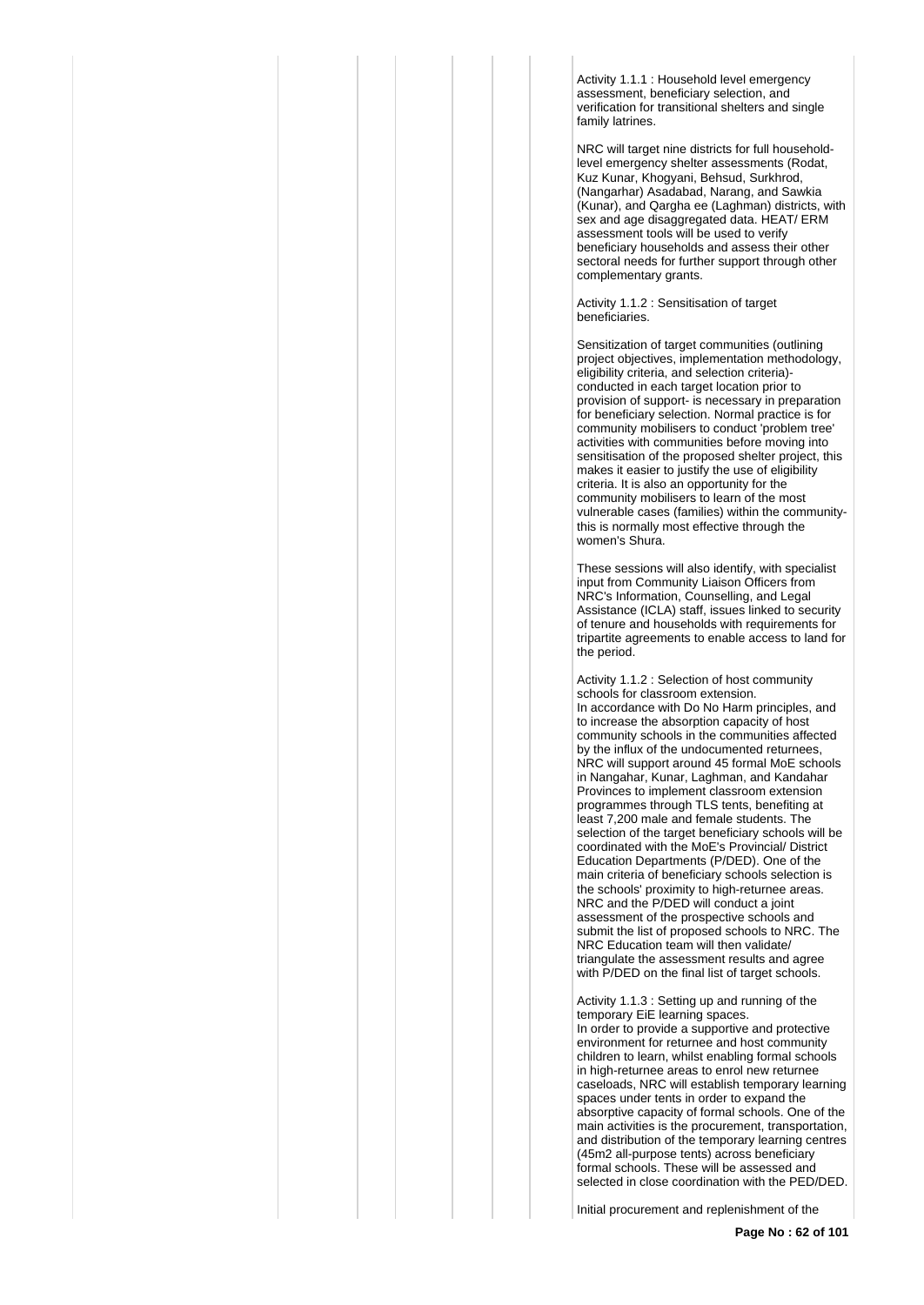consumable classroom and learning supplies (art materials, flip-chart, markers, inks, paste/glue, tapes, stationary, text books etc.) will also be made as part of the setting up of the classrooms.

Activity 1.1.3 : Facilitation of tripartite agreements for access to land, as necessary. The NRC ICLA team in the East will facilitate tripartite agreements to ensure Housing, Land, and Property (HLP) rights in terms of security of tenure.

Activity 1.1.4 : Transitional shelter and singlefamily latrine assistance to all families. 1,000 transitional shelters, based upon a design of a 18m² (liveable space) (as per enclosed BoQ), and single-family latrines will be constructed with the assistance of the beneficiary family along with labour and transportation support.

Following feedback from current project beneficiaries that have received transitional shelters in Nangarhar, NRC will also provide building walls for the t-shelters in order to create the feeling of safety and provide further privacy, considering women and children are particularly vulnerable and exposed to protection risks in these settings. Recent project monitoring visits revealed that of the 48% of beneficiary households that have constructed walls themselves, 87% had taken out a loan to procure the construction materials.

Activity 1.1.4 : Recruitment and capacity building of EiE teachers.

A total of 160 male and female teacherspreferably from the returnee community- with a ratio of 1 teacher per 45 children will be recruited and trained before commencement of the EiE classes. Under this project, NRC will deliver formal training packages as well as provide additional (on the job) semi-structure capacity building (training/ orientation/ mentoring) to the teachers to further strengthen their capacities to facilitate the EiE learning process (day to day EiE classes). Whilst NRC will take the lead in facilitating the training of the teachers, P/DED will be involved in monitoring and providing additional support as needed. In addition, recruitment of qualified female teachers and the provision of additional support through additional trainings (as needed) will be implemented to encourage more female teachers.

The teachers will be under NRC's employment contract and will be paid according to NRC's salary scale for community-based education staff.

Activity 1.1.5 : Awareness raising on sustainable hygiene practices and distribution of hygiene kits.

As part of any durable shelter assistance, NRC always looks to provide access to sanitation facilities through the construction of a single family latrine for every shelter built. This is as health concern but more so as a gender consideration, as where household toilets do not exist, open defecation is often the norm - for women and girls this generally means outside of daylight hours.

To ensure the success of this intervention, NRC finds it necessary to provide the required hygiene items after hygiene promotion sessions are conducted. This is key as they are often considered non-essentials given the context of the displacement affected population. NRC will use its existing standardised hygiene training materials to raise awareness on proper hygiene and sanitation practices, which complies with UNICEF and RRD's standards.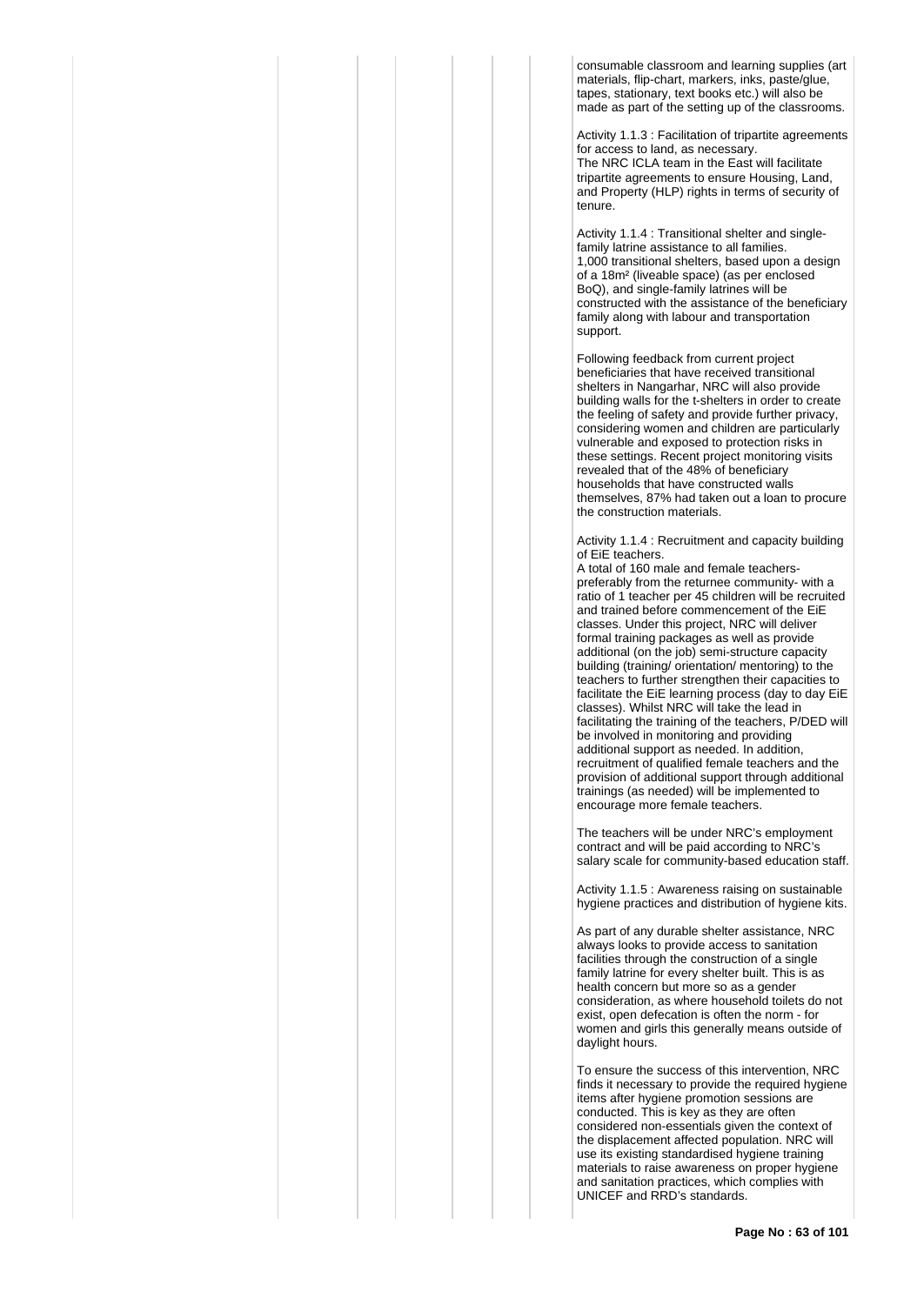Activity 1.1.5 : Procurement and distribution of classroom, teaching, and learning Kits. The kits are composed of basic school supplies to be used by learners during the EiE classes, and most of the materials in the kits are of consumable nature. Please see attached BoQ for details.

Procurement will take place in accordance with NRC standard procurement procedures and distributed to learners benefiting from the temporary learning spaces.

Activity 1.1.6 : Post-distribution monitoring. After the completion of the classes/ examinations, post-distribution monitoring exercises covering at least 10% of the students in each beneficiary formal school will be carried out within three months after distribution to gauge the utilization, quality, and appropriateness of the kits distributed.

Activity 1.1.6 : Post Distribution Monitoring (PDM).

NRC will carry out PDMs within one month of each cash assistance intervention sampling 10- 15% of beneficiaries in each location. A tailored CHF-ERM PDM tool will be used to collect data on timeliness and effectiveness of transitional shelters, through one PDM exercise conducted in each of the targeted districts. The monitoring team will visit and collect data from a randomly sampled group of project beneficiaries. If insecurity or other access related issues significantly affect implementation of PDMs in some locations, NRC will call sampled beneficiaries and collect data remotely. In addition, the NRC shelter team will conduct a satisfaction assessment during implementation with 15% of the 1,000 beneficiary households (i.e. 150 households, with particular focus on extremely vulnerable undocumented returnee households).

Activity 1.2.1 : Community sensitization on the planned project explaining design, modality, and implementation timeline.

This stage will be used to agree upon locations for latrine blocks and designation of gender usage. As beneficiary schools will be formal MoE schools hosting temporary learning spaces, design and locations will be assessed and agreed with the Headmaster and P/DED technical department. Construction of WASH facilities will commence once all key stakeholders agree upon locations and design.

Activity 1.2.2 : Procurement and delivery of construction materials.

The proposed project will provide 12 gendersegregated block latrines, some with access for People with Disability (PWD), at the governmental schools hosting the temporary learning spaces. The NRC WASH Engineer will complete PR approvals, supplier contacts, material delivery according to work plan, and material quality compliance, and assurance.

Activity 1.2.3 : Establishment of review committees with representatives from NRC and DED technical team.

The review committee will be involved in latrine blocks location identification and training for construction of latrines. This will contribute to ensure the latrines are not built where they can contaminate ground water. In cooperation with the relevant P/DED, school headmasters, female teachers, and existing parent groups, the NRC WASH team will demarcate specific locations of foundations for EiE block latrines. With the help of community shuras/ representatives, recruitment of skilled and unskilled labourers from the returnee communities will take place.

**Page No : 64 of 101**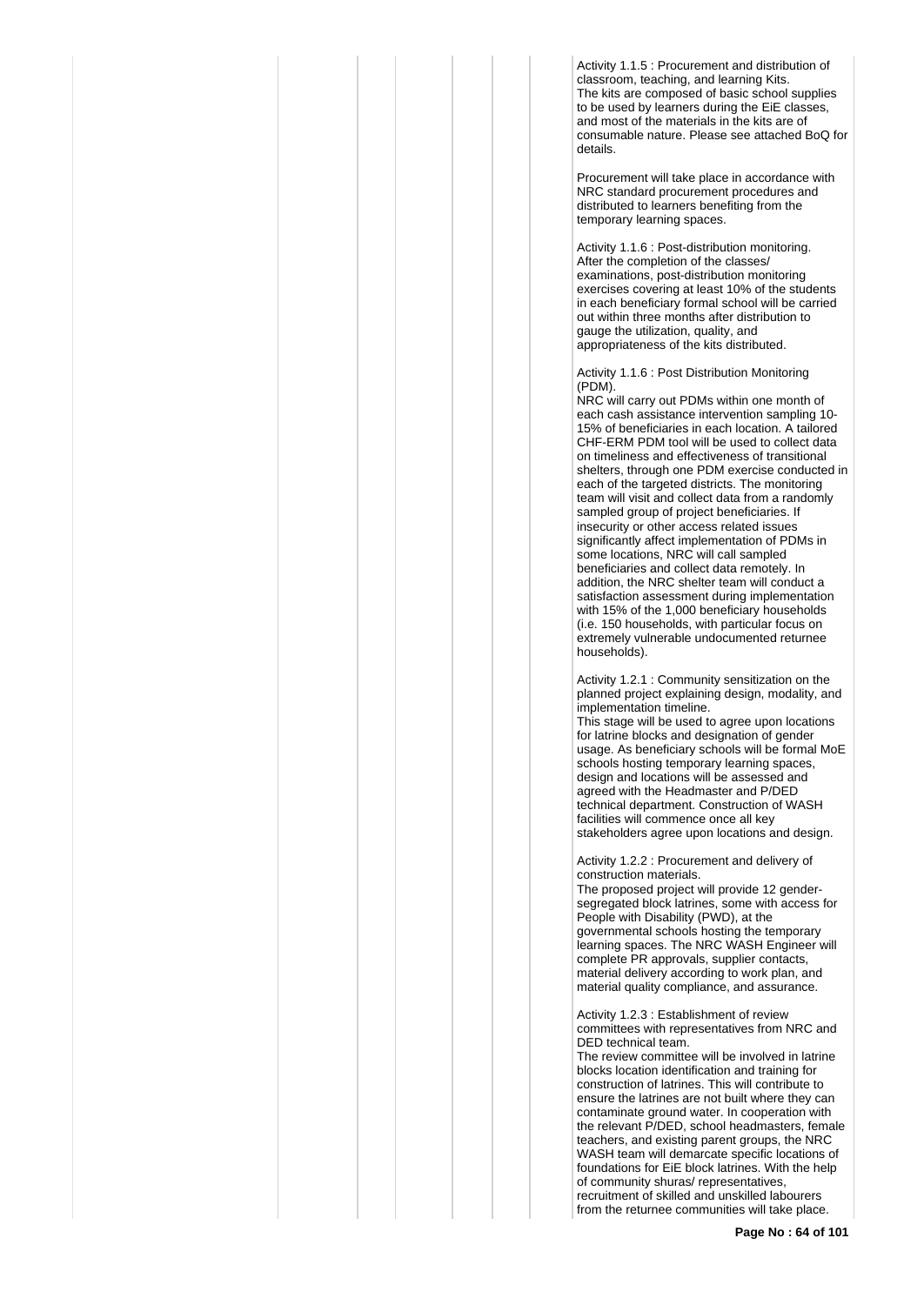Activity 1.2.4 : Construction/ rehabilitation, completion, and formal handover of 15 gendersegregated and protection-sensitive block latrines across formal schools hosting temporary learning spaces. NRC's M&E and WASH team will monitor pre-construction stages, progress of material delivery, and construction for latrines throughout the project period, whilst the handover of facilities will be coordinated with elders and line departments. The NRC M&E team will produce a handover report once the formal handover is completed.

Activity 1.2.5 : Awareness raising on sustainable hygiene practices.

NRC's existing standardised hygiene training materials will be used to raise awareness on proper hygiene and sanitation practices, which complies with UNICEF and RRD's standards. The WASH team will prepare all the necessary materials and contents for delivery of hygiene promotion sessions to EiE teachers. The teachers will then cascade the trainings to the school children.

In addition, acknowledging the need to ensure availability of adequate hand washing facilities (with soap and clean water), and as access to safe water is essential to promote good hygiene practices, the NRC Education and WASH team will coordinate with other WASH actors in target areas to ensure adequate access to safe water and hygiene kits is available.

Activity 2.1.1 : Information services on protection rights.

For displaced women and men to understand their rights, to be aware that a protection violation has even occurred, and that they might be able to seek a solution or remedy, information provision or awareness raising is often needed to begin with. In relation to HLP, this includes providing information on women's inheritance rights under the Shari'a and national law, which many men and women often are not aware of. It also includes information on the right to adequate housing, and options for where and how to take cases for adjudication.

Information is disseminated in a number of ways, including brochures at border points and encashment centres and posters. These are almost always accompanied by a brief face-toface explanation by female and male ICLA staff of NRC's work and ICLA's areas of focus in small groups in the community. Information provision or awareness-raising is also required with regards to legal identity and the impact of lacking civil documentation, especially for women, boys and girls, such as tazkera, birth, and marriage certificates.

ICLA, in its community visits, outreach missions, and work at community centres, will also provide information on how beneficiaries can access essential services, including in response to protection violations such as gender-based violence. They will also receive basic information on which organisations can help them with particular matters, and how they obtain **assistance** 

Activity 2.1.2 : Counselling on HLP rights and dispute resolution.

Counselling within the ICLA programme is the provision of advice and legal analysis specifically targeted to a case. It goes beyond merely generic information provision, but tailoring the information and analysis provided to the facts of a particular case. It empowers women and men beneficiaries to take action themselves, where this is possible. For HLP cases this means providing advice on the specific HLP case or set

**Page No : 65 of 101**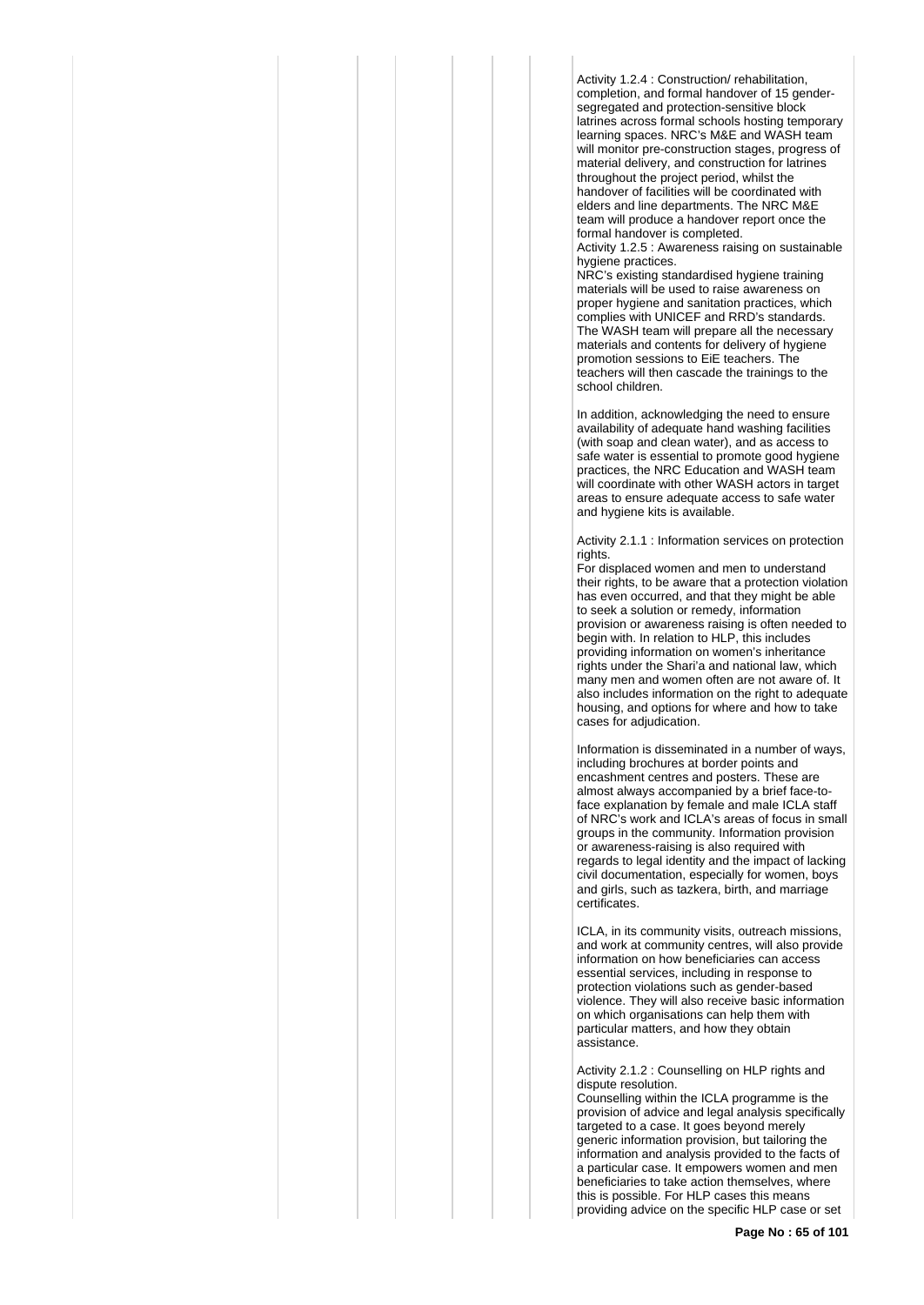|                      |   |     |     |     |     | of rights the beneficiary is faced with, and what<br>concrete steps they can take to deal with this<br>protection concern. For women beneficiaries, this<br>includes specific advice and assistance relating<br>to the possible cultural. Legal, and social barriers<br>faced by displaced women and girls trying to<br>claim their HLP rights in Afghanistan.<br>Activity 2.1.3 : Counselling on legal identity,<br>including civil documentation.<br>Counselling LCD cases means providing tailored<br>information on how a client can obtain the<br>particular form of civil documentation they seek,<br>and the steps to go about it. This is normally<br>carried out through explaining the more complex<br>procedures and requirements for obtaining the<br>civil documents and then referring the client to<br>specific government departments who deal with<br>such matters. For the most part, NRC will aim to<br>empower beneficiaries to go ahead and claim<br>their rights themselves as a result of counselling,<br>though it will also explain and help to mitigate the<br>specific barriers for women IDPs trying to obtain<br>tazkera, or women headed-households.<br>However, in cases of extreme vulnerability,<br>where specific physical and cultural barriers may<br>exist, including for women, elderly and disabled<br>people, counselling may also lead to direct legal<br>assistance.                                                                                                                                                                                                                                                                                                                                                                                                                                                                                                                                                                                                                                                                                                                                                                                                                                   |
|----------------------|---|-----|-----|-----|-----|--------------------------------------------------------------------------------------------------------------------------------------------------------------------------------------------------------------------------------------------------------------------------------------------------------------------------------------------------------------------------------------------------------------------------------------------------------------------------------------------------------------------------------------------------------------------------------------------------------------------------------------------------------------------------------------------------------------------------------------------------------------------------------------------------------------------------------------------------------------------------------------------------------------------------------------------------------------------------------------------------------------------------------------------------------------------------------------------------------------------------------------------------------------------------------------------------------------------------------------------------------------------------------------------------------------------------------------------------------------------------------------------------------------------------------------------------------------------------------------------------------------------------------------------------------------------------------------------------------------------------------------------------------------------------------------------------------------------------------------------------------------------------------------------------------------------------------------------------------------------------------------------------------------------------------------------------------------------------------------------------------------------------------------------------------------------------------------------------------------------------------------------------------------------------------------------------------------------------------------------------|
| Laghman -> Mehtarlam | 4 | 108 | 120 | 791 | 797 | 1,816 Activity 1.1.1 : Community awareness raising and<br>enrolment campaigns.<br>Gender disaggregated community awareness<br>raising campaigns will be conducted to provide<br>more information about the project and enjoin<br>returnee parents to keep sending their children to<br>EiE classes. It will also facilitate the enrolment<br>campaign for refugee returnee and host<br>community children with particular emphasis on<br>the importance of keeping female students in EiE<br>classes. Female Community Mobilisers will also<br>launch additional enrolment campaigns through<br>house-to-house visits if deemed necessary.<br>Activity 1.1.1 : Household level emergency<br>assessment, beneficiary selection, and<br>verification for transitional shelters and single<br>family latrines.<br>NRC will target nine districts for full household-<br>level emergency shelter assessments (Rodat,<br>Kuz Kunar, Khogyani, Behsud, Surkhrod,<br>(Nangarhar) Asadabad, Narang, and Sawkia<br>(Kunar), and Qargha ee (Laghman) districts, with<br>sex and age disaggregated data. HEAT/ ERM<br>assessment tools will be used to verify<br>beneficiary households and assess their other<br>sectoral needs for further support through other<br>complementary grants.<br>Activity 1.1.2 : Sensitisation of target<br>beneficiaries.<br>Sensitization of target communities (outlining<br>project objectives, implementation methodology,<br>eligibility criteria, and selection criteria)-<br>conducted in each target location prior to<br>provision of support- is necessary in preparation<br>for beneficiary selection. Normal practice is for<br>community mobilisers to conduct 'problem tree'<br>activities with communities before moving into<br>sensitisation of the proposed shelter project, this<br>makes it easier to justify the use of eligibility<br>criteria. It is also an opportunity for the<br>community mobilisers to learn of the most<br>vulnerable cases (families) within the community-<br>this is normally most effective through the<br>women's Shura.<br>These sessions will also identify, with specialist<br>input from Community Liaison Officers from<br>NRC's Information, Counselling, and Legal |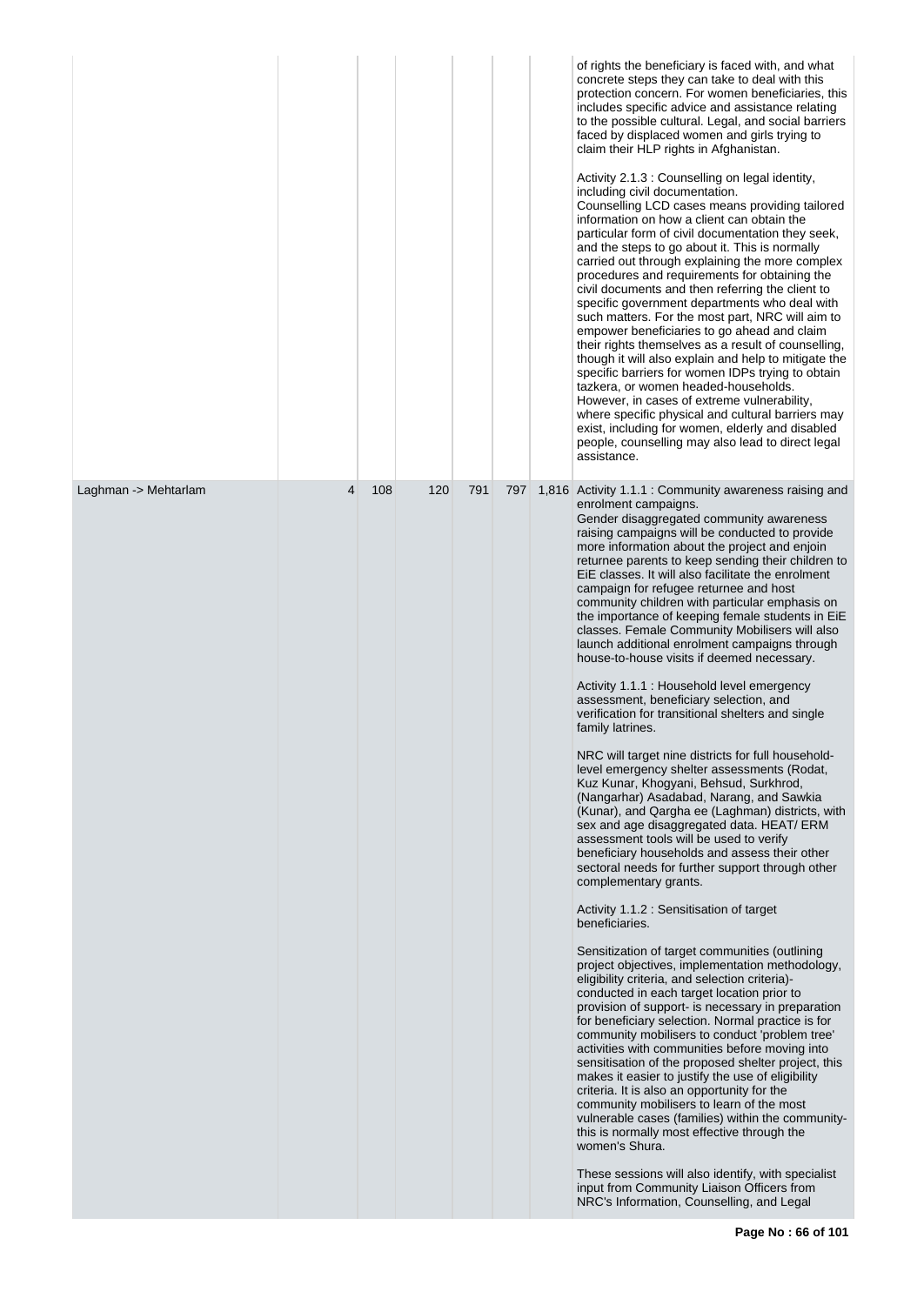Assistance (ICLA) staff, issues linked to security of tenure and households with requirements for tripartite agreements to enable access to land for the period.

Activity 1.1.2 : Selection of host community schools for classroom extension. In accordance with Do No Harm principles, and to increase the absorption capacity of host community schools in the communities affected by the influx of the undocumented returnees, NRC will support around 45 formal MoE schools in Nangahar, Kunar, Laghman, and Kandahar Provinces to implement classroom extension programmes through TLS tents, benefiting at least 7,200 male and female students. The selection of the target beneficiary schools will be coordinated with the MoE's Provincial/ District Education Departments (P/DED). One of the main criteria of beneficiary schools selection is the schools' proximity to high-returnee areas. NRC and the P/DED will conduct a joint assessment of the prospective schools and submit the list of proposed schools to NRC. The NRC Education team will then validate/ triangulate the assessment results and agree with P/DED on the final list of target schools.

Activity 1.1.3 : Setting up and running of the temporary EiE learning spaces. In order to provide a supportive and protective environment for returnee and host community children to learn, whilst enabling formal schools in high-returnee areas to enrol new returnee caseloads, NRC will establish temporary learning spaces under tents in order to expand the absorptive capacity of formal schools. One of the main activities is the procurement, transportation, and distribution of the temporary learning centres (45m2 all-purpose tents) across beneficiary formal schools. These will be assessed and selected in close coordination with the PED/DED.

Initial procurement and replenishment of the consumable classroom and learning supplies (art materials, flip-chart, markers, inks, paste/glue, tapes, stationary, text books etc.) will also be made as part of the setting up of the classrooms.

Activity 1.1.3 : Facilitation of tripartite agreements for access to land, as necessary. The NRC ICLA team in the East will facilitate tripartite agreements to ensure Housing, Land, and Property (HLP) rights in terms of security of tenure.

Activity 1.1.4 : Transitional shelter and singlefamily latrine assistance to all families. 1,000 transitional shelters, based upon a design of a 18m² (liveable space) (as per enclosed BoQ), and single-family latrines will be constructed with the assistance of the beneficiary family along with labour and transportation support.

Following feedback from current project beneficiaries that have received transitional shelters in Nangarhar, NRC will also provide building walls for the t-shelters in order to create the feeling of safety and provide further privacy, considering women and children are particularly vulnerable and exposed to protection risks in these settings. Recent project monitoring visits revealed that of the 48% of beneficiary households that have constructed walls themselves, 87% had taken out a loan to procure the construction materials.

Activity 1.1.4 : Recruitment and capacity building of EiE teachers.

A total of 160 male and female teacherspreferably from the returnee community- with a ratio of 1 teacher per 45 children will be recruited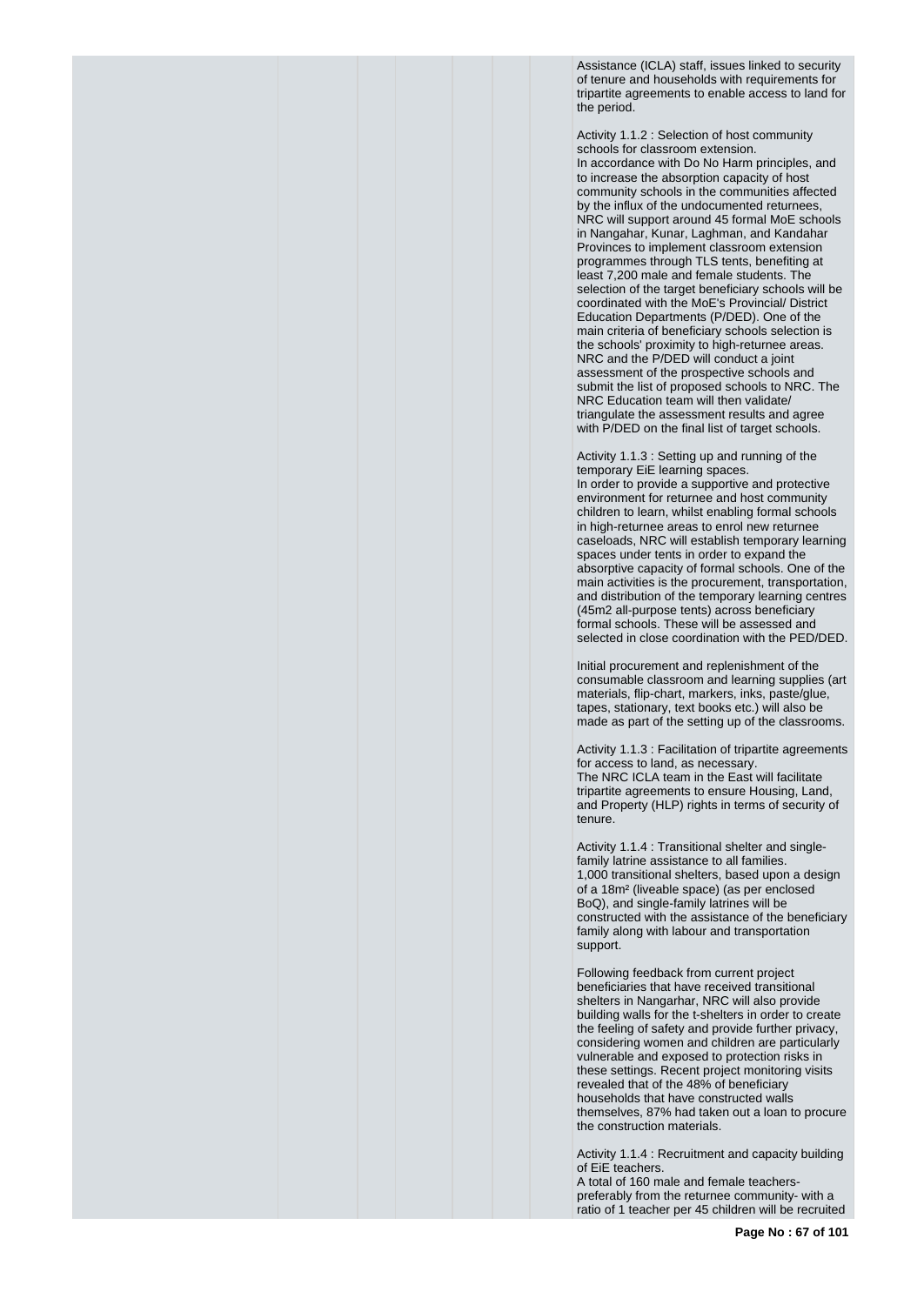and trained before commencement of the EiE classes. Under this project, NRC will deliver formal training packages as well as provide additional (on the job) semi-structure capacity building (training/ orientation/ mentoring) to the teachers to further strengthen their capacities to facilitate the EiE learning process (day to day EiE classes). Whilst NRC will take the lead in facilitating the training of the teachers, P/DED will be involved in monitoring and providing additional support as needed. In addition, recruitment of qualified female teachers and the provision of additional support through additional trainings (as needed) will be implemented to encourage more female teachers.

The teachers will be under NRC's employment contract and will be paid according to NRC's salary scale for community-based education staff.

Activity 1.1.5 : Awareness raising on sustainable hygiene practices and distribution of hygiene kits.

As part of any durable shelter assistance, NRC always looks to provide access to sanitation facilities through the construction of a single family latrine for every shelter built. This is as health concern but more so as a gender consideration, as where household toilets do not exist, open defecation is often the norm - for women and girls this generally means outside of daylight hours.

To ensure the success of this intervention, NRC finds it necessary to provide the required hygiene items after hygiene promotion sessions are conducted. This is key as they are often considered non-essentials given the context of the displacement affected population. NRC will use its existing standardised hygiene training materials to raise awareness on proper hygiene and sanitation practices, which complies with UNICEF and RRD's standards.

Activity 1.1.5 : Procurement and distribution of classroom, teaching, and learning Kits. The kits are composed of basic school supplies to be used by learners during the EiE classes, and most of the materials in the kits are of consumable nature. Please see attached BoQ for details.

Procurement will take place in accordance with NRC standard procurement procedures and distributed to learners benefiting from the temporary learning spaces.

Activity 1.1.6 : Post-distribution monitoring. After the completion of the classes/ examinations, post-distribution monitoring exercises covering at least 10% of the students in each beneficiary formal school will be carried out within three months after distribution to gauge the utilization, quality, and appropriateness of the kits distributed.

Activity 1.1.6 : Post Distribution Monitoring (PDM).

NRC will carry out PDMs within one month of each cash assistance intervention sampling 10- 15% of beneficiaries in each location. A tailored CHF-ERM PDM tool will be used to collect data on timeliness and effectiveness of transitional shelters, through one PDM exercise conducted in each of the targeted districts. The monitoring team will visit and collect data from a randomly sampled group of project beneficiaries. If insecurity or other access related issues significantly affect implementation of PDMs in some locations, NRC will call sampled beneficiaries and collect data remotely. In addition, the NRC shelter team will conduct a satisfaction assessment during implementation

**Page No : 68 of 101**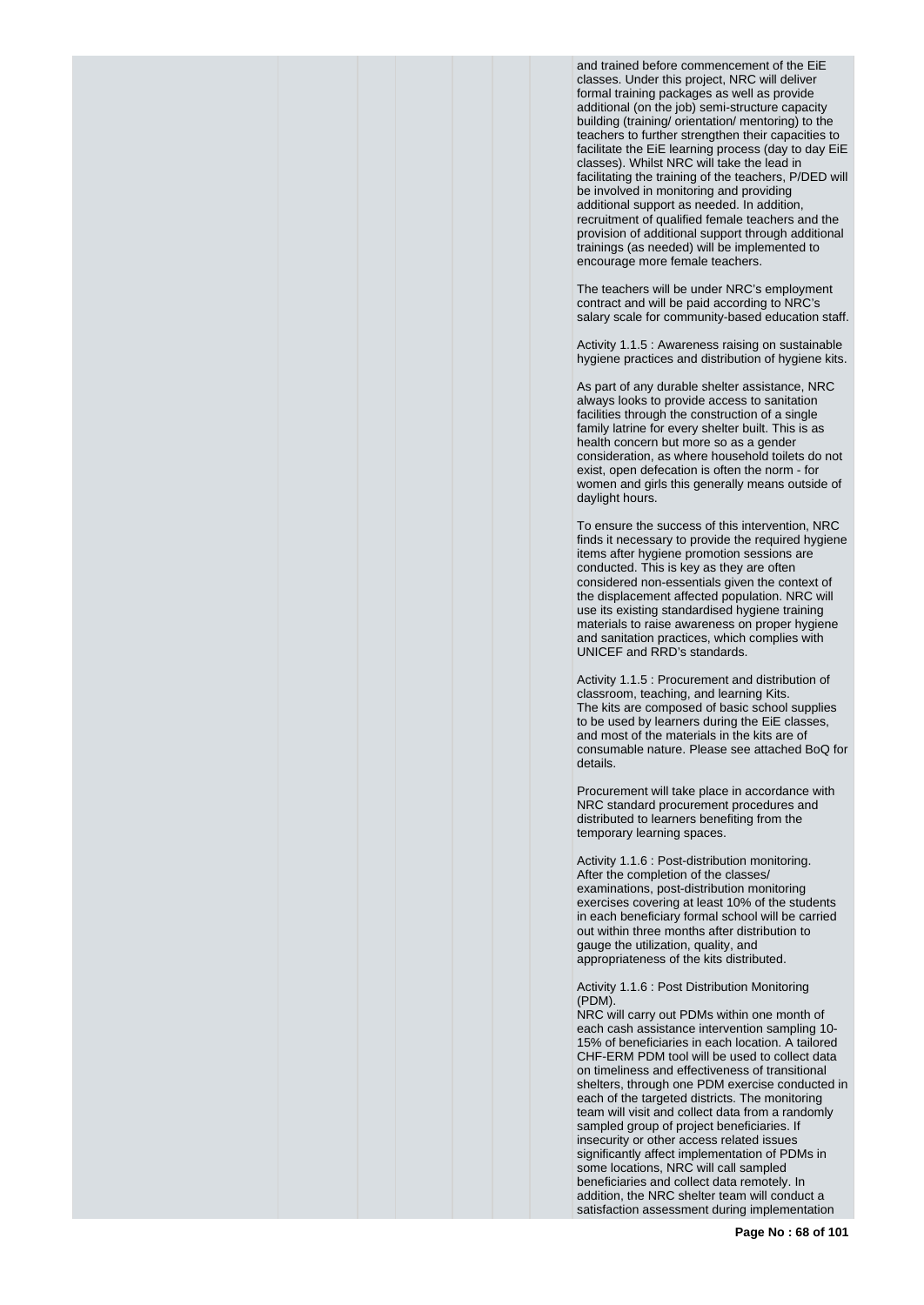with 15% of the 1,000 beneficiary households (i.e. 150 households, with particular focus on extremely vulnerable undocumented returnee households).

Activity 1.2.1 : Community sensitization on the planned project explaining design, modality, and implementation timeline.

This stage will be used to agree upon locations for latrine blocks and designation of gender usage. As beneficiary schools will be formal MoE schools hosting temporary learning spaces, design and locations will be assessed and agreed with the Headmaster and P/DED technical department. Construction of WASH facilities will commence once all key stakeholders agree upon locations and design.

Activity 1.2.2 : Procurement and delivery of construction materials.

The proposed project will provide 12 gendersegregated block latrines, some with access for People with Disability (PWD), at the governmental schools hosting the temporary learning spaces. The NRC WASH Engineer will complete PR approvals, supplier contacts, material delivery according to work plan, and material quality compliance, and assurance.

Activity 1.2.3 : Establishment of review committees with representatives from NRC and DED technical team.

The review committee will be involved in latrine blocks location identification and training for construction of latrines. This will contribute to ensure the latrines are not built where they can contaminate ground water. In cooperation with the relevant P/DED, school headmasters, female teachers, and existing parent groups, the NRC WASH team will demarcate specific locations of foundations for EiE block latrines. With the help of community shuras/ representatives, recruitment of skilled and unskilled labourers from the returnee communities will take place.

Activity 1.2.4 : Construction/ rehabilitation, completion, and formal handover of 15 gendersegregated and protection-sensitive block latrines across formal schools hosting temporary learning spaces. NRC's M&E and WASH team will monitor pre-construction stages, progress of material delivery, and construction for latrines throughout the project period, whilst the handover of facilities will be coordinated with elders and line departments. The NRC M&E team will produce a handover report once the formal handover is completed.

Activity 1.2.5 : Awareness raising on sustainable hygiene practices.

NRC's existing standardised hygiene training materials will be used to raise awareness on proper hygiene and sanitation practices, which complies with UNICEF and RRD's standards. The WASH team will prepare all the necessary materials and contents for delivery of hygiene promotion sessions to EiE teachers. The teachers will then cascade the trainings to the school children.

In addition, acknowledging the need to ensure availability of adequate hand washing facilities (with soap and clean water), and as access to safe water is essential to promote good hygiene practices, the NRC Education and WASH team will coordinate with other WASH actors in target areas to ensure adequate access to safe water and hygiene kits is available.

Activity 2.1.1 : Information services on protection rights.

For displaced women and men to understand their rights, to be aware that a protection violation has even occurred, and that they might be able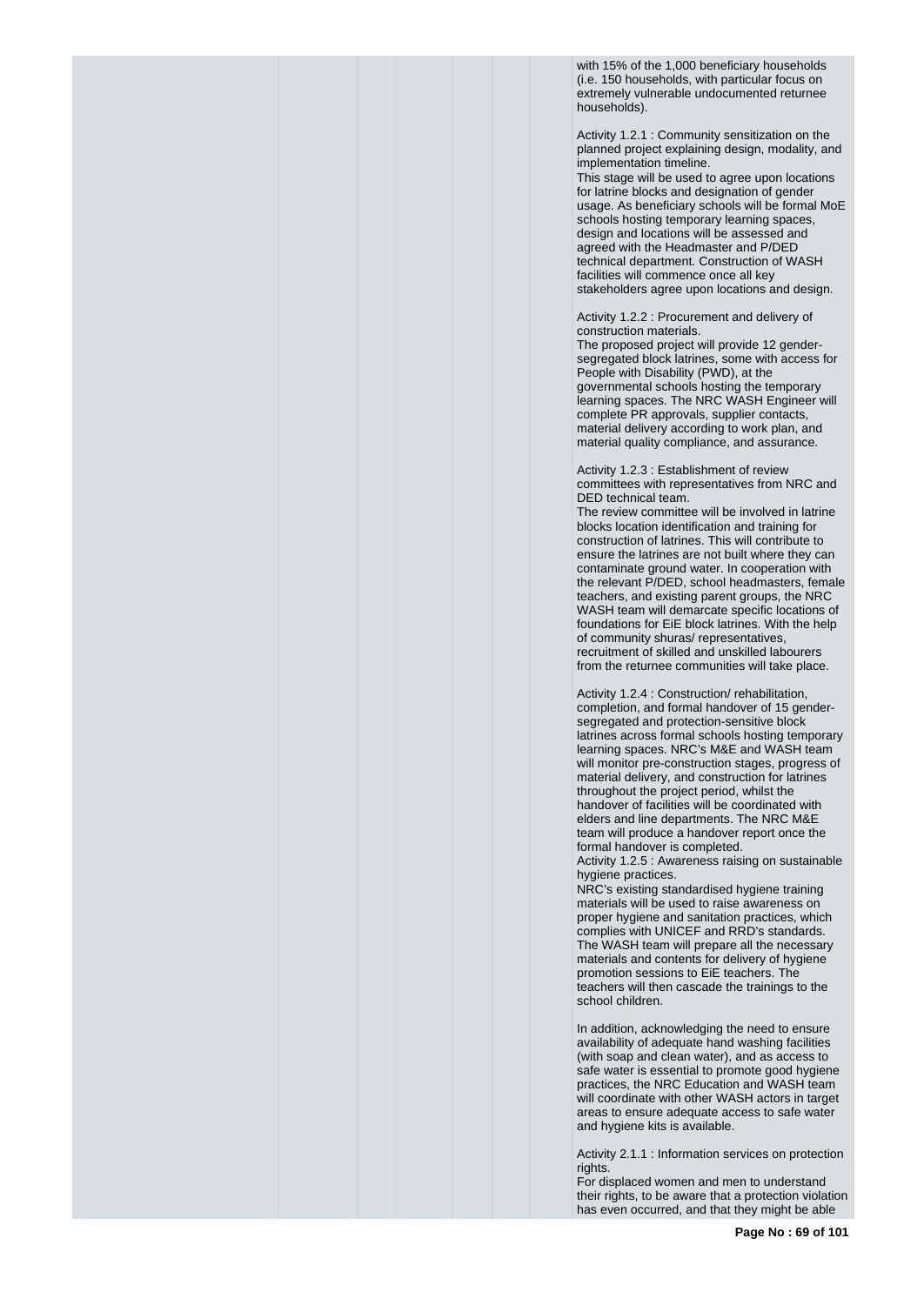to seek a solution or remedy, information provision or awareness raising is often needed to begin with. In relation to HLP, this includes providing information on women's inheritance rights under the Shari'a and national law, which many men and women often are not aware of. It also includes information on the right to adequate housing, and options for where and how to take cases for adjudication.

Information is disseminated in a number of ways, including brochures at border points and encashment centres and posters. These are almost always accompanied by a brief face-toface explanation by female and male ICLA staff of NRC's work and ICLA's areas of focus in small groups in the community. Information provision or awareness-raising is also required with regards to legal identity and the impact of lacking civil documentation, especially for women, boys and girls, such as tazkera, birth, and marriage certificates.

ICLA, in its community visits, outreach missions, and work at community centres, will also provide information on how beneficiaries can access essential services, including in response to protection violations such as gender-based on which organisations can help them with particular matters, and how they obtain

|                     |   |     |     |     |     | protection violations such as gender-based<br>violence. They will also receive basic information<br>on which organisations can help them with<br>particular matters, and how they obtain<br>assistance.<br>Activity 2.1.2 : Counselling on HLP rights and<br>dispute resolution.<br>Counselling within the ICLA programme is the<br>provision of advice and legal analysis specifically<br>targeted to a case. It goes beyond merely<br>generic information provision, but tailoring the<br>information and analysis provided to the facts of<br>a particular case. It empowers women and men<br>beneficiaries to take action themselves, where<br>this is possible. For HLP cases this means<br>providing advice on the specific HLP case or set<br>of rights the beneficiary is faced with, and what<br>concrete steps they can take to deal with this<br>protection concern. For women beneficiaries, this<br>includes specific advice and assistance relating<br>to the possible cultural. Legal, and social barriers<br>faced by displaced women and girls trying to<br>claim their HLP rights in Afghanistan.<br>Activity 2.1.3 : Counselling on legal identity,<br>including civil documentation.<br>Counselling LCD cases means providing tailored<br>information on how a client can obtain the<br>particular form of civil documentation they seek,<br>and the steps to go about it. This is normally<br>carried out through explaining the more complex<br>procedures and requirements for obtaining the<br>civil documents and then referring the client to<br>specific government departments who deal with<br>such matters. For the most part, NRC will aim to<br>empower beneficiaries to go ahead and claim<br>their rights themselves as a result of counselling,<br>though it will also explain and help to mitigate the<br>specific barriers for women IDPs trying to obtain<br>tazkera, or women headed-households.<br>However, in cases of extreme vulnerability,<br>where specific physical and cultural barriers may<br>exist, including for women, elderly and disabled<br>people, counselling may also lead to direct legal<br>assistance. |
|---------------------|---|-----|-----|-----|-----|---------------------------------------------------------------------------------------------------------------------------------------------------------------------------------------------------------------------------------------------------------------------------------------------------------------------------------------------------------------------------------------------------------------------------------------------------------------------------------------------------------------------------------------------------------------------------------------------------------------------------------------------------------------------------------------------------------------------------------------------------------------------------------------------------------------------------------------------------------------------------------------------------------------------------------------------------------------------------------------------------------------------------------------------------------------------------------------------------------------------------------------------------------------------------------------------------------------------------------------------------------------------------------------------------------------------------------------------------------------------------------------------------------------------------------------------------------------------------------------------------------------------------------------------------------------------------------------------------------------------------------------------------------------------------------------------------------------------------------------------------------------------------------------------------------------------------------------------------------------------------------------------------------------------------------------------------------------------------------------------------------------------------------------------------------------------------------------------------------------------------------------------------------------------|
| Laghman -> Qarghayi | 6 | 122 | 132 | 544 | 535 | 1,333 Activity 1.1.1 : Community awareness raising and<br>enrolment campaigns.<br>Gender disaggregated community awareness<br>raising campaigns will be conducted to provide<br>more information about the project and enjoin<br>returnee parents to keep sending their children to<br>EiE classes. It will also facilitate the enrolment<br>campaign for refugee returnee and host                                                                                                                                                                                                                                                                                                                                                                                                                                                                                                                                                                                                                                                                                                                                                                                                                                                                                                                                                                                                                                                                                                                                                                                                                                                                                                                                                                                                                                                                                                                                                                                                                                                                                                                                                                                 |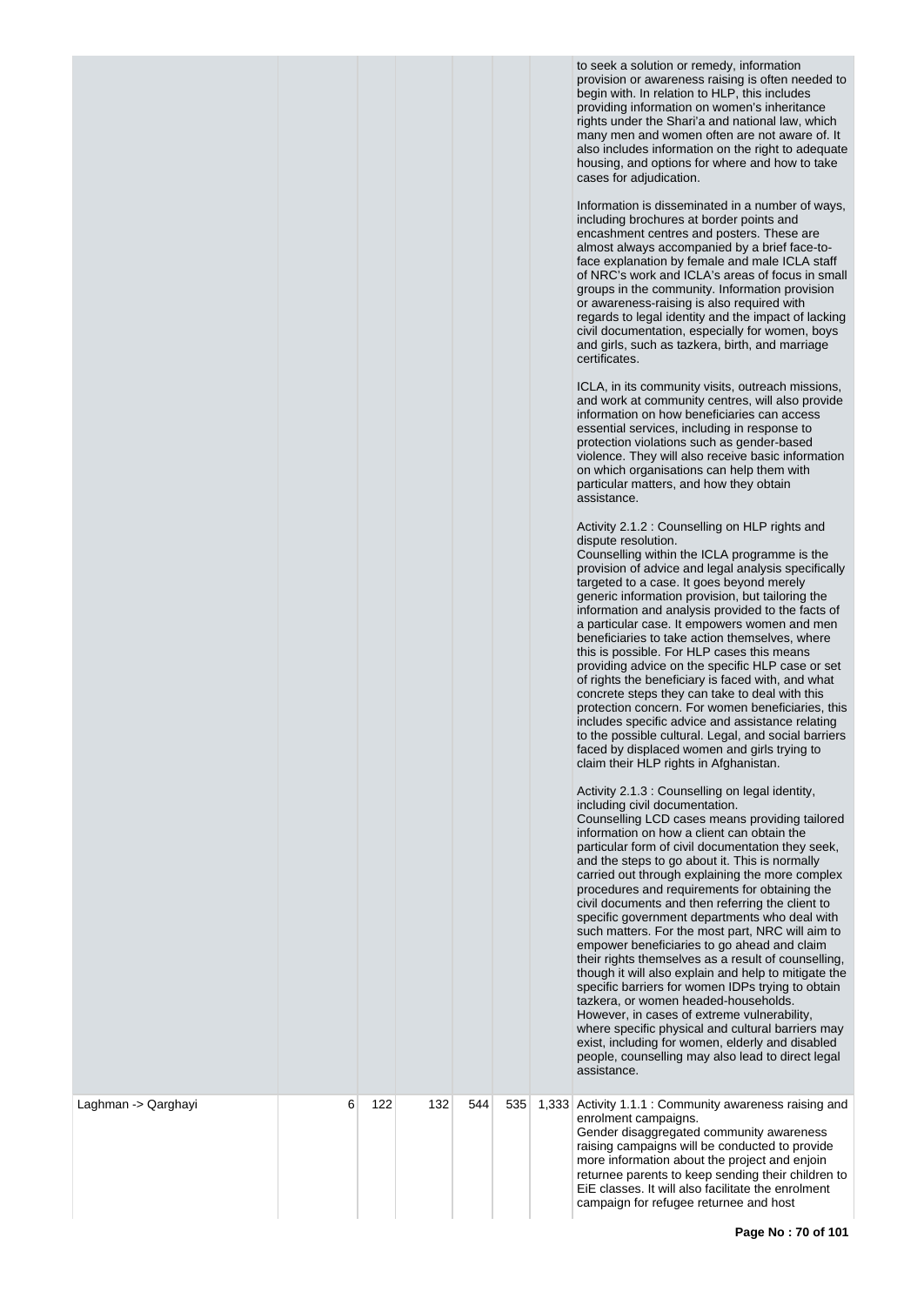community children with particular emphasis on the importance of keeping female students in EiE classes. Female Community Mobilisers will also launch additional enrolment campaigns through house-to-house visits if deemed necessary.

Activity 1.1.1 : Household level emergency assessment, beneficiary selection, and verification for transitional shelters and single family latrines.

NRC will target nine districts for full householdlevel emergency shelter assessments (Rodat, Kuz Kunar, Khogyani, Behsud, Surkhrod, (Nangarhar) Asadabad, Narang, and Sawkia (Kunar), and Qargha ee (Laghman) districts, with sex and age disaggregated data. HEAT/ ERM assessment tools will be used to verify beneficiary households and assess their other sectoral needs for further support through other complementary grants.

Activity 1.1.2 : Sensitisation of target beneficiaries.

Sensitization of target communities (outlining project objectives, implementation methodology, eligibility criteria, and selection criteria) conducted in each target location prior to provision of support- is necessary in preparation for beneficiary selection. Normal practice is for community mobilisers to conduct 'problem tree' activities with communities before moving into sensitisation of the proposed shelter project, this makes it easier to justify the use of eligibility criteria. It is also an opportunity for the community mobilisers to learn of the most vulnerable cases (families) within the communitythis is normally most effective through the women's Shura.

These sessions will also identify, with specialist input from Community Liaison Officers from NRC's Information, Counselling, and Legal Assistance (ICLA) staff, issues linked to security of tenure and households with requirements for tripartite agreements to enable access to land for the period.

Activity 1.1.2 : Selection of host community schools for classroom extension. In accordance with Do No Harm principles, and to increase the absorption capacity of host community schools in the communities affected by the influx of the undocumented returnees, NRC will support around 45 formal MoE schools in Nangahar, Kunar, Laghman, and Kandahar Provinces to implement classroom extension programmes through TLS tents, benefiting at least 7,200 male and female students. The selection of the target beneficiary schools will be coordinated with the MoE's Provincial/ District Education Departments (P/DED). One of the main criteria of beneficiary schools selection is the schools' proximity to high-returnee areas. NRC and the P/DED will conduct a joint assessment of the prospective schools and submit the list of proposed schools to NRC. The NRC Education team will then validate/ triangulate the assessment results and agree with P/DED on the final list of target schools.

Activity 1.1.3 : Setting up and running of the temporary EiE learning spaces. In order to provide a supportive and protective environment for returnee and host community children to learn, whilst enabling formal schools in high-returnee areas to enrol new returnee caseloads, NRC will establish temporary learning spaces under tents in order to expand the absorptive capacity of formal schools. One of the main activities is the procurement, transportation, and distribution of the temporary learning centres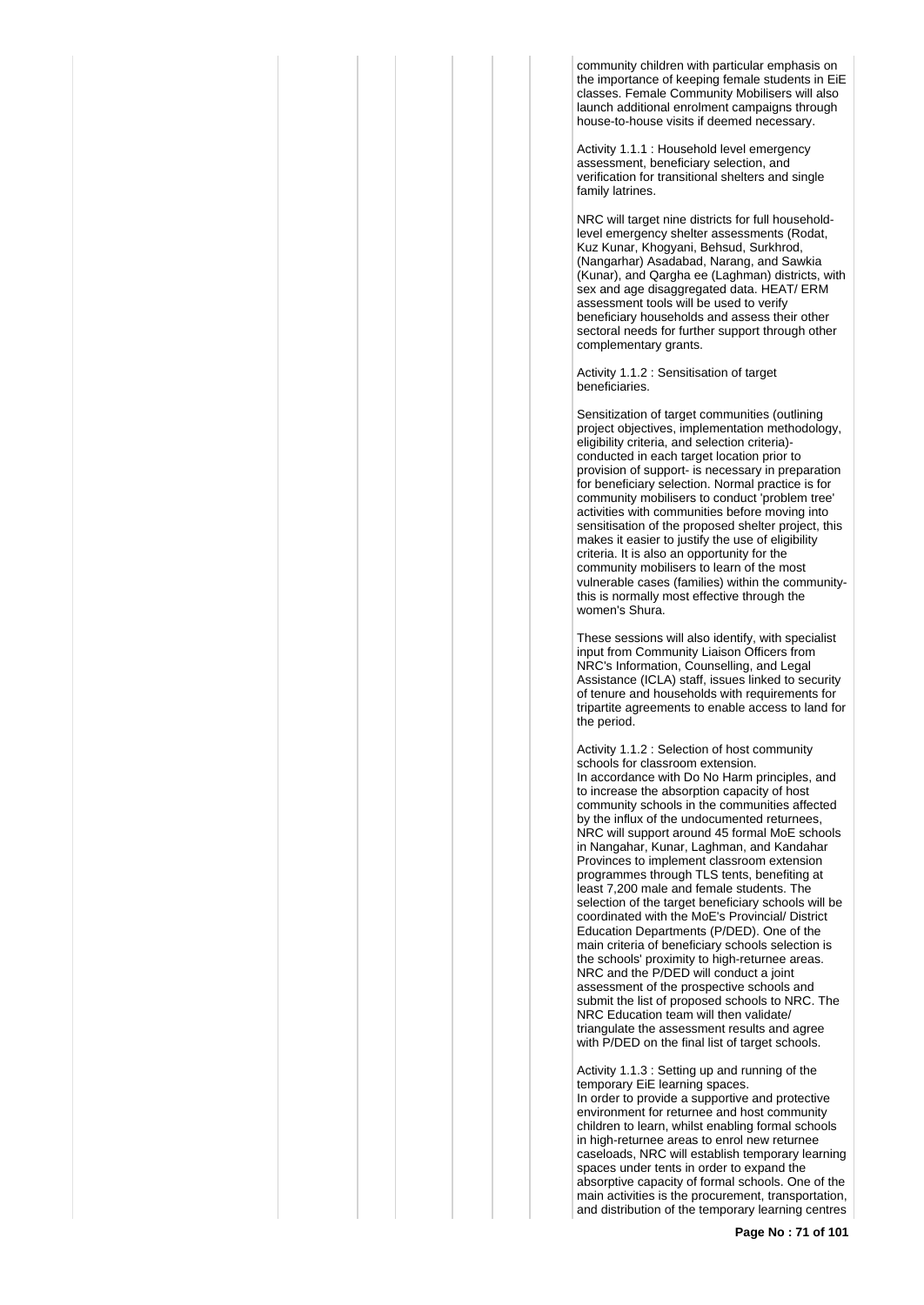(45m2 all-purpose tents) across beneficiary formal schools. These will be assessed and selected in close coordination with the PED/DED.

Initial procurement and replenishment of the consumable classroom and learning supplies (art materials, flip-chart, markers, inks, paste/glue, tapes, stationary, text books etc.) will also be made as part of the setting up of the classrooms.

Activity 1.1.3 : Facilitation of tripartite agreements for access to land, as necessary. The NRC ICLA team in the East will facilitate tripartite agreements to ensure Housing, Land, and Property (HLP) rights in terms of security of tenure.

Activity 1.1.4 : Transitional shelter and singlefamily latrine assistance to all families. 1,000 transitional shelters, based upon a design of a 18m² (liveable space) (as per enclosed BoQ), and single-family latrines will be constructed with the assistance of the beneficiary family along with labour and transportation support.

Following feedback from current project beneficiaries that have received transitional shelters in Nangarhar, NRC will also provide building walls for the t-shelters in order to create the feeling of safety and provide further privacy, considering women and children are particularly vulnerable and exposed to protection risks in these settings. Recent project monitoring visits revealed that of the 48% of beneficiary households that have constructed walls themselves, 87% had taken out a loan to procure the construction materials.

Activity 1.1.4 : Recruitment and capacity building of EiE teachers.

A total of 160 male and female teacherspreferably from the returnee community- with a ratio of 1 teacher per 45 children will be recruited and trained before commencement of the EiE classes. Under this project, NRC will deliver formal training packages as well as provide additional (on the job) semi-structure capacity building (training/ orientation/ mentoring) to the teachers to further strengthen their capacities to facilitate the EiE learning process (day to day EiE classes). Whilst NRC will take the lead in facilitating the training of the teachers, P/DED will be involved in monitoring and providing additional support as needed. In addition, recruitment of qualified female teachers and the provision of additional support through additional trainings (as needed) will be implemented to encourage more female teachers.

The teachers will be under NRC's employment contract and will be paid according to NRC's salary scale for community-based education staff.

Activity 1.1.5 : Awareness raising on sustainable hygiene practices and distribution of hygiene kits.

As part of any durable shelter assistance, NRC always looks to provide access to sanitation facilities through the construction of a single family latrine for every shelter built. This is as health concern but more so as a gender consideration, as where household toilets do not exist, open defecation is often the norm - for women and girls this generally means outside of daylight hours.

To ensure the success of this intervention, NRC finds it necessary to provide the required hygiene items after hygiene promotion sessions are conducted. This is key as they are often considered non-essentials given the context of the displacement affected population. NRC will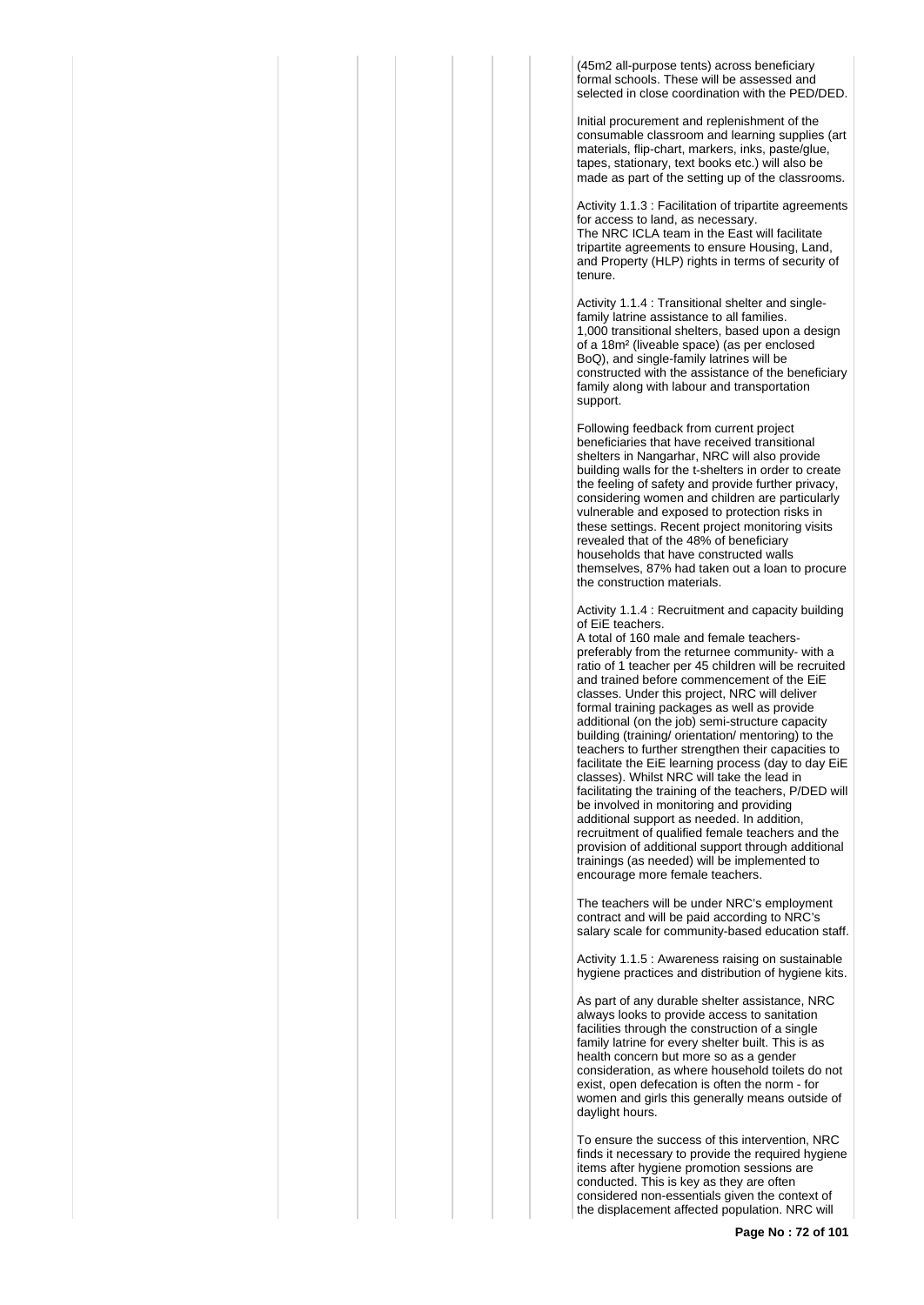use its existing standardised hygiene training materials to raise awareness on proper hygiene and sanitation practices, which complies with UNICEF and RRD's standards.

Activity 1.1.5 : Procurement and distribution of classroom, teaching, and learning Kits. The kits are composed of basic school supplies to be used by learners during the EiE classes, and most of the materials in the kits are of consumable nature. Please see attached BoQ for details.

Procurement will take place in accordance with NRC standard procurement procedures and distributed to learners benefiting from the temporary learning spaces.

Activity 1.1.6 : Post-distribution monitoring. After the completion of the classes/ examinations, post-distribution monitoring exercises covering at least 10% of the students in each beneficiary formal school will be carried out within three months after distribution to gauge the utilization, quality, and appropriateness of the kits distributed.

Activity 1.1.6 : Post Distribution Monitoring (PDM).

NRC will carry out PDMs within one month of each cash assistance intervention sampling 10- 15% of beneficiaries in each location. A tailored CHF-ERM PDM tool will be used to collect data on timeliness and effectiveness of transitional shelters, through one PDM exercise conducted in each of the targeted districts. The monitoring team will visit and collect data from a randomly sampled group of project beneficiaries. If insecurity or other access related issues significantly affect implementation of PDMs in some locations, NRC will call sampled beneficiaries and collect data remotely. In addition, the NRC shelter team will conduct a satisfaction assessment during implementation with 15% of the 1,000 beneficiary households (i.e. 150 households, with particular focus on extremely vulnerable undocumented returnee households).

Activity 1.2.1 : Community sensitization on the planned project explaining design, modality, and implementation timeline.

This stage will be used to agree upon locations for latrine blocks and designation of gender usage. As beneficiary schools will be formal MoE schools hosting temporary learning spaces, design and locations will be assessed and agreed with the Headmaster and P/DED technical department. Construction of WASH facilities will commence once all key stakeholders agree upon locations and design.

Activity 1.2.2 : Procurement and delivery of construction materials.

The proposed project will provide 12 gendersegregated block latrines, some with access for People with Disability (PWD), at the governmental schools hosting the temporary learning spaces. The NRC WASH Engineer will complete PR approvals, supplier contacts, material delivery according to work plan, and material quality compliance, and assurance.

Activity 1.2.3 : Establishment of review committees with representatives from NRC and DED technical team.

The review committee will be involved in latrine blocks location identification and training for construction of latrines. This will contribute to ensure the latrines are not built where they can contaminate ground water. In cooperation with the relevant P/DED, school headmasters, female teachers, and existing parent groups, the NRC

**Page No : 73 of 101**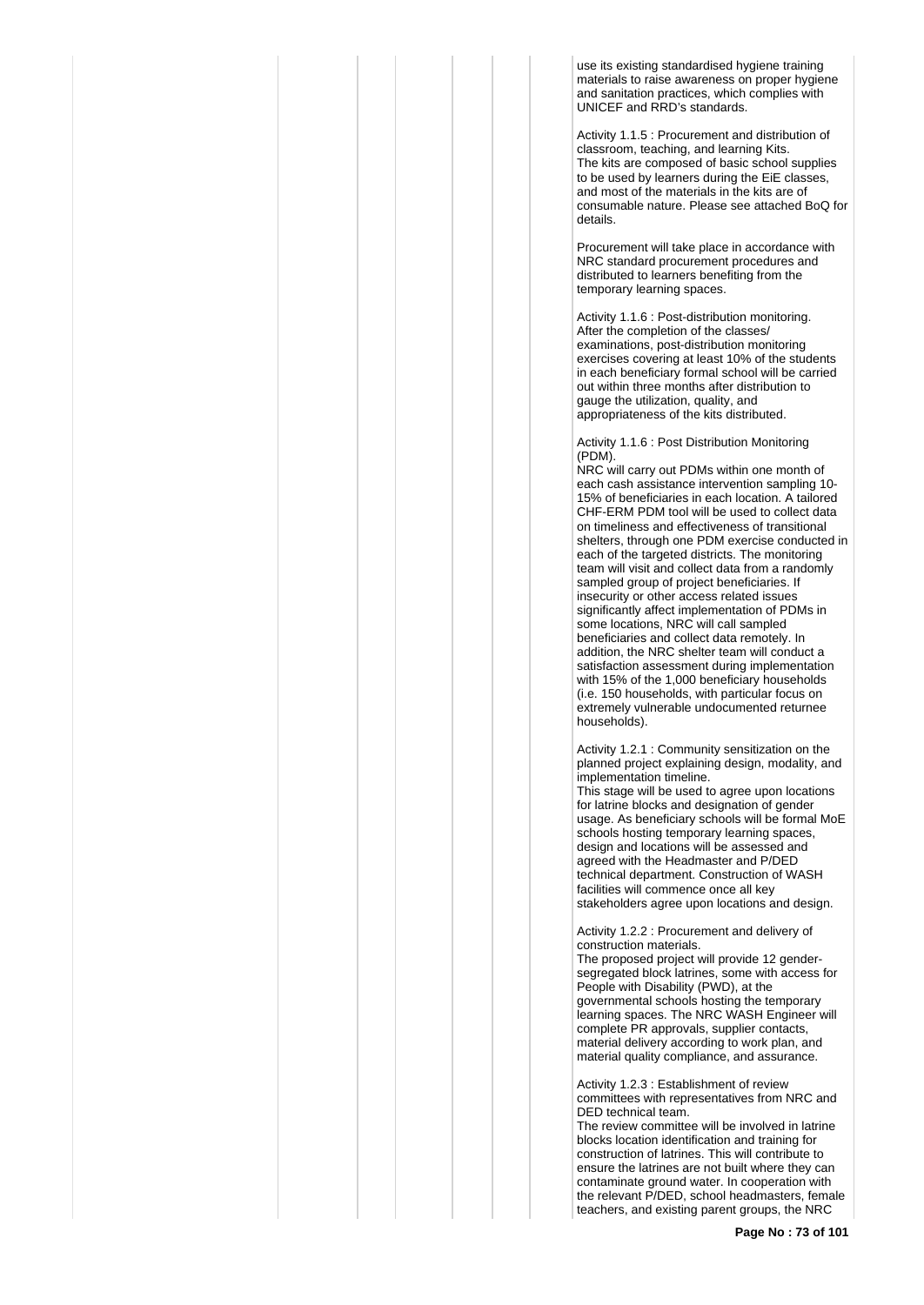WASH team will demarcate specific locations of foundations for EiE block latrines. With the help of community shuras/ representatives, recruitment of skilled and unskilled labourers from the returnee communities will take place.

Activity 1.2.4 : Construction/ rehabilitation, completion, and formal handover of 15 gendersegregated and protection-sensitive block latrines across formal schools hosting temporary learning spaces. NRC's M&E and WASH team will monitor pre-construction stages, progress of material delivery, and construction for latrines throughout the project period, whilst the handover of facilities will be coordinated with elders and line departments. The NRC M&E team will produce a handover report once the formal handover is completed.

Activity 1.2.5 : Awareness raising on sustainable hygiene practices.

NRC's existing standardised hygiene training materials will be used to raise awareness on proper hygiene and sanitation practices, which complies with UNICEF and RRD's standards. The WASH team will prepare all the necessary materials and contents for delivery of hygiene promotion sessions to EiE teachers. The teachers will then cascade the trainings to the school children.

In addition, acknowledging the need to ensure availability of adequate hand washing facilities (with soap and clean water), and as access to safe water is essential to promote good hygiene practices, the NRC Education and WASH team will coordinate with other WASH actors in target areas to ensure adequate access to safe water and hygiene kits is available.

Activity 2.1.1 : Information services on protection rights.

For displaced women and men to understand their rights, to be aware that a protection violation has even occurred, and that they might be able to seek a solution or remedy, information provision or awareness raising is often needed to begin with. In relation to HLP, this includes providing information on women's inheritance rights under the Shari'a and national law, which many men and women often are not aware of. It also includes information on the right to adequate housing, and options for where and how to take cases for adjudication.

Information is disseminated in a number of ways, including brochures at border points and encashment centres and posters. These are almost always accompanied by a brief face-toface explanation by female and male ICLA staff of NRC's work and ICLA's areas of focus in small groups in the community. Information provision or awareness-raising is also required with regards to legal identity and the impact of lacking civil documentation, especially for women, boys and girls, such as tazkera, birth, and marriage certificates.

ICLA, in its community visits, outreach missions, and work at community centres, will also provide information on how beneficiaries can access essential services, including in response to protection violations such as gender-based violence. They will also receive basic information on which organisations can help them with particular matters, and how they obtain **assistance** 

Activity 2.1.2 : Counselling on HLP rights and dispute resolution.

Counselling within the ICLA programme is the provision of advice and legal analysis specifically targeted to a case. It goes beyond merely generic information provision, but tailoring the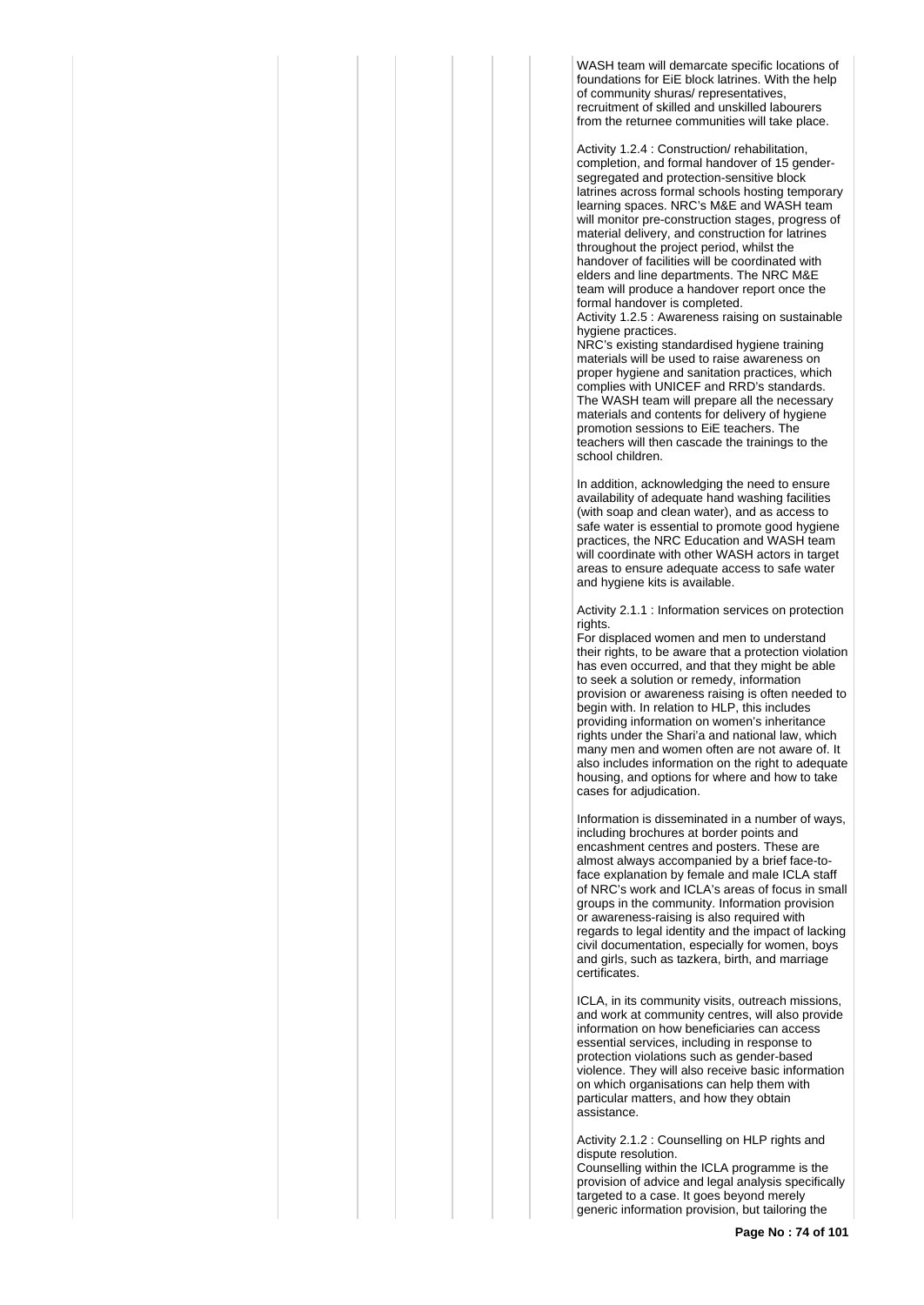| 888<br>2,099 Activity 1.1.1 : Community awareness raising and<br>enrolment campaigns.<br>Gender disaggregated community awareness<br>raising campaigns will be conducted to provide<br>more information about the project and enjoin<br>EiE classes. It will also facilitate the enrolment<br>campaign for refugee returnee and host<br>community children with particular emphasis on<br>the importance of keeping female students in EiE<br>classes. Female Community Mobilisers will also<br>launch additional enrolment campaigns through<br>house-to-house visits if deemed necessary.<br>Activity 1.1.1 : Household level emergency<br>assessment, beneficiary selection, and<br>verification for transitional shelters and single<br>family latrines.<br>NRC will target nine districts for full household-<br>level emergency shelter assessments (Rodat,<br>Kuz Kunar, Khogyani, Behsud, Surkhrod,<br>(Nangarhar) Asadabad, Narang, and Sawkia<br>(Kunar), and Qargha ee (Laghman) districts, with<br>sex and age disaggregated data. HEAT/ ERM<br>assessment tools will be used to verify<br>beneficiary households and assess their other<br>sectoral needs for further support through other<br>complementary grants.<br>Activity 1.1.2 : Sensitisation of target<br>beneficiaries.<br>Sensitization of target communities (outlining<br>project objectives, implementation methodology,<br>eligibility criteria, and selection criteria)-<br>conducted in each target location prior to<br>provision of support- is necessary in preparation<br>for beneficiary selection. Normal practice is for |                   |   |     |     |     |  | information and analysis provided to the facts of<br>a particular case. It empowers women and men<br>beneficiaries to take action themselves, where<br>this is possible. For HLP cases this means<br>providing advice on the specific HLP case or set<br>of rights the beneficiary is faced with, and what<br>concrete steps they can take to deal with this<br>protection concern. For women beneficiaries, this<br>includes specific advice and assistance relating<br>to the possible cultural. Legal, and social barriers<br>faced by displaced women and girls trying to<br>claim their HLP rights in Afghanistan.<br>Activity 2.1.3 : Counselling on legal identity,<br>including civil documentation.<br>Counselling LCD cases means providing tailored<br>information on how a client can obtain the<br>particular form of civil documentation they seek,<br>and the steps to go about it. This is normally<br>carried out through explaining the more complex<br>procedures and requirements for obtaining the<br>civil documents and then referring the client to<br>specific government departments who deal with<br>such matters. For the most part, NRC will aim to<br>empower beneficiaries to go ahead and claim<br>their rights themselves as a result of counselling,<br>though it will also explain and help to mitigate the<br>specific barriers for women IDPs trying to obtain<br>tazkera, or women headed-households.<br>However, in cases of extreme vulnerability,<br>where specific physical and cultural barriers may<br>exist, including for women, elderly and disabled<br>people, counselling may also lead to direct legal<br>assistance. |
|----------------------------------------------------------------------------------------------------------------------------------------------------------------------------------------------------------------------------------------------------------------------------------------------------------------------------------------------------------------------------------------------------------------------------------------------------------------------------------------------------------------------------------------------------------------------------------------------------------------------------------------------------------------------------------------------------------------------------------------------------------------------------------------------------------------------------------------------------------------------------------------------------------------------------------------------------------------------------------------------------------------------------------------------------------------------------------------------------------------------------------------------------------------------------------------------------------------------------------------------------------------------------------------------------------------------------------------------------------------------------------------------------------------------------------------------------------------------------------------------------------------------------------------------------------------------------------------------------------------|-------------------|---|-----|-----|-----|--|-------------------------------------------------------------------------------------------------------------------------------------------------------------------------------------------------------------------------------------------------------------------------------------------------------------------------------------------------------------------------------------------------------------------------------------------------------------------------------------------------------------------------------------------------------------------------------------------------------------------------------------------------------------------------------------------------------------------------------------------------------------------------------------------------------------------------------------------------------------------------------------------------------------------------------------------------------------------------------------------------------------------------------------------------------------------------------------------------------------------------------------------------------------------------------------------------------------------------------------------------------------------------------------------------------------------------------------------------------------------------------------------------------------------------------------------------------------------------------------------------------------------------------------------------------------------------------------------------------------------------------------------------------------------------|
|                                                                                                                                                                                                                                                                                                                                                                                                                                                                                                                                                                                                                                                                                                                                                                                                                                                                                                                                                                                                                                                                                                                                                                                                                                                                                                                                                                                                                                                                                                                                                                                                                | Kunar -> Asadabad | 6 | 153 | 168 | 890 |  | returnee parents to keep sending their children to<br>community mobilisers to conduct 'problem tree'                                                                                                                                                                                                                                                                                                                                                                                                                                                                                                                                                                                                                                                                                                                                                                                                                                                                                                                                                                                                                                                                                                                                                                                                                                                                                                                                                                                                                                                                                                                                                                    |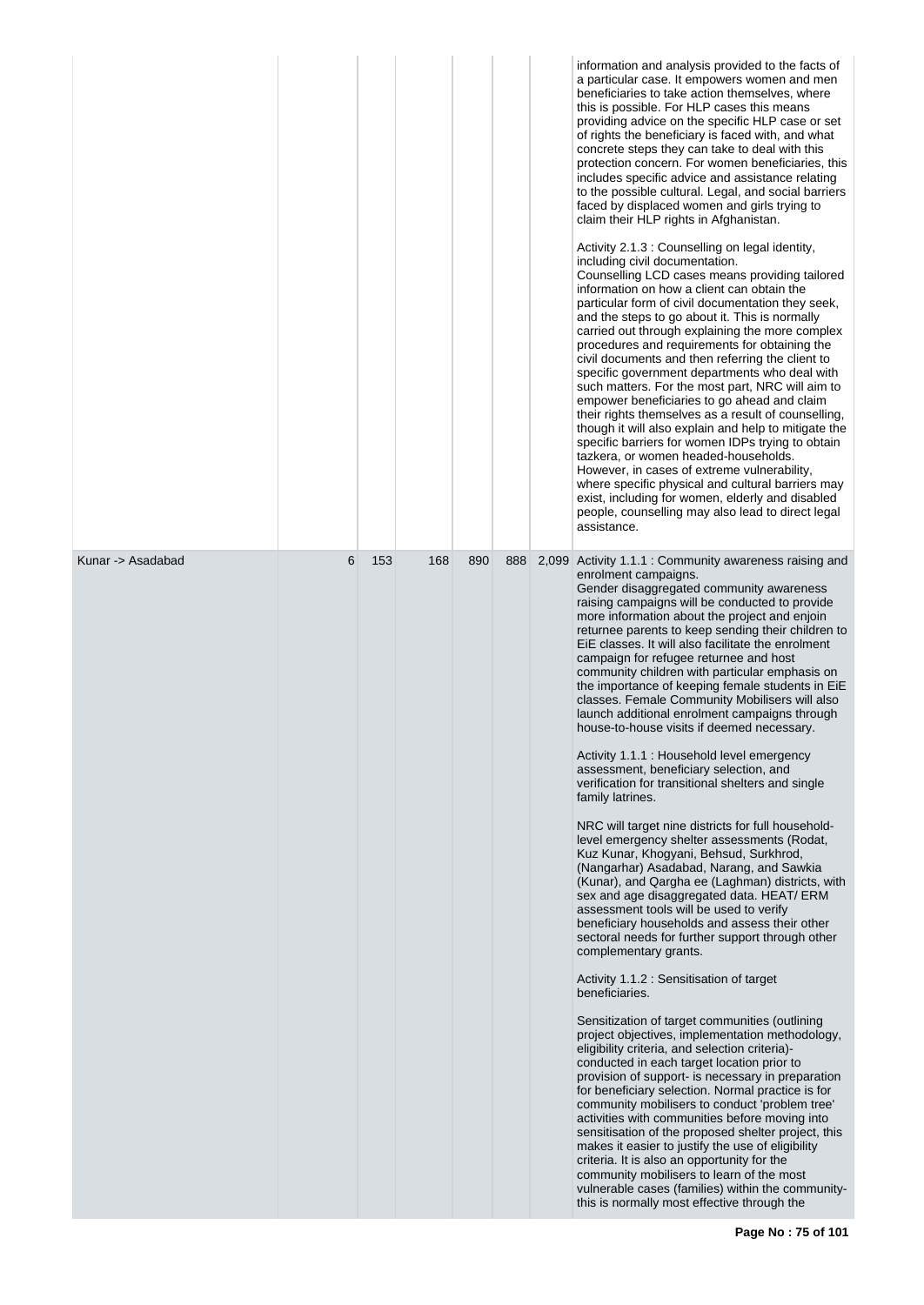## women's Shura.

These sessions will also identify, with specialist input from Community Liaison Officers from NRC's Information, Counselling, and Legal Assistance (ICLA) staff, issues linked to security of tenure and households with requirements for tripartite agreements to enable access to land for the period.

Activity 1.1.2 : Selection of host community schools for classroom extension. In accordance with Do No Harm principles, and to increase the absorption capacity of host community schools in the communities affected by the influx of the undocumented returnees. NRC will support around 45 formal MoE schools in Nangahar, Kunar, Laghman, and Kandahar Provinces to implement classroom extension programmes through TLS tents, benefiting at least 7,200 male and female students. The selection of the target beneficiary schools will be coordinated with the MoE's Provincial/ District Education Departments (P/DED). One of the main criteria of beneficiary schools selection is the schools' proximity to high-returnee areas. NRC and the P/DED will conduct a joint assessment of the prospective schools and submit the list of proposed schools to NRC. The NRC Education team will then validate/ triangulate the assessment results and agree with P/DED on the final list of target schools.

Activity 1.1.3 : Setting up and running of the temporary EiE learning spaces. In order to provide a supportive and protective environment for returnee and host community children to learn, whilst enabling formal schools in high-returnee areas to enrol new returnee caseloads, NRC will establish temporary learning spaces under tents in order to expand the absorptive capacity of formal schools. One of the main activities is the procurement, transportation, and distribution of the temporary learning centres (45m2 all-purpose tents) across beneficiary formal schools. These will be assessed and selected in close coordination with the PED/DED.

Initial procurement and replenishment of the consumable classroom and learning supplies (art materials, flip-chart, markers, inks, paste/glue, tapes, stationary, text books etc.) will also be made as part of the setting up of the classrooms.

Activity 1.1.3 : Facilitation of tripartite agreements for access to land, as necessary. The NRC ICLA team in the East will facilitate tripartite agreements to ensure Housing, Land, and Property (HLP) rights in terms of security of tenure.

Activity 1.1.4 : Transitional shelter and singlefamily latrine assistance to all families. 1,000 transitional shelters, based upon a design of a 18m² (liveable space) (as per enclosed BoQ), and single-family latrines will be constructed with the assistance of the beneficiary family along with labour and transportation support.

Following feedback from current project beneficiaries that have received transitional shelters in Nangarhar, NRC will also provide building walls for the t-shelters in order to create the feeling of safety and provide further privacy, considering women and children are particularly vulnerable and exposed to protection risks in these settings. Recent project monitoring visits revealed that of the 48% of beneficiary households that have constructed walls themselves, 87% had taken out a loan to procure the construction materials.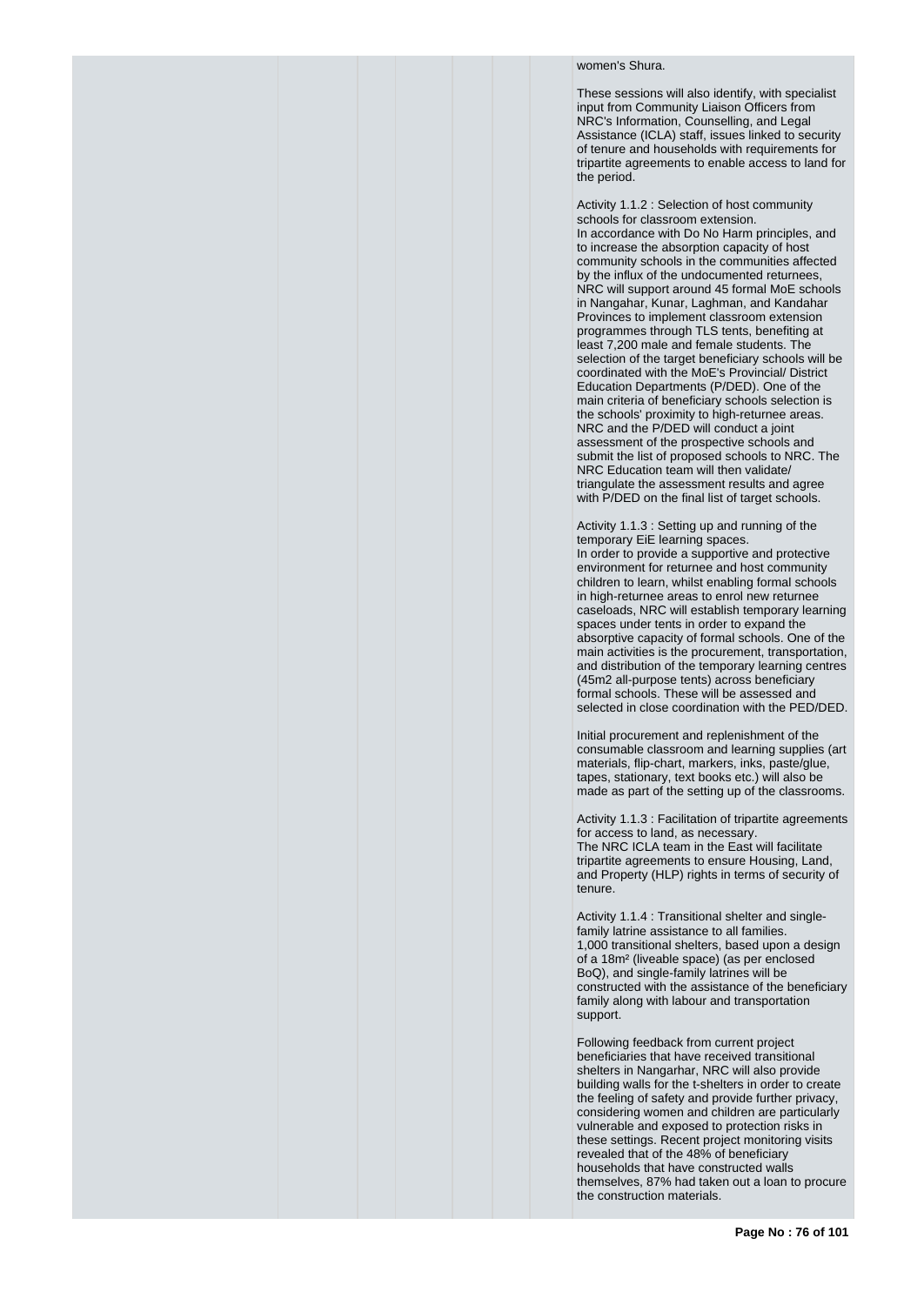Activity 1.1.4 : Recruitment and capacity building of EiE teachers.

A total of 160 male and female teacherspreferably from the returnee community- with a ratio of 1 teacher per 45 children will be recruited and trained before commencement of the EiE classes. Under this project, NRC will deliver formal training packages as well as provide additional (on the job) semi-structure capacity building (training/ orientation/ mentoring) to the teachers to further strengthen their capacities to facilitate the EiE learning process (day to day EiE classes). Whilst NRC will take the lead in facilitating the training of the teachers, P/DED will be involved in monitoring and providing additional support as needed. In addition, recruitment of qualified female teachers and the provision of additional support through additional trainings (as needed) will be implemented to encourage more female teachers.

The teachers will be under NRC's employment contract and will be paid according to NRC's salary scale for community-based education staff.

Activity 1.1.5 : Awareness raising on sustainable hygiene practices and distribution of hygiene kits.

As part of any durable shelter assistance, NRC always looks to provide access to sanitation facilities through the construction of a single family latrine for every shelter built. This is as health concern but more so as a gender consideration, as where household toilets do not exist, open defecation is often the norm - for women and girls this generally means outside of daylight hours.

To ensure the success of this intervention, NRC finds it necessary to provide the required hygiene items after hygiene promotion sessions are conducted. This is key as they are often considered non-essentials given the context of the displacement affected population. NRC will use its existing standardised hygiene training materials to raise awareness on proper hygiene and sanitation practices, which complies with UNICEF and RRD's standards.

Activity 1.1.5 : Procurement and distribution of classroom, teaching, and learning Kits. The kits are composed of basic school supplies to be used by learners during the EiE classes, and most of the materials in the kits are of consumable nature. Please see attached BoQ for details.

Procurement will take place in accordance with NRC standard procurement procedures and distributed to learners benefiting from the temporary learning spaces.

Activity 1.1.6 : Post-distribution monitoring. After the completion of the classes/ examinations, post-distribution monitoring exercises covering at least 10% of the students in each beneficiary formal school will be carried out within three months after distribution to gauge the utilization, quality, and appropriateness of the kits distributed.

Activity 1.1.6 : Post Distribution Monitoring (PDM).

NRC will carry out PDMs within one month of each cash assistance intervention sampling 10- 15% of beneficiaries in each location. A tailored CHF-ERM PDM tool will be used to collect data on timeliness and effectiveness of transitional shelters, through one PDM exercise conducted in each of the targeted districts. The monitoring team will visit and collect data from a randomly sampled group of project beneficiaries. If insecurity or other access related issues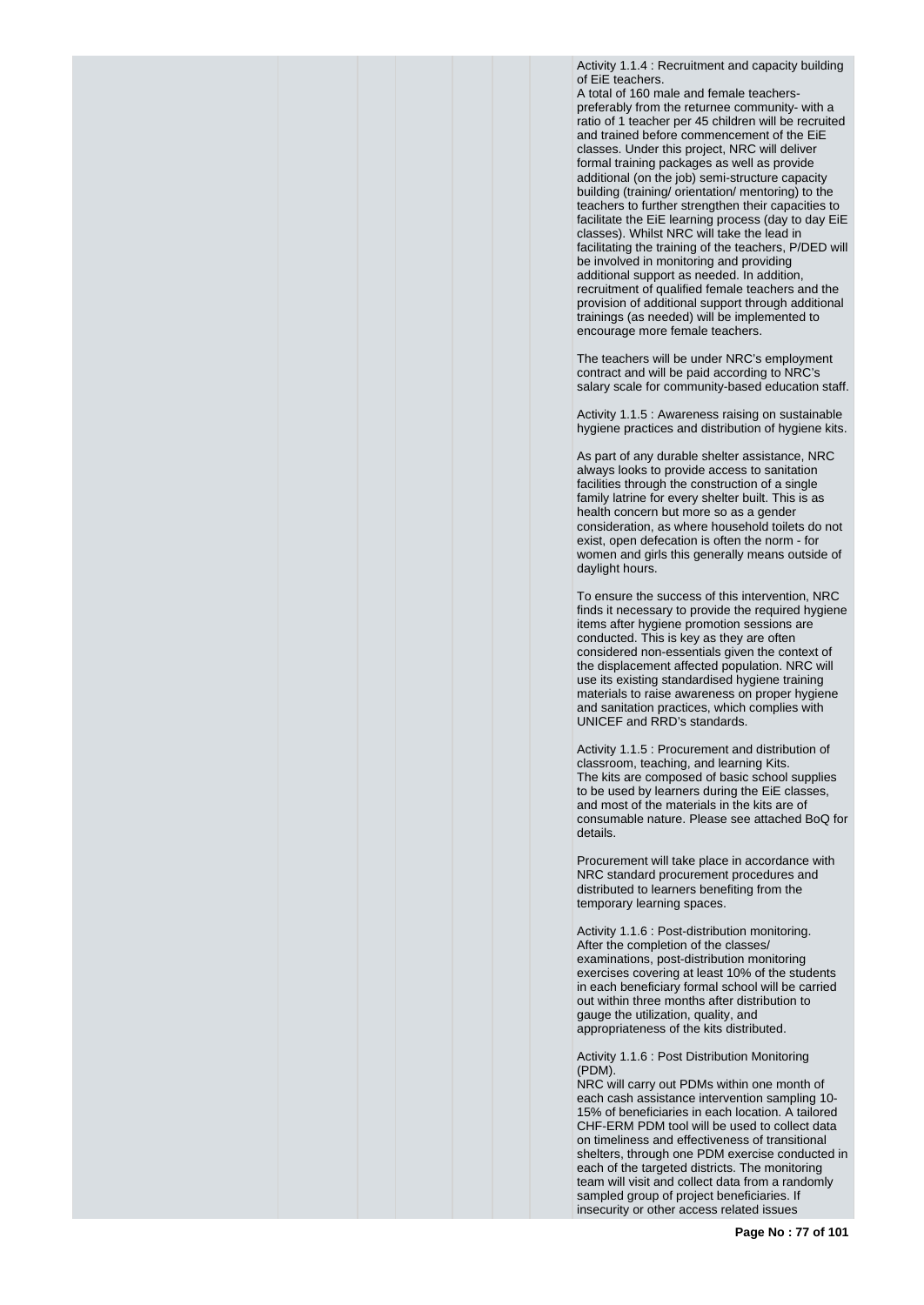significantly affect implementation of PDMs in some locations, NRC will call sampled beneficiaries and collect data remotely. In addition, the NRC shelter team will conduct a satisfaction assessment during implementation with 15% of the 1,000 beneficiary households (i.e. 150 households, with particular focus on extremely vulnerable undocumented returnee households).

Activity 1.2.1 : Community sensitization on the planned project explaining design, modality, and implementation timeline.

This stage will be used to agree upon locations for latrine blocks and designation of gender usage. As beneficiary schools will be formal MoE schools hosting temporary learning spaces, design and locations will be assessed and agreed with the Headmaster and P/DED technical department. Construction of WASH facilities will commence once all key stakeholders agree upon locations and design.

Activity 1.2.2 : Procurement and delivery of construction materials.

The proposed project will provide 12 gendersegregated block latrines, some with access for People with Disability (PWD), at the governmental schools hosting the temporary learning spaces. The NRC WASH Engineer will complete PR approvals, supplier contacts, material delivery according to work plan, and material quality compliance, and assurance.

Activity 1.2.3 : Establishment of review committees with representatives from NRC and DED technical team.

The review committee will be involved in latrine blocks location identification and training for construction of latrines. This will contribute to ensure the latrines are not built where they can contaminate ground water. In cooperation with the relevant P/DED, school headmasters, female teachers, and existing parent groups, the NRC WASH team will demarcate specific locations of foundations for EiE block latrines. With the help of community shuras/ representatives, recruitment of skilled and unskilled labourers from the returnee communities will take place.

Activity 1.2.4 : Construction/ rehabilitation, completion, and formal handover of 15 gendersegregated and protection-sensitive block latrines across formal schools hosting temporary learning spaces. NRC's M&E and WASH team will monitor pre-construction stages, progress of material delivery, and construction for latrines throughout the project period, whilst the handover of facilities will be coordinated with elders and line departments. The NRC M&E team will produce a handover report once the formal handover is completed.

Activity 1.2.5 : Awareness raising on sustainable hygiene practices.

NRC's existing standardised hygiene training materials will be used to raise awareness on proper hygiene and sanitation practices, which complies with UNICEF and RRD's standards. The WASH team will prepare all the necessary materials and contents for delivery of hygiene promotion sessions to EiE teachers. The teachers will then cascade the trainings to the school children.

In addition, acknowledging the need to ensure availability of adequate hand washing facilities (with soap and clean water), and as access to safe water is essential to promote good hygiene practices, the NRC Education and WASH team will coordinate with other WASH actors in target areas to ensure adequate access to safe water and hygiene kits is available.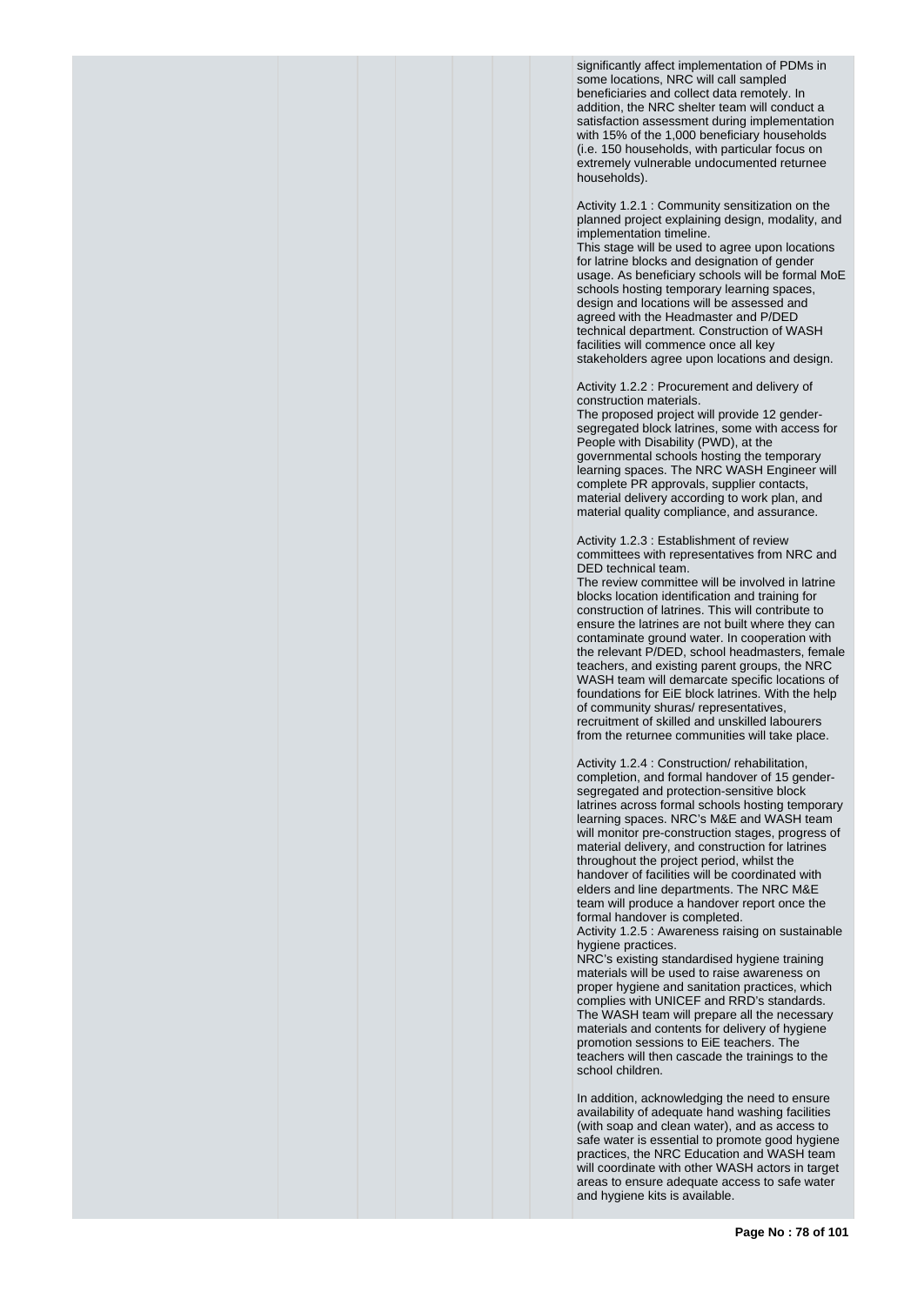Activity 2.1.1 : Information services on protection rights.

For displaced women and men to understand their rights, to be aware that a protection violation has even occurred, and that they might be able to seek a solution or remedy, information provision or awareness raising is often needed to begin with. In relation to HLP, this includes providing information on women's inheritance rights under the Shari'a and national law, which many men and women often are not aware of. It also includes information on the right to adequate housing, and options for where and how to take cases for adjudication.

Information is disseminated in a number of ways, including brochures at border points and encashment centres and posters. These are almost always accompanied by a brief face-toface explanation by female and male ICLA staff of NRC's work and ICLA's areas of focus in small groups in the community. Information provision or awareness-raising is also required with regards to legal identity and the impact of lacking civil documentation, especially for women, boys and girls, such as tazkera, birth, and marriage certificates.

ICLA, in its community visits, outreach missions, and work at community centres, will also provide information on how beneficiaries can access essential services, including in response to protection violations such as gender-based violence. They will also receive basic information on which organisations can help them with particular matters, and how they obtain assistance.

Activity 2.1.2 : Counselling on HLP rights and dispute resolution.

Counselling within the ICLA programme is the provision of advice and legal analysis specifically targeted to a case. It goes beyond merely generic information provision, but tailoring the information and analysis provided to the facts of a particular case. It empowers women and men beneficiaries to take action themselves, where this is possible. For HLP cases this means providing advice on the specific HLP case or set of rights the beneficiary is faced with, and what concrete steps they can take to deal with this protection concern. For women beneficiaries, this includes specific advice and assistance relating to the possible cultural. Legal, and social barriers faced by displaced women and girls trying to claim their HLP rights in Afghanistan.

Activity 2.1.3 : Counselling on legal identity, including civil documentation.

Counselling LCD cases means providing tailored information on how a client can obtain the particular form of civil documentation they seek, and the steps to go about it. This is normally carried out through explaining the more complex procedures and requirements for obtaining the civil documents and then referring the client to specific government departments who deal with such matters. For the most part, NRC will aim to empower beneficiaries to go ahead and claim their rights themselves as a result of counselling, though it will also explain and help to mitigate the specific barriers for women IDPs trying to obtain tazkera, or women headed-households. However, in cases of extreme vulnerability, where specific physical and cultural barriers may exist, including for women, elderly and disabled people, counselling may also lead to direct legal assistance.

4 77 84 445 444 1,050 Activity 1.1.1 : Community awareness raising and enrolment campaigns. Gender disaggregated community awareness

Kunar -> Narang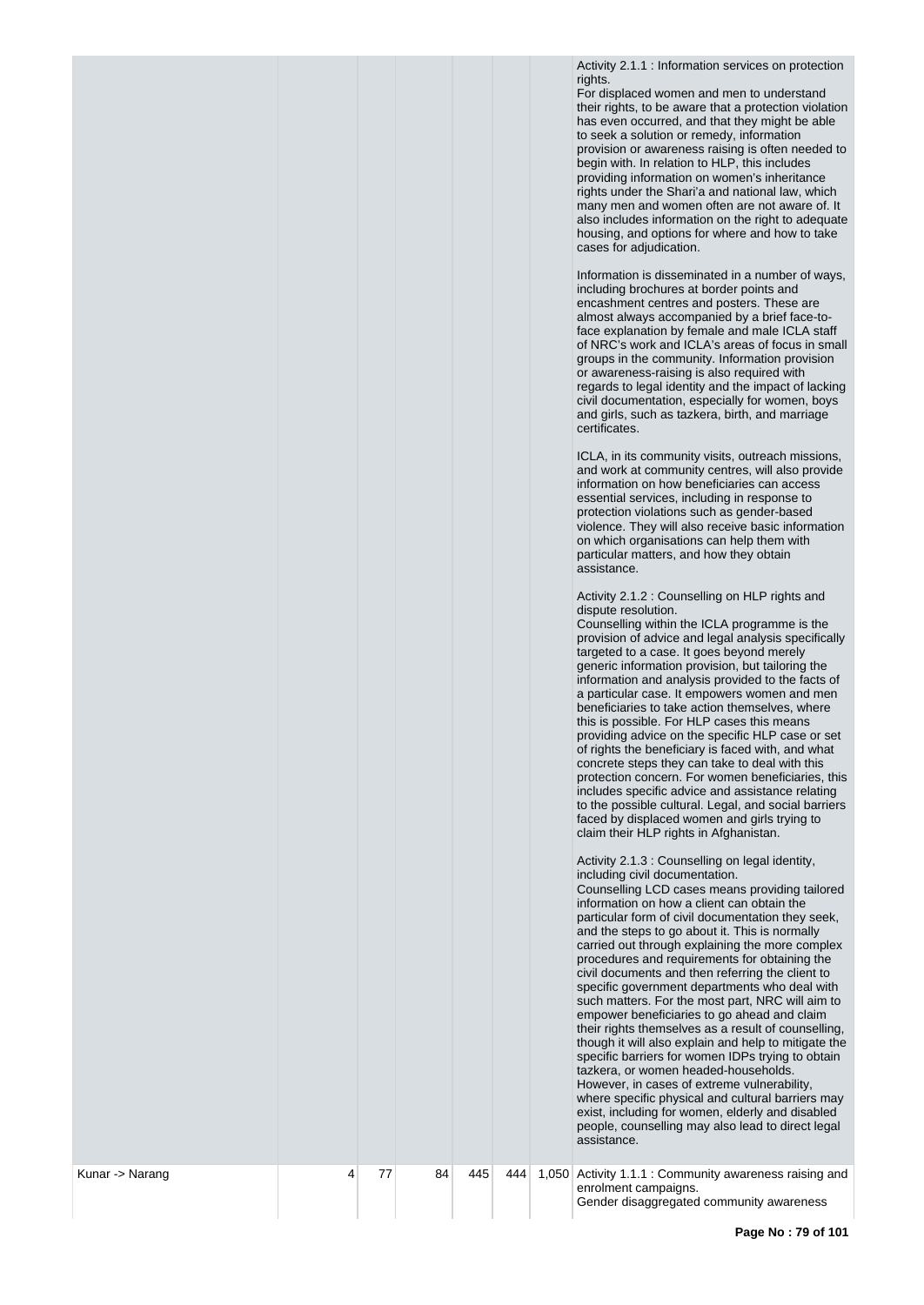raising campaigns will be conducted to provide more information about the project and enjoin returnee parents to keep sending their children to EiE classes. It will also facilitate the enrolment campaign for refugee returnee and host community children with particular emphasis on the importance of keeping female students in EiE classes. Female Community Mobilisers will also launch additional enrolment campaigns through house-to-house visits if deemed necessary.

Activity 1.1.1 : Household level emergency assessment, beneficiary selection, and verification for transitional shelters and single family latrines.

NRC will target nine districts for full householdlevel emergency shelter assessments (Rodat, Kuz Kunar, Khogyani, Behsud, Surkhrod, (Nangarhar) Asadabad, Narang, and Sawkia (Kunar), and Qargha ee (Laghman) districts, with sex and age disaggregated data. HEAT/ ERM assessment tools will be used to verify beneficiary households and assess their other sectoral needs for further support through other complementary grants.

Activity 1.1.2 : Sensitisation of target beneficiaries.

Sensitization of target communities (outlining project objectives, implementation methodology, eligibility criteria, and selection criteria) conducted in each target location prior to provision of support- is necessary in preparation for beneficiary selection. Normal practice is for community mobilisers to conduct 'problem tree' activities with communities before moving into sensitisation of the proposed shelter project, this makes it easier to justify the use of eligibility criteria. It is also an opportunity for the community mobilisers to learn of the most vulnerable cases (families) within the communitythis is normally most effective through the women's Shura.

These sessions will also identify, with specialist input from Community Liaison Officers from NRC's Information, Counselling, and Legal Assistance (ICLA) staff, issues linked to security of tenure and households with requirements for tripartite agreements to enable access to land for the period.

Activity 1.1.2 : Selection of host community schools for classroom extension. In accordance with Do No Harm principles, and to increase the absorption capacity of host community schools in the communities affected by the influx of the undocumented returnees, NRC will support around 45 formal MoE schools in Nangahar, Kunar, Laghman, and Kandahar Provinces to implement classroom extension programmes through TLS tents, benefiting at least 7,200 male and female students. The selection of the target beneficiary schools will be coordinated with the MoE's Provincial/ District Education Departments (P/DED). One of the main criteria of beneficiary schools selection is the schools' proximity to high-returnee areas. NRC and the P/DED will conduct a joint assessment of the prospective schools and submit the list of proposed schools to NRC. The NRC Education team will then validate/ triangulate the assessment results and agree with P/DED on the final list of target schools.

Activity 1.1.3 : Setting up and running of the temporary EiE learning spaces. In order to provide a supportive and protective environment for returnee and host community children to learn, whilst enabling formal schools in high-returnee areas to enrol new returnee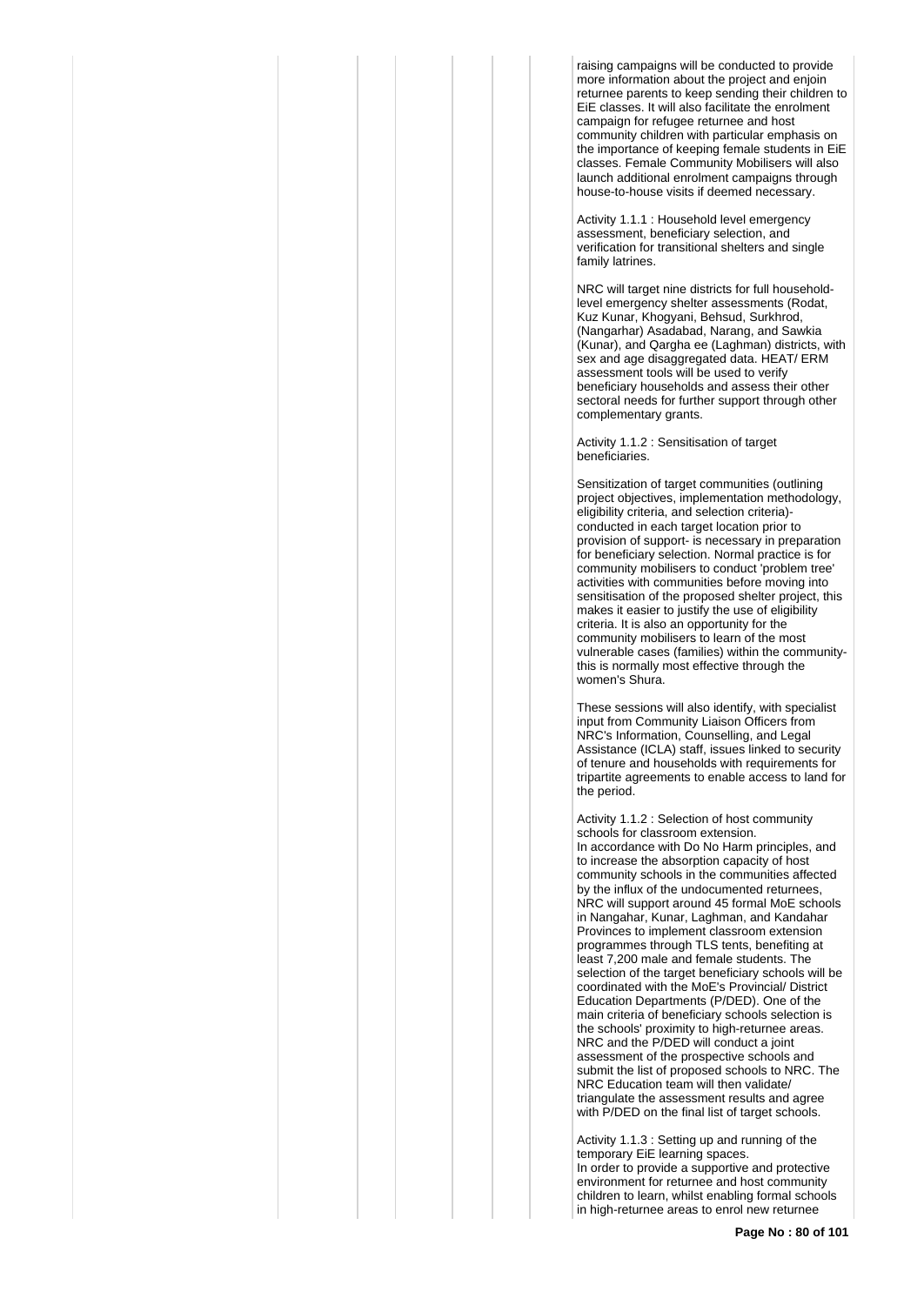caseloads, NRC will establish temporary learning spaces under tents in order to expand the absorptive capacity of formal schools. One of the main activities is the procurement, transportation, and distribution of the temporary learning centres (45m2 all-purpose tents) across beneficiary formal schools. These will be assessed and selected in close coordination with the PED/DED.

Initial procurement and replenishment of the consumable classroom and learning supplies (art materials, flip-chart, markers, inks, paste/glue, tapes, stationary, text books etc.) will also be made as part of the setting up of the classrooms.

Activity 1.1.3 : Facilitation of tripartite agreements for access to land, as necessary. The NRC ICLA team in the East will facilitate tripartite agreements to ensure Housing, Land, and Property (HLP) rights in terms of security of tenure.

Activity 1.1.4 : Transitional shelter and singlefamily latrine assistance to all families. 1,000 transitional shelters, based upon a design of a 18m² (liveable space) (as per enclosed BoQ), and single-family latrines will be constructed with the assistance of the beneficiary family along with labour and transportation support.

Following feedback from current project beneficiaries that have received transitional shelters in Nangarhar, NRC will also provide building walls for the t-shelters in order to create the feeling of safety and provide further privacy, considering women and children are particularly vulnerable and exposed to protection risks in these settings. Recent project monitoring visits revealed that of the 48% of beneficiary households that have constructed walls themselves, 87% had taken out a loan to procure the construction materials.

Activity 1.1.4 : Recruitment and capacity building of EiE teachers.

A total of 160 male and female teacherspreferably from the returnee community- with a ratio of 1 teacher per 45 children will be recruited and trained before commencement of the EiE classes. Under this project, NRC will deliver formal training packages as well as provide additional (on the job) semi-structure capacity building (training/ orientation/ mentoring) to the teachers to further strengthen their capacities to facilitate the EiE learning process (day to day EiE classes). Whilst NRC will take the lead in facilitating the training of the teachers, P/DED will be involved in monitoring and providing additional support as needed. In addition, recruitment of qualified female teachers and the provision of additional support through additional trainings (as needed) will be implemented to encourage more female teachers.

The teachers will be under NRC's employment contract and will be paid according to NRC's salary scale for community-based education staff.

Activity 1.1.5 : Awareness raising on sustainable hygiene practices and distribution of hygiene kits.

As part of any durable shelter assistance, NRC always looks to provide access to sanitation facilities through the construction of a single family latrine for every shelter built. This is as health concern but more so as a gender consideration, as where household toilets do not exist, open defecation is often the norm - for women and girls this generally means outside of daylight hours.

To ensure the success of this intervention, NRC

**Page No : 81 of 101**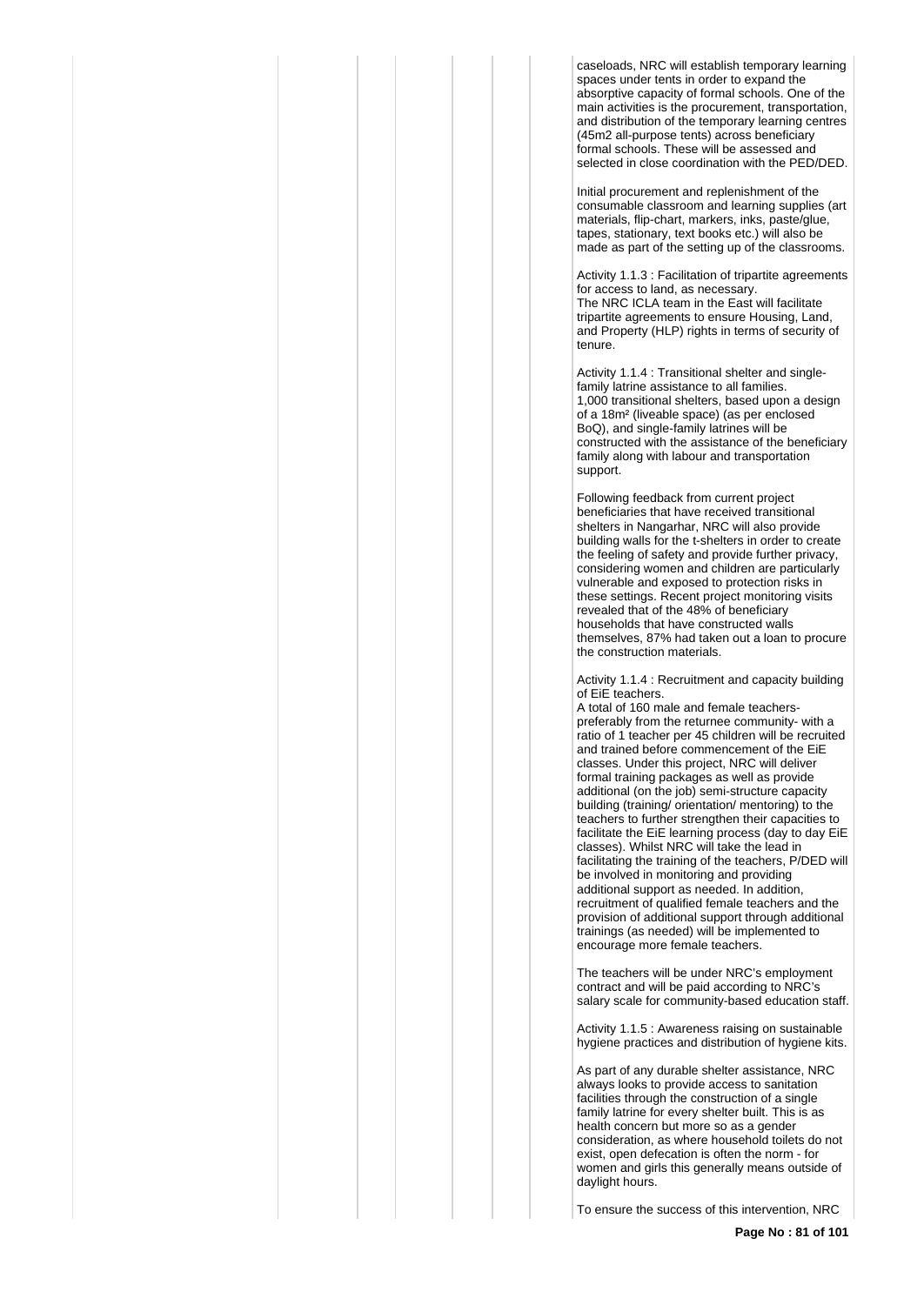finds it necessary to provide the required hygiene items after hygiene promotion sessions are conducted. This is key as they are often considered non-essentials given the context of the displacement affected population. NRC will use its existing standardised hygiene training materials to raise awareness on proper hygiene and sanitation practices, which complies with UNICEF and RRD's standards.

Activity 1.1.5 : Procurement and distribution of classroom, teaching, and learning Kits. The kits are composed of basic school supplies to be used by learners during the EiE classes, and most of the materials in the kits are of consumable nature. Please see attached BoQ for details.

Procurement will take place in accordance with NRC standard procurement procedures and distributed to learners benefiting from the temporary learning spaces.

Activity 1.1.6 : Post-distribution monitoring. After the completion of the classes/ examinations, post-distribution monitoring exercises covering at least 10% of the students in each beneficiary formal school will be carried out within three months after distribution to gauge the utilization, quality, and appropriateness of the kits distributed.

Activity 1.1.6 : Post Distribution Monitoring (PDM).

NRC will carry out PDMs within one month of each cash assistance intervention sampling 10- 15% of beneficiaries in each location. A tailored CHF-ERM PDM tool will be used to collect data on timeliness and effectiveness of transitional shelters, through one PDM exercise conducted in each of the targeted districts. The monitoring team will visit and collect data from a randomly sampled group of project beneficiaries. If insecurity or other access related issues significantly affect implementation of PDMs in some locations, NRC will call sampled beneficiaries and collect data remotely. In addition, the NRC shelter team will conduct a satisfaction assessment during implementation with 15% of the 1,000 beneficiary households (i.e. 150 households, with particular focus on extremely vulnerable undocumented returnee households).

Activity 1.2.1 : Community sensitization on the planned project explaining design, modality, and implementation timeline.

This stage will be used to agree upon locations for latrine blocks and designation of gender usage. As beneficiary schools will be formal MoE schools hosting temporary learning spaces, design and locations will be assessed and agreed with the Headmaster and P/DED technical department. Construction of WASH facilities will commence once all key stakeholders agree upon locations and design.

Activity 1.2.2 : Procurement and delivery of construction materials.

The proposed project will provide 12 gendersegregated block latrines, some with access for People with Disability (PWD), at the governmental schools hosting the temporary learning spaces. The NRC WASH Engineer will complete PR approvals, supplier contacts, material delivery according to work plan, and material quality compliance, and assurance.

Activity 1.2.3 : Establishment of review committees with representatives from NRC and DED technical team. The review committee will be involved in latrine

blocks location identification and training for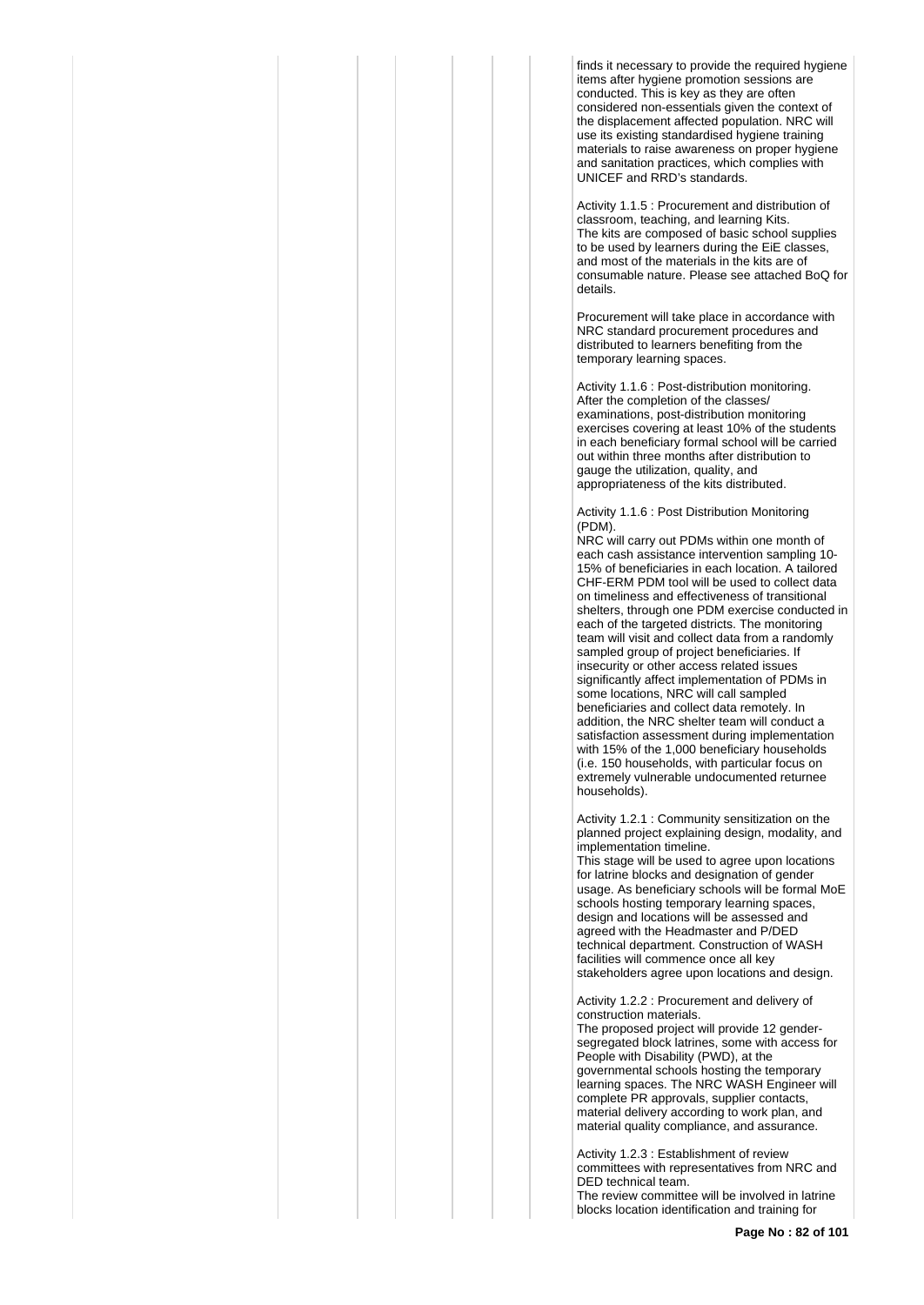construction of latrines. This will contribute to ensure the latrines are not built where they can contaminate ground water. In cooperation with the relevant P/DED, school headmasters, female teachers, and existing parent groups, the NRC WASH team will demarcate specific locations of foundations for FiF block latrines. With the help of community shuras/ representatives, recruitment of skilled and unskilled labourers from the returnee communities will take place.

Activity 1.2.4 : Construction/ rehabilitation, completion, and formal handover of 15 gendersegregated and protection-sensitive block latrines across formal schools hosting temporary learning spaces. NRC's M&E and WASH team will monitor pre-construction stages, progress of material delivery, and construction for latrines throughout the project period, whilst the handover of facilities will be coordinated with elders and line departments. The NRC M&E team will produce a handover report once the formal handover is completed.

Activity 1.2.5 : Awareness raising on sustainable hygiene practices.

NRC's existing standardised hygiene training materials will be used to raise awareness on proper hygiene and sanitation practices, which complies with UNICEF and RRD's standards. The WASH team will prepare all the necessary materials and contents for delivery of hygiene promotion sessions to EiE teachers. The teachers will then cascade the trainings to the school children.

In addition, acknowledging the need to ensure availability of adequate hand washing facilities (with soap and clean water), and as access to safe water is essential to promote good hygiene practices, the NRC Education and WASH team will coordinate with other WASH actors in target areas to ensure adequate access to safe water and hygiene kits is available.

Activity 2.1.1 : Information services on protection rights.

For displaced women and men to understand their rights, to be aware that a protection violation has even occurred, and that they might be able to seek a solution or remedy, information provision or awareness raising is often needed to begin with. In relation to HLP, this includes providing information on women's inheritance rights under the Shari'a and national law, which many men and women often are not aware of. It also includes information on the right to adequate housing, and options for where and how to take cases for adjudication.

Information is disseminated in a number of ways, including brochures at border points and encashment centres and posters. These are almost always accompanied by a brief face-toface explanation by female and male ICLA staff of NRC's work and ICLA's areas of focus in small groups in the community. Information provision or awareness-raising is also required with regards to legal identity and the impact of lacking civil documentation, especially for women, boys and girls, such as tazkera, birth, and marriage certificates.

ICLA, in its community visits, outreach missions, and work at community centres, will also provide information on how beneficiaries can access essential services, including in response to protection violations such as gender-based violence. They will also receive basic information on which organisations can help them with particular matters, and how they obtain assistance.

Activity 2.1.2 : Counselling on HLP rights and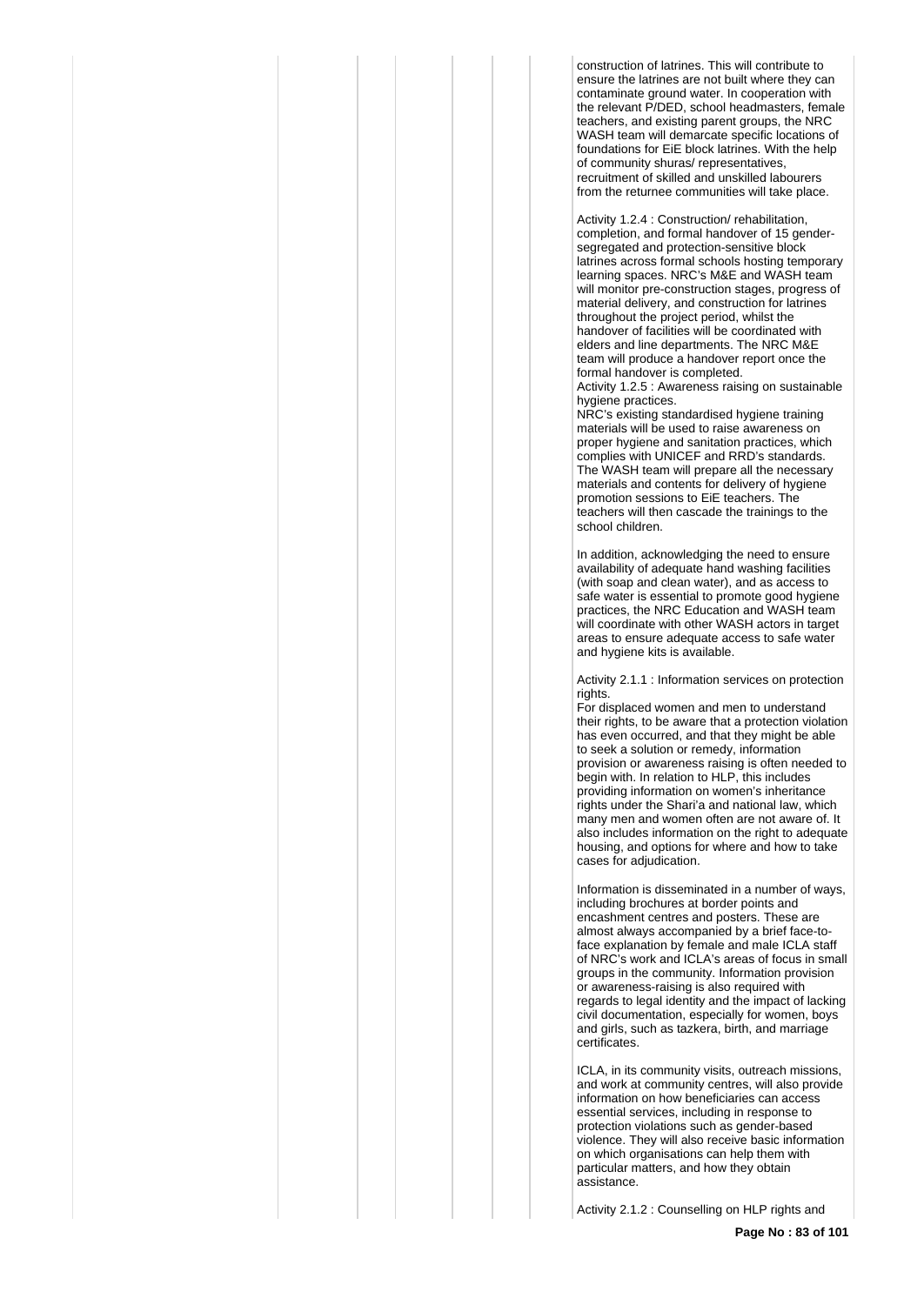|                  |                |    |    |     |     | dispute resolution.<br>Counselling within the ICLA programme is the<br>provision of advice and legal analysis specifically<br>targeted to a case. It goes beyond merely<br>generic information provision, but tailoring the<br>information and analysis provided to the facts of<br>a particular case. It empowers women and men<br>beneficiaries to take action themselves, where<br>this is possible. For HLP cases this means<br>providing advice on the specific HLP case or set<br>of rights the beneficiary is faced with, and what<br>concrete steps they can take to deal with this<br>protection concern. For women beneficiaries, this<br>includes specific advice and assistance relating<br>to the possible cultural. Legal, and social barriers<br>faced by displaced women and girls trying to<br>claim their HLP rights in Afghanistan.<br>Activity 2.1.3 : Counselling on legal identity,<br>including civil documentation.<br>Counselling LCD cases means providing tailored<br>information on how a client can obtain the<br>particular form of civil documentation they seek,<br>and the steps to go about it. This is normally<br>carried out through explaining the more complex<br>procedures and requirements for obtaining the<br>civil documents and then referring the client to<br>specific government departments who deal with<br>such matters. For the most part, NRC will aim to<br>empower beneficiaries to go ahead and claim<br>their rights themselves as a result of counselling,<br>though it will also explain and help to mitigate the<br>specific barriers for women IDPs trying to obtain<br>tazkera, or women headed-households.<br>However, in cases of extreme vulnerability,<br>where specific physical and cultural barriers may<br>exist, including for women, elderly and disabled<br>people, counselling may also lead to direct legal<br>assistance. |
|------------------|----------------|----|----|-----|-----|--------------------------------------------------------------------------------------------------------------------------------------------------------------------------------------------------------------------------------------------------------------------------------------------------------------------------------------------------------------------------------------------------------------------------------------------------------------------------------------------------------------------------------------------------------------------------------------------------------------------------------------------------------------------------------------------------------------------------------------------------------------------------------------------------------------------------------------------------------------------------------------------------------------------------------------------------------------------------------------------------------------------------------------------------------------------------------------------------------------------------------------------------------------------------------------------------------------------------------------------------------------------------------------------------------------------------------------------------------------------------------------------------------------------------------------------------------------------------------------------------------------------------------------------------------------------------------------------------------------------------------------------------------------------------------------------------------------------------------------------------------------------------------------------------------------------------------------------------------------------------------------------------------|
| Kunar -> Sarkani | $\overline{4}$ | 77 | 84 | 445 | 444 | 1,050 Activity 1.1.1 : Community awareness raising and<br>enrolment campaigns.<br>Gender disaggregated community awareness<br>raising campaigns will be conducted to provide<br>more information about the project and enjoin<br>returnee parents to keep sending their children to<br>EiE classes. It will also facilitate the enrolment<br>campaign for refugee returnee and host<br>community children with particular emphasis on<br>the importance of keeping female students in EiE<br>classes. Female Community Mobilisers will also<br>launch additional enrolment campaigns through<br>house-to-house visits if deemed necessary.<br>Activity 1.1.1 : Household level emergency<br>assessment, beneficiary selection, and<br>verification for transitional shelters and single<br>family latrines.<br>NRC will target nine districts for full household-<br>level emergency shelter assessments (Rodat,<br>Kuz Kunar, Khogyani, Behsud, Surkhrod,<br>(Nangarhar) Asadabad, Narang, and Sawkia<br>(Kunar), and Qargha ee (Laghman) districts, with<br>sex and age disaggregated data. HEAT/ ERM<br>assessment tools will be used to verify<br>beneficiary households and assess their other<br>sectoral needs for further support through other<br>complementary grants.<br>Activity 1.1.2 : Sensitisation of target<br>beneficiaries.<br>Sensitization of target communities (outlining<br>project objectives, implementation methodology,<br>eligibility criteria, and selection criteria)-<br>conducted in each target location prior to<br>provision of support- is necessary in preparation<br>for beneficiary selection. Normal practice is for<br>community mobilisers to conduct 'problem tree'<br>activities with communities before moving into<br>sensitisation of the proposed shelter project, this                                                                               |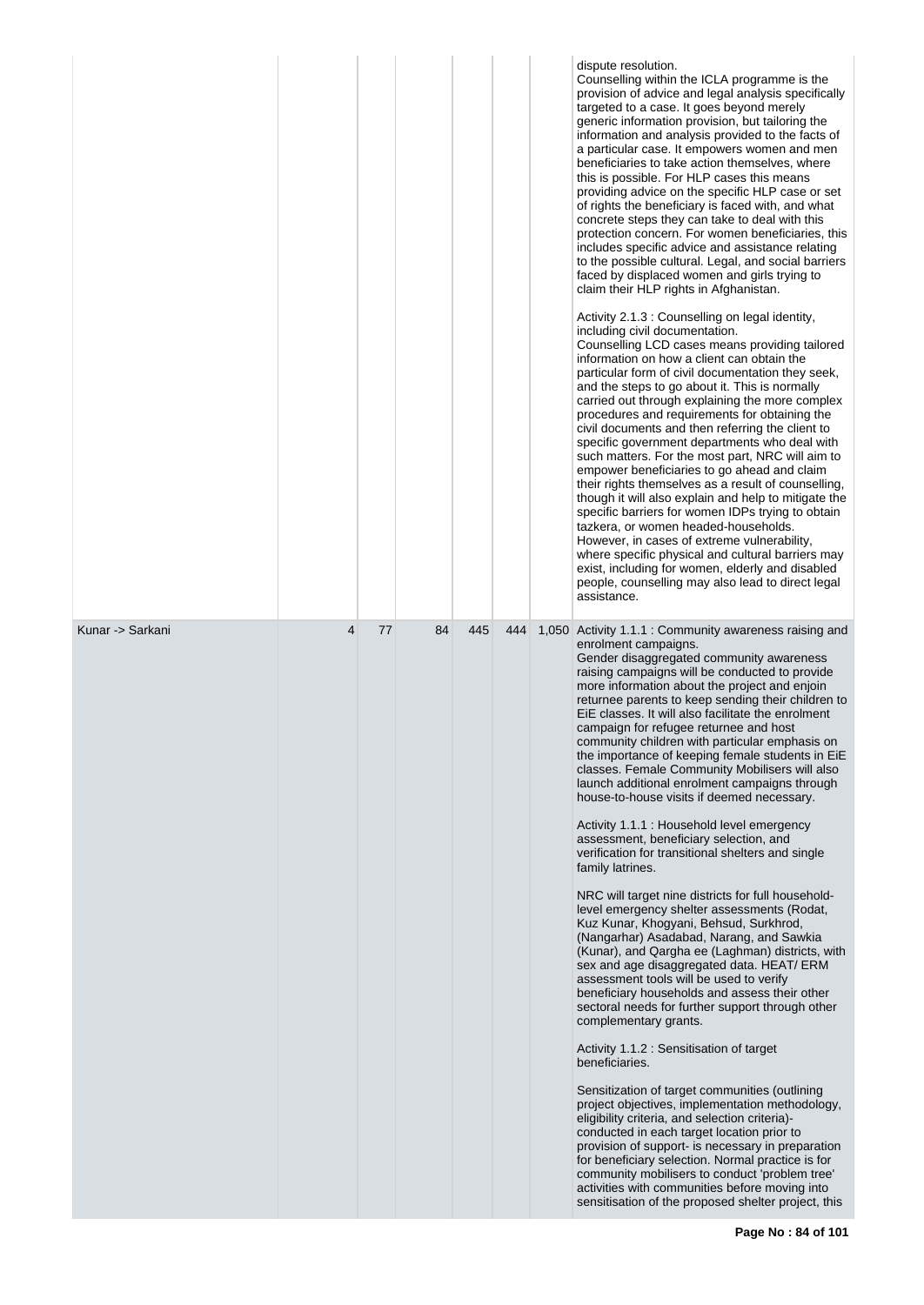makes it easier to justify the use of eligibility criteria. It is also an opportunity for the community mobilisers to learn of the most vulnerable cases (families) within the communitythis is normally most effective through the women's Shura.

These sessions will also identify, with specialist input from Community Liaison Officers from NRC's Information, Counselling, and Legal Assistance (ICLA) staff, issues linked to security of tenure and households with requirements for tripartite agreements to enable access to land for the period.

Activity 1.1.2 : Selection of host community schools for classroom extension. In accordance with Do No Harm principles, and to increase the absorption capacity of host community schools in the communities affected by the influx of the undocumented returnees, NRC will support around 45 formal MoE schools in Nangahar, Kunar, Laghman, and Kandahar Provinces to implement classroom extension programmes through TLS tents, benefiting at least 7,200 male and female students. The selection of the target beneficiary schools will be coordinated with the MoE's Provincial/ District Education Departments (P/DED). One of the main criteria of beneficiary schools selection is the schools' proximity to high-returnee areas. NRC and the P/DED will conduct a joint assessment of the prospective schools and submit the list of proposed schools to NRC. The NRC Education team will then validate/ triangulate the assessment results and agree with P/DED on the final list of target schools.

Activity 1.1.3 : Setting up and running of the temporary EiE learning spaces. In order to provide a supportive and protective environment for returnee and host community children to learn, whilst enabling formal schools in high-returnee areas to enrol new returnee caseloads, NRC will establish temporary learning spaces under tents in order to expand the absorptive capacity of formal schools. One of the main activities is the procurement, transportation, and distribution of the temporary learning centres (45m2 all-purpose tents) across beneficiary formal schools. These will be assessed and selected in close coordination with the PED/DED.

Initial procurement and replenishment of the consumable classroom and learning supplies (art materials, flip-chart, markers, inks, paste/glue, tapes, stationary, text books etc.) will also be made as part of the setting up of the classrooms.

Activity 1.1.3 : Facilitation of tripartite agreements for access to land, as necessary. The NRC ICLA team in the East will facilitate tripartite agreements to ensure Housing, Land, and Property (HLP) rights in terms of security of tenure.

Activity 1.1.4 : Transitional shelter and singlefamily latrine assistance to all families. 1,000 transitional shelters, based upon a design of a 18m² (liveable space) (as per enclosed BoQ), and single-family latrines will be constructed with the assistance of the beneficiary family along with labour and transportation support.

Following feedback from current project beneficiaries that have received transitional shelters in Nangarhar, NRC will also provide building walls for the t-shelters in order to create the feeling of safety and provide further privacy, considering women and children are particularly vulnerable and exposed to protection risks in these settings. Recent project monitoring visits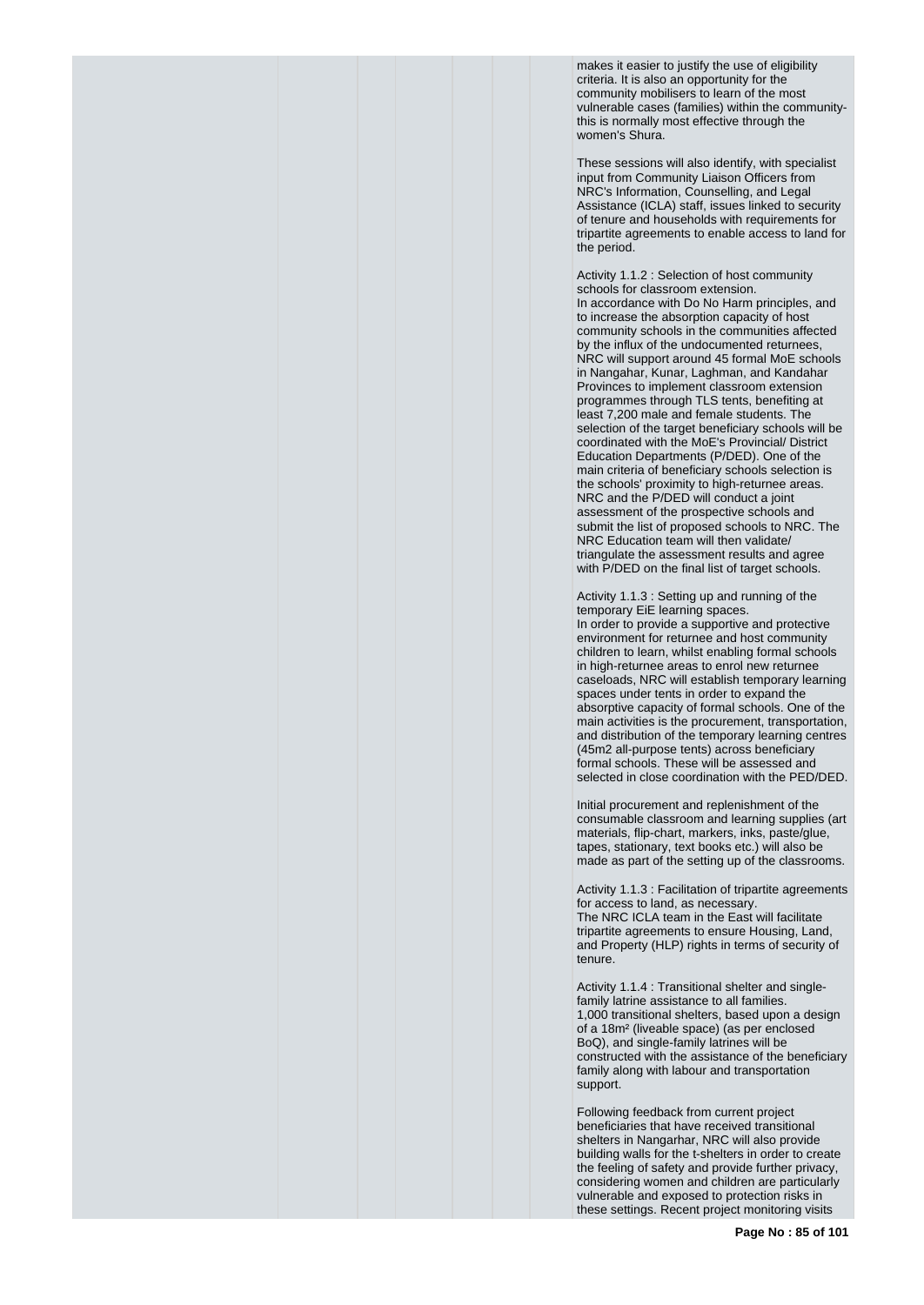revealed that of the 48% of beneficiary households that have constructed walls themselves, 87% had taken out a loan to procure the construction materials.

Activity 1.1.4 : Recruitment and capacity building of EiE teachers.

A total of 160 male and female teacherspreferably from the returnee community- with a ratio of 1 teacher per 45 children will be recruited and trained before commencement of the EiE classes. Under this project, NRC will deliver formal training packages as well as provide additional (on the job) semi-structure capacity building (training/ orientation/ mentoring) to the teachers to further strengthen their capacities to facilitate the EiE learning process (day to day EiE classes). Whilst NRC will take the lead in facilitating the training of the teachers, P/DED will be involved in monitoring and providing additional support as needed. In addition, recruitment of qualified female teachers and the provision of additional support through additional trainings (as needed) will be implemented to encourage more female teachers.

The teachers will be under NRC's employment contract and will be paid according to NRC's salary scale for community-based education staff.

Activity 1.1.5 : Awareness raising on sustainable hygiene practices and distribution of hygiene kits.

As part of any durable shelter assistance, NRC always looks to provide access to sanitation facilities through the construction of a single family latrine for every shelter built. This is as health concern but more so as a gender consideration, as where household toilets do not exist, open defecation is often the norm - for women and girls this generally means outside of daylight hours.

To ensure the success of this intervention, NRC finds it necessary to provide the required hygiene items after hygiene promotion sessions are conducted. This is key as they are often considered non-essentials given the context of the displacement affected population. NRC will use its existing standardised hygiene training materials to raise awareness on proper hygiene and sanitation practices, which complies with UNICEF and RRD's standards.

Activity 1.1.5 : Procurement and distribution of classroom, teaching, and learning Kits. The kits are composed of basic school supplies to be used by learners during the EiE classes, and most of the materials in the kits are of consumable nature. Please see attached BoQ for details.

Procurement will take place in accordance with NRC standard procurement procedures and distributed to learners benefiting from the temporary learning spaces.

Activity 1.1.6 : Post-distribution monitoring. After the completion of the classes/ examinations, post-distribution monitoring exercises covering at least 10% of the students in each beneficiary formal school will be carried out within three months after distribution to gauge the utilization, quality, and appropriateness of the kits distributed.

Activity 1.1.6 : Post Distribution Monitoring (PDM).

NRC will carry out PDMs within one month of each cash assistance intervention sampling 10- 15% of beneficiaries in each location. A tailored CHF-ERM PDM tool will be used to collect data on timeliness and effectiveness of transitional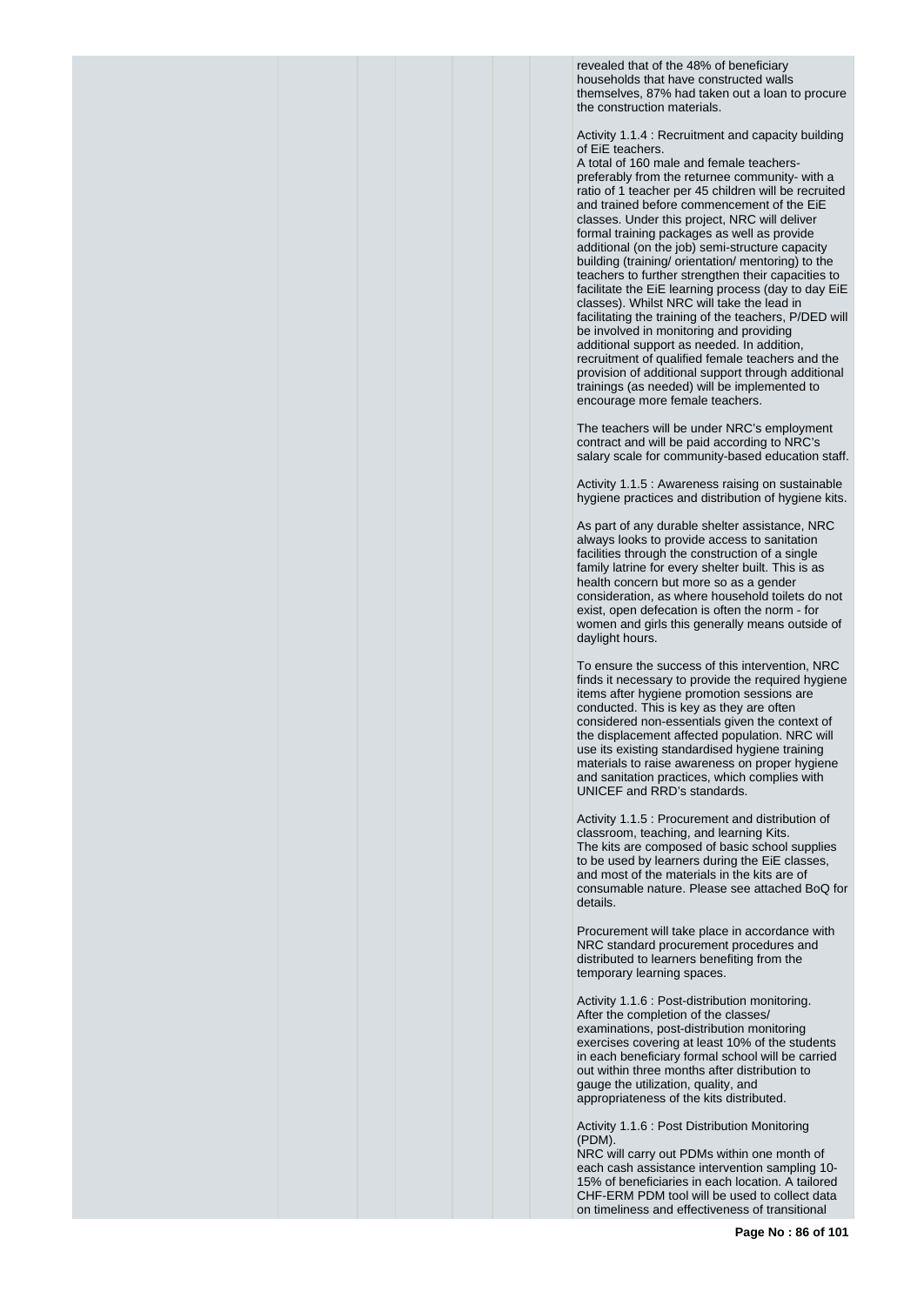shelters, through one PDM exercise conducted in each of the targeted districts. The monitoring team will visit and collect data from a randomly sampled group of project beneficiaries. If insecurity or other access related issues significantly affect implementation of PDMs in some locations, NRC will call sampled beneficiaries and collect data remotely. In addition, the NRC shelter team will conduct a satisfaction assessment during implementation with 15% of the 1,000 beneficiary households (i.e. 150 households, with particular focus on extremely vulnerable undocumented returnee households).

Activity 1.2.1 : Community sensitization on the planned project explaining design, modality, and implementation timeline.

This stage will be used to agree upon locations for latrine blocks and designation of gender usage. As beneficiary schools will be formal MoE schools hosting temporary learning spaces, design and locations will be assessed and agreed with the Headmaster and P/DED technical department. Construction of WASH facilities will commence once all key stakeholders agree upon locations and design.

Activity 1.2.2 : Procurement and delivery of construction materials.

The proposed project will provide 12 gendersegregated block latrines, some with access for People with Disability (PWD), at the governmental schools hosting the temporary learning spaces. The NRC WASH Engineer will complete PR approvals, supplier contacts, material delivery according to work plan, and material quality compliance, and assurance.

Activity 1.2.3 : Establishment of review committees with representatives from NRC and DED technical team.

The review committee will be involved in latrine blocks location identification and training for construction of latrines. This will contribute to ensure the latrines are not built where they can contaminate ground water. In cooperation with the relevant P/DED, school headmasters, female teachers, and existing parent groups, the NRC WASH team will demarcate specific locations of foundations for EiE block latrines. With the help of community shuras/ representatives, recruitment of skilled and unskilled labourers from the returnee communities will take place.

Activity 1.2.4 : Construction/ rehabilitation, completion, and formal handover of 15 gendersegregated and protection-sensitive block latrines across formal schools hosting temporary learning spaces. NRC's M&E and WASH team will monitor pre-construction stages, progress of material delivery, and construction for latrines throughout the project period, whilst the handover of facilities will be coordinated with elders and line departments. The NRC M&E team will produce a handover report once the formal handover is completed.

Activity 1.2.5 : Awareness raising on sustainable hygiene practices.

NRC's existing standardised hygiene training materials will be used to raise awareness on proper hygiene and sanitation practices, which complies with UNICEF and RRD's standards. The WASH team will prepare all the necessary materials and contents for delivery of hygiene promotion sessions to EiE teachers. The teachers will then cascade the trainings to the school children.

In addition, acknowledging the need to ensure availability of adequate hand washing facilities (with soap and clean water), and as access to safe water is essential to promote good hygiene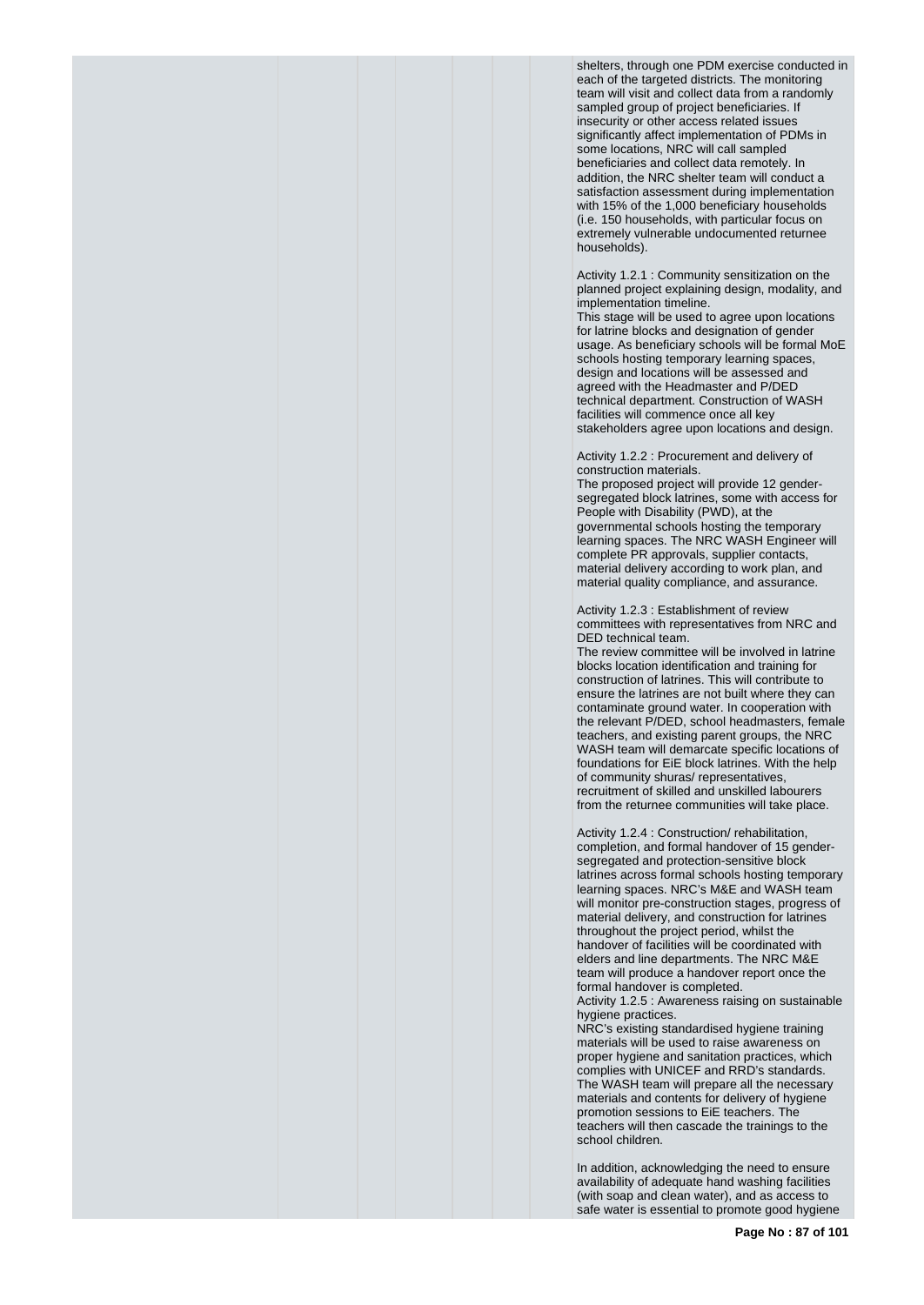practices, the NRC Education and WASH team will coordinate with other WASH actors in target areas to ensure adequate access to safe water and hygiene kits is available.

Activity 2.1.1 : Information services on protection rights

For displaced women and men to understand their rights, to be aware that a protection violation has even occurred, and that they might be able to seek a solution or remedy, information provision or awareness raising is often needed to begin with. In relation to HLP, this includes providing information on women's inheritance rights under the Shari'a and national law, which many men and women often are not aware of. It also includes information on the right to adequate housing, and options for where and how to take cases for adjudication.

Information is disseminated in a number of ways, including brochures at border points and encashment centres and posters. These are almost always accompanied by a brief face-toface explanation by female and male ICLA staff of NRC's work and ICLA's areas of focus in small groups in the community. Information provision or awareness-raising is also required with regards to legal identity and the impact of lacking civil documentation, especially for women, boys and girls, such as tazkera, birth, and marriage certificates.

ICLA, in its community visits, outreach missions, and work at community centres, will also provide information on how beneficiaries can access essential services, including in response to protection violations such as gender-based violence. They will also receive basic information on which organisations can help them with particular matters, and how they obtain assistance.

Activity 2.1.2 : Counselling on HLP rights and dispute resolution.

Counselling within the ICLA programme is the provision of advice and legal analysis specifically targeted to a case. It goes beyond merely generic information provision, but tailoring the information and analysis provided to the facts of a particular case. It empowers women and men beneficiaries to take action themselves, where this is possible. For HLP cases this means providing advice on the specific HLP case or set of rights the beneficiary is faced with, and what concrete steps they can take to deal with this protection concern. For women beneficiaries, this includes specific advice and assistance relating to the possible cultural. Legal, and social barriers faced by displaced women and girls trying to claim their HLP rights in Afghanistan.

Activity 2.1.3 : Counselling on legal identity, including civil documentation.

Counselling LCD cases means providing tailored information on how a client can obtain the particular form of civil documentation they seek, and the steps to go about it. This is normally carried out through explaining the more complex procedures and requirements for obtaining the civil documents and then referring the client to specific government departments who deal with such matters. For the most part, NRC will aim to empower beneficiaries to go ahead and claim their rights themselves as a result of counselling, though it will also explain and help to mitigate the specific barriers for women IDPs trying to obtain tazkera, or women headed-households. However, in cases of extreme vulnerability, where specific physical and cultural barriers may exist, including for women, elderly and disabled people, counselling may also lead to direct legal assistance.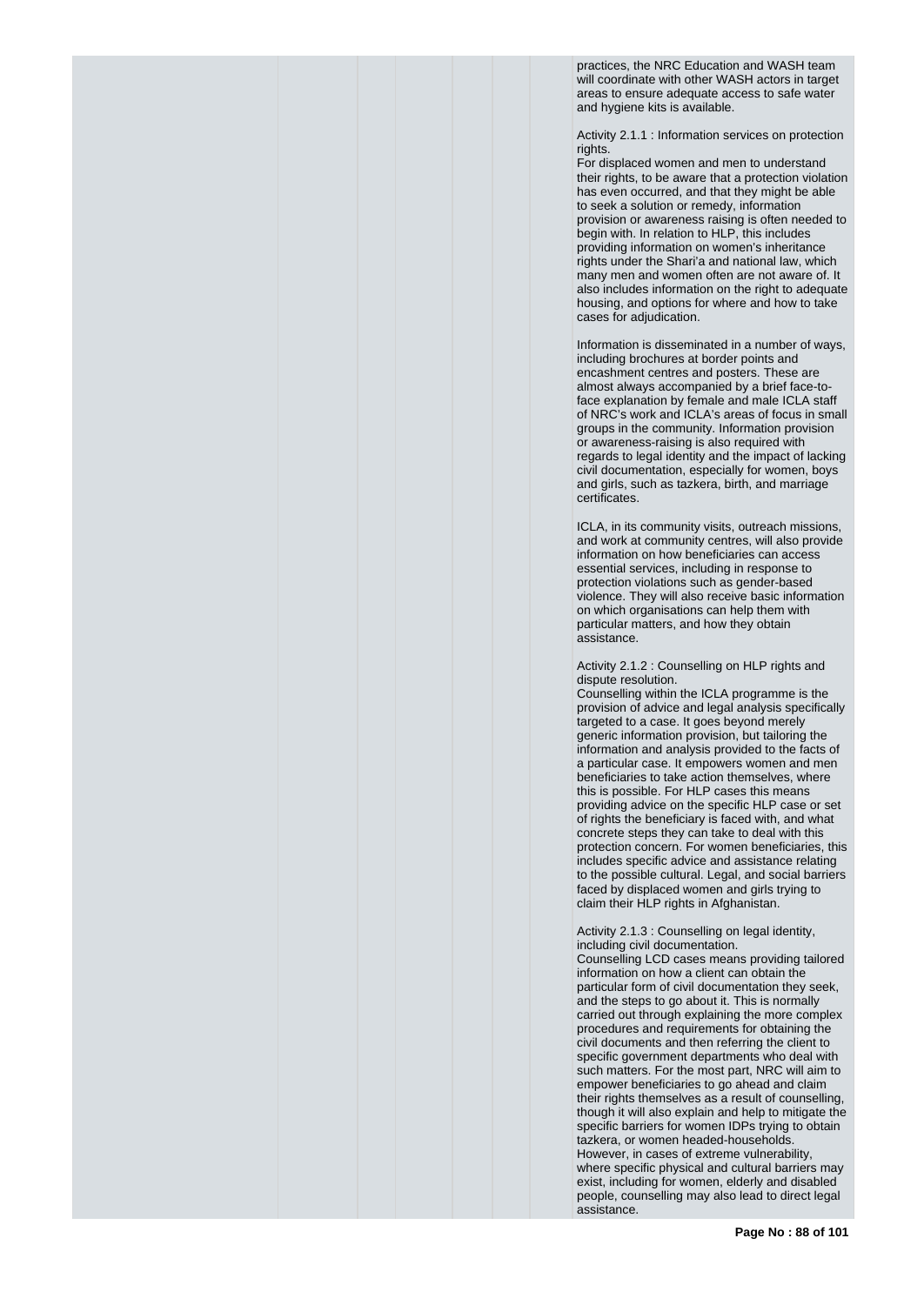| Kunar -> Khaskunar | 77 | 84 | 445 | 444 |                                                                                                                                                                                                                                                                                                                                                                                                                                                                                                                                                                                                                                                                                                                                                                                                                                                                                                                                                                                                                                                                                |
|--------------------|----|----|-----|-----|--------------------------------------------------------------------------------------------------------------------------------------------------------------------------------------------------------------------------------------------------------------------------------------------------------------------------------------------------------------------------------------------------------------------------------------------------------------------------------------------------------------------------------------------------------------------------------------------------------------------------------------------------------------------------------------------------------------------------------------------------------------------------------------------------------------------------------------------------------------------------------------------------------------------------------------------------------------------------------------------------------------------------------------------------------------------------------|
|                    |    |    |     |     | 1,050 Activity 1.1.1 : Community awareness raising and<br>enrolment campaigns.<br>Gender disaggregated community awareness<br>raising campaigns will be conducted to provide<br>more information about the project and enjoin<br>returnee parents to keep sending their children to<br>EiE classes. It will also facilitate the enrolment<br>campaign for refugee returnee and host<br>community children with particular emphasis on<br>the importance of keeping female students in EiE<br>classes. Female Community Mobilisers will also<br>launch additional enrolment campaigns through<br>house-to-house visits if deemed necessary.                                                                                                                                                                                                                                                                                                                                                                                                                                     |
|                    |    |    |     |     | Activity 1.1.1 : Household level emergency<br>assessment, beneficiary selection, and<br>verification for transitional shelters and single<br>family latrines.                                                                                                                                                                                                                                                                                                                                                                                                                                                                                                                                                                                                                                                                                                                                                                                                                                                                                                                  |
|                    |    |    |     |     | NRC will target nine districts for full household-<br>level emergency shelter assessments (Rodat,<br>Kuz Kunar, Khogyani, Behsud, Surkhrod,<br>(Nangarhar) Asadabad, Narang, and Sawkia<br>(Kunar), and Qargha ee (Laghman) districts, with<br>sex and age disaggregated data. HEAT/ERM<br>assessment tools will be used to verify<br>beneficiary households and assess their other<br>sectoral needs for further support through other<br>complementary grants.                                                                                                                                                                                                                                                                                                                                                                                                                                                                                                                                                                                                               |
|                    |    |    |     |     | Activity 1.1.2 : Sensitisation of target<br>beneficiaries.                                                                                                                                                                                                                                                                                                                                                                                                                                                                                                                                                                                                                                                                                                                                                                                                                                                                                                                                                                                                                     |
|                    |    |    |     |     | Sensitization of target communities (outlining<br>project objectives, implementation methodology,<br>eligibility criteria, and selection criteria)-<br>conducted in each target location prior to<br>provision of support- is necessary in preparation<br>for beneficiary selection. Normal practice is for<br>community mobilisers to conduct 'problem tree'<br>activities with communities before moving into<br>sensitisation of the proposed shelter project, this<br>makes it easier to justify the use of eligibility<br>criteria. It is also an opportunity for the<br>community mobilisers to learn of the most<br>vulnerable cases (families) within the community-<br>this is normally most effective through the<br>women's Shura.                                                                                                                                                                                                                                                                                                                                  |
|                    |    |    |     |     | These sessions will also identify, with specialist<br>input from Community Liaison Officers from<br>NRC's Information, Counselling, and Legal<br>Assistance (ICLA) staff, issues linked to security<br>of tenure and households with requirements for<br>tripartite agreements to enable access to land for<br>the period.                                                                                                                                                                                                                                                                                                                                                                                                                                                                                                                                                                                                                                                                                                                                                     |
|                    |    |    |     |     | Activity 1.1.2 : Selection of host community<br>schools for classroom extension.<br>In accordance with Do No Harm principles, and<br>to increase the absorption capacity of host<br>community schools in the communities affected<br>by the influx of the undocumented returnees,<br>NRC will support around 45 formal MoE schools<br>in Nangahar, Kunar, Laghman, and Kandahar<br>Provinces to implement classroom extension<br>programmes through TLS tents, benefiting at<br>least 7,200 male and female students. The<br>selection of the target beneficiary schools will be<br>coordinated with the MoE's Provincial/ District<br>Education Departments (P/DED). One of the<br>main criteria of beneficiary schools selection is<br>the schools' proximity to high-returnee areas.<br>NRC and the P/DED will conduct a joint<br>assessment of the prospective schools and<br>submit the list of proposed schools to NRC. The<br>NRC Education team will then validate/<br>triangulate the assessment results and agree<br>with P/DED on the final list of target schools. |
|                    |    |    |     |     | Activity 1.1.3 : Setting up and running of the                                                                                                                                                                                                                                                                                                                                                                                                                                                                                                                                                                                                                                                                                                                                                                                                                                                                                                                                                                                                                                 |

r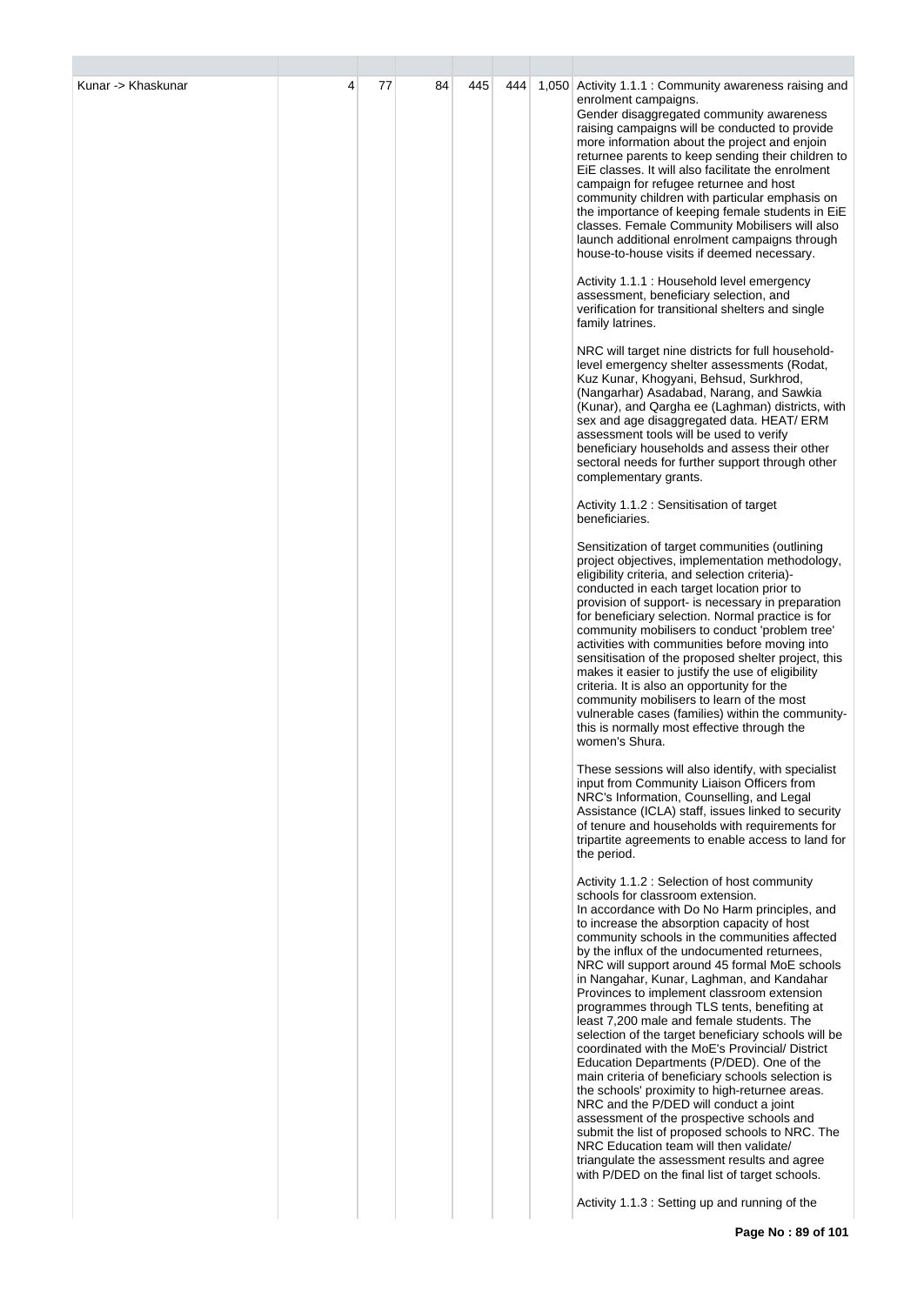temporary EiE learning spaces. In order to provide a supportive and protective environment for returnee and host community children to learn, whilst enabling formal schools in high-returnee areas to enrol new returnee caseloads, NRC will establish temporary learning spaces under tents in order to expand the absorptive capacity of formal schools. One of the main activities is the procurement, transportation, and distribution of the temporary learning centres (45m2 all-purpose tents) across beneficiary formal schools. These will be assessed and selected in close coordination with the PED/DED.

Initial procurement and replenishment of the consumable classroom and learning supplies (art materials, flip-chart, markers, inks, paste/glue, tapes, stationary, text books etc.) will also be made as part of the setting up of the classrooms.

Activity 1.1.3 : Facilitation of tripartite agreements for access to land, as necessary. The NRC ICLA team in the East will facilitate tripartite agreements to ensure Housing, Land, and Property (HLP) rights in terms of security of tenure.

Activity 1.1.4 : Transitional shelter and singlefamily latrine assistance to all families. 1,000 transitional shelters, based upon a design of a 18m² (liveable space) (as per enclosed BoQ), and single-family latrines will be constructed with the assistance of the beneficiary family along with labour and transportation support.

Following feedback from current project beneficiaries that have received transitional shelters in Nangarhar, NRC will also provide building walls for the t-shelters in order to create the feeling of safety and provide further privacy, considering women and children are particularly vulnerable and exposed to protection risks in these settings. Recent project monitoring visits revealed that of the 48% of beneficiary households that have constructed walls themselves, 87% had taken out a loan to procure the construction materials.

Activity 1.1.4 : Recruitment and capacity building of EiE teachers.

A total of 160 male and female teacherspreferably from the returnee community- with a ratio of 1 teacher per 45 children will be recruited and trained before commencement of the EiE classes. Under this project, NRC will deliver formal training packages as well as provide additional (on the job) semi-structure capacity building (training/ orientation/ mentoring) to the teachers to further strengthen their capacities to facilitate the EiE learning process (day to day EiE classes). Whilst NRC will take the lead in facilitating the training of the teachers, P/DED will be involved in monitoring and providing additional support as needed. In addition, recruitment of qualified female teachers and the provision of additional support through additional trainings (as needed) will be implemented to encourage more female teachers.

The teachers will be under NRC's employment contract and will be paid according to NRC's salary scale for community-based education staff.

Activity 1.1.5 : Awareness raising on sustainable hygiene practices and distribution of hygiene kits.

As part of any durable shelter assistance, NRC always looks to provide access to sanitation facilities through the construction of a single family latrine for every shelter built. This is as health concern but more so as a gender consideration, as where household toilets do not

**Page No : 90 of 101**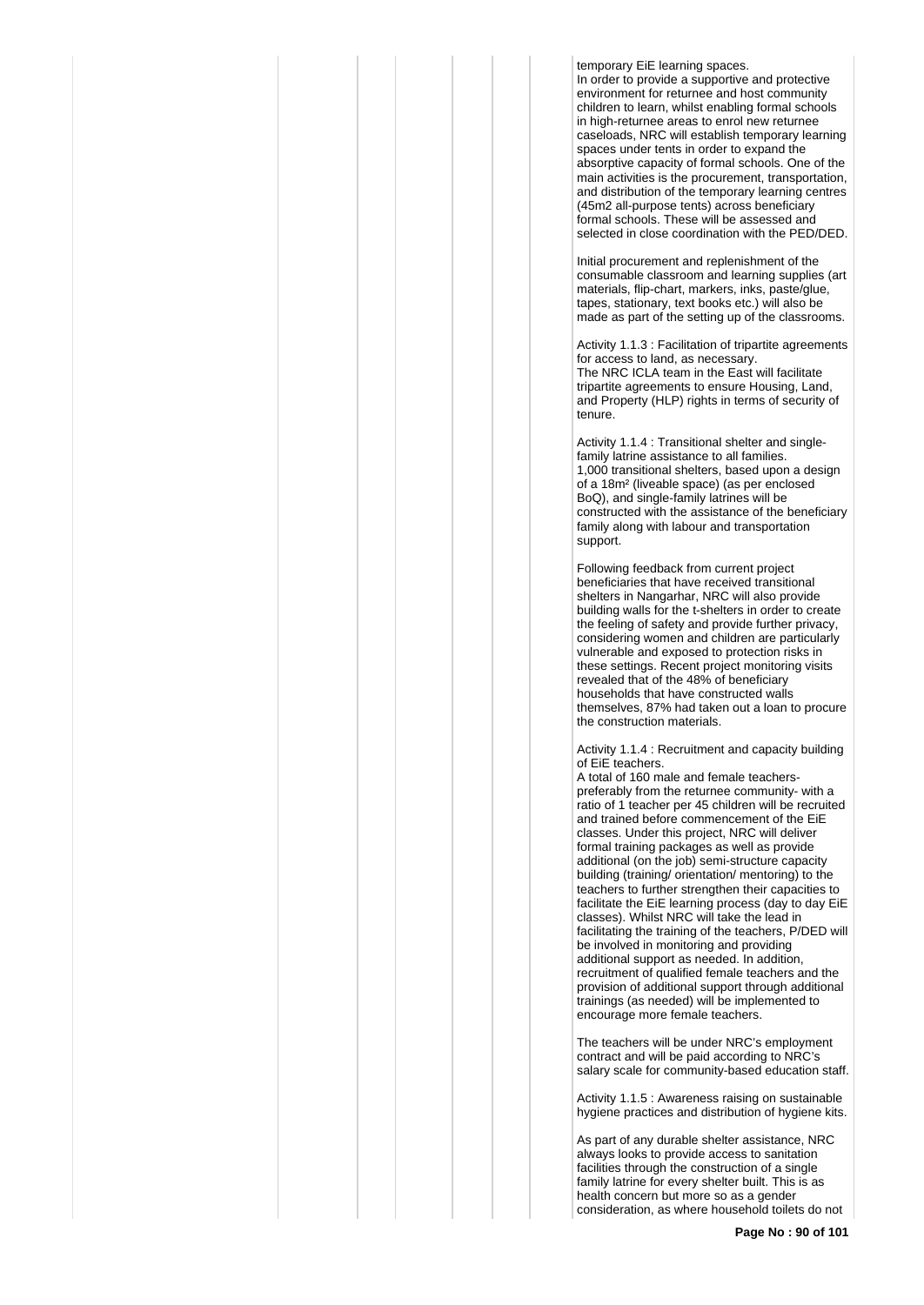exist, open defecation is often the norm - for women and girls this generally means outside of daylight hours.

To ensure the success of this intervention, NRC finds it necessary to provide the required hygiene items after hygiene promotion sessions are conducted. This is key as they are often considered non-essentials given the context of the displacement affected population. NRC will use its existing standardised hygiene training materials to raise awareness on proper hygiene and sanitation practices, which complies with UNICEF and RRD's standards.

Activity 1.1.5 : Procurement and distribution of classroom, teaching, and learning Kits. The kits are composed of basic school supplies to be used by learners during the EiE classes, and most of the materials in the kits are of consumable nature. Please see attached BoQ for details.

Procurement will take place in accordance with NRC standard procurement procedures and distributed to learners benefiting from the temporary learning spaces.

Activity 1.1.6 : Post-distribution monitoring. After the completion of the classes/ examinations, post-distribution monitoring exercises covering at least 10% of the students in each beneficiary formal school will be carried out within three months after distribution to gauge the utilization, quality, and appropriateness of the kits distributed.

Activity 1.1.6 : Post Distribution Monitoring (PDM).

NRC will carry out PDMs within one month of each cash assistance intervention sampling 10- 15% of beneficiaries in each location. A tailored CHF-ERM PDM tool will be used to collect data on timeliness and effectiveness of transitional shelters, through one PDM exercise conducted in each of the targeted districts. The monitoring team will visit and collect data from a randomly sampled group of project beneficiaries. If insecurity or other access related issues significantly affect implementation of PDMs in some locations, NRC will call sampled beneficiaries and collect data remotely. In addition, the NRC shelter team will conduct a satisfaction assessment during implementation with 15% of the 1,000 beneficiary households (i.e. 150 households, with particular focus on extremely vulnerable undocumented returnee households).

Activity 1.2.1 : Community sensitization on the planned project explaining design, modality, and implementation timeline.

This stage will be used to agree upon locations for latrine blocks and designation of gender usage. As beneficiary schools will be formal MoE schools hosting temporary learning spaces, design and locations will be assessed and agreed with the Headmaster and P/DED technical department. Construction of WASH facilities will commence once all key stakeholders agree upon locations and design.

Activity 1.2.2 : Procurement and delivery of construction materials.

The proposed project will provide 12 gendersegregated block latrines, some with access for People with Disability (PWD), at the governmental schools hosting the temporary learning spaces. The NRC WASH Engineer will complete PR approvals, supplier contacts, material delivery according to work plan, and material quality compliance, and assurance.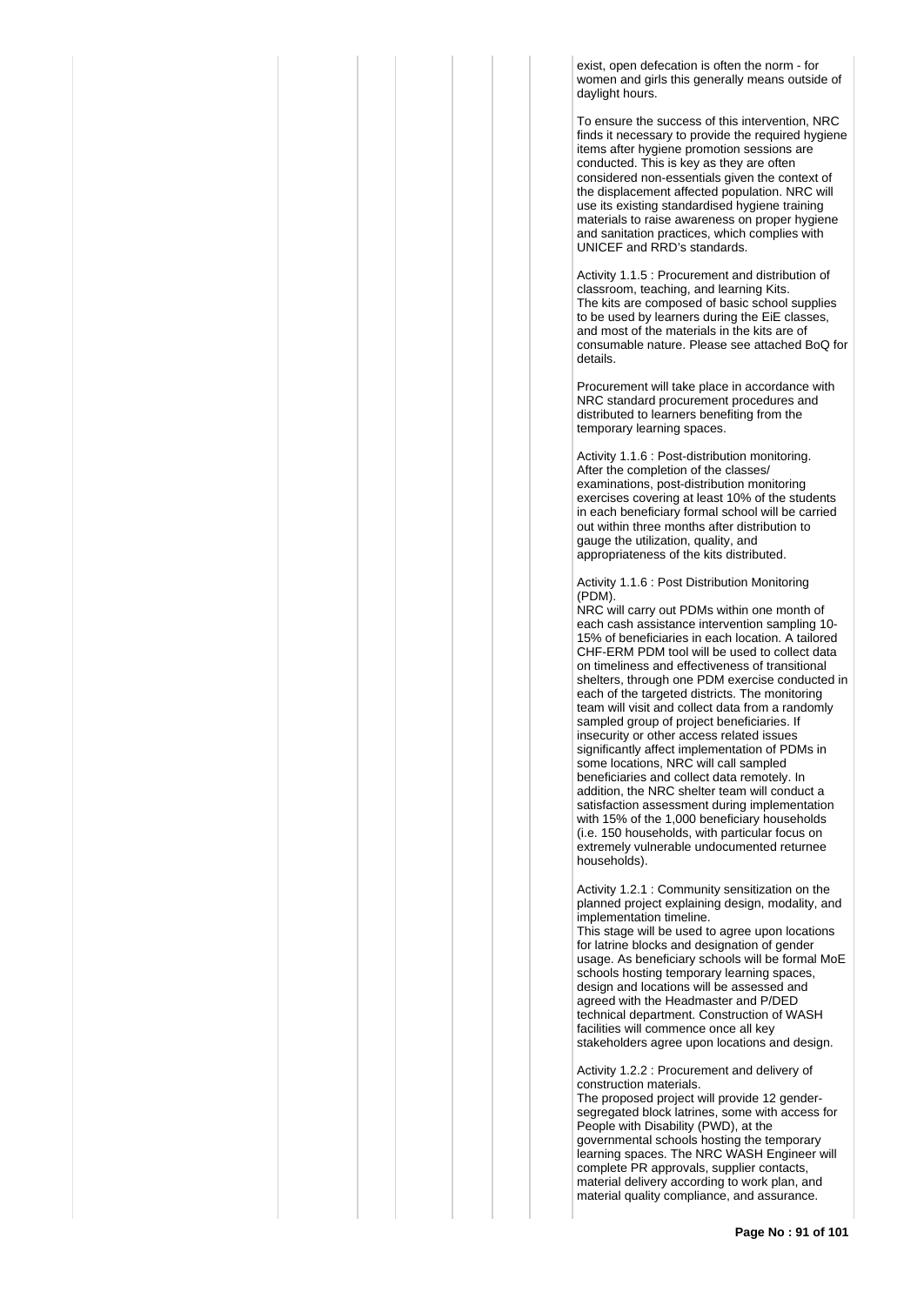Activity 1.2.3 : Establishment of review committees with representatives from NRC and DED technical team.

The review committee will be involved in latrine blocks location identification and training for construction of latrines. This will contribute to ensure the latrines are not built where they can contaminate ground water. In cooperation with the relevant P/DED, school headmasters, female teachers, and existing parent groups, the NRC WASH team will demarcate specific locations of foundations for EiE block latrines. With the help of community shuras/ representatives, recruitment of skilled and unskilled labourers from the returnee communities will take place.

Activity 1.2.4 : Construction/ rehabilitation, completion, and formal handover of 15 gendersegregated and protection-sensitive block latrines across formal schools hosting temporary learning spaces. NRC's M&E and WASH team will monitor pre-construction stages, progress of material delivery, and construction for latrines throughout the project period, whilst the handover of facilities will be coordinated with elders and line departments. The NRC M&E team will produce a handover report once the formal handover is completed.

Activity 1.2.5 : Awareness raising on sustainable hygiene practices.

NRC's existing standardised hygiene training materials will be used to raise awareness on proper hygiene and sanitation practices, which complies with UNICEF and RRD's standards. The WASH team will prepare all the necessary materials and contents for delivery of hygiene promotion sessions to EiE teachers. The teachers will then cascade the trainings to the school children.

In addition, acknowledging the need to ensure availability of adequate hand washing facilities (with soap and clean water), and as access to safe water is essential to promote good hygiene practices, the NRC Education and WASH team will coordinate with other WASH actors in target areas to ensure adequate access to safe water and hygiene kits is available.

Activity 2.1.1 : Information services on protection rights.

For displaced women and men to understand their rights, to be aware that a protection violation has even occurred, and that they might be able to seek a solution or remedy, information provision or awareness raising is often needed to begin with. In relation to HLP, this includes providing information on women's inheritance rights under the Shari'a and national law, which many men and women often are not aware of. It also includes information on the right to adequate housing, and options for where and how to take cases for adjudication.

Information is disseminated in a number of ways, including brochures at border points and encashment centres and posters. These are almost always accompanied by a brief face-toface explanation by female and male ICLA staff of NRC's work and ICLA's areas of focus in small groups in the community. Information provision or awareness-raising is also required with regards to legal identity and the impact of lacking civil documentation, especially for women, boys and girls, such as tazkera, birth, and marriage certificates.

ICLA, in its community visits, outreach missions, and work at community centres, will also provide information on how beneficiaries can access essential services, including in response to protection violations such as gender-based violence. They will also receive basic information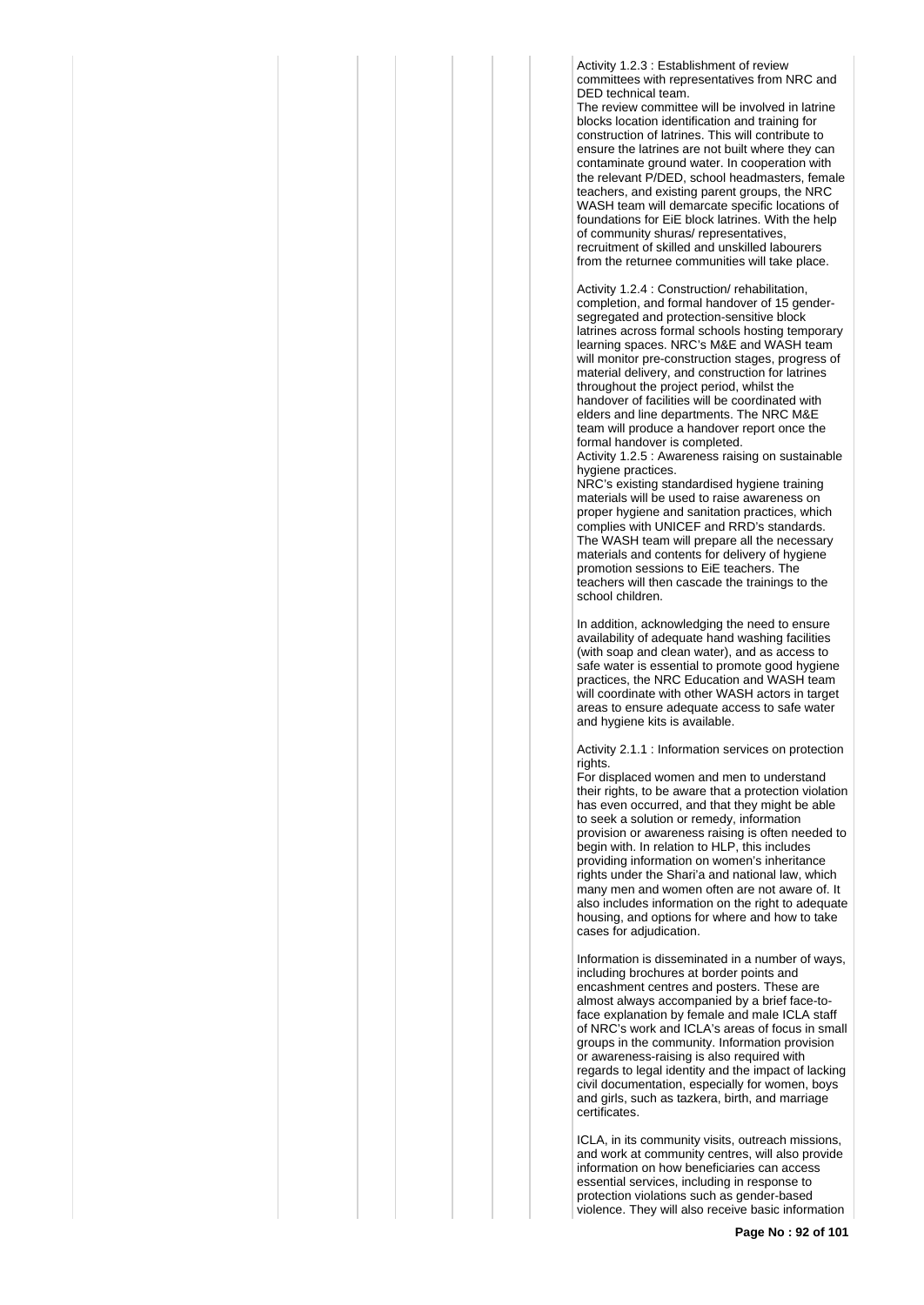|                      |   |             |   |     |     | on which organisations can help them with<br>particular matters, and how they obtain<br>assistance.<br>Activity 2.1.2 : Counselling on HLP rights and<br>dispute resolution.<br>Counselling within the ICLA programme is the<br>provision of advice and legal analysis specifically<br>targeted to a case. It goes beyond merely<br>generic information provision, but tailoring the<br>information and analysis provided to the facts of<br>a particular case. It empowers women and men<br>beneficiaries to take action themselves, where<br>this is possible. For HLP cases this means<br>providing advice on the specific HLP case or set<br>of rights the beneficiary is faced with, and what<br>concrete steps they can take to deal with this<br>protection concern. For women beneficiaries, this<br>includes specific advice and assistance relating<br>to the possible cultural. Legal, and social barriers<br>faced by displaced women and girls trying to<br>claim their HLP rights in Afghanistan.<br>Activity 2.1.3 : Counselling on legal identity,<br>including civil documentation.<br>Counselling LCD cases means providing tailored<br>information on how a client can obtain the<br>particular form of civil documentation they seek,<br>and the steps to go about it. This is normally<br>carried out through explaining the more complex<br>procedures and requirements for obtaining the<br>civil documents and then referring the client to<br>specific government departments who deal with<br>such matters. For the most part, NRC will aim to<br>empower beneficiaries to go ahead and claim<br>their rights themselves as a result of counselling,<br>though it will also explain and help to mitigate the<br>specific barriers for women IDPs trying to obtain<br>tazkera, or women headed-households.<br>However, in cases of extreme vulnerability,<br>where specific physical and cultural barriers may<br>exist, including for women, elderly and disabled<br>people, counselling may also lead to direct legal<br>assistance. |
|----------------------|---|-------------|---|-----|-----|-----------------------------------------------------------------------------------------------------------------------------------------------------------------------------------------------------------------------------------------------------------------------------------------------------------------------------------------------------------------------------------------------------------------------------------------------------------------------------------------------------------------------------------------------------------------------------------------------------------------------------------------------------------------------------------------------------------------------------------------------------------------------------------------------------------------------------------------------------------------------------------------------------------------------------------------------------------------------------------------------------------------------------------------------------------------------------------------------------------------------------------------------------------------------------------------------------------------------------------------------------------------------------------------------------------------------------------------------------------------------------------------------------------------------------------------------------------------------------------------------------------------------------------------------------------------------------------------------------------------------------------------------------------------------------------------------------------------------------------------------------------------------------------------------------------------------------------------------------------------------------------------------------------------------------------------------------------------------------------------------------------------------------------------------------------------|
| Kandahar -> Kandahar | 3 | $\mathbf 1$ | 6 | 305 | 304 | 616 Activity 1.1.1 : Community awareness raising and<br>enrolment campaigns.<br>Gender disaggregated community awareness<br>raising campaigns will be conducted to provide<br>more information about the project and enjoin<br>returnee parents to keep sending their children to<br>EiE classes. It will also facilitate the enrolment<br>campaign for refugee returnee and host<br>community children with particular emphasis on<br>the importance of keeping female students in EiE<br>classes. Female Community Mobilisers will also<br>launch additional enrolment campaigns through<br>house-to-house visits if deemed necessary.<br>Activity 1.1.2 : Selection of host community<br>schools for classroom extension.<br>In accordance with Do No Harm principles, and<br>to increase the absorption capacity of host<br>community schools in the communities affected<br>by the influx of the undocumented returnees,<br>NRC will support around 45 formal MoE schools<br>in Nangahar, Kunar, Laghman, and Kandahar<br>Provinces to implement classroom extension<br>programmes through TLS tents, benefiting at<br>least 7,200 male and female students. The<br>selection of the target beneficiary schools will be<br>coordinated with the MoE's Provincial/ District<br>Education Departments (P/DED). One of the<br>main criteria of beneficiary schools selection is<br>the schools' proximity to high-returnee areas.<br>NRC and the P/DED will conduct a joint<br>assessment of the prospective schools and<br>submit the list of proposed schools to NRC. The<br>NRC Education team will then validate/<br>triangulate the assessment results and agree<br>with P/DED on the final list of target schools.                                                                                                                                                                                                                                                                                                                                      |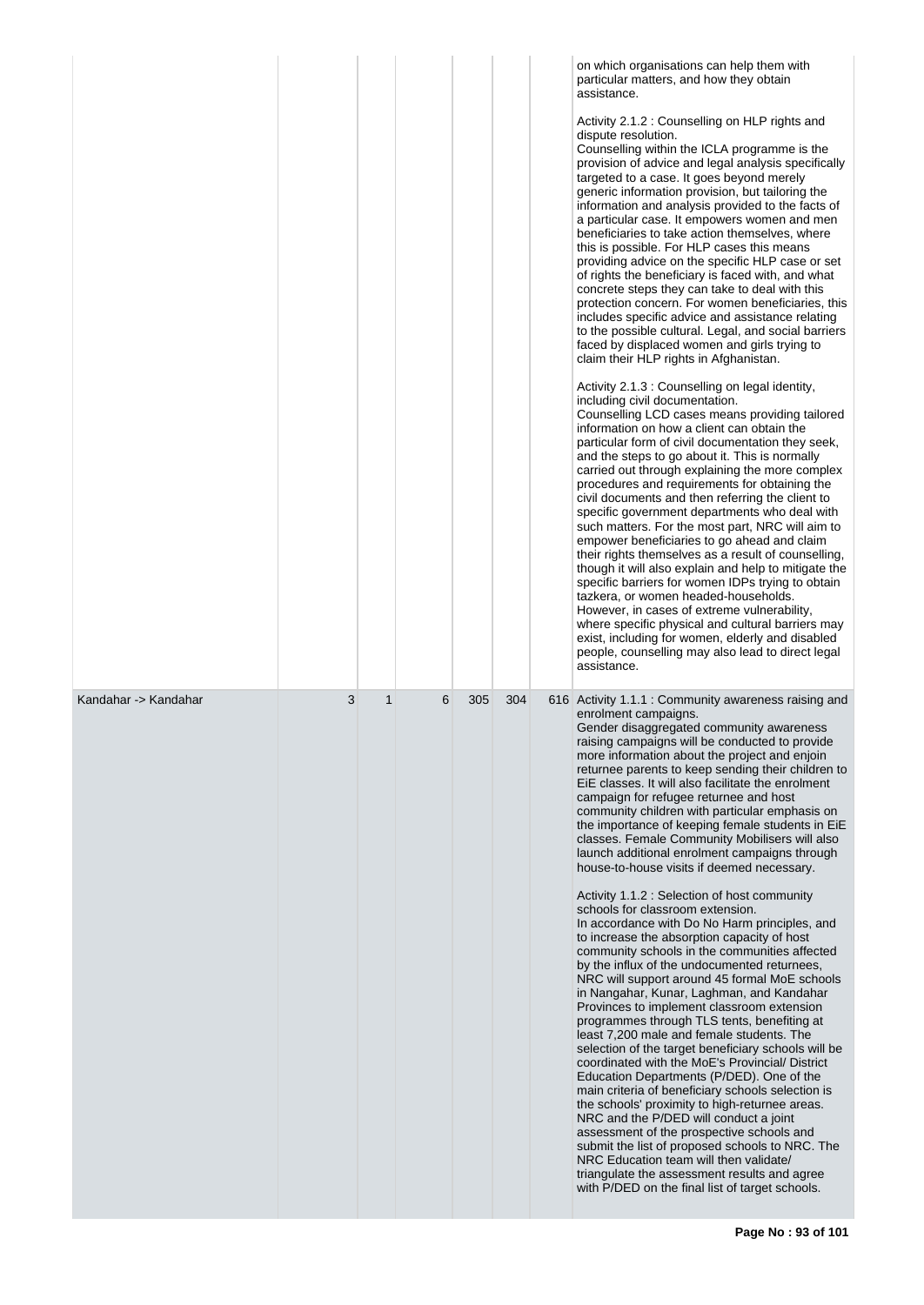|                       |   |   |   |     |     | Activity 1.1.3 : Setting up and running of the<br>temporary EiE learning spaces.<br>In order to provide a supportive and protective<br>environment for returnee and host community<br>children to learn, whilst enabling formal schools<br>in high-returnee areas to enrol new returnee<br>caseloads, NRC will establish temporary learning<br>spaces under tents in order to expand the<br>absorptive capacity of formal schools. One of the<br>main activities is the procurement, transportation,<br>and distribution of the temporary learning centres<br>(45m2 all-purpose tents) across beneficiary<br>formal schools. These will be assessed and<br>selected in close coordination with the PED/DED.<br>Initial procurement and replenishment of the<br>consumable classroom and learning supplies (art<br>materials, flip-chart, markers, inks, paste/glue,<br>tapes, stationary, text books etc.) will also be<br>made as part of the setting up of the classrooms.<br>Activity 1.1.4 : Recruitment and capacity building<br>of EiE teachers.<br>A total of 160 male and female teachers-<br>preferably from the returnee community- with a<br>ratio of 1 teacher per 45 children will be recruited<br>and trained before commencement of the EiE<br>classes. Under this project, NRC will deliver<br>formal training packages as well as provide<br>additional (on the job) semi-structure capacity<br>building (training/ orientation/ mentoring) to the<br>teachers to further strengthen their capacities to<br>facilitate the EiE learning process (day to day EiE<br>classes). Whilst NRC will take the lead in<br>facilitating the training of the teachers, P/DED will<br>be involved in monitoring and providing<br>additional support as needed. In addition,<br>recruitment of qualified female teachers and the<br>provision of additional support through additional<br>trainings (as needed) will be implemented to<br>encourage more female teachers.<br>The teachers will be under NRC's employment<br>contract and will be paid according to NRC's<br>salary scale for community-based education staff.<br>Activity 1.1.5 : Procurement and distribution of<br>classroom, teaching, and learning Kits.<br>The kits are composed of basic school supplies<br>to be used by learners during the EiE classes,<br>and most of the materials in the kits are of<br>consumable nature. Please see attached BoQ for<br>details.<br>Procurement will take place in accordance with<br>NRC standard procurement procedures and<br>distributed to learners benefiting from the<br>temporary learning spaces.<br>Activity 1.1.6 : Post-distribution monitoring.<br>After the completion of the classes/<br>examinations, post-distribution monitoring<br>exercises covering at least 10% of the students<br>in each beneficiary formal school will be carried<br>out within three months after distribution to<br>gauge the utilization, quality, and<br>appropriateness of the kits distributed. |
|-----------------------|---|---|---|-----|-----|------------------------------------------------------------------------------------------------------------------------------------------------------------------------------------------------------------------------------------------------------------------------------------------------------------------------------------------------------------------------------------------------------------------------------------------------------------------------------------------------------------------------------------------------------------------------------------------------------------------------------------------------------------------------------------------------------------------------------------------------------------------------------------------------------------------------------------------------------------------------------------------------------------------------------------------------------------------------------------------------------------------------------------------------------------------------------------------------------------------------------------------------------------------------------------------------------------------------------------------------------------------------------------------------------------------------------------------------------------------------------------------------------------------------------------------------------------------------------------------------------------------------------------------------------------------------------------------------------------------------------------------------------------------------------------------------------------------------------------------------------------------------------------------------------------------------------------------------------------------------------------------------------------------------------------------------------------------------------------------------------------------------------------------------------------------------------------------------------------------------------------------------------------------------------------------------------------------------------------------------------------------------------------------------------------------------------------------------------------------------------------------------------------------------------------------------------------------------------------------------------------------------------------------------------------------------------------------------------------------------------------------------------------------------------------------------------------------------------------------------------------------------------------------------------------------------------------------------------------------------------------------------------------------------------------------------------------------------------------------------------------------|
| Kandahar -> Arghandab | 3 | 1 | 6 | 305 | 295 | 607 Activity 1.1.1 : Community awareness raising and<br>enrolment campaigns.<br>Gender disaggregated community awareness<br>raising campaigns will be conducted to provide<br>more information about the project and enjoin<br>returnee parents to keep sending their children to<br>EiE classes. It will also facilitate the enrolment<br>campaign for refugee returnee and host<br>community children with particular emphasis on<br>the importance of keeping female students in EiE<br>classes. Female Community Mobilisers will also<br>launch additional enrolment campaigns through<br>house-to-house visits if deemed necessary.                                                                                                                                                                                                                                                                                                                                                                                                                                                                                                                                                                                                                                                                                                                                                                                                                                                                                                                                                                                                                                                                                                                                                                                                                                                                                                                                                                                                                                                                                                                                                                                                                                                                                                                                                                                                                                                                                                                                                                                                                                                                                                                                                                                                                                                                                                                                                                         |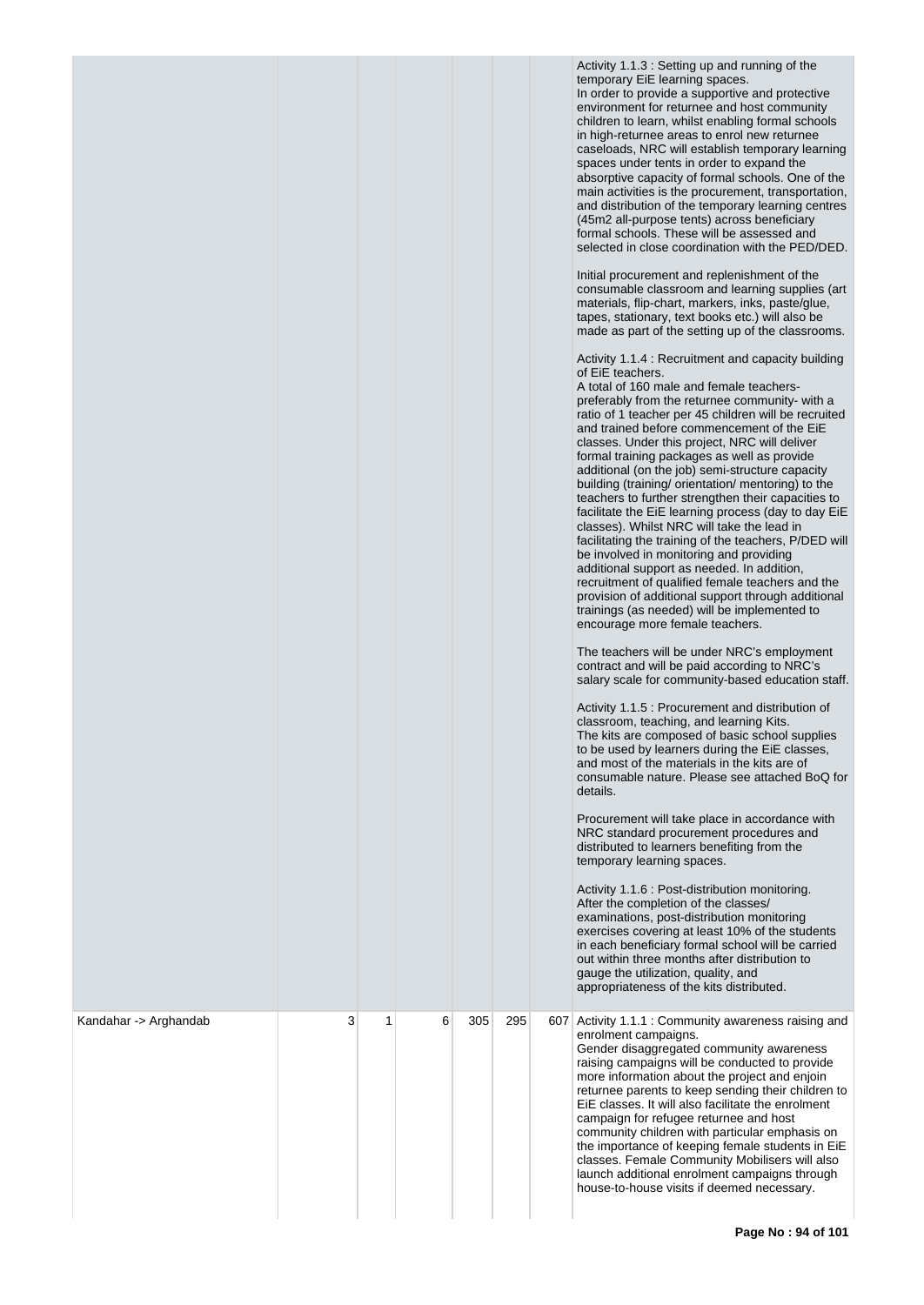Activity 1.1.2 : Selection of host community schools for classroom extension. In accordance with Do No Harm principles, and to increase the absorption capacity of host community schools in the communities affected by the influx of the undocumented returnees. NRC will support around 45 formal MoE schools in Nangahar, Kunar, Laghman, and Kandahar Provinces to implement classroom extension programmes through TLS tents, benefiting at least 7,200 male and female students. The selection of the target beneficiary schools will be coordinated with the MoE's Provincial/ District Education Departments (P/DED). One of the main criteria of beneficiary schools selection is the schools' proximity to high-returnee areas. NRC and the P/DED will conduct a joint assessment of the prospective schools and submit the list of proposed schools to NRC. The NRC Education team will then validate/ triangulate the assessment results and agree with P/DED on the final list of target schools.

Activity 1.1.3 : Setting up and running of the temporary EiE learning spaces. In order to provide a supportive and protective environment for returnee and host community children to learn, whilst enabling formal schools in high-returnee areas to enrol new returnee caseloads, NRC will establish temporary learning spaces under tents in order to expand the absorptive capacity of formal schools. One of the main activities is the procurement, transportation, and distribution of the temporary learning centres (45m2 all-purpose tents) across beneficiary formal schools. These will be assessed and selected in close coordination with the PED/DED.

Initial procurement and replenishment of the consumable classroom and learning supplies (art materials, flip-chart, markers, inks, paste/glue, tapes, stationary, text books etc.) will also be made as part of the setting up of the classrooms.

Activity 1.1.4 : Recruitment and capacity building of EiE teachers.

A total of 160 male and female teacherspreferably from the returnee community- with a ratio of 1 teacher per 45 children will be recruited and trained before commencement of the EiE classes. Under this project, NRC will deliver formal training packages as well as provide additional (on the job) semi-structure capacity building (training/ orientation/ mentoring) to the teachers to further strengthen their capacities to facilitate the EiE learning process (day to day EiE classes). Whilst NRC will take the lead in facilitating the training of the teachers, P/DED will be involved in monitoring and providing additional support as needed. In addition, recruitment of qualified female teachers and the provision of additional support through additional trainings (as needed) will be implemented to encourage more female teachers.

The teachers will be under NRC's employment contract and will be paid according to NRC's salary scale for community-based education staff.

Activity 1.1.5 : Procurement and distribution of classroom, teaching, and learning Kits. The kits are composed of basic school supplies to be used by learners during the EiE classes, and most of the materials in the kits are of consumable nature. Please see attached BoQ for details.

Procurement will take place in accordance with NRC standard procurement procedures and distributed to learners benefiting from the temporary learning spaces.

Activity 1.1.6 : Post-distribution monitoring.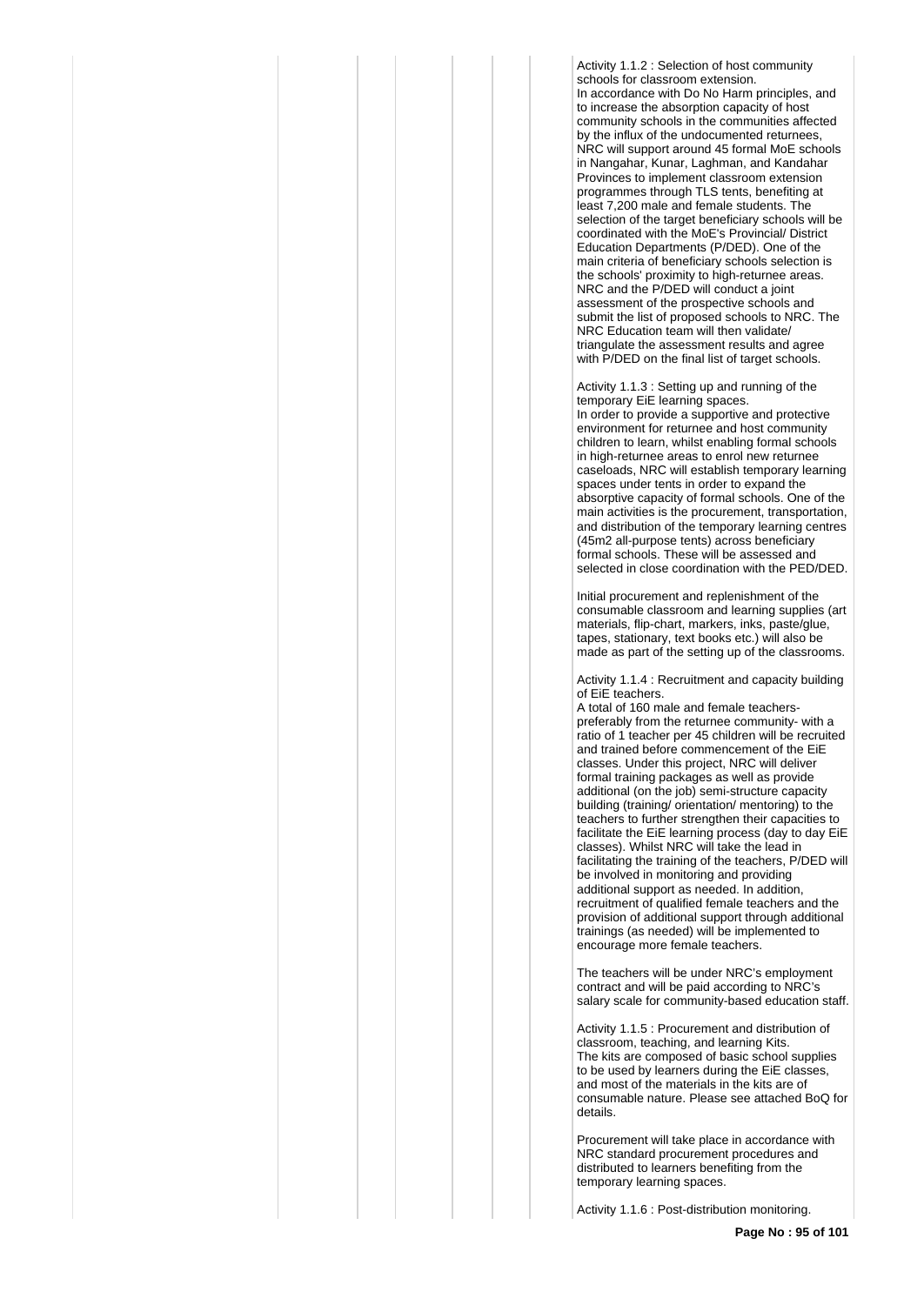|                    |   |              |   |     |     | After the completion of the classes/<br>examinations, post-distribution monitoring<br>exercises covering at least 10% of the students<br>in each beneficiary formal school will be carried<br>out within three months after distribution to<br>gauge the utilization, quality, and<br>appropriateness of the kits distributed.                                                                                                                                                                                                                                                                                                                                                                                                                                                                                                                                                                                                                                                                                                                                                                                                                                                                                                                                                                                                                                                                                                                                                                                                                                                                                                                                                                                                                                                                                                                                                                                                                                                                                                                                                                                                                                                                                                                                                                                                                                                                                                                                                                                                                                                                                                                                                                                                                                                                                                                                                                                                                                                                                                                                                                                                                                                                                                                                                                                                                                                                                                                                                                                |
|--------------------|---|--------------|---|-----|-----|---------------------------------------------------------------------------------------------------------------------------------------------------------------------------------------------------------------------------------------------------------------------------------------------------------------------------------------------------------------------------------------------------------------------------------------------------------------------------------------------------------------------------------------------------------------------------------------------------------------------------------------------------------------------------------------------------------------------------------------------------------------------------------------------------------------------------------------------------------------------------------------------------------------------------------------------------------------------------------------------------------------------------------------------------------------------------------------------------------------------------------------------------------------------------------------------------------------------------------------------------------------------------------------------------------------------------------------------------------------------------------------------------------------------------------------------------------------------------------------------------------------------------------------------------------------------------------------------------------------------------------------------------------------------------------------------------------------------------------------------------------------------------------------------------------------------------------------------------------------------------------------------------------------------------------------------------------------------------------------------------------------------------------------------------------------------------------------------------------------------------------------------------------------------------------------------------------------------------------------------------------------------------------------------------------------------------------------------------------------------------------------------------------------------------------------------------------------------------------------------------------------------------------------------------------------------------------------------------------------------------------------------------------------------------------------------------------------------------------------------------------------------------------------------------------------------------------------------------------------------------------------------------------------------------------------------------------------------------------------------------------------------------------------------------------------------------------------------------------------------------------------------------------------------------------------------------------------------------------------------------------------------------------------------------------------------------------------------------------------------------------------------------------------------------------------------------------------------------------------------------------------|
| Kandahar -> Zheray | 4 | $\mathbf{1}$ | 6 | 305 | 295 | 607 Activity 1.1.1 : Community awareness raising and<br>enrolment campaigns.<br>Gender disaggregated community awareness<br>raising campaigns will be conducted to provide<br>more information about the project and enjoin<br>returnee parents to keep sending their children to<br>EiE classes. It will also facilitate the enrolment<br>campaign for refugee returnee and host<br>community children with particular emphasis on<br>the importance of keeping female students in EiE<br>classes. Female Community Mobilisers will also<br>launch additional enrolment campaigns through<br>house-to-house visits if deemed necessary.<br>Activity 1.1.2 : Selection of host community<br>schools for classroom extension.<br>In accordance with Do No Harm principles, and<br>to increase the absorption capacity of host<br>community schools in the communities affected<br>by the influx of the undocumented returnees,<br>NRC will support around 45 formal MoE schools<br>in Nangahar, Kunar, Laghman, and Kandahar<br>Provinces to implement classroom extension<br>programmes through TLS tents, benefiting at<br>least 7,200 male and female students. The<br>selection of the target beneficiary schools will be<br>coordinated with the MoE's Provincial/District<br>Education Departments (P/DED). One of the<br>main criteria of beneficiary schools selection is<br>the schools' proximity to high-returnee areas.<br>NRC and the P/DED will conduct a joint<br>assessment of the prospective schools and<br>submit the list of proposed schools to NRC. The<br>NRC Education team will then validate/<br>triangulate the assessment results and agree<br>with P/DED on the final list of target schools.<br>Activity 1.1.3 : Setting up and running of the<br>temporary EiE learning spaces.<br>In order to provide a supportive and protective<br>environment for returnee and host community<br>children to learn, whilst enabling formal schools<br>in high-returnee areas to enrol new returnee<br>caseloads, NRC will establish temporary learning<br>spaces under tents in order to expand the<br>absorptive capacity of formal schools. One of the<br>main activities is the procurement, transportation,<br>and distribution of the temporary learning centres<br>(45m2 all-purpose tents) across beneficiary<br>formal schools. These will be assessed and<br>selected in close coordination with the PED/DED.<br>Initial procurement and replenishment of the<br>consumable classroom and learning supplies (art<br>materials, flip-chart, markers, inks, paste/glue,<br>tapes, stationary, text books etc.) will also be<br>made as part of the setting up of the classrooms.<br>Activity 1.1.4 : Recruitment and capacity building<br>of EiE teachers.<br>A total of 160 male and female teachers-<br>preferably from the returnee community- with a<br>ratio of 1 teacher per 45 children will be recruited<br>and trained before commencement of the EiE<br>classes. Under this project, NRC will deliver<br>formal training packages as well as provide<br>additional (on the job) semi-structure capacity<br>building (training/ orientation/ mentoring) to the<br>teachers to further strengthen their capacities to<br>facilitate the EiE learning process (day to day EiE<br>classes). Whilst NRC will take the lead in<br>facilitating the training of the teachers, P/DED will<br>be involved in monitoring and providing<br>additional support as needed. In addition, |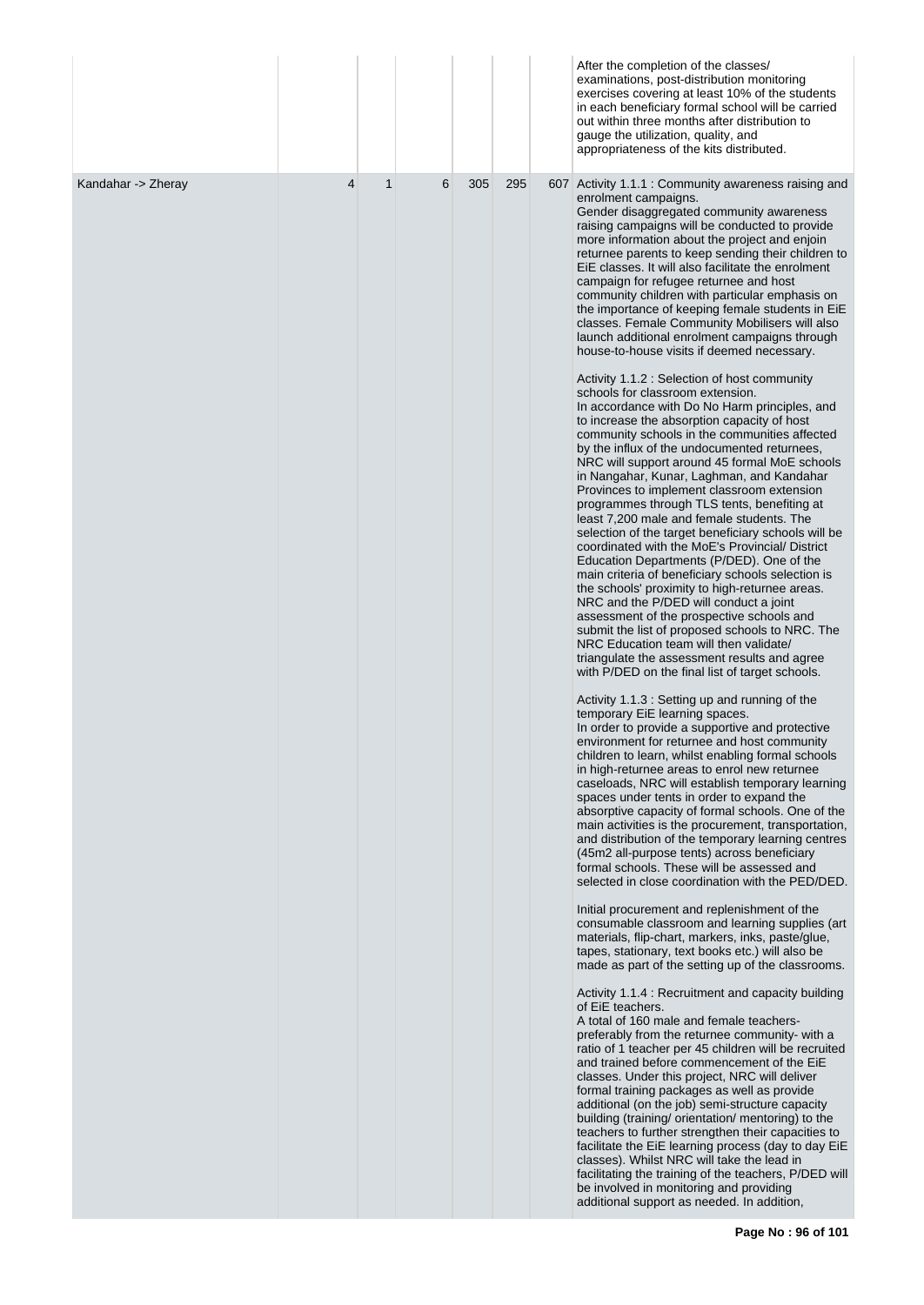|                      |   |   |   |     |     | recruitment of qualified female teachers and the<br>provision of additional support through additional<br>trainings (as needed) will be implemented to<br>encourage more female teachers.<br>The teachers will be under NRC's employment<br>contract and will be paid according to NRC's<br>salary scale for community-based education staff.<br>Activity 1.1.5 : Procurement and distribution of<br>classroom, teaching, and learning Kits.<br>The kits are composed of basic school supplies<br>to be used by learners during the EiE classes,<br>and most of the materials in the kits are of<br>consumable nature. Please see attached BoQ for<br>details.<br>Procurement will take place in accordance with<br>NRC standard procurement procedures and<br>distributed to learners benefiting from the<br>temporary learning spaces.<br>Activity 1.1.6 : Post-distribution monitoring.<br>After the completion of the classes/<br>examinations, post-distribution monitoring<br>exercises covering at least 10% of the students<br>in each beneficiary formal school will be carried<br>out within three months after distribution to<br>gauge the utilization, quality, and<br>appropriateness of the kits distributed.                                                                                                                                                                                                                                                                                                                                                                                                                                                                                                                                                                                                                                                                                                                                                                                                                                                                                                                                                                                                                                                                                                                                                                                                              |
|----------------------|---|---|---|-----|-----|-------------------------------------------------------------------------------------------------------------------------------------------------------------------------------------------------------------------------------------------------------------------------------------------------------------------------------------------------------------------------------------------------------------------------------------------------------------------------------------------------------------------------------------------------------------------------------------------------------------------------------------------------------------------------------------------------------------------------------------------------------------------------------------------------------------------------------------------------------------------------------------------------------------------------------------------------------------------------------------------------------------------------------------------------------------------------------------------------------------------------------------------------------------------------------------------------------------------------------------------------------------------------------------------------------------------------------------------------------------------------------------------------------------------------------------------------------------------------------------------------------------------------------------------------------------------------------------------------------------------------------------------------------------------------------------------------------------------------------------------------------------------------------------------------------------------------------------------------------------------------------------------------------------------------------------------------------------------------------------------------------------------------------------------------------------------------------------------------------------------------------------------------------------------------------------------------------------------------------------------------------------------------------------------------------------------------------------------------------------------------------------------------------------------------------------------|
| Kandahar -> Panjwayi | 4 | 1 | 6 | 305 | 295 | 607 Activity 1.1.1 : Community awareness raising and<br>enrolment campaigns.<br>Gender disaggregated community awareness<br>raising campaigns will be conducted to provide<br>more information about the project and enjoin<br>returnee parents to keep sending their children to<br>EiE classes. It will also facilitate the enrolment<br>campaign for refugee returnee and host<br>community children with particular emphasis on<br>the importance of keeping female students in EiE<br>classes. Female Community Mobilisers will also<br>launch additional enrolment campaigns through<br>house-to-house visits if deemed necessary.<br>Activity 1.1.2 : Selection of host community<br>schools for classroom extension.<br>In accordance with Do No Harm principles, and<br>to increase the absorption capacity of host<br>community schools in the communities affected<br>by the influx of the undocumented returnees,<br>NRC will support around 45 formal MoE schools<br>in Nangahar, Kunar, Laghman, and Kandahar<br>Provinces to implement classroom extension<br>programmes through TLS tents, benefiting at<br>least 7,200 male and female students. The<br>selection of the target beneficiary schools will be<br>coordinated with the MoE's Provincial/ District<br>Education Departments (P/DED). One of the<br>main criteria of beneficiary schools selection is<br>the schools' proximity to high-returnee areas.<br>NRC and the P/DED will conduct a joint<br>assessment of the prospective schools and<br>submit the list of proposed schools to NRC. The<br>NRC Education team will then validate/<br>triangulate the assessment results and agree<br>with P/DED on the final list of target schools.<br>Activity 1.1.3 : Setting up and running of the<br>temporary EiE learning spaces.<br>In order to provide a supportive and protective<br>environment for returnee and host community<br>children to learn, whilst enabling formal schools<br>in high-returnee areas to enrol new returnee<br>caseloads, NRC will establish temporary learning<br>spaces under tents in order to expand the<br>absorptive capacity of formal schools. One of the<br>main activities is the procurement, transportation,<br>and distribution of the temporary learning centres<br>(45m2 all-purpose tents) across beneficiary<br>formal schools. These will be assessed and<br>selected in close coordination with the PED/DED. |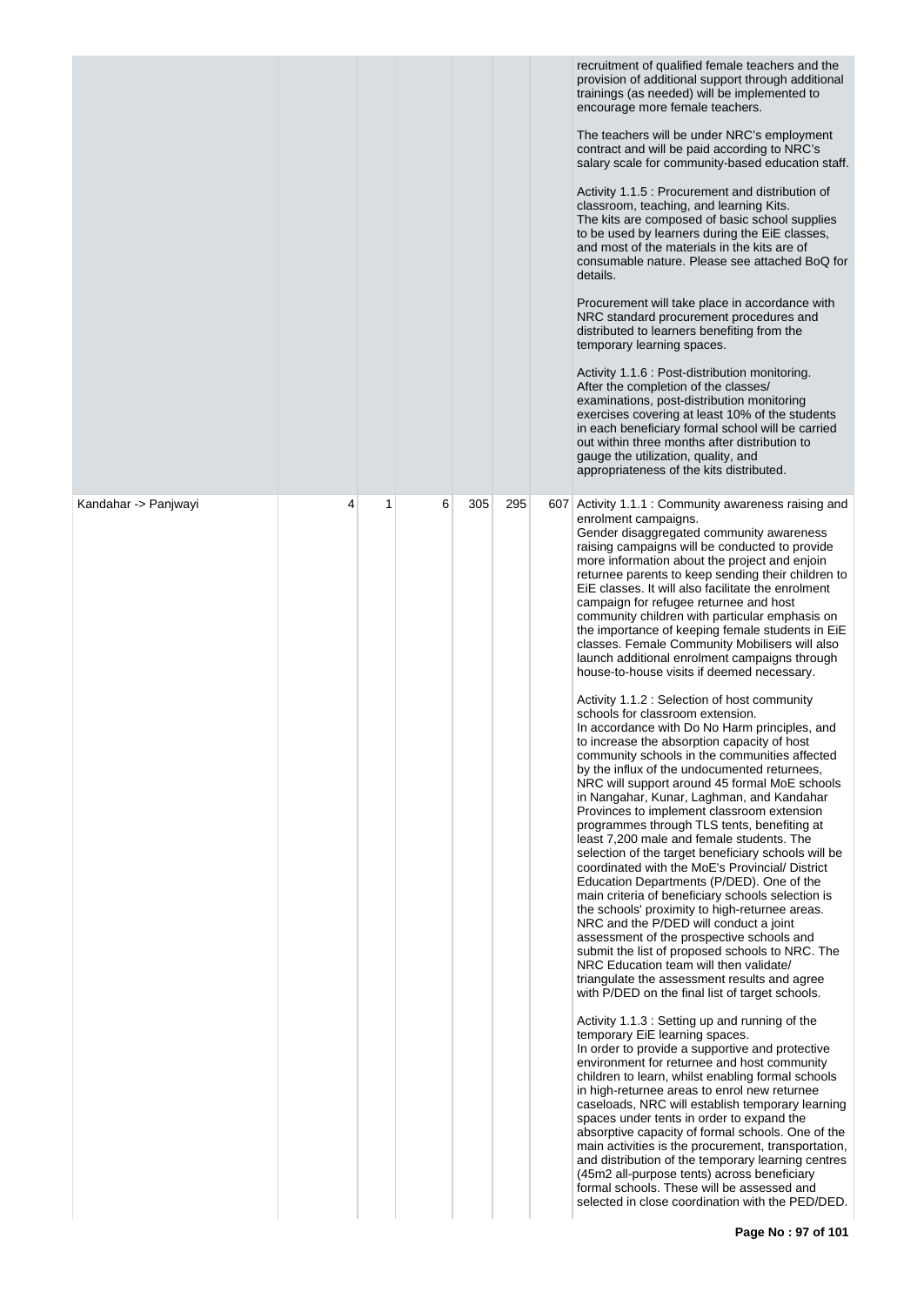|                   |   |              |   |     |     | Initial procurement and replenishment of the<br>consumable classroom and learning supplies (art<br>materials, flip-chart, markers, inks, paste/glue,<br>tapes, stationary, text books etc.) will also be<br>made as part of the setting up of the classrooms.<br>Activity 1.1.4 : Recruitment and capacity building<br>of EiE teachers.<br>A total of 160 male and female teachers-<br>preferably from the returnee community- with a<br>ratio of 1 teacher per 45 children will be recruited<br>and trained before commencement of the EiE<br>classes. Under this project, NRC will deliver<br>formal training packages as well as provide<br>additional (on the job) semi-structure capacity<br>building (training/ orientation/ mentoring) to the<br>teachers to further strengthen their capacities to<br>facilitate the EiE learning process (day to day EiE<br>classes). Whilst NRC will take the lead in<br>facilitating the training of the teachers, P/DED will<br>be involved in monitoring and providing<br>additional support as needed. In addition,<br>recruitment of qualified female teachers and the<br>provision of additional support through additional<br>trainings (as needed) will be implemented to<br>encourage more female teachers.<br>The teachers will be under NRC's employment<br>contract and will be paid according to NRC's<br>salary scale for community-based education staff.<br>Activity 1.1.5 : Procurement and distribution of<br>classroom, teaching, and learning Kits.<br>The kits are composed of basic school supplies<br>to be used by learners during the EiE classes,<br>and most of the materials in the kits are of<br>consumable nature. Please see attached BoQ for<br>details.<br>Procurement will take place in accordance with<br>NRC standard procurement procedures and<br>distributed to learners benefiting from the<br>temporary learning spaces.<br>Activity 1.1.6 : Post-distribution monitoring.<br>After the completion of the classes/<br>examinations, post-distribution monitoring<br>exercises covering at least 10% of the students<br>in each beneficiary formal school will be carried<br>out within three months after distribution to<br>gauge the utilization, quality, and<br>appropriateness of the kits distributed. |
|-------------------|---|--------------|---|-----|-----|---------------------------------------------------------------------------------------------------------------------------------------------------------------------------------------------------------------------------------------------------------------------------------------------------------------------------------------------------------------------------------------------------------------------------------------------------------------------------------------------------------------------------------------------------------------------------------------------------------------------------------------------------------------------------------------------------------------------------------------------------------------------------------------------------------------------------------------------------------------------------------------------------------------------------------------------------------------------------------------------------------------------------------------------------------------------------------------------------------------------------------------------------------------------------------------------------------------------------------------------------------------------------------------------------------------------------------------------------------------------------------------------------------------------------------------------------------------------------------------------------------------------------------------------------------------------------------------------------------------------------------------------------------------------------------------------------------------------------------------------------------------------------------------------------------------------------------------------------------------------------------------------------------------------------------------------------------------------------------------------------------------------------------------------------------------------------------------------------------------------------------------------------------------------------------------------------------------------------------------------------------------------------------------------------|
| Kandahar -> Daman | 3 | $\mathbf{1}$ | 6 | 305 | 295 | 607 Activity 1.1.1 : Community awareness raising and<br>enrolment campaigns.<br>Gender disaggregated community awareness<br>raising campaigns will be conducted to provide<br>more information about the project and enjoin<br>returnee parents to keep sending their children to<br>EiE classes. It will also facilitate the enrolment<br>campaign for refugee returnee and host<br>community children with particular emphasis on<br>the importance of keeping female students in EiE<br>classes. Female Community Mobilisers will also<br>launch additional enrolment campaigns through<br>house-to-house visits if deemed necessary.<br>Activity 1.1.2 : Selection of host community<br>schools for classroom extension.<br>In accordance with Do No Harm principles, and<br>to increase the absorption capacity of host<br>community schools in the communities affected<br>by the influx of the undocumented returnees,<br>NRC will support around 45 formal MoE schools<br>in Nangahar, Kunar, Laghman, and Kandahar<br>Provinces to implement classroom extension<br>programmes through TLS tents, benefiting at<br>least 7,200 male and female students. The<br>selection of the target beneficiary schools will be<br>coordinated with the MoE's Provincial/ District<br>Education Departments (P/DED). One of the                                                                                                                                                                                                                                                                                                                                                                                                                                                                                                                                                                                                                                                                                                                                                                                                                                                                                                                                                                      |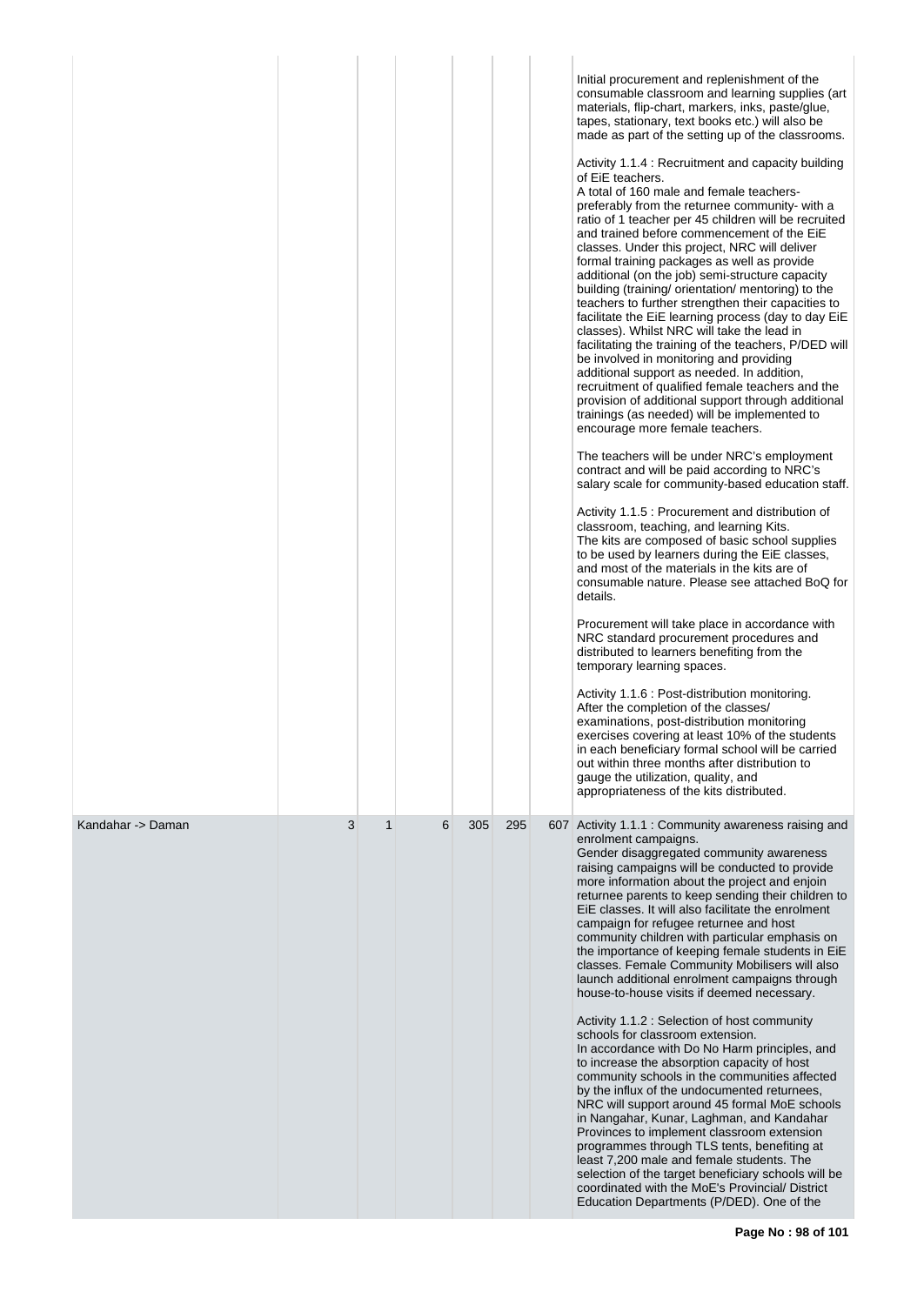main criteria of beneficiary schools selection is the schools' proximity to high-returnee areas. NRC and the P/DED will conduct a joint assessment of the prospective schools and submit the list of proposed schools to NRC. The NRC Education team will then validate/ triangulate the assessment results and agree with P/DED on the final list of target schools.

Activity 1.1.3 : Setting up and running of the temporary EiE learning spaces.

In order to provide a supportive and protective environment for returnee and host community children to learn, whilst enabling formal schools in high-returnee areas to enrol new returnee caseloads, NRC will establish temporary learning spaces under tents in order to expand the absorptive capacity of formal schools. One of the main activities is the procurement, transportation, and distribution of the temporary learning centres (45m2 all-purpose tents) across beneficiary formal schools. These will be assessed and selected in close coordination with the PED/DED.

Initial procurement and replenishment of the consumable classroom and learning supplies (art materials, flip-chart, markers, inks, paste/glue, tapes, stationary, text books etc.) will also be made as part of the setting up of the classrooms.

Activity 1.1.4 : Recruitment and capacity building of EiE teachers.

A total of 160 male and female teacherspreferably from the returnee community- with a ratio of 1 teacher per 45 children will be recruited and trained before commencement of the EiE classes. Under this project, NRC will deliver formal training packages as well as provide additional (on the job) semi-structure capacity building (training/ orientation/ mentoring) to the teachers to further strengthen their capacities to facilitate the EiE learning process (day to day EiE classes). Whilst NRC will take the lead in facilitating the training of the teachers, P/DED will be involved in monitoring and providing additional support as needed. In addition, recruitment of qualified female teachers and the provision of additional support through additional trainings (as needed) will be implemented to encourage more female teachers.

The teachers will be under NRC's employment contract and will be paid according to NRC's salary scale for community-based education staff.

Activity 1.1.5 : Procurement and distribution of classroom, teaching, and learning Kits. The kits are composed of basic school supplies to be used by learners during the EiE classes, and most of the materials in the kits are of consumable nature. Please see attached BoQ for details.

Procurement will take place in accordance with NRC standard procurement procedures and distributed to learners benefiting from the temporary learning spaces.

Activity 1.1.6 : Post-distribution monitoring. After the completion of the classes/ examinations, post-distribution monitoring exercises covering at least 10% of the students in each beneficiary formal school will be carried out within three months after distribution to gauge the utilization, quality, and appropriateness of the kits distributed.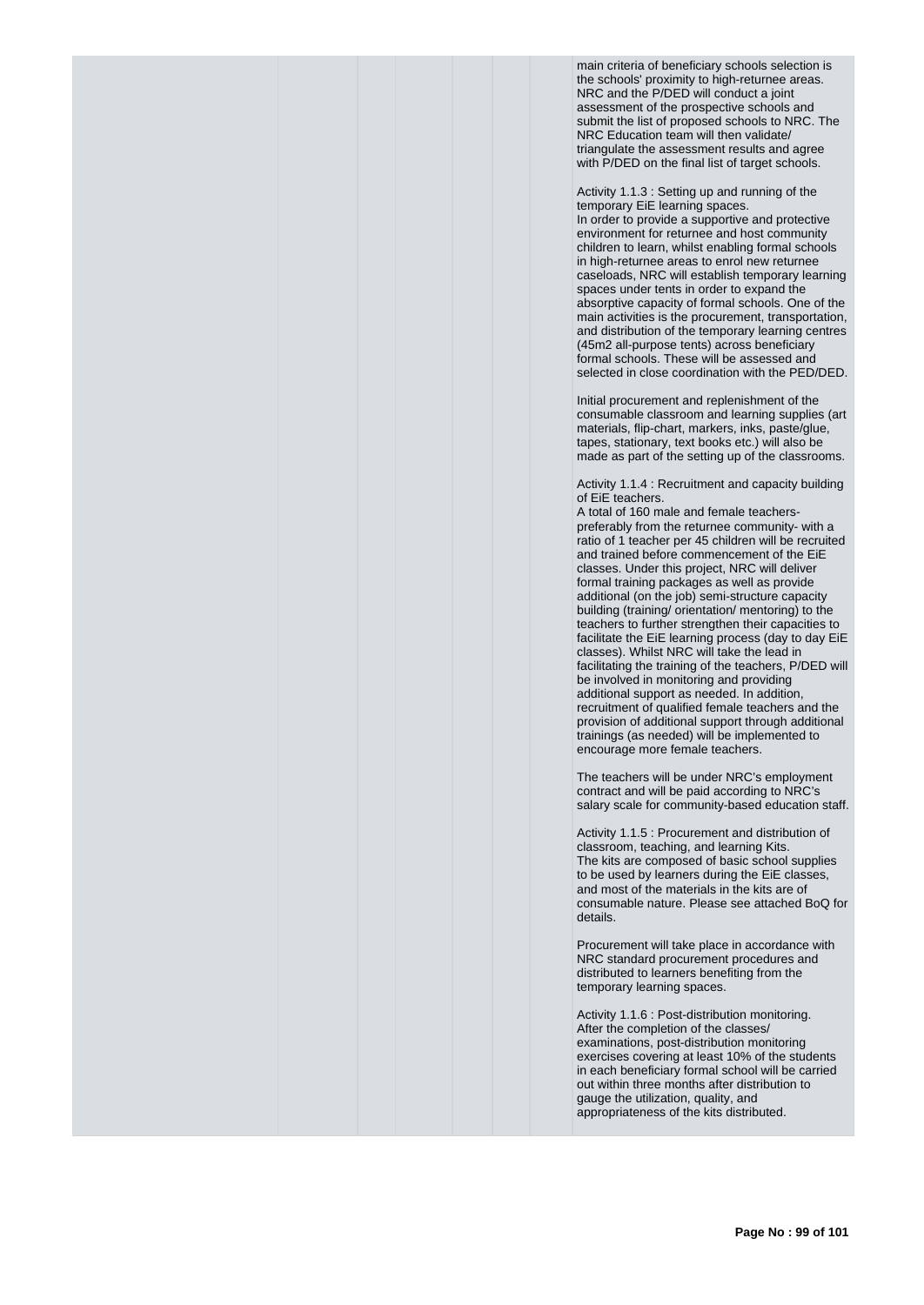## **Documents**

| <b>Category Name</b>                | <b>Document Description</b>                                                              |
|-------------------------------------|------------------------------------------------------------------------------------------|
| <b>Project Supporting Documents</b> | Annex 1 Section 2- NRC-AFG Needs Assessment Summary.docx                                 |
| <b>Project Supporting Documents</b> | Annex 2_NRC-AFG_Gender and Shelter Study.pdf                                             |
| <b>Project Supporting Documents</b> | Annex 3_Access to Tazkera and Other Civil Documentation in<br>Afghanistan.pdf            |
| <b>Project Supporting Documents</b> | Annex 4_StrengtheningDisplacedWomen'sHLPRights_Afghanistan.pdf                           |
| <b>Project Supporting Documents</b> | Annex 5_Section 3- NRC-AFG_Targeting Strategy Vulnerability<br>Criteria.docx             |
| <b>Project Supporting Documents</b> | Annex 6_Section AAP-NRC-<br>AFG_CommunityEngagementAndEmpowerment.docx                   |
| <b>Project Supporting Documents</b> | Call Centre - Contact List Template 1SA 2017.xlsx                                        |
| <b>Project Supporting Documents</b> | CHF-Afghanistan - Communications and Visibility<br>Guidelines.02.2017.pdf                |
| <b>Project Supporting Documents</b> | Remote Call Campaigns - Guidance Note for Partners.pdf                                   |
| <b>Project Supporting Documents</b> | Annex 23 NRC-<br>AFG_SamuelHall_FromReturneestoBuildingResilience.pdf                    |
| <b>Project Supporting Documents</b> | Annex 24 ThirdPartyMonitoring ShelterNeedsAssessmentForm.xlsx                            |
| <b>Project Supporting Documents</b> | Annex 25_Temporary Learning Space Tents_Specs.pdf                                        |
| <b>Project Supporting Documents</b> | Annex 26_Family Tents - Item Specifications (compressed).pdf                             |
| <b>Project Supporting Documents</b> | Annex 27_Litren 5 Sets I beam - Drawings.pdf                                             |
| <b>Project Supporting Documents</b> | Annex 28_Support Email_NRC_ESNFI Cluster_NGR.pdf                                         |
| <b>Project Supporting Documents</b> | Annex 18_NRC-AFG_EarlyRecoveryforReturnees_Draft.pdf                                     |
| <b>Project Supporting Documents</b> | Annex 19_ProtectionofCiviliansinArmedConflict_2016AnnualReport.pdf                       |
| <b>Project Supporting Documents</b> | Annex 20_RapidAssessmentofEducationNeeds_SCI_Kandahar.pdf                                |
| <b>Project Supporting Documents</b> | Annex 21_RapidAssessmentofEducationNeeds_SCI_Nangarhar.pdf                               |
| <b>Project Supporting Documents</b> | Annex 22_AfghanistanProlongedIDPsAssessment.pdf                                          |
| <b>Project Supporting Documents</b> | Annex 23_NRC-<br>AFG_SamuelHall_FromReturneestoBuildingResilience.pdf                    |
| <b>Project Supporting Documents</b> | Annex 12 Afghanistan Return Trends - 31Dec16.pdf                                         |
| <b>Project Supporting Documents</b> | Annex 13_Afghanistan Returnee Crisis_Situation Report No 7.pdf                           |
| <b>Project Supporting Documents</b> | Annex 14_Multi-Dimensional<br>IntegrationIndex_ComparativeReport_Dec 2016.pdf            |
| <b>Project Supporting Documents</b> | Annex 15_Eastern Region Returnee Crisis_HEAT Assessment<br>Report_Nov2016.pdf            |
| <b>Project Supporting Documents</b> | Annex 16_IOMAfghanistanSocio-EconomicSurveyUndocumented<br>Returnees.pdf                 |
| <b>Project Supporting Documents</b> | Annex 17_IOM UndocumentedAfghanReturnees_Weekly SitRep_25-<br>31 Dec 2016.pdf            |
| <b>Project Supporting Documents</b> | Annex 7_Section ImplementationPlan-NRC-<br>AFG_EducationICLAImplementationApporach.docx  |
| <b>Project Supporting Documents</b> | Annex 7_Section ImplementationPlan- NRC-<br>AFG_EducationICLAImplementationApporach.docx |
| <b>Project Supporting Documents</b> | Annex 8_NRC-AFG_EiE_RapidAssessmentReport.pdf                                            |
| <b>Project Supporting Documents</b> | Annex 9_Letter of Support_NRC_ProtectionCluster_EiE WG.docx                              |
| <b>Project Supporting Documents</b> | Annex 10_NRC-AFG_ICLA_RapidAssessmentReport.pdf                                          |
| <b>Project Supporting Documents</b> | Annex 11_Protection Community Assessment_Nangarhar.pdf                                   |
| <b>Budget Documents</b>             | <b>DELELTE Annex</b><br>30_BudgetBoQ_IntegratedEducationShelterLegalProtection.xlsx      |
| <b>Budget Documents</b>             | <b>DELELTE UPDATED Annex</b><br>30BudgetBoQIntegratedEducationShelterLegalProtection     |